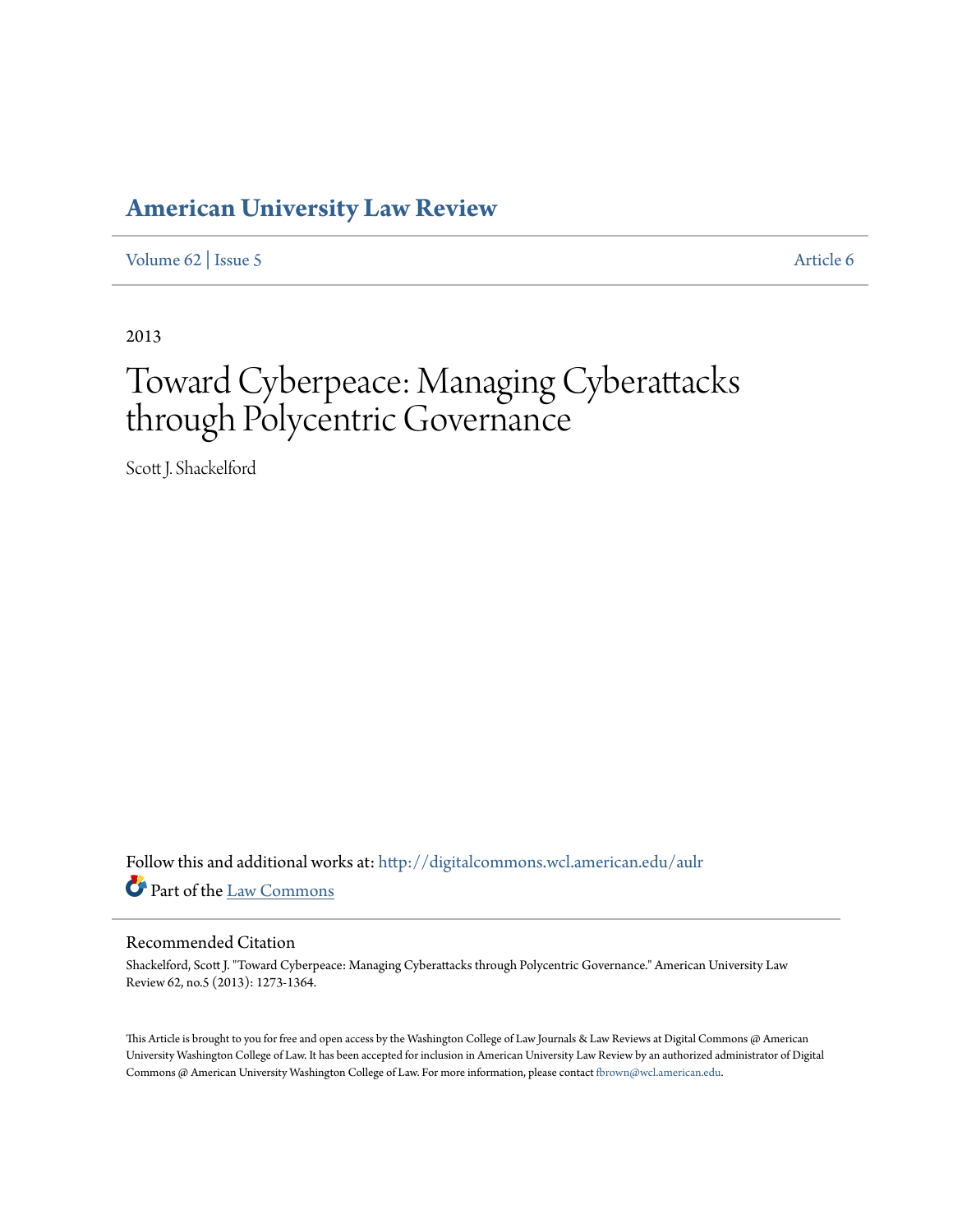# Toward Cyberpeace: Managing Cyberattacks through Polycentric Governance

#### **Keywords**

America the Virtual: Security, Privacy, and Interoperability in an Interconnected World, : Legal pluralism, Internet Corp. for Assigned Names & Numbers, United States. Congress, International Telecommunication Union, Internet Engineering Task Force (Organization), Legislative Bodies, Cyberterrorism -- Law & legislation, Cyberspace -- Security measures, Ostrom, Elinor, 1933-2012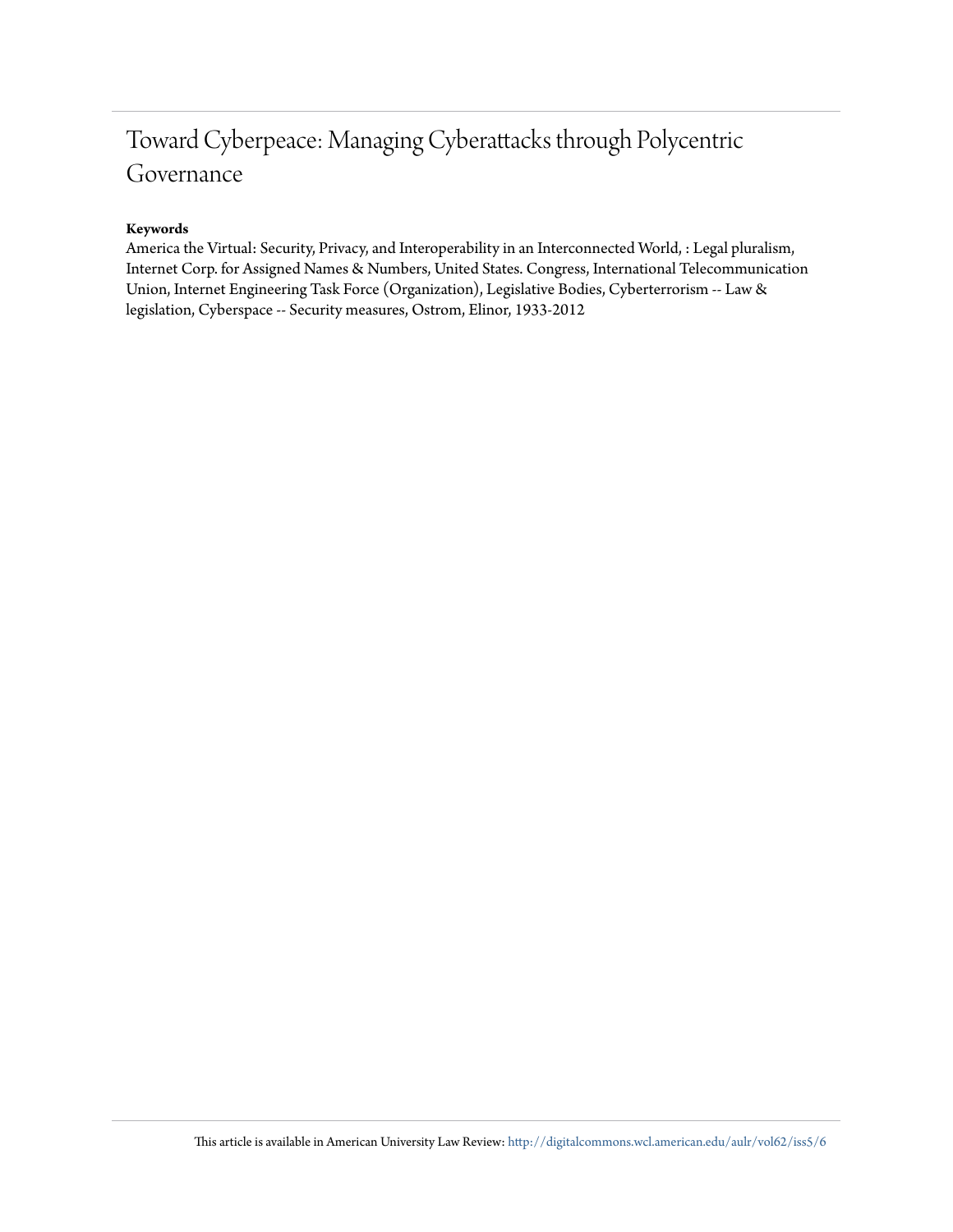### TOWARD CYBERPEACE: MANAGING CYBERATTACKS THROUGH POLYCENTRIC GOVERNANCE

#### SCOTT J. SHACKELFORD<sup>\*</sup>

*Views range widely about the seriousness of cyberattacks and the likelihood of cyberwar. But even framing cyberattacks within the context of a loaded category like war can be an oversimplification that shifts focus away from enhancing cybersecurity against the full range of threats now facing companies, countries, and the international community. Current methods are proving ineffective at managing cyberattacks, and, as cybersecurity legislation is being debated in the U.S. Congress and around the world, the time is ripe for a fresh look at this critical topic. This Article searches for alternative avenues to foster cyberpeace by applying a novel conceptual framework termed polycentric governance. Proponents such as Nobel Laureate Elinor Ostrom have championed the theory, which promotes self-organization and networking regulations at multiple levels to address global collective action problems. Such a framework contrasts with the increasingly state-centric approach to both Internet governance and cybersecurity preferred by a growing list of nations. This Article will use the Internet Corporation for Assigned Names and* 

<sup>∗</sup> Assistant Professor of Business Law and Ethics, *Indiana University, Kelley School of Business*. This Article is based on the author's 2011 doctoral dissertation. Scott J. Shackelford, Governing the Global Commons in International Law and Relations (Nov. 15, 2011) (unpublished Ph.D. dissertation, *University of Cambridge*) (on file with University Library, *University of Cambridge*). Portions of this analysis will be published in book-form under Chapters 1, 2, and 7 of SCOTT J. SHACKELFORD, MANAGING CYBER ATTACKS IN INTERNATIONAL LAW, BUSINESS, AND RELATIONS: IN SEARCH OF CYBER PEACE (forthcoming June 2013). The Article should also be considered as a comparative case study to Scott J. Shackelford, *Was Selden Right?: The Expansion of Closed Seas and Its Consequences*, 47 STAN. J. INT'L L. 1 (2011). The author wishes to thank the late, great Professor Elinor Ostrom, as well as Richard Clarke, Michael DuBose, Greg Rattray, and Professors Fred Cate, David Fidler, and Anjanette Raymond among others for their comments, suggestions, and insights on developing portions of this argument. Finally, thanks to Cambridge University Press for granting permission to adapt this material for this publication, and for the invaluable research support of Amanda Craig, Evan Sarosi, and Selvanayagam Rangasamy.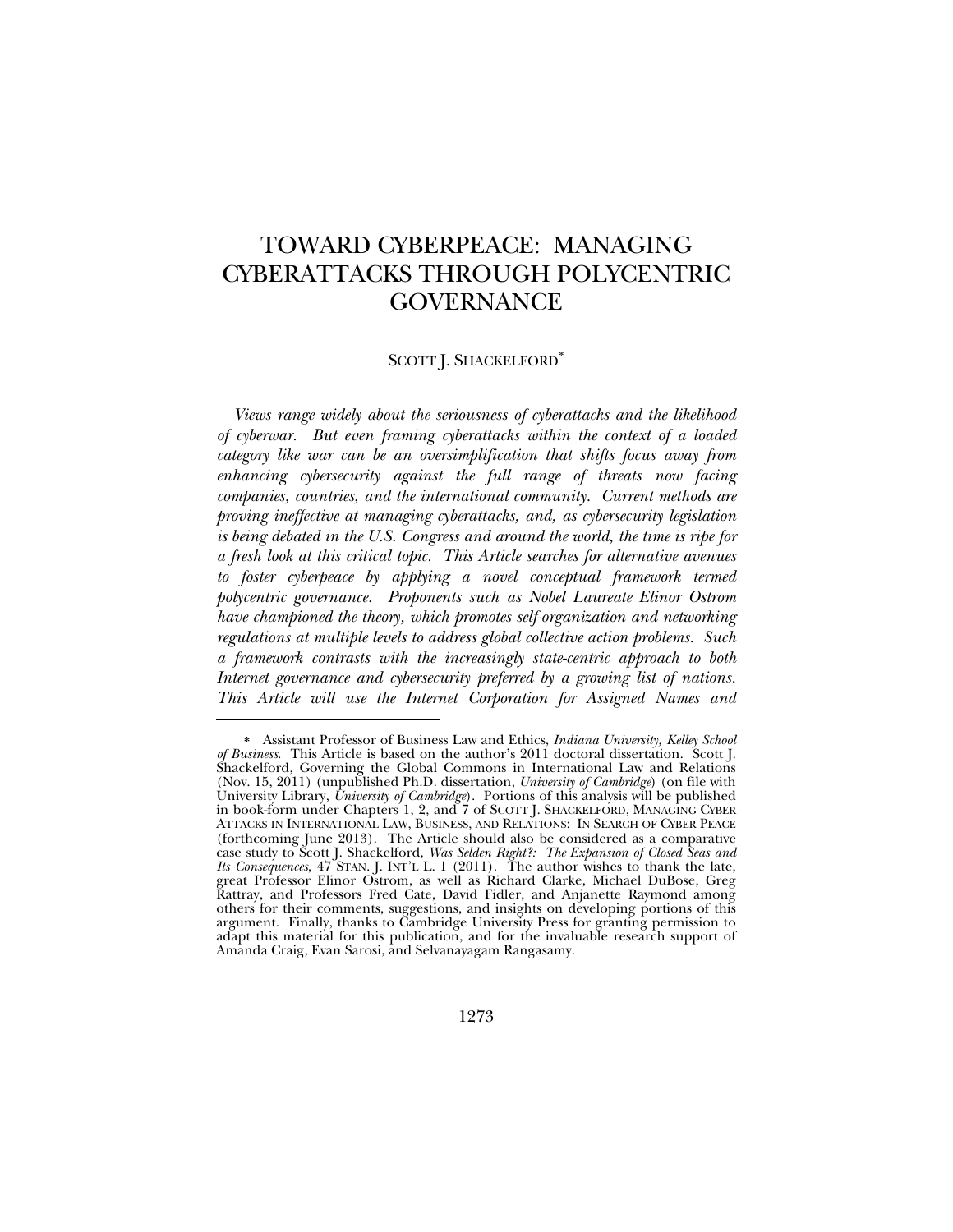*Numbers (ICANN) and the Internet Engineering Task Force (IETF) as case studies, as well as the International Telecommunication Union (ITU) as an illustrative example to explore different governance models and some of their security implications. Ultimately, the case is made that polycentric analysis may provide new insights about how to reconceptualize both cybersecurity and the future of Internet governance.* 

#### TABLE OF CONTENTS

|      | I. The Cyberthreat in the Pseudocommons 1285                     |  |
|------|------------------------------------------------------------------|--|
|      | А.                                                               |  |
|      | <b>B.</b>                                                        |  |
|      | $C$ .                                                            |  |
|      | Tragedy of the Cyber Pseudocommons 1293<br>D.                    |  |
|      | The Cyberthreat in Internet Governance 1296<br>Ε.                |  |
|      | 1.                                                               |  |
|      |                                                                  |  |
|      |                                                                  |  |
|      |                                                                  |  |
|      | F.                                                               |  |
| П.   | Controlling Cyberspace in the Twenty-First Century: The          |  |
|      | False Choice Between Internet Sovereignty and Internet           |  |
|      |                                                                  |  |
|      | Avoiding the Tragedy of the Cyber Pseudocommons1304<br>А.        |  |
|      | National regulation in cyberspace 1304<br>1.                     |  |
|      | The origins and purpose of cybercensorship1306<br>a.             |  |
|      | National approaches to cybercensorship: The<br>b.                |  |
|      | false choice between Internet sovereignty and                    |  |
|      | freedom                                                          |  |
|      | Internet sovereignty? An Internet with Chinese<br>$\mathbf{C}$ . |  |
|      | characteristics                                                  |  |
|      | d. Internet freedom? U.S. cybercensorship1311                    |  |
|      |                                                                  |  |
|      |                                                                  |  |
|      | Sovereignty in the Cyber Pseudocommons1318<br>B.                 |  |
|      | Fractured Internet Governance and Its Security<br>C.             |  |
|      |                                                                  |  |
|      | 1. Institutionalized governance: ICANN and the                   |  |
|      |                                                                  |  |
|      | 2. Bottom-up governance and the informal IETF1326                |  |
|      | D.                                                               |  |
| III. |                                                                  |  |
|      | Action                                                           |  |
|      | Networked, Flat, and Crowded: The Future of<br>А.                |  |
|      | Internet Governance and Its Cybersecurity                        |  |
|      |                                                                  |  |
|      |                                                                  |  |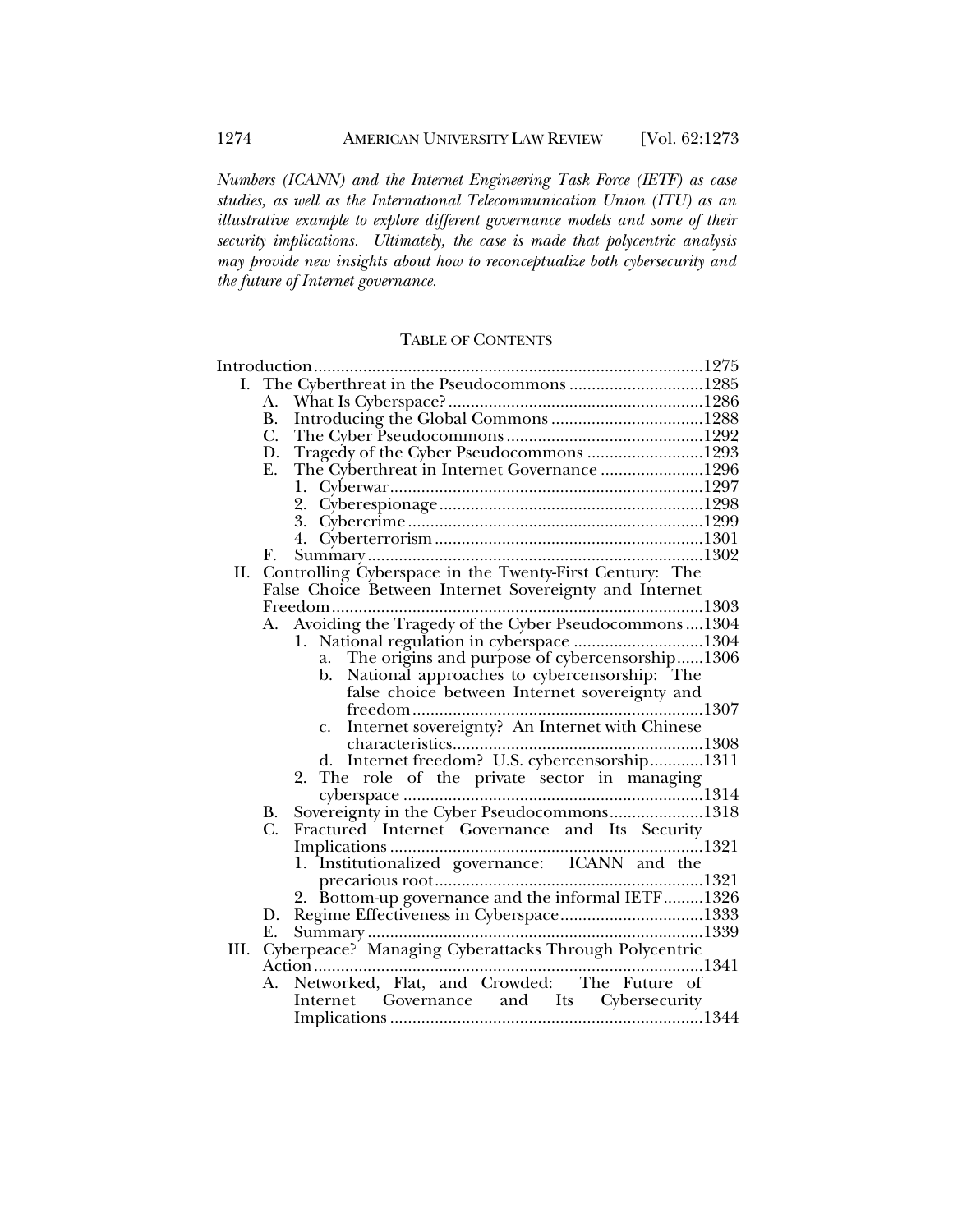2013] TOWARD CYBERPEACE 1275

 *"We have a faith-based approach [to cybersecurity], in that we pray every night nothing bad will happen." –James Lewis, Center for Strategic and International Studies*<sup>1</sup>

#### **INTRODUCTION**

Epsilon and its customers, including JPMorgan Chase, Verizon, Sony, the International Monetary Fund, Sega, Citigroup, and more, were hit by cyberattacks in just three months, from April to June 2011.2 More recently, in March 2013 what has been billed as the "biggest cyberattack in history" impacted service for millions of Internet users around the world,<sup>3</sup> the same month as South Korean banks and broadcasters were hit by attacks purportedly coming from North Korea.<sup>4</sup> What do these events have in common? Each reveals some of the many facets of "cyberattacks," defined by the U.S. National Research Council as "deliberate actions to alter, disrupt, deceive, degrade, or destroy computer systems or networks or the information and/or programs resident in or transiting these systems or networks."5 Given the ubiquity of the Internet, how can we better

<sup>1.</sup> Ken Dilanian, *Privacy Group Sues To Get Records About NSA-Google Relationship*, L.A. TIMES (Sept. 14, 2010), http://articles.latimes.com/2010/sep/14/business/la-finsa-google-20100914.

 <sup>2.</sup> *See, e.g.*, Johnathan Davis, *Hackers Gone Wild: Sega Joins Growing List of Victims*, INT'L BUS. TIMES (June 18, 2011), http://www.ibtimes.com/hackers-gone-wild-sega-joins-growing-list-victims-291765; David Goldman, *Mass E-mail Breach: Just How Bad Is It?*, CNNMONEY (Apr. 6, 2011, 3:09 PM), http://money.cnn.com/2011/04/06/technology/epsilon\_breach/index.htm (listing the prominent companies impacted by a data breach that leaked its customers' email addresses); Scott J. Shackelford, Should Your Firm Invest in Cyber Risk Insurance?, 55 BUS.HORIZONS 349 (July-Aug. 2012) (representing an earlier form of this research).

 <sup>3.</sup> *See* Doug Gross, *Massive Cyberattack Hits Internet Users*, CNN (Mar. 29, 2013, 7:11 AM), http://www.cnn.com/2013/03/27/tech/massive-internet-attack.

 <sup>4.</sup> *See South Korea Hit by Massive Cyber Attack*, PBS (Apr. 1, 2013), http://www.pbs.org/ newshour/extra/2013/04/south-korea-hit-hard-by-massive-cyber-attack.

 <sup>5.</sup> NAT'L RESEARCH COUNCIL OF THE NAT'L ACADS., TECHNOLOGY, POLICY, LAW, AND ETHICS REGARDING U.S. ACQUISITION AND USE OF CYBERATTACK CAPABILITIES 1 (William A. Owens et al. eds., 2009) [hereinafter NATIONAL ACADEMIES]. Some engineers prefer "information technology" and refer more directly to networks, hardware, and software. *See, e.g.*, Daria Stepanova et al., *A Knowledge Base for Justified Information Security Decision-Making* 2.4, (Newcastle Univ. Working Paper No. CS-TR-1137, 2009) (differentiating technical vulnerabilities—those dealing with hardware and software—from "human-behavioral" vulnerabilities—those involving failures of human organization). However, in line with the National Academies, this Article uses "cyber" terminology. *See* NATIONAL ACADEMIES, *supra*, at 10–11 (defining "cyberattack" and "cyberexploitation").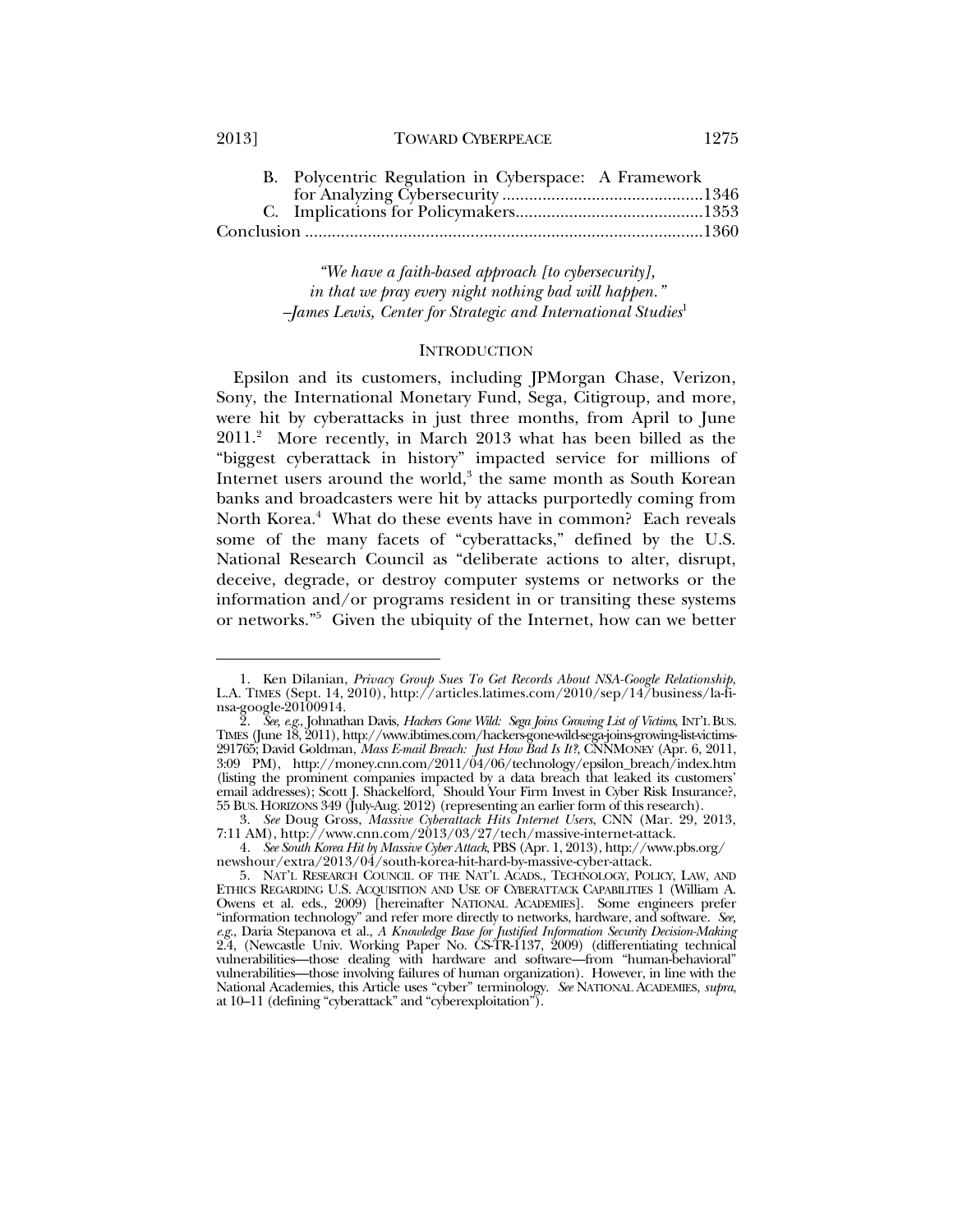enhance cybersecurity across networks and borders? A great deal of uncertainty and debate pervades this question, and the stakes are high. How the cyberthreat is managed will affect everything from U.S. national and international security to the competitiveness of firms and the future of Internet governance.<sup>6</sup>

Difficulties stem in part from the rate of technological advancement,<sup>7</sup> as well as geopolitical divides and legal ambiguities. Throughout the long and tumultuous history of conflict, new technologies have revolutionized both battlefields and businesses, either gradually, as with gunpowder or the Industrial Revolution, or abruptly, as with nuclear fission. Information technology (IT) is no exception. Networked computers have given tremendous advantages to and demonstrated vulnerabilities of the cyberpowers, including China, Israel, Russia, the United States, and the United Kingdom.8 These nations can now launch sophisticated cyberattacks, but their own militaries, economies, and critical national infrastructures (CNI) are also vulnerable.<sup>9</sup> The rise of new cyberpowers underscores the shift in international relations after the Cold War from a bipolar world order dominated by the United States and the Soviet Union to a multipolar order featuring more emerging power centers.<sup>10</sup> This

 <sup>6.</sup> Part of the cyberthreat is the so-called "cybersecurity dilemma," which signifies that both strengths and weaknesses in national security can be provocative to other nations, and that "efforts by states to enhance their security can decrease the security of other states. *See* Nicholas C. Rueter, The Cybersecurity Dilemma iv, 15 (2011) (unpublished M.A. thesis, Duke University), *available at* (2011) (unpublished M.A. thesis, Duke University), *available at* http://dukespace.lib.duke.edu/dspace/bitstream/handle/10161/3793/Rueter\_duk e\_0066N\_10959.pdf?sequence=1 (revealing how moves by both Russia and Estonia to enhance their respective cybersecurity measures aggravated each other). Cooperation to enhance cybersecurity is made more difficult by this security dilemma. *See id.* at 29–31 (arguing that the security dilemma frustrates its own resolution).

 <sup>7.</sup> An example of this rapid technological advancement is the continued relevance of Moore's Law, the prediction by Intel Co-founder Gordon Moore that "the number of transistors on a chip will double approximately every two years." *Moore's Law Inspires Intel Innovation*, http://www.intel.com/content/www/us/en/siliconinnovations/moores-law-technology.html.

 <sup>8.</sup> *See, e.g.*, Tom Gjelten, *Massive Cyberattack: Act 1 of Israeli Strike on Iran?*, NPR (Aug. 24, 2012, 3:46 PM), http://www.npr.org/2012/08/24/159959300/massivecyberattack-act-1-of-israeli-strike-on-iran (highlighting Israel's increased military and strategic power obtained by possessing destructive cyberattack capabilities).

 <sup>9.</sup> *See, e.g.*, Dennis Fisher & Paul Roberts, *U.S. House Committee Questions Ability To Secure Wall Street Data*, THREATPOST (July 14, 2011, 1:54 PM), http://threatpost.com/en\_us/blogs/us-house-committee-questions-ability-securewall-street-data-071411 (discussing how the United States, despite its advanced ability to launch a cyberattack, has failed to adequately protect its data from outside attacks).

 <sup>10.</sup> *But see* Richard N. Haass, *The Age of Nonpolarity: What Will Follow U.S. Dominance*, FOREIGN AFF., May/June 2008, at 44, 44 (arguing that the twenty-first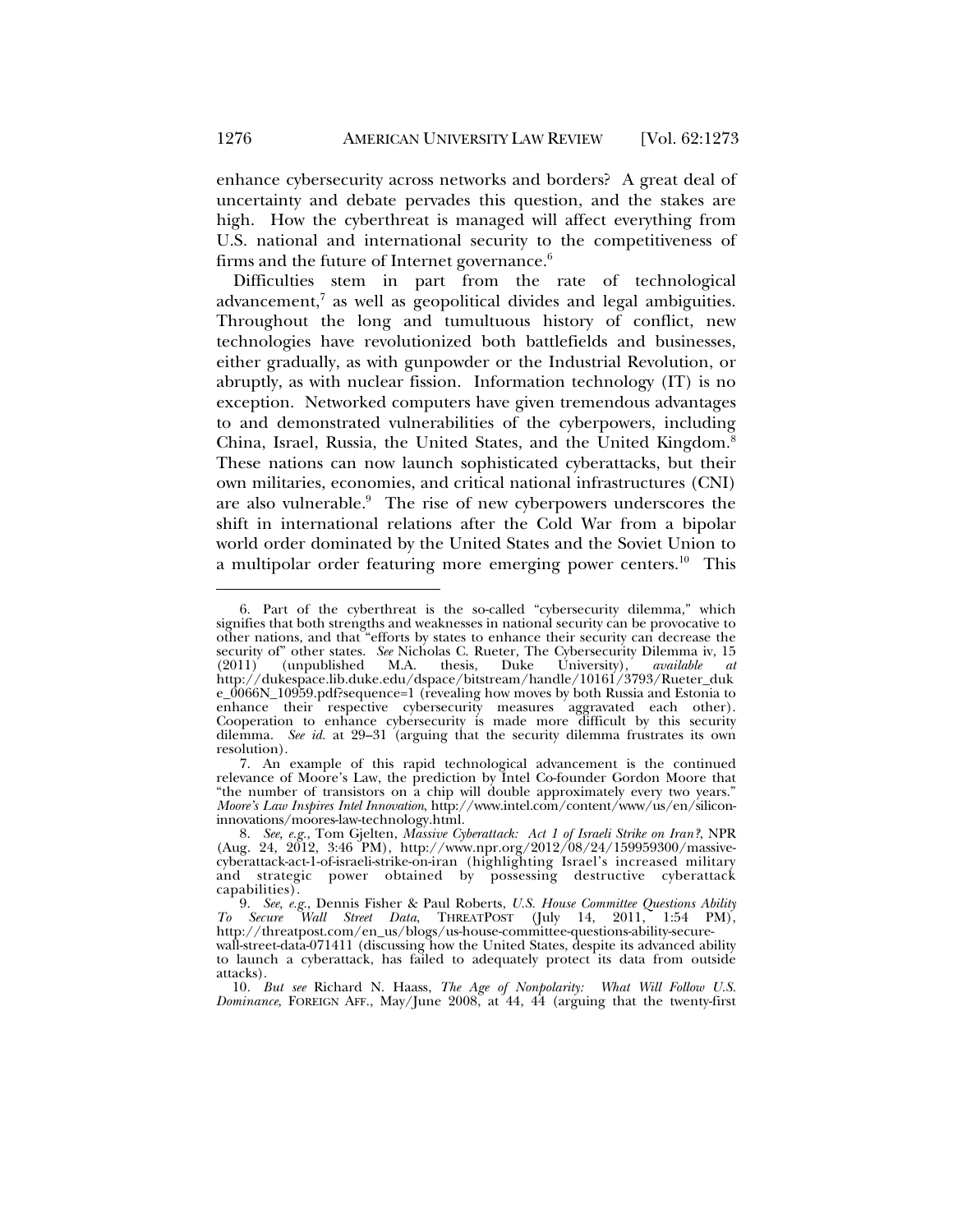shift complicates international efforts to reach consensus on improving cybersecurity through multilateral organizations such as the United Nations,<sup>11</sup> hampering policymaking just as the political and economic costs of the cyberthreat mount.<sup>12</sup>

Managing cyberattacks is made more difficult by the multifaceted nature of these incidents.<sup>13</sup> A serious cyberattack may damage military command or information systems or interrupt electrical power or financial services.<sup>14</sup> Consider the power grid. In 2007, a logic bomb was reportedly identified that could have disrupted U.S. electrical systems.<sup>15</sup> Many power plants tend not to keep expensive replacement parts on hand, meaning that it could take some weeks to

century is no longer dominated by two actors, but rather by the emergence of "a nonpolar international system . . . characterized by numerous centers with meaningful power"); Fareed Zakaria, *The Rise of the Rest*, NEWSWEEK (May 3, 2008, 10:24 AM), http://www.thedailybeast.com/newsweek/2008/05/03/the-rise-of-therest.html (conveying the perceived sentiment that the United States no longer dominates in many areas seen to denote global power). The list of burgeoning cyberpowers includes France, which is seeking to develop its offensive cyberattack capabilities. *See* Valéry Marchive, *Cyberdefence to Become Cyber-attack as France Gets Ready to go on the Offensive*, ZDNET (May 3, 2013), http://www.zdnet.com/cyberdefence-tobecome-cyber-attack-as-france-gets-ready-to-go-on-the-offensive-7000014878/.

 <sup>11.</sup> *See* COMMISSION ON GLOBAL GOVERNANCE, OUR GLOBAL NEIGHBOURHOOD 10 (1995) (observing that the new global structure has altered the way the global community can and does react to international problems); Danielle Kelh & Tim Maurer, *Did the U.N. Internet Governance Summit Actually Accomplish Anything?*, SLATE (Dec. 14, 2012, 4:43 PM), http://www.slate.com/blogs/future\_tense/2012/12/14/wcit \_2012\_has\_ended\_did\_the\_u\_n\_internet\_governance\_summit\_accomplish\_anything .html (illustrating how attempts by Russia and Iran to increase governmental control of the Internet irritated other nations and hindered the U.N.'s efforts to reach an international consensus).

 <sup>12.</sup> *See* REIN MULLERSON, INTERNATIONAL LAW, RIGHTS AND POLITICS: DEVELOPMENTS IN EASTERN EUROPE AND THE CIS 38, 40 (1994) (discussing the shifting character of international relations after the end of the Cold War); Mark MacCarthy, *What Payment Intermediaries Are Doing About Online Liability and Why It Matters*, 25 BERKELEY TECH. L.J. 1037, 1114 (2010) (analyzing the potential for a tragedy of the cybercommons); Elisabeth Bumiller & Thom Shanker, *Panetta Warns of Dire Threat of Cyberattack*, N.Y. TIMES, Oct. 12, 2012, at A1 (detailing U.S. Defense Secretary Leon Panetta's warning on the potential danger looming from a cyberattack and articulating how such an attack could compromise U.S. infrastructure).

 <sup>13.</sup> *See Cyberwar: War in the Fifth Domain*, ECONOMIST (July 1, 2010), http://www.economist.com/node/16478792 (associating the seriousness of the threats of cyberattacks with the transformation to organized hacking missions and the increased reliance on cybertechnologies).

 <sup>14.</sup> James A. Lewis, *The "Korean" Cyber Attacks and Their Implications for Cyber Conflict*, CTR. STRATEGIC & INT'L STUD. 1 (Oct. 23, 2009), http://csis.org/publication/ korean-cyber-attacks-and-their-implications-cyber-conflict.

 <sup>15.</sup> *See, e.g.*, Siobhan Gorman, *Electricity Grid in U.S. Penetrated by Spies*, WALL ST. J. (Apr. 8, 2009), http://online.wsj.com/article/SB123914805204099085.html; Robert Mullins, *Bracing for a Cybersecurity Pearl Harbor: RSA Panel Says Not Enough Is Being Done To Protect Cyberspace*, NETWORK WORLD (Mar. 5, 2010, 3:54 PM), http://www.networkworld.com/community/node/58224 (explaining how Russia and China's penetration of electrical grids used an exploit called "logic bombs," which are software programs that can be executed to disrupt such a system).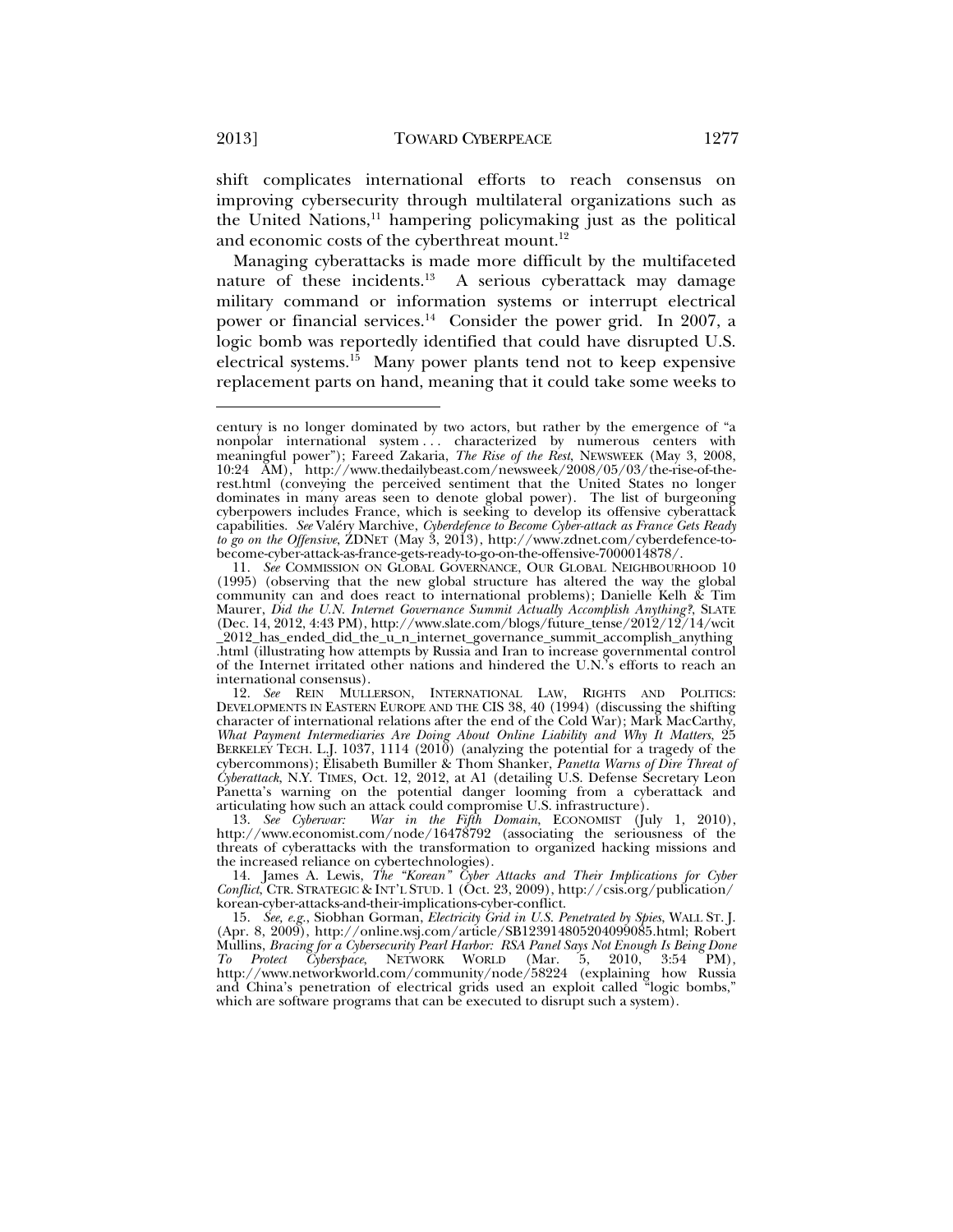fix a widespread outage.16 According to *The Economist*, "[o]ne senior American military source said that if any country were found to be planting logic bombs on the grid, it would provoke the equivalent of the Cuban missile crisis."<sup>17</sup> But no one knows for sure how many logic bombs exist, who planted them, or what the legal, economic, or political ramifications might be.18

Cyberattacks are often broken down into four main categories: criminal activity, espionage, terrorism, and cyberwarfare.<sup>19</sup> But it is no simple matter to categorize cyberattacks in this manner; motivations can overlap and targets abound in cyberspace. For example, there has been a spate of high-profile cases of cybercrime and espionage, as well as alleged state-sponsored cyberattacks involving criminal organizations and terrorist groups targeting both public and private sectors.<sup>20</sup> Cyberattacks against states in particular are increasingly common and serious, as seen in Estonia in 2007,

17. *Cyberwar*, *supra* note 13, at 28.

 <sup>16.</sup> *See* Brian Wingfield, *Power-Grid Cyber Attack Seen Leaving Millions in Dark for Months*, BLOOMBERG (Feb. 1, 2012, 12:00 AM), http://www.bloomberg.com/news/2012- 02-01/cyber-attack-on-u-s-power-grid-seen-leaving-millions-in-dark-for-months.html

<sup>(</sup>recognizing that the extent of destruction caused by a hacker infiltrating a power grid could leave customers without power for up to a year and a half). U.S. power systems may become more vulnerable to logic-bomb planting due to the rise of Internet-connected smart grids called Supervisory Control and Data Acquisition (SCADA) networks. *See* Kim Zetter, *Report: Critical Infrastructures Under Constant Cyberattack Globally*, WIRED (Jan. 28, 2010, 2:30 PM), http://www.wired.com/threatlevel /2010/01/csis-report-on-cybersecurity (revealing how these SCADA networks can be useful for enhancing efficiency and promoting renewable power, but can also increase the danger to critical national infrastructure).

 <sup>18.</sup> Part of the reason for this state of affairs is that the United States has more than 3200 independent power utilities, unlike Germany, for example, which has four major electrical providers. *See* CHRISTIAN SCHÜLKE, THE EU'S MAJOR ELECTRICITY AND GAS UTILITIES SINCE MARKET LIBERALIZATION 130 (2010) (determining that approximately 90% of German electricity is produced by one of four main utility firms); W.M. WARWICK, PAC. NW. NAT'L LAB., A PRIMER ON ELECTRIC UTILITIES, DEREGULATION, AND RESTRUCTURING OF U.S. ELECTRICITY MARKETS 2.1 (2002) (surveying the landscape of electrical utility ownership in the United States).

 <sup>19.</sup> *See, e.g.*, SCOTT CHARNEY, MICROSOFT CORP., RETHINKING THE CYBER THREAT: A FRAMEWORK AND PATH FORWARD 5 (2009), *available at* http://www.microsoft.com/downloads /en/details.aspx?displaylang=en&FamilyID=062754cc-be0e-4bab-a181-077447f66877.

 <sup>20.</sup> *See, e.g.*, Lech J. Janczewski & Andrew M. Colarik, *Introductory Chapter*, *in* CYBER WARFARE AND CYBER TERRORISM, xiii, xxvii (Lech J. Janczewski & Andrew M. Colarik eds., 2008) (speaking generally of the increase in cyberattacks at the end of the twentieth century and into the twenty-first century, particularly focused on the private sector); David E. Sanger & Thom Shanker, *Broad Powers Seen for Obama in Cyberstrikes*, N.Y. TIMES (Feb. 3, 2013), http://www.nytimes.com/2013/02/04/us/broad -powers-seen-for-obama-in-cyberstrikes.html (noting that the U.S. government has increased its readiness for cyberattacks given the growing threat to the public sector); Ian Steadman, *Reports Find China Still Largest Source of Hacking and Cyber Attacks*, WIRED (Apr. 24, 2013) http://www.wired.co.uk/news/archive/2013-04/24/akamai-state-ofthe-internet (discussing reports alleging that China is the source of more than 30% of global cyberattacks).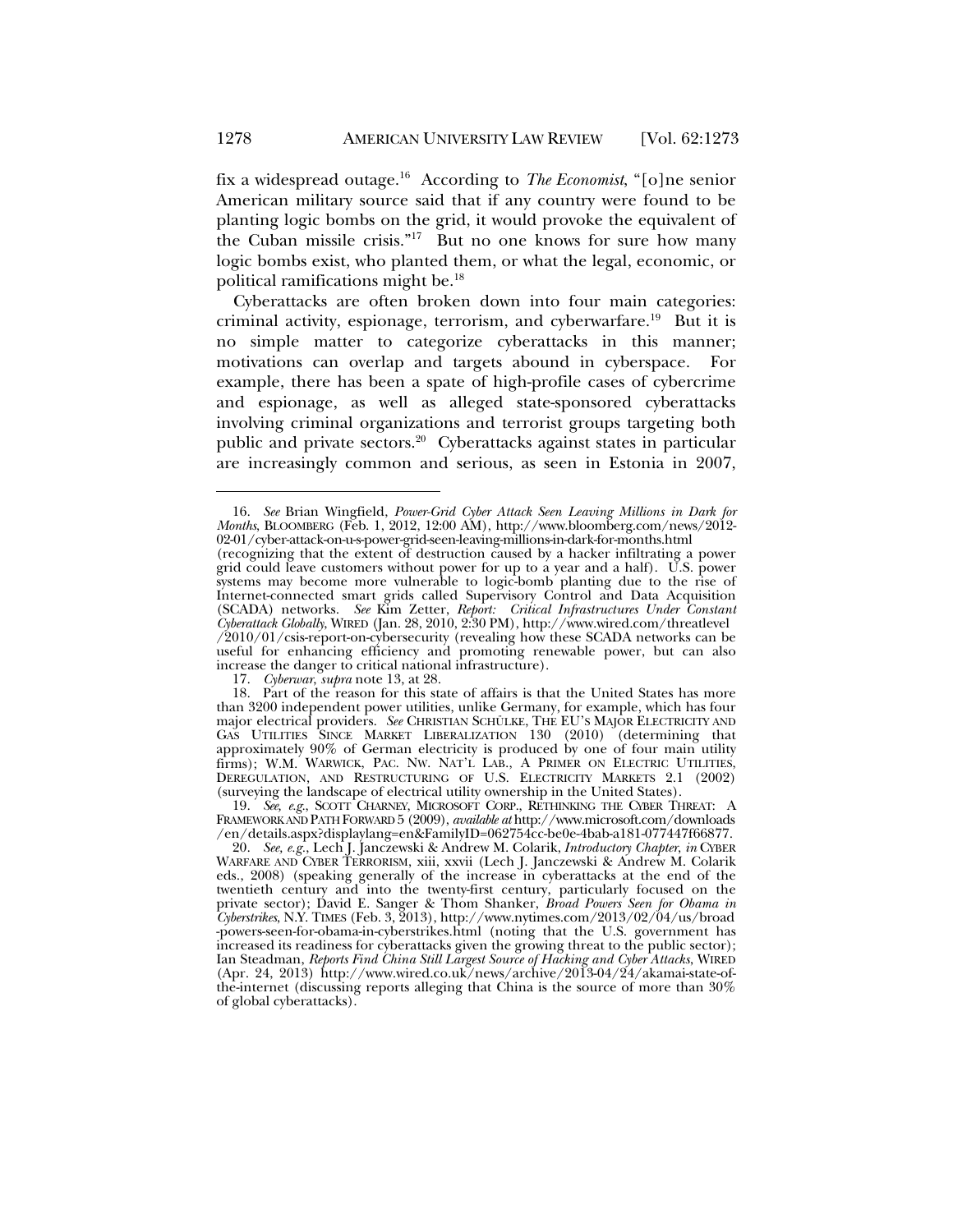Georgia in 2008, Iran in 2010, and South Korea in 2013.<sup>21</sup> U.S. government networks are also being targeted. In 2010, Senator Susan Collins reported that U.S. government websites were attacked more than 1.8 billion times per month.<sup>22</sup> But while headlines are often devoted to major breaches resulting in the theft of millions of dollars, many cyberattacks go unreported. For example, one 2010 Symantec study reported that 75% of companies have experienced cyberattacks costing large businesses with 500 or more employees an average of  $$2$  million annually,<sup>23</sup> though issues surrounding the lack of verifiable data as well as Symantec's stake in the cybersecurity market makes some question these statistics' accuracy.

Current methods are proving ineffective at managing cyberattacks. Preventing attacks requires comprehensive, proactive, and vigorous use of cybersecurity best practices at the local, national, and global levels to manage cyberattacks more effectively and hold those who launch them accountable. This is not the first time that technology has raced ahead of both military doctrine and international law. Nuclear weapons were developed in 1945, but it was not until the early 1960s that Bernard Brodie, Albert Wohlstetter, Herman Kahn and the other "Wizards of Armageddon" created the theory of mutually assured destruction, $24$  while the International Court of Justice did not rule on the legality of nuclear weapons until 1996.<sup>25</sup> The same evolution is now occurring in cyberspace, and the nuclear

 <sup>21.</sup> *See, e.g.*, John Markoff, *Before the Gunfire, Cyberattacks*, N.Y. TIMES, Aug. 13, 2008, at A1 (reporting on the cyberattack on Georgia); Joshua Davis, *Hackers Take Down the Most Wired Country in Europe*, WIRED (Aug. 21, 2007), http://www.wired.com /politics/security/magazine/15-09/ff\_estonia (discussing the cyberattack on Estonia); Grant Gross, *Experts: Stuxnet Changed the Cybersecurity Landscape*, PC WORLD (Nov. 17, 2010, 12:40 PM), http://www.pcworld.com/article/210971/article.html (arguing that a cybersecurity threat in Iran "illustrates the need for governments and businesses to adopt new approaches to cyberthreats"); Mihoko Matsubara, *Lessons from the Cyber-Attacks on South Korea*, JAPAN TIMES (Mar. 26, 2013), http://www.japantimes.co.jp/opinion/2013/03/26/commentary/lessons-from-thecyber-attacks-on-south-korea/#.UW9fdII8xPk (relaying the disruptions caused by the attacks on South Korea).

 <sup>22.</sup> Press Release, U.S. Senate Comm. on Homeland Sec. & Governmental Affairs, Senator Collins' Statement on Cyber Attack (Mar. 18, 2011), *available at* http://www.hsgac.senate.gov/media/minority-media/senator-collins-statement-oncyber-attack.

 <sup>23.</sup> *See* SYMANTEC, STATE OF ENTERPRISE SECURITY 2010 7, 9 (2010), *available at* http://www.symantec.com/content/en/us/about/presskits/SES\_report\_Feb2010.pdf (surveying the extent to which large U.S. businesses are targets of cyberattacks).

 <sup>24.</sup> FRED KAPLAN, THE WIZARDS OF ARMAGEDDON 248–49 (1983) (marking the point in history at the start of the Kennedy Administration when it became clear to experts that the escalation of nuclear weaponry raised the potential of both nations destroying each other).

 <sup>25.</sup> *See* Legality of the Threat or Use of Nuclear Weapons, Advisory Opinion, 1996 I.C.J. 226, ¶ 105 (July 8).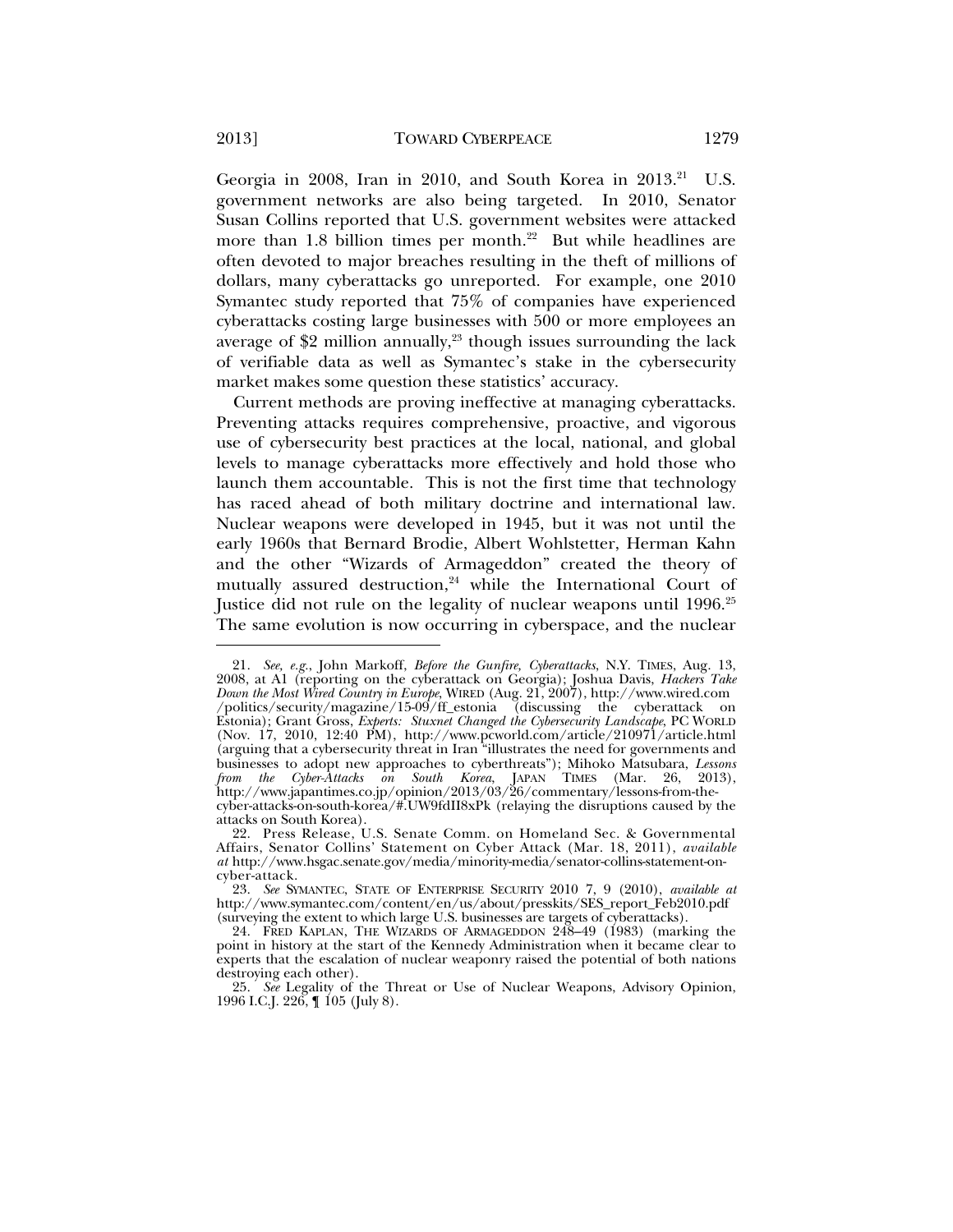analogy has not been lost on victim states. $26$  Fears of a doomsday "electronic Pearl Harbor" may well be overblown, but the general need for enhanced cybersecurity is not.<sup>27</sup> Yet the debate over how to defend against cyberwar and promote cyberpeace is one that many nations wish to avoid, having "found mutual benefit in a status quo of strategic ambiguity."28

Assessments of the likelihood of cyberwar range widely. Some, such as Mike McConnell, former Director of National Intelligence, envision the potential for a catastrophic breakdown.<sup>29</sup> Others, like Howard Schmidt, the former Cybersecurity Coordinator of the Obama Administration, argue that an apocalyptic cyberattack against the United States is implausible.<sup>30</sup> The truth about the risk posed by cyberattacks is somewhere in between "weapons of mass disruption—as [President] Barack Obama dubbed cyberattacks in 2009" and "weapons of mass distraction."<sup>31</sup> Framing cyberattacks within the context of a loaded category like war can be an oversimplification that shifts focus away from enhancing cybersecurity against the full range of threats now facing companies, countries, and the international community. The hype over cyberwar may be based on real vulnerabilities, but getting carried away by fear of one aspect of this evolving threat matrix can lead to misdirected investments and ill-suited policies.<sup>32</sup> Instead of worrying about "dystopian futures and

 32. In this context, a "threat matrix" refers to a framework constituting the myriad cyber threats faced by companies, countries, and the international

 <sup>26.</sup> *See* Kevin Poulsen, *'Cyberwar' and Estonia's Panic Attack*, WIRED (Aug. 22, 2007, 3:51 PM), http://www.wired.com/threatlevel/2007/08/cyber-war-and-e/ (reporting that Ene Ergma, a scientist and member of the Estonian Parliament, has made the comparison regarding cyberwar stating that "[w]hen I look at a nuclear explosion and the explosion that happened in our country in May [2007], I see the same thing")

 <sup>27.</sup> *See, e.g.*, Alfred Hermida, *Doomsday Fears of Terror Cyber-Attacks*, BBC NEWS (Oct. 11, 2001, 9:10 AM), http://news.bbc.co.uk/2/hi/science/nature/1593018.stm (translating the fear of cyberattacks by terrorists following September 11, 2001 into calls for action to increase cybersecurity).

<sup>28.</sup> REX B. HUGHES, NATO AND CYBER DEFENCE: MISSION ACCOMPLISHED? 3 (2009), *available at* http://www.carlisle.army.mil/DIME/documents/NATO%20and% 20Cyber%20Defence.pdf.

 <sup>29.</sup> *See* Mike McConnell, *Mike McConnell on How To Win the Cyber-War We're Losing*, WASH. POST (Feb. 28, 2010), http://www.washingtonpost.com/wp-dyn/content/article /2010/02/25/AR2010022502493.html.

 <sup>30.</sup> *See Cyberwar*, *supra* note 13; *see also* PETER SOMMER & IAN BROWN, ORG. FOR ECON. CO-OPERATION & DEV., REDUCING SYSTEMIC CYBERSECURITY RISK 7 (2011), *available at* http://www.oecd.org/dataoecd/3/42/46894657.pdf (arguing that "true cyberwar" involving almost no kinetic element is unlikely); Jeffrey Carr, *OECD's Cyber Report Misses Key Facts*, FORBES (Jan. 19, 2011, 9:33 AM), http://blogs.forbes.com/jeffreycarr/2011/01 /19/oecds-cyber-report-misses-key-facts/ (explaining why a true cyberwar remains relatively unlikely).

 <sup>31.</sup> Evgeny Morozov, *Battling the Cyber Warmongers*, WALL ST. J. (May 8, 2010), http://online.wsj.com/article/SB10001424052748704370704575228653351323986.html.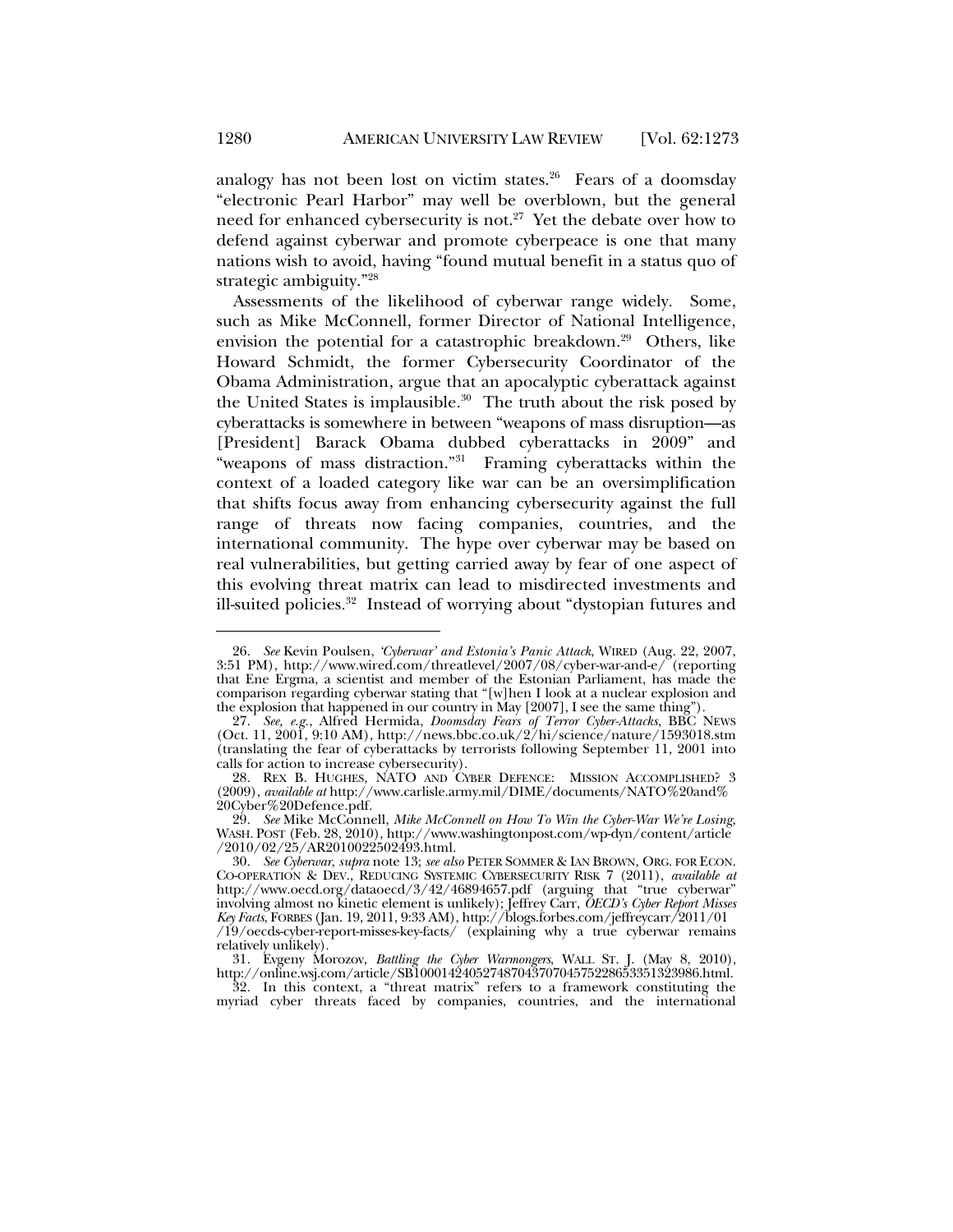limitless vulnerabilities,"33 we should be focused on proactively addressing concrete vulnerabilities, understanding better how the cyberthreat is developing, and buttressing public- and private-sector defenses to better manage cyberattacks and secure some measure of cyberpeace. Harvard Professor Joseph Nye, Jr., among others, has called for this type of constructive dialogue.<sup>34</sup> For example, framing the topic of cybersecurity in light of cyberpeace, not war, can help reframe the debate toward creating a "global culture of cybersecurity."35

To date, attempts to define "cyberpeace" have been somewhat underwhelming. The International Telecommunication Union (ITU), a U.N. agency for information technologies, has defined "cyber peace" as "'a universal order of cyberspace'" built on a "wholesome state of tranquility, the absence of disorder or disturbance and violence."36 Although certainly desirable, such an outcome is politically unlikely. Instead, this Article defines cyberpeace not as the absence of conflict, but as the creation of a network of multilevel regimes working together to promote global cybersecurity by clarifying norms for companies and countries alike to reduce the risk of conflict, crime, and espionage in cyberspace to levels comparable to other business and national security risks. To achieve this goal, a new approach to cybersecurity is needed that seeks out best practices from the public and private sectors to build robust, secure systems and evaluates cybersecurity within the larger debate on Internet governance.

Much of the existing literature offers a false choice between cyberspace being considered a traditional commons or an extension of national territory, $37$  between the need for a grand cyberspace treaty

community from sophisticated zero-day exploits launched by nation-states to DDoS attacks from hactivist groups.

 <sup>33.</sup> Kristin M. Lord & Travis Sharp, *Executive Summary*, *in* 1 AMERICA'S CYBER FUTURE: SECURITY AND PROSPERITY IN THE INFORMATION AGE 7, 8 (Kristin M. Lord & Travis Sharp eds., 2011).

 <sup>34.</sup> *See* Joseph S. Nye, Jr., *Cyber War and Peace*, PROJECT SYNDICATE (Apr. 10, 2012), http://www.project-syndicate.org/commentary/cyber-war-and-peace that the man-made cyberlandscape needs to be better understood in order to appropriately allocate resources).

 <sup>35.</sup> Henning Wegener, *Cyber Peace*, *in* THE QUEST FOR CYBER PEACE 77, 77 (Int'l Telecomm. Union & Permanent Monitoring Panel on Info. Sec. eds., 2011), *available at* http://www.itu.int/dms\_pub/itu-s/opb/gen/S-GEN-WFS.01-1-2011-PDF-E.pdf.

 <sup>36.</sup> *Id.* at 78.

 <sup>37.</sup> *See, e.g.*, Dan Hunter, *Cyberspace as Place and the Tragedy of the Digital Anticommons*, 91 CALIF. L. REV. 439, 519 (2003) (depicting cyberspace as a traditional common and warning that inaction will lead to an intractable digital anticommons); David R. Johnson & David Post, *Law and Borders—The Rise of Law in Cyberspace*, 48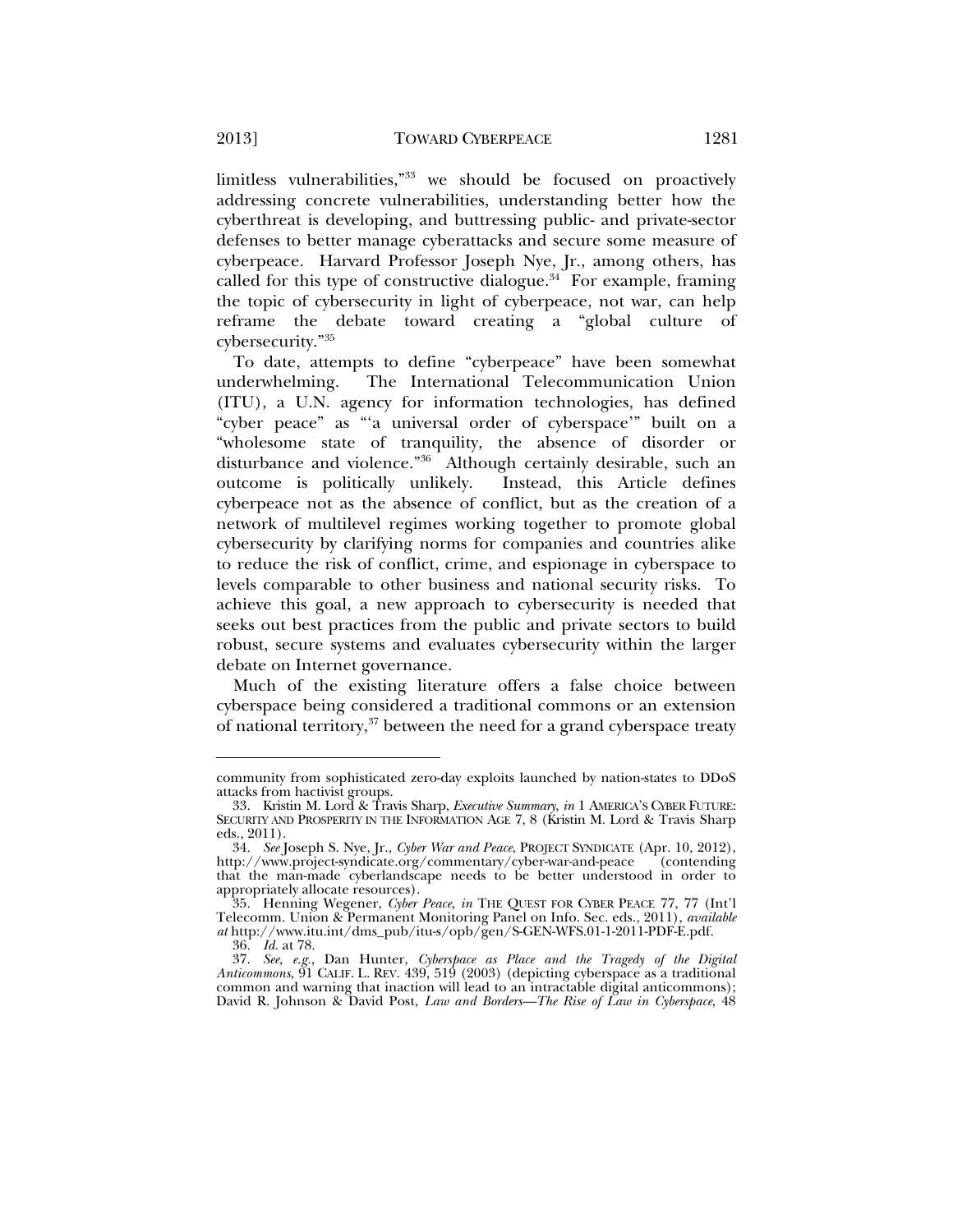and a state-centric approach,<sup>38</sup> between governments being regulators or resources for at-risk companies,<sup>39</sup> between Internet sovereignty and Internet freedom,<sup>40</sup> and ultimately, between cyberwar and cyberpeace.41 This Article attempts to navigate a middle ground between these competing camps and seeks out new models to help build consensus. For example, instead of a traditional area of the "global commons" existing beyond national jurisdiction, this Article argues—in the same vein as James Lewis, among others—that cyberspace is at best a "pseudocommons" given the realities of private and governmental control.<sup>42</sup> Whereas certain principles of commons analysis such as collective action problems and the tragedy of the

STAN. L. REV. 1367, 1367 (1996) (arguing that "[g]lobal computer-based communications cut across territorial borders, creating a new realm of human activity and undermining the feasibility—and legitimacy—of laws based on geographic boundaries").

 <sup>38.</sup> *See, e.g.*, Patrick W. Franzese, *Sovereignty in Cyberspace: Can It Exist?*, 64 A.F. L. REV 1, 41 (2009) (discussing the tension between nations wanting global involvement, but concerned that such action would decrease national sovereignty); Rex Hughes, *A Treaty for Cyberspace*, 86 INT'L AFF. 523, 541 (2010) (expressing the unique advantages of using international treaties to protect cyberspace).

 <sup>39.</sup> *See, e.g.*, Derek E. Bambauer, *Conundrum*, 96 MINN. L. REV. 584, 662 (2011) (warning that governments should be prepared to shoulder some of the private sector costs of cyberwarfare); Llewellyn Joseph Gibbons, *No Regulation, Government Regulation, or Self-Regulation: Social Enforcement or Social Contracting for Governance in Cyberspace*, 6 CORNELL J.L. & PUB. POL'Y 475, 503 (1997) (expressing the contention between private sector "Cyberian elites" and government outsiders who impose regulations); Grant Gross, *Lawmaker: New Cybersecurity Regulations Needed*, PC WORLD (Mar. 10, 2009, 1:20 PM), http://www.pcworld.com/article/161023/article.html (conveying the opinions of lawmakers that the U.S. government needs to impose regulations on private firms to enhance national cybersecurity).

 <sup>40.</sup> *See* Press Release, Ind. Univ., London Conference Reveals 'Fault Lines' in Global Cyberspace and Cybersecurity Governance (Nov. 7, 2011), *available at* http://newsinfo.iu.edu/news/page/normal/20236.html (highlighting the tension between civil liberties and regulations online); *see also* Johnson & Post, *supra* note 37, at 1367 (arguing that cyberspace would foster regulatory arbitrage and undermine traditional hierarchically structured systems of control); Lawrence Lessig, *The Law of the Horse: What Cyberlaw Might Teach*, 113 HARV. L. REV. 501, 507–08 (1999) (introducing the concept of regulatory modalities and their effects both within and outside of cyberspace); Timothy S. Wu, Note, *Cyberspace Sovereignty?—The Internet and the International System*, 10 HARV. J.L. & TECH. 647, 650–51 (1997) (asserting how states can regulate the content of the Internet through regulations affecting access and hardware).

 <sup>41.</sup> *Cf.* RICHARD A. CLARKE & ROBERT K. KNAKE, CYBER WAR: THE NEXT THREAT TO NATIONAL SECURITY AND WHAT TO DO ABOUT IT 31 (2010) (noting the blurring of the lines between peace and war in cyberspace).

 <sup>42.</sup> *See* Lewis, *supra* note 14, at 3 & n.4 (defining the idea of the pseudocommons, as first outlined by  $\dot{U}$ .S. State Department coordinator for issues Christopher Painter, as a space "where owners have granted the right of way to any and all traffic as long as it does not impose costs or damages upon them"); Eben Moglen, *Freeing the Mind: Free Software and the Death of Proprietary Culture*, 56 ME. L. REV. 1, 1–2, 6 (2004) (tracing the brief history of information sharing on the Internet and the perception that information sharing should act largely as a societal right).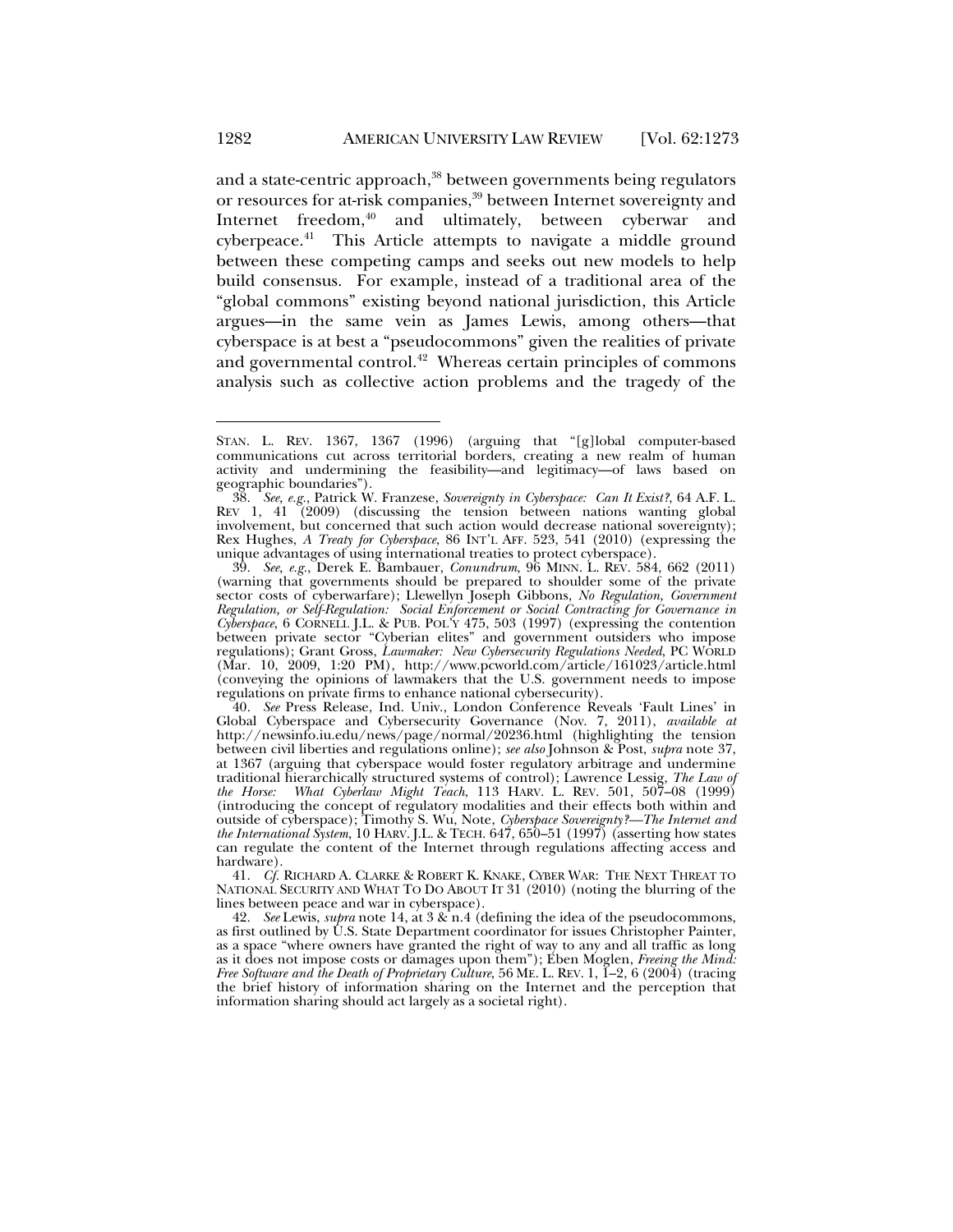commons scenario arguably apply to cyberspace, they manifest in distinct ways.<sup>43</sup> Drawing from this interdisciplinary literature, however, provides insights on how we might better govern this unique space to promote cybersecurity.

This Article argues that a novel analytical framework is needed to reconceptualize Internet governance in order to better manage cyberattacks and ultimately secure cyberpeace and that this search should include an examination of polycentric regulation.<sup>44</sup> According to Professor Michael McGinnis, "[t]he basic idea [of polycentric governance] is that any group . . . facing some collective problem should be able to address that problem in whatever way they<br>best see fit."<sup>45</sup> This could include using existing governance This could include using existing governance structures or crafting new systems.<sup>46</sup> In other words, "[a] system of governance is fully polycentric if it facilitates creative problem-solving at all levels."<sup>47</sup> This multilevel, multipurpose, multitype, and multisectoral model,<sup>48</sup> championed by scholars including Nobel Laureate Elinor Ostrom and Professor Vincent Ostrom, challenges orthodoxy by demonstrating the benefits of self-organization, networking regulations "at multiple scales,"49 and the extent to which

 <sup>43.</sup> Collective action problems are a classic "social dilemma." Elinor Ostrom, *A Polycentric Approach for Coping with Climate Change* 6 (World Bank, Policy Research Working Paper No. 5095, 2009), *available at* http://www.iadb.org/intal/intalcdi/pe/ 2009/04268.pdf. People tend to maximize their short-term personal interests instead of the collective good. This is a dilemma, in economic terms, since there is "at least one outcome [that] yields higher returns for *all* who are involved, but participants posited as maximizing short-term material benefits make independent choices and are not predicted to achieving this outcome." *Id*.

 <sup>44.</sup> This argument is built on the work of numerous scholars, including Professor Andrew Murray's analysis of polycentric cyberregulation. *See* ANDREW D. MURRAY, THE REGULATION OF CYBERSPACE: CONTROL IN THE ONLINE ENVIRONMENT 47-52 (2007) (defining polycentric regulation as "the enterprise of subjecting human conduct to the governance of external controls, whether state or non-state, intended or unintended").

 <sup>45.</sup> Michael D. McGinnis, *Costs and Challenges of Polycentric Governance: An Equilibrium Concept and Examples from U.S. Health Care* 1 (Vincent & Elinor Ostrom Workshop in Political Theory & Pol'y Analysis, Ind. Univ., Working Paper W11–3, 2011), *available at* http://php.indiana.edu/~mcginnis/Beijing\_core.pdf.

 <sup>46.</sup> *Id.* at 1–2.

 <sup>47.</sup> *Id.* at 3.

 <sup>48.</sup> *See* Michael D. McGinnis, *An Introduction to IAD and the Language of the Ostrom Workshop: A Simple Guide to a Complex Framework*, 39 POL'Y STUD. J. 163, 171-72 (2011) (defining "polycentricity" as "a system of governance in which authorities from overlapping jurisdictions (or centers of authority) interact to determine the conditions under which these authorities, as well as the citizens subject to these jurisdictional units, are authorized to act as well as the constraints put upon their activities for public purposes").

 <sup>49.</sup> Elinor Ostrom, *Polycentric Systems as One Approach for Solving Collective-Action Problems* 2 (Vincent & Elinor Ostrom Workshop in Political Theory & Policy Analysis, Ind. Univ., Working Paper No. 08–6, 2008), *available at* http://dlc.dlib.indiana.edu/dlc/bitstream/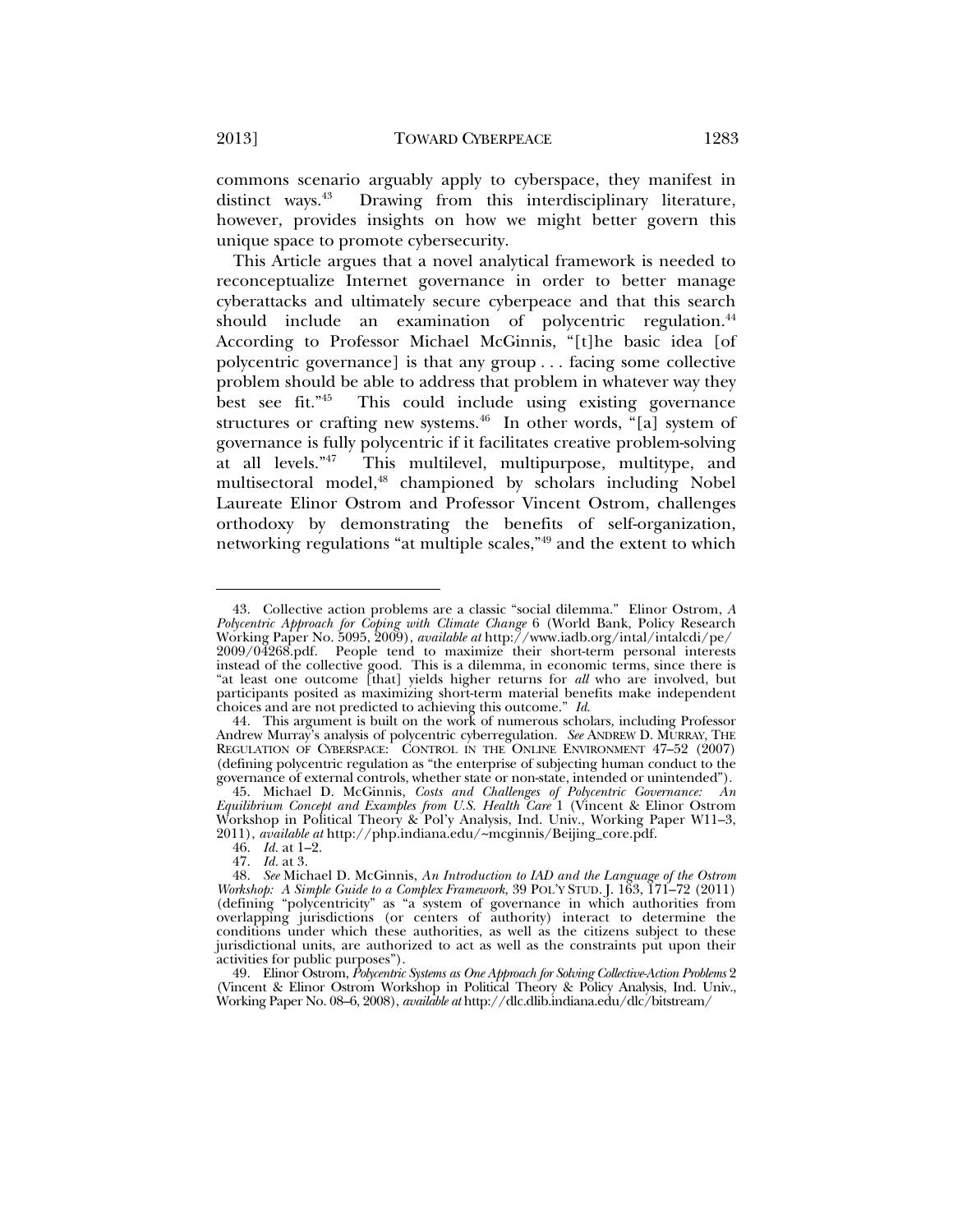national and private control can coexist with communal management. It also posits that, because of the problem of free riders in a multipolar world, "a single governmental unit" is often incapable of managing "global collective action problems,"50 such as cyberattacks. Instead, a polycentric approach recognizes that diverse organizations and governments working at multiple levels can create policies that increase levels of cooperation and compliance, enhancing "flexibility across issues and adaptability over time."51 This form of governance contrasts with the increasingly state-centric approach to both Internet governance and cybersecurity preferred by a growing list of nations.<sup>52</sup> This approach has the promise of moving us beyond common classifications of cybersecurity challenges, recognizing that cyberspace is uniquely dynamic and malleable and that its "stratified . . . structure [underscores] a particularly complex regulatory environment, . . . [making] . . . mapping or forecasting" the effects of regulations "especially difficult."53 Polycentric regulation then is not a "keep it simple, stupid" response,  $54$  but a multifaceted approach in keeping with the complexity of the crises in cyberspace. Considering cybersecurity through this lens takes the debate about how to address cybersecurity challenges in a potentially more productive direction, helping to eschew false choices, challenging all relevant stakeholders to take action, and providing a more robust conceptual framework. Given that polycentric regulation has already been applied to both regulations of cyberspace generally and global collective action problems such as climate

handle/10535/4417/W08-6\_Ostrom\_DLC.pdf (touting the benefits of individual contributions to the larger goal of comprehensive cybersecurity).

 <sup>50.</sup> *Id*. at 35.

 <sup>51.</sup> Robert O. Keohane & David G. Victor, *The Regime Complex for Climate Change*, 9 PERSP. ON POL. 7, 9 (2011); *cf.* Julia Black, *Constructing and Contesting Legitimacy and Accountability in Polycentric Regulatory Regimes*, 2 REG. & GOVERNANCE 137, 157 (2008) (discussing the legitimacy of polycentric regimes, and arguing that "[a]ll regulatory regimes are polycentric to varying degrees").

 <sup>52.</sup> However, it should be noted that, as is discussed *infra* Part II, national regulations are becoming an increasingly common feature of the cyber regime complex writ large. It is thus important to analyze these regulations and attempt to identify best practices that could, in time, give rise to norms and eventually be codified into international law. Subsequent research will explore this topic through the use of comparative case studies.

 <sup>53.</sup> MURRAY, *supra* note 44, at 52–53 (noting the lingering uncertainty pertaining to even the most thought-out regulations).

 <sup>54.</sup> Jeffrey Weiss, *Elinor Ostrom and the Triumph of the Commons*, POL. DAILY (Oct. 14, 2009), http://www.politicsdaily.com/2009/10/14/elinor-ostrom-and-the-triumph-of-thecommons.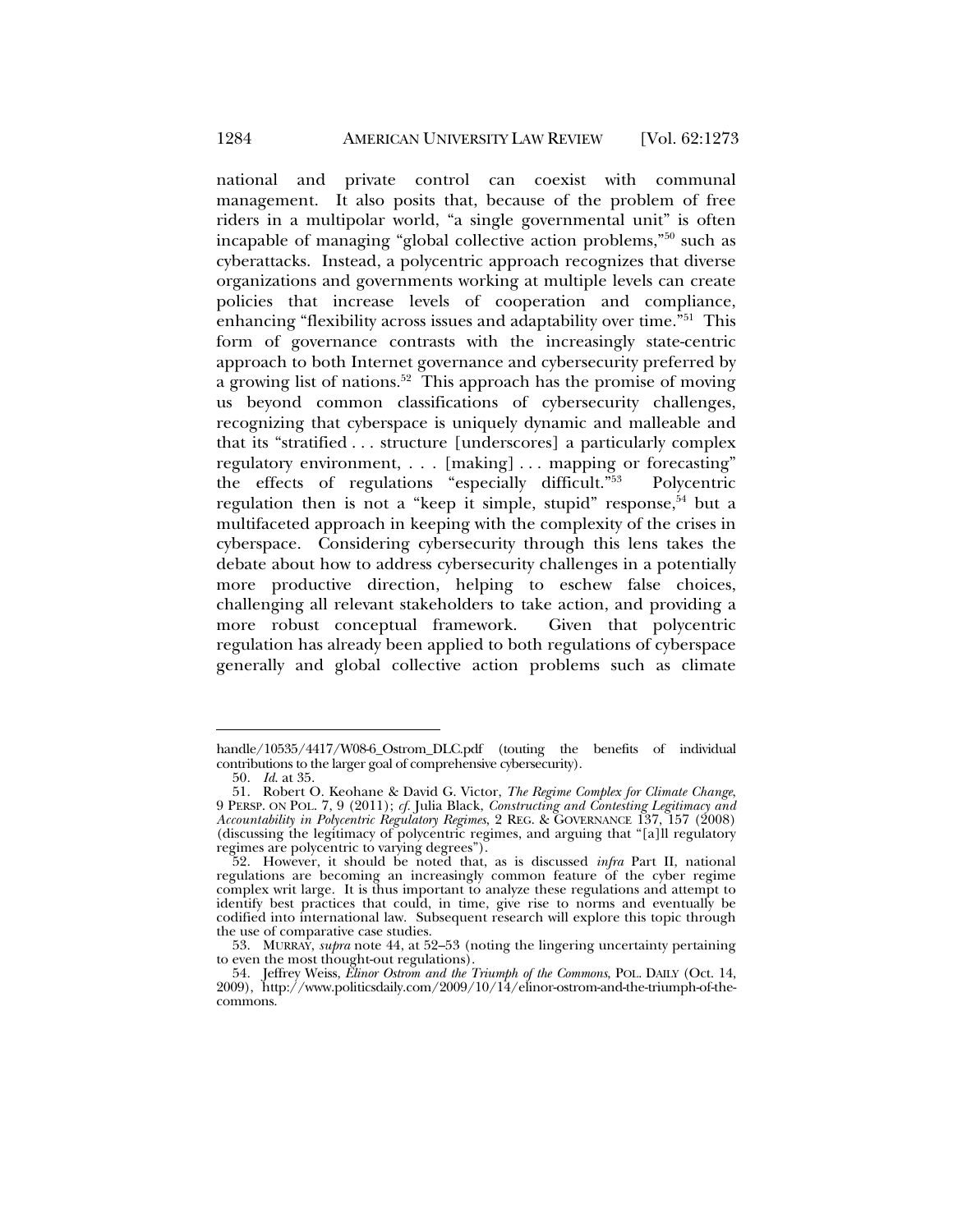change particularly, the time is ripe to investigate the lessons this approach offers for enhancing cybersecurity.55

This Article is structured as follows. Part I investigates the nature of cyberspace, including whether it might be considered a pseudocommons amenable to some form of the tragedy of the commons and anticommons scenarios. Part II then discusses the solutions to the tragedy of the commons dilemma, including nationalization, privatization, and common property systems. This Part also investigates how the evolution of Internet governance is impacting cybersecurity using the Internet Corporation for Assigned Names and Numbers (ICANN), the Internet Engineering Task Force (IETF) as case studies, and the International Telecommunication Union (ITU) as an illustrative example. Finally, Part III analyzes cybersecurity as a collective action problem, detailing the extent to which polycentric regulation can help better manage cyberattacks, and discussing what this all means for policymakers.

#### I. THE CYBERTHREAT IN THE PSEUDOCOMMONS

Cyberattacks seem to be proliferating in number, sophistication, and severity just as our means of managing them more effectively is beginning to fracture. This is partially because ideological divides over Internet governance are generating legal, economic, and governance challenges as well as opportunities for experimenting with regulatory frameworks. Finding solutions to cybersecurity challenges requires collaboration between technical communities, the private sector, governments, and intergovernmental organizations, but fostering cooperation between these stakeholders can be difficult. Worst-case-scenario cyberattacks could force diverse groups over the elusive tipping point into coordinated action, but that could come too late, if at all.

Although the Internet was originally managed by only a handful of researchers, today, thousands of entities—including companies, organizations, and governments—have a stake in regulating cyberspace, together forming a "regime complex," meaning "a collective of partially overlapping and nonhierarchical regimes" that vary in extent and purpose. $56$  This complexity makes addressing

 <sup>55.</sup> *See* MURRAY, *supra* note 44, at 53 (emphasizing that, despite the uncertainty, cyberregulations can and do have a place in managing this frontier); Ostrom, *supra*  note 43.

 <sup>56.</sup> *See* Kal Raustiala & David G. Victor, *The Regime Complex for Plant Genetic Resources*, 58 INT'L ORG. 277, 277 (2004) (defining a "regime complex").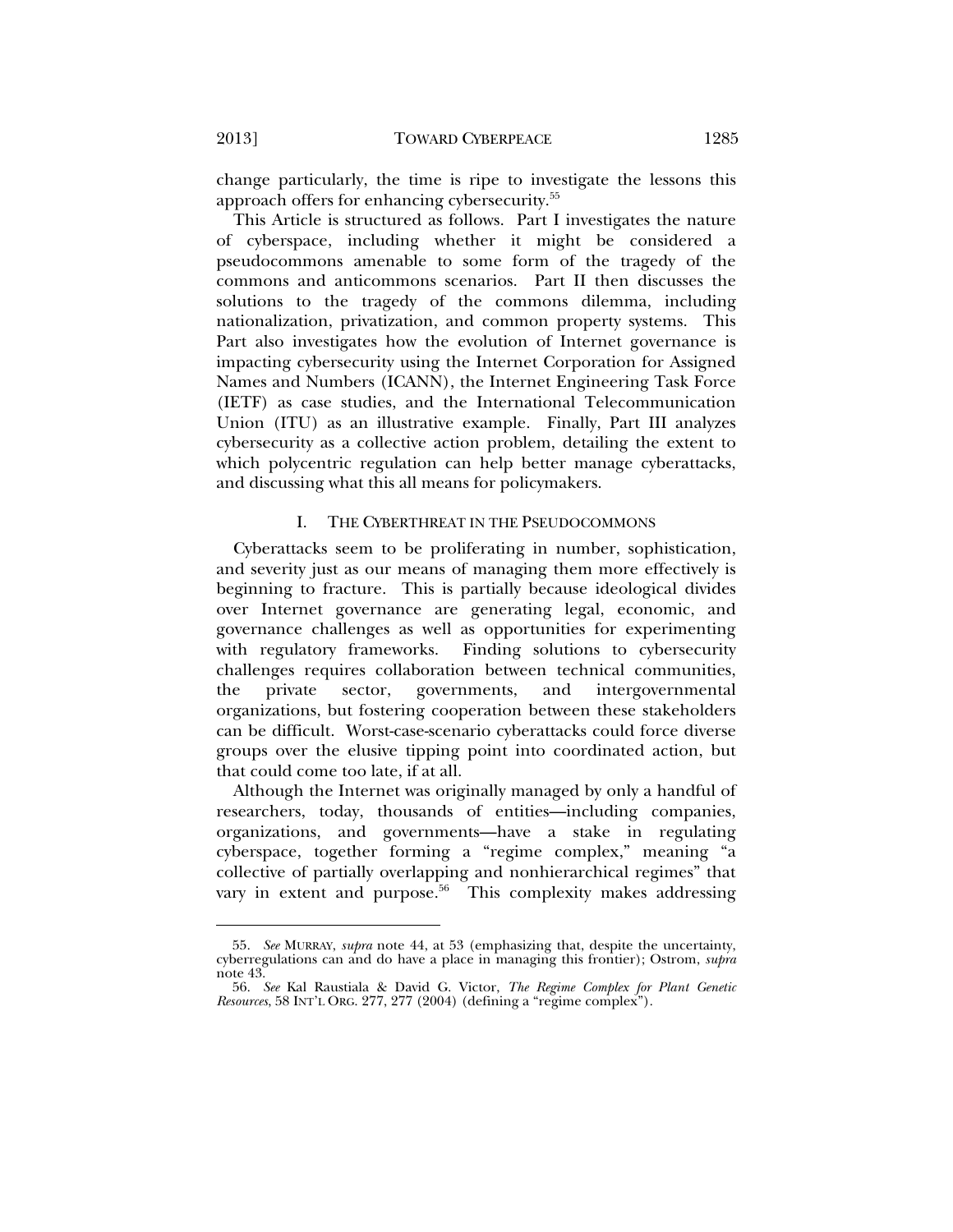questions of governance, such as whether a new cybercrime treaty is necessary, more difficult. It also provides an opportunity to take, in the words of Robert Knake, director at Good Harbor Consulting, "a networked and distributed approach to a networked and distributed problem."57 The issue of cybersecurity is increasingly driving debates about Internet governance. Being among the most important and difficult issues in this field, promoting cybersecurity is a crucial test for the emerging cyber-regime complex.<sup>58</sup>

This Part begins by exploring the nature of cyberspace and the extent to which it can be considered part of the global commons. It then moves on to consider the applicability of the tragedy of the commons and anticommons models and how they are manifesting in cyberspace. Finally, the cyberthreat in Internet governance is introduced in order to provide context for the discussion in Part II of managing cyberattacks within a polycentric framework.

#### *A. What Is Cyberspace?*

Academics, the popular press, and governments around the world have tried to define cyberspace. None have fully succeeded, though governmental definitions often share two common features. First, cyberspace is commonly conflated with the Internet as a global network of hardware,<sup>59</sup> emphasizing the critical infrastructure concerns of governments. Second, cyberspace has been conceptualized as a domain to be dominated. $60$  The task of defining cyberspace is made more complicated given the fact that it is always evolving. Its content is consolidating due to the influence of semi-

 <sup>57.</sup> ROBERT K. KNAKE, COUNCIL ON FOREIGN RELATIONS, INTERNET GOVERNANCE IN AN AGE OF CYBER INSECURITY 3 (2010), *available at* http://i.cfr.org/content/publications /attachments/Cybersecurity\_CSR56.pdf.

 <sup>58.</sup> *See* Daniel H. Cole, *From Global to Polycentric Climate Governance*, 2 CLIMATE L. 395, 412 (2011) (arguing that certain "regime complex[es]" are analogous to polycentric governance).

 <sup>59.</sup> *See, e.g.*, DAVID BELL, AN INTRODUCTION TO CYBERCULTURES 7 (2001); *see also* Damir Rajnovic, *Cyberspace–What Is It?*, CISCO BLOG (July 26, 2012, 8:25 AM), http://blogs.cisco.com/security/cyberspace-what-is-it. (reviewing some of the similarities and differences between how a subset of countries define "cyberspace," with one definition being the hardware that forms the backbone of the Internet).

 <sup>60.</sup> *See, e.g.*, Robert A. Miller & Daniel T. Kuehl, *Cyberspace and the "First Battle" in 21st-Century War*, 68 DEF.HORIZONS 1, 1–3 (2009), *available at* http://www.ndu.edu/CTNSP /docUploaded/DH68.pdf (revealing that the arena of cyberwarfare resembles traditional warfare in that nations compete for superiority and control); *Army Cyber*, U.S. ARMY CYBER COMMAND, http://www.arcyber.army.mil/org-arcyber.html (last visited June. 15, 2013) (discussing network dominance and stating that "[i]t is in cyberspace that we must use our strategic vision to dominate the information environment throughout interdependencies and independent systems").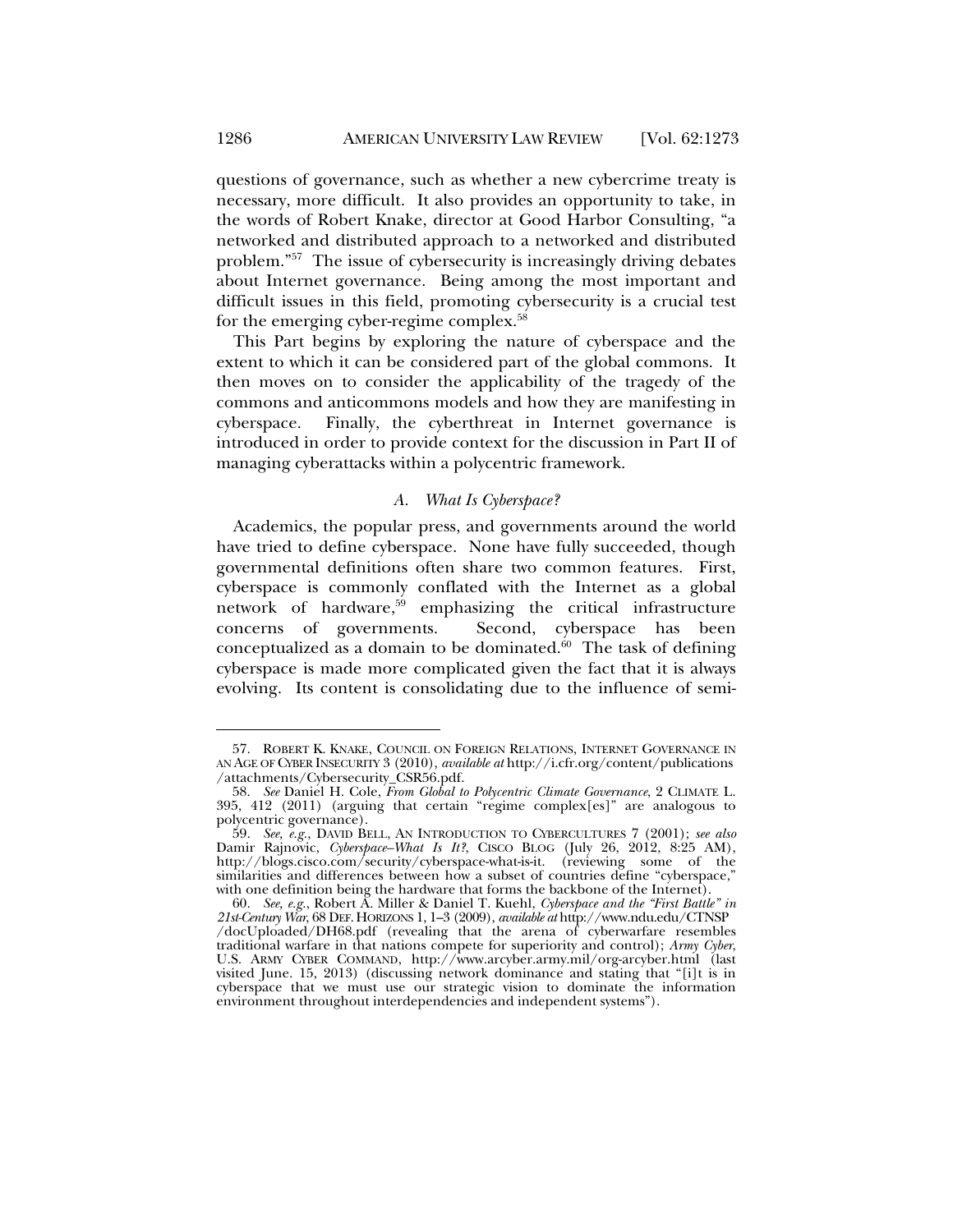closed platforms just as its reach is expanding. $61$  Compete, a web analytics company, found that "the top ten Web sites accounted for 31% of U.S. pageviews in 2001, 40% in 2006, and about 75% in 2010."62 Consumers favor semi-closed, proprietary networks, like those common in many smartphones, due to their ease of use, while companies favor these networks since they can make it simpler to make a profit.<sup>63</sup> According to *Wired Magazine*, fast is beating flexible.<sup>64</sup>

As cyberspace evolves, it is becoming "flat,"65 and many organizations are working to make it flatter still. The United Nations, for example, is helping to spread Internet technology to Africa, while the Secretary General of the ITU Hamadoun Touré has argued that governments must regard the Internet as "basic infrastructure—just like roads, waste, and water."66 A 2011 U.N. report argued—as have the countries of Spain, France, and Finland—that Internet access is a basic human right, even though practitioners, including Vinton Cerf, the "Father of the Internet," have taken issue with this position. $67$ Moreover, fast Internet connections in nations with weak governance increases the risk that these nations will become havens for cybercriminals,<sup>68</sup> showcasing both the benefits and drawbacks of the strong growth in online services on Internet governance and cybersecurity. As access spreads, cyberspace itself, defined here as a "set of interconnected information systems and the human users who interact with these systems,"69 remains malleable. But is cyberspace

 <sup>61.</sup> *See* JONATHAN ZITTRAIN, THE FUTURE OF THE INTERNET AND HOW TO STOP IT 3 (2008) (discussing the "rise and stall" of the generative Internet).

 <sup>62.</sup> Chris Anderson & Michael Wolff, *The Web is Dead. Long Live the Internet*, WIRED MAG., Aug. 17, 2010, *available at* http://www.wired.com/magazine/2010/08/ff\_webrip.

 <sup>63.</sup> *Id.*

 <sup>64.</sup> *Id.*

 <sup>65.</sup> THOMAS L. FRIEDMAN, HOT, FLAT, AND CROWDED: WHY WE NEED A GREEN REVOLUTION—AND HOW IT CAN RENEW AMERICA 29–30 (2008) (describing how the spread of the personal computer, Internet, Internet browsers, and software and transmission protocols that allow people all over the world to work together have led to a dramatic flattening of the world); see also THOMAS L. FRIEDMAN, THE WORLD IS FLAT: A BRIEF HISTORY OF THE TWENTY-FIRST CENTURY 163 (2005) (explaining how the capabilities, power, and speed of computing have increased dramatically in a short amount of time).

 <sup>66.</sup> *Internet Access Is 'a Fundamental Right*,' BBC NEWS (Mar. 8, 2010, 8:52 AM), http://news.bbc.co.uk/2/hi/8548190.stm.

 <sup>67.</sup> *See* Vinton G. Cerf, Op-Ed, *Internet Access Is Not a Human Right*, N.Y. TIMES, Jan. 5, 2012, at A25 (arguing that the Internet enables people to seek their human rights, but access to the Internet in and of itself is not a human right).

 <sup>68.</sup> *See Cybercriminals in Developing Nations Targeted*, BBC NEWS, (July 20, 2012, 1:41 PM), http://www.bbc.co.uk/news/technology-18930953 (pointing out that enhanced interconnectivity often means increased criminal activity).

 <sup>69.</sup> Rain Ottis & Peeter Lorents, *Cyberspace: Definition and Implications*, 2010 INT'L CONF. ON INFO. WARFARE & SEC. 267, 268 (emphasis omitted); *see also* Reno v. ACLU, 521 U.S. 844, 890 (1997) (O'Connor, J., concurring in the judgment in part and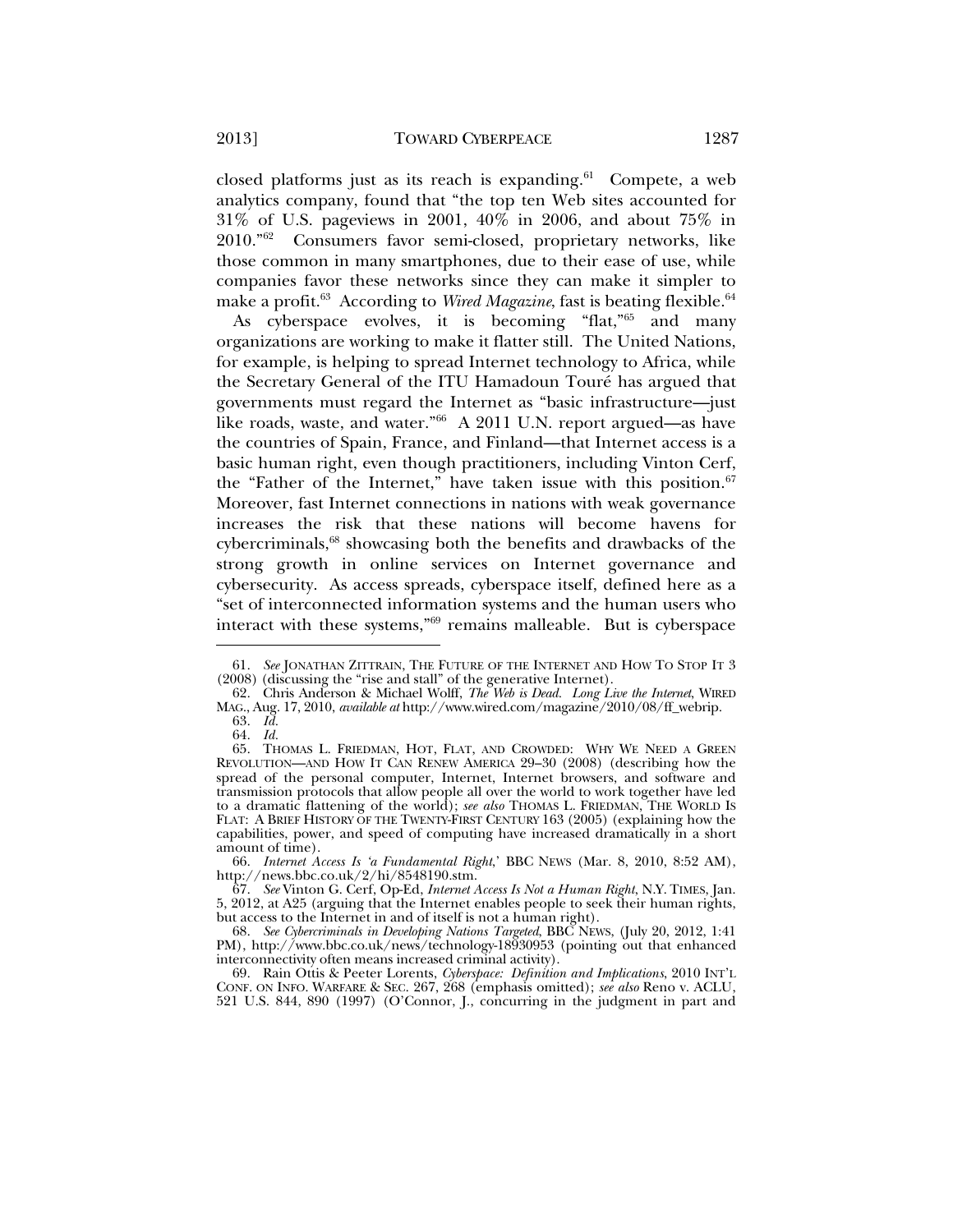l

really a commons?<sup>70</sup> If so, what are the implications for cybersecurity policymaking?

#### *B. Introducing the Global Commons*

A "commons" is a general term meaning "a resource shared by a group of people."71 Under international law, "commons" are the exception, not the rule, given that territorial sovereignty has in large part defined international relations and international law since the 1648 Treaty of Westphalia, which ushered in the modern nation-state system.<sup>72</sup> The notion of the global commons posits that there are limits to national sovereignty in certain parts of the world that should be open to use by the international community and closed to exclusive appropriation by treaty or custom.<sup>73</sup> At its height, the global commons comprised nearly 75% of the Earth's surface, including the high seas and Antarctica, as well as outer space, the atmosphere, and some argue, cyberspace.<sup>74</sup> Some of these regions

dissenting in part) (describing how cyberspace differs from the physical world, specifically noting its "malleable" nature); *Cyberspace as a Warfighting Domain: Policy, Management and Technical Challenges to Mission Assurance: Hearing Before the Terrorism, Unconventional Threats, & Capabilities Subcomm. of the H. Comm. on Armed Servs.*, 111th Cong. 96 n.1 (2009) (statement of Lt. Gen. Keith Alexander, Commander, Joint Functional Component Command for Network Warfare) (explaining that cyberspace is "the interdependent network of information technology infrastructures, and includes the Internet, telecommunications networks, computer systems, and embedded processors and controllers in critical industries" (quoting National Security Presidential Directive 54/Homeland Security Presidential Directive 23 (Jan.  $(8, 2008))$ .

 <sup>70.</sup> *See* Ronald Deibert, *Cybersecurity: The New Frontier*, *in* FOR. POL'Y ASS'N GREAT DECISIONS 2012, at 45, 56–57 (2012) (questioning the use of the term commons in relation to cyberspace because up to 90% of cyberspace is privately owned).

 <sup>71.</sup> Charlotte Hess & Elinor Ostrom, *Introduction: An Overview of the Knowledge Commons*, *in* UNDERSTANDING KNOWLEDGE AS A COMMONS: FROM THEORY TO PRACTICE 3 (Charlotte Hess & Elinor Ostrom eds., 2007).

 <sup>72.</sup> *See* Leo Gross, *The Peace of Westphalia, 1648–1948*, 42 AM. J. INT'L L. 20, 20, 26 (1948) (attributing the beginning of modern international law to the Peace of Westphalia, which established the principle of state sovereignty).

 <sup>73.</sup> *See* CHRISTOPHER C. JOYNER, GOVERNING THE FROZEN COMMONS: THE ANTARCTIC REGIME AND ENVIRONMENTAL PROTECTION 222 (1998) (defining a global commons and positing that Antarctica may qualify as a global commons suitable to the application of the Common Heritage of Mankind (CHM) concept); Geert van Calster, *International Law and Sovereignty in the Age of Globalization*, INT'L L. & INST., at 2–3, *available at* http://www.eolss.net/Sample-Chapters/C14/E1-36-01-04.pdf; *see also* Jennifer Frakes, *The Common Heritage of Mankind Principle and the Deep Seabed, Outer Space, and Antarctica: Will Developed and Developing Nations Reach a Compromise?*, 21 WIS. INT'L L.J. 409, 411–13 (2003) (discussing the CHM, in which all of humanity is theoretically sovereign over the international commons).

 <sup>74.</sup> *See, e.g.*, U.S. DEP'T OF DEF., STRATEGY FOR HOMELAND DEFENSE AND CIVIL SUPPORT 12 (2005), *available at* http://www.defense.gov/news/jun2005/d20050630homeland.pdf; MARK E. REDDEN & MICHAEL P. HUGHES, NAT'L DEF. UNIV., SF NO. 259, GLOBAL COMMONS AND DOMAIN INTERRELATIONSHIPS: TIME FOR A NEW CONCEPTUAL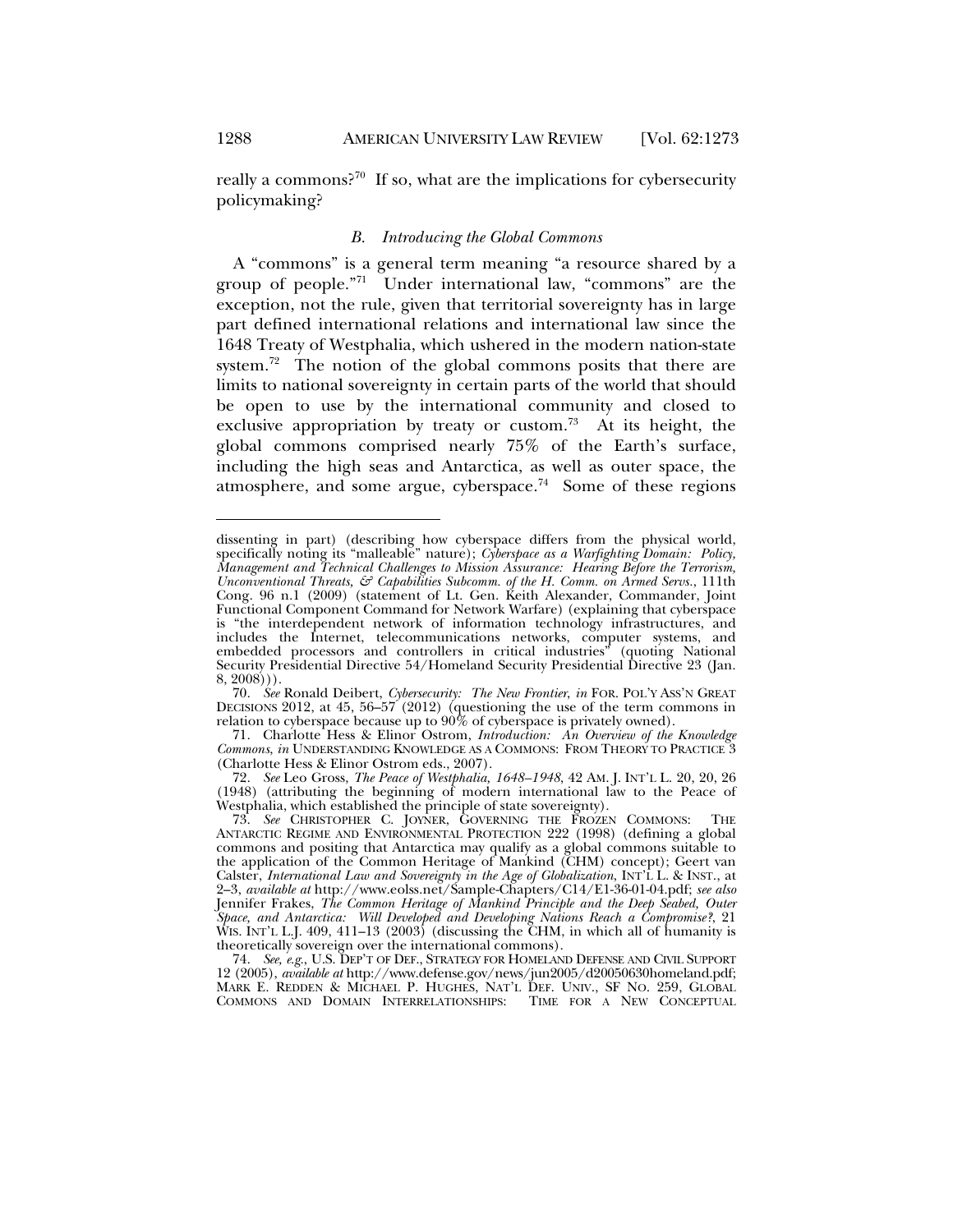were gradually regulated to a greater or lesser extent not by individual countries, but by the international community through the vague Common Heritage of Mankind (CHM) concept discussed below.75 More recently, this trend has reversed itself such as in the seabed, with coastal nations rather than the international community asserting increasing control over the vast majority of readily accessible offshore resources.<sup>76</sup> The same trend might be playing out in cyberspace, where many nations are asserting greater control online, challenging the notion of cyberspace as a commons.<sup>77</sup>

Commons exist at both the domestic and international levels. Domestically, the "commons" may be defined as areas in which "common pool resources" are found.78 Such common pool resources are exhaustible, and are managed through a property regime in which enforcing the exclusion of a defined user pool is difficult.<sup>79</sup> Examples include some fisheries, pastures, and forests. What do fisheries have to do with cybersecurity? It is the difficulties of enforcement and overuse that binds these areas together. The possibility of overuse, however, differs across domains. Information itself cannot be overused in the same way that a fishery can be overfished, so long as the information is non-rivalrous, meaning that

FRAMEWORK?, 1–3 (2010), *available at* http://www.ndu.edu/press/lib/pdf/StrForum/ SF-259.pdf (merging the traditional civilian definition of global commons, which includes Antarctica, and emphasizing the importance to the U.S. military of operating throughout the global commons).

 <sup>75.</sup> *See* KEMAL BASLAR, THE CONCEPT OF THE COMMON HERITAGE OF MANKIND IN INTERNATIONAL LAW, at xix–xx (1998) (describing the history of international efforts to bring the seabed, ocean floor, and outer space resources, such as the moon, within the CHM); *infra* Part II.B.

 <sup>76.</sup> BASLAR, *supra* note 75, at 225–26; *see also* Scott J. Shackelford, *Was Selden Right?: The Expansion of Closed Seas and its Consequences*, 47 STAN. J. INT'L L. 1, 2, 4 (2011) (arguing that more nations are exerting pressure on the U.N. Convention on the Law of the Sea to control more coastal resources thereby lessening the influence of the CHM concept).

 <sup>77.</sup> *See* Deibert, *supra* note 70, at 46 (describing the trend in the past decade of nations abandoning a laissez-faire approach to Internet governance and asserting themselves in cyberspace); Paul Tassi, *The Philippines Passes a Cybercrime Prevention Act that Makes SOPA Look Reasonable*, FORBES (Oct. 2, 2012, 8:04 AM), http://www.forbes.com/ sites/insertcoin/2012/10/02/the-philippines-passes-the-cybercrime-prevention-act-that -makes-sopa-look-reasonable/.

 <sup>78.</sup> *See* SUSAN J. BUCK, THE GLOBAL COMMONS: AN INTRODUCTION 2–5 (1998) (explaining that common pool resources implicate property rights and are defined as "subtractable resources managed under a property regime in which a legally defined user pool cannot be efficiently excluded from the resource domain").

 <sup>79.</sup> *Id.* at 5; *see also* JOSEPH S. NYE, JR., HARV. UNIV., CYBER POWER 15 (2010), *available at* http://belfercenter.ksg.harvard.edu/files/cyber-power.pdf (making the case that cyberspace may be considered a type of common pool resource, and as such "self-organization is possible under certain conditions").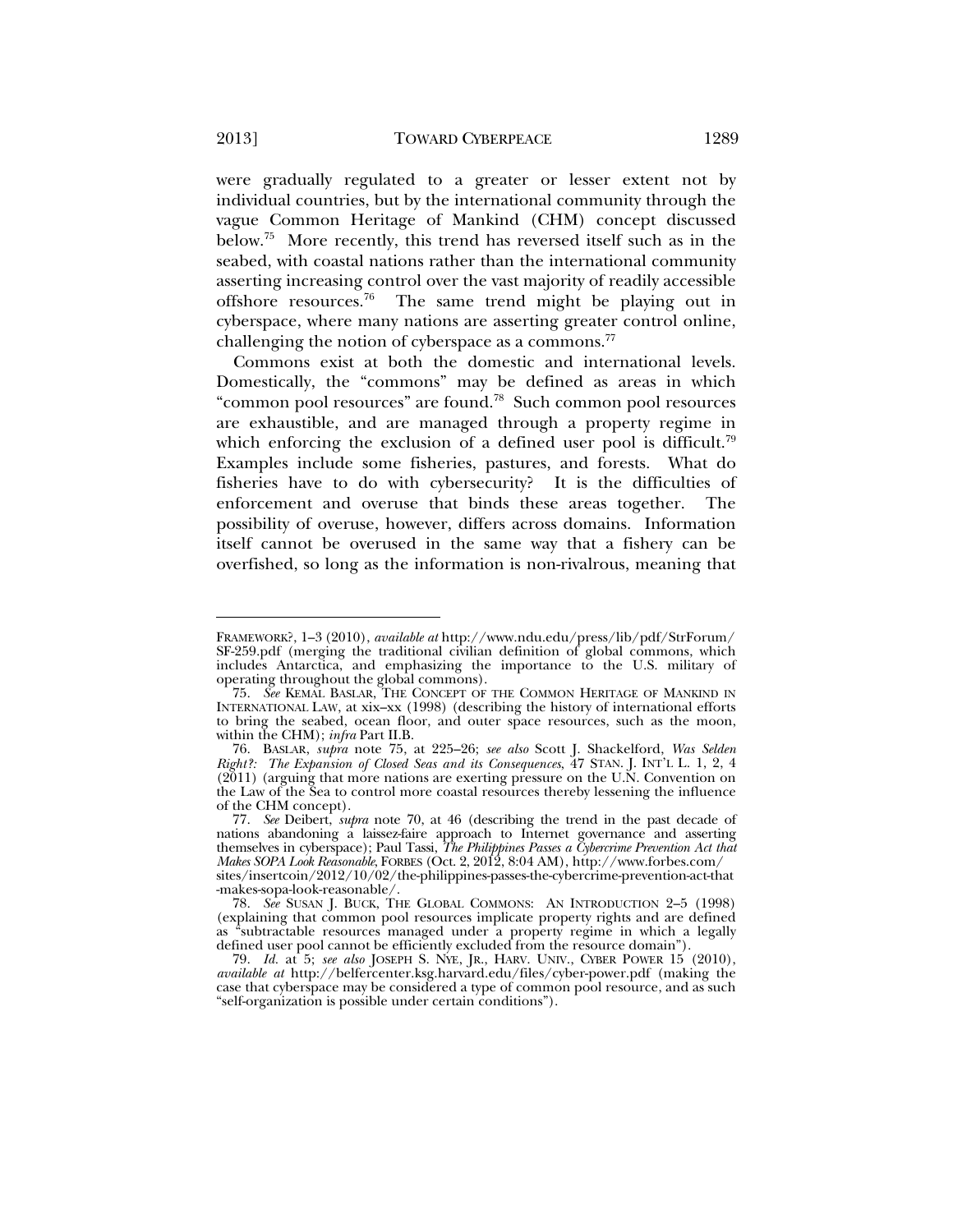one person's use does not take away available goods from others.<sup>80</sup> Cyberspace, however, as has been stated is more than information or computer networks.<sup>81</sup> Overuse can occur in cyberspace, such as through spam messages, which have been called a form of "information pollution,"82 and distributed denial of service (DDoS) attacks, which can cause targeted websites to crash through too many requests.83

At the international level, the expansive areas that "do not fall within the jurisdiction of any one country are termed international commons or global commons."84 These are regions to which all nations enjoy legal access but in which enforcement of a nation's laws is difficult. Each area of the commons is unique, with its own "geographical, economic, legal, and administrative attributes."85 The different domains of the global commons existing beyond national jurisdiction are not states, since they lack the requirements of statehood such as a permanent population. $86$  Instead, the commons are governed through a mixture of regulations at multiple levels, including multilateral treaty regimes, regional accords, and national regulations. There is no binding legal principle uniting these disparate regimes, but the closest candidate historically has been the CHM concept discussed in Part  $II.^{87}$  Cyberspace is the most recent and contested addition to the global commons and, as a result,

 <sup>80.</sup> *See* NIVA ELKIN-KOREN & ELI M. SALZBERGER, LAW, ECONOMICS AND CYBERSPACE: THE EFFECTS OF CYBERSPACE ON THE ECONOMIC ANALYSIS OF LAW 53 (2004) (emphasizing the inherent difference between fisheries and the Internet in the nature of the resource shared); HESS & OSTROM, *supra* note 71, at 9.

 <sup>81.</sup> *See, e.g.*, David T. Fahrenkrug, *Cyberspace Defined*, AIR UNIV., http://www.au.af.mil/au/awc/awcgate/wrightstuff/cyberspace\_defined\_wrightstuff\_ 17may07.htm (last visited June 15, 2013) (explaining that cyberspace is a real, physical domain and is thus distinct from the information transmitted through it).

 <sup>82.</sup> David A. Bray, Information Pollution, Knowledge Overload, Limited Attention Spans, and Our Responsibilities as IS Professionals 1, 3 (June 2008) (unpublished manuscript), *available at* http://ssrn.com/abstract=962732.

 <sup>83.</sup> *See, e.g.*, Jonathan A. Ophardt, *Cyber Warfare and the Crime of Aggression: The Need for Individual Accountability on Tomorrow's Battlefield*, 2010 DUKE L. & TECH. REV. 3,  $\P$ [[ 2–6 & [[10 n.35 (describing how DDoS attacks have been used in conjunction with more conventional warfare tools, such as in the 2008 conflict between Russia and Georgia in South Ossetia, but arguing that such country-wide tactics would be more difficult in countries with greater interconnectivity such as the United States).

 <sup>84.</sup> BUCK, *supra* note 78, at 5–6.

 <sup>85.</sup> JOYNER, *supra* note 73, at 27.

 <sup>86.</sup> *See* JAMES CRAWFORD, THE CREATION OF STATES IN INTERNATIONAL LAW 45–46 (2d ed. 2006) (referring to the traditional criteria of statehood in the Montevideo Convention on the Rights and Duties of States of 1933, which includes a permanent population, defined territory, government, and the ability to enter into relations with other states).

 <sup>87.</sup> *See infra* notes 256–59 and accompanying text (discussing the possibility of using CHM concept to govern international use of cyberspace).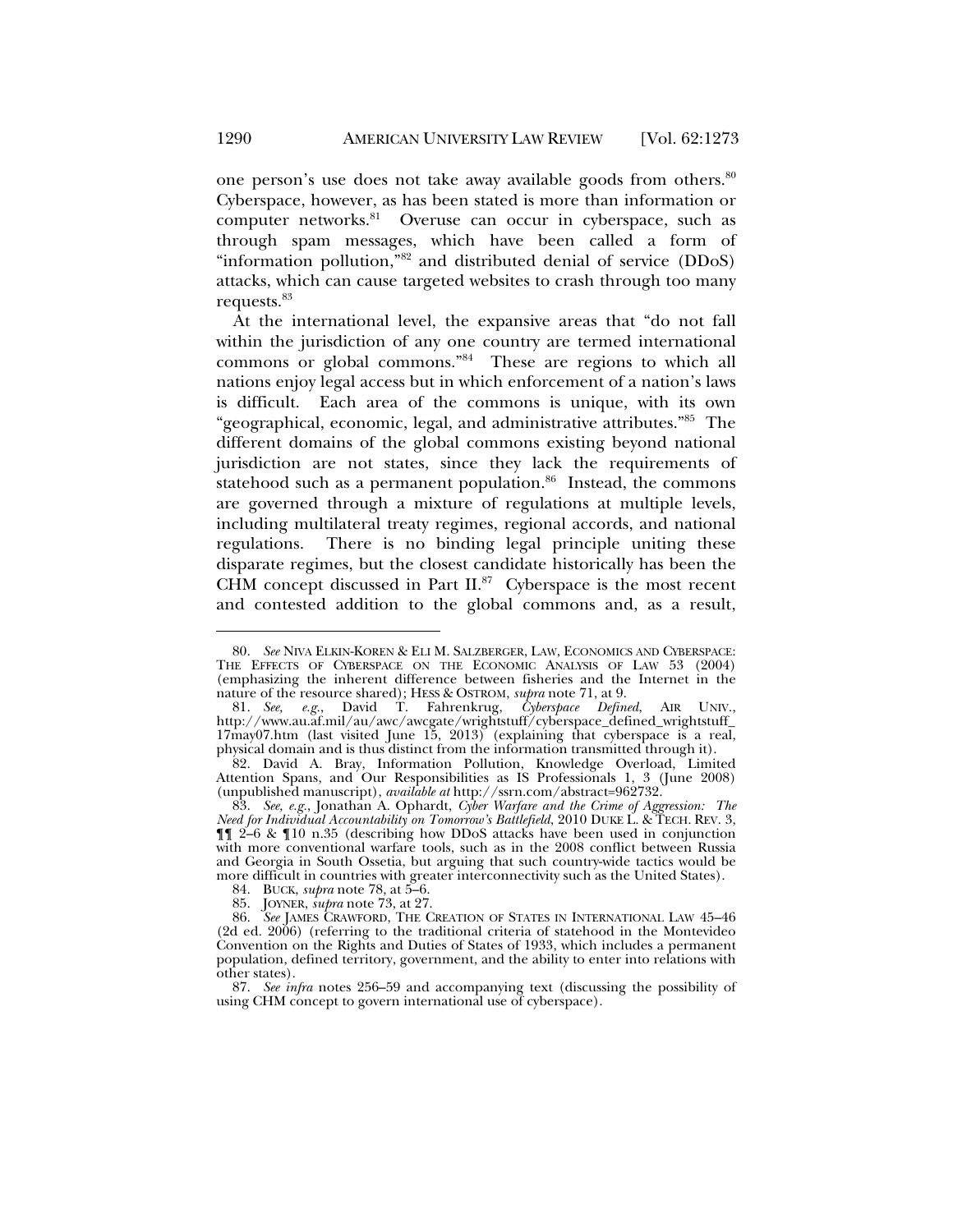"regulation," understood here as "all mechanisms of social control including unintentional and non-state processes,"88 over this area is still evolving.

A number of scholarly works and U.S. government reports identify cyberspace as being part of the global commons. For example, the 2005 U.S. Strategy for Homeland Defense and Civil Support states, "[t]he global commons consist of international waters and airspace, space, and cyberspace."89 The 2008 National Defense Strategy does not specifically reference cyberspace, but it does include "information transmitted under the ocean or through space" when discussing global commons.<sup>90</sup> Disagreement persists, however, including between U.S. government officials and think tanks, about the extent to which cyberspace should be considered part of the global commons. Department of Homeland Security (DHS) Deputy Secretary Jane Holl Lute has argued that cyberspace is not a global commons: "It's more like light than like air or water. There are no perfect metaphors ... [or] historical analogies."<sup>91</sup> According to James Lewis, the Director and Senior Fellow of the Technology and Public Policy Program at the Center for Strategic and International Studies, "Cyberspace is not a global commons. It is a shared global infrastructure."92 Opinions about the nature of cyberspace abound, which underscores both the importance of and widespread interest in the topic, as well as the necessity of paying attention to both sides of the debate to find common ground. To that end and given the realities of private and governmental control, the following subsection analyzes cyberspace as a pseudocommons.<sup>93</sup>

 <sup>88.</sup> ROBERT BALDWIN ET AL., A READER ON REGULATION 4 (1998).

 <sup>89.</sup> Franzese, *supra* note 38, at 14 (quoting STRATEGY FOR HOMELAND DEFENSE, *supra* note 74, at 12).

 <sup>90.</sup> U.S. DEP'T OF DEF., NATIONAL DEFENSE STRATEGY 16 (2008), *available at* http://www.defense.gov/pubs/2008nationaldefensestrategy.pdf.

 <sup>91.</sup> Jane Holl Lute, Deputy Sec'y of U.S. Dep't of Homeland Sec., Remarks at the Black Hat Conference (July 29, 2010), *available at* http://www.dhs.gov/ynews/speeches /sp\_1280437519818.shtm.

 <sup>92.</sup> *Cybersecurity: Next Steps to Protect Our Critical Infrastructure: Hearing Before the S. Comm. on Commerce, Sci., & Transp.*, 111th Cong. 16 (2010) [hereinafter *Cybersecurity: Next Steps*] (statement of James A. Lewis, Director and Senior Fellow, Technology and Public Policy Program, Center for Strategic and International Studies).

 <sup>93.</sup> *See* NYE, *supra* note 79, at 15 (referring to cyberspace as an "imperfect commons" due to its joint owners and unclear rules). This notion may be considered analogous to the pseudocommons concept.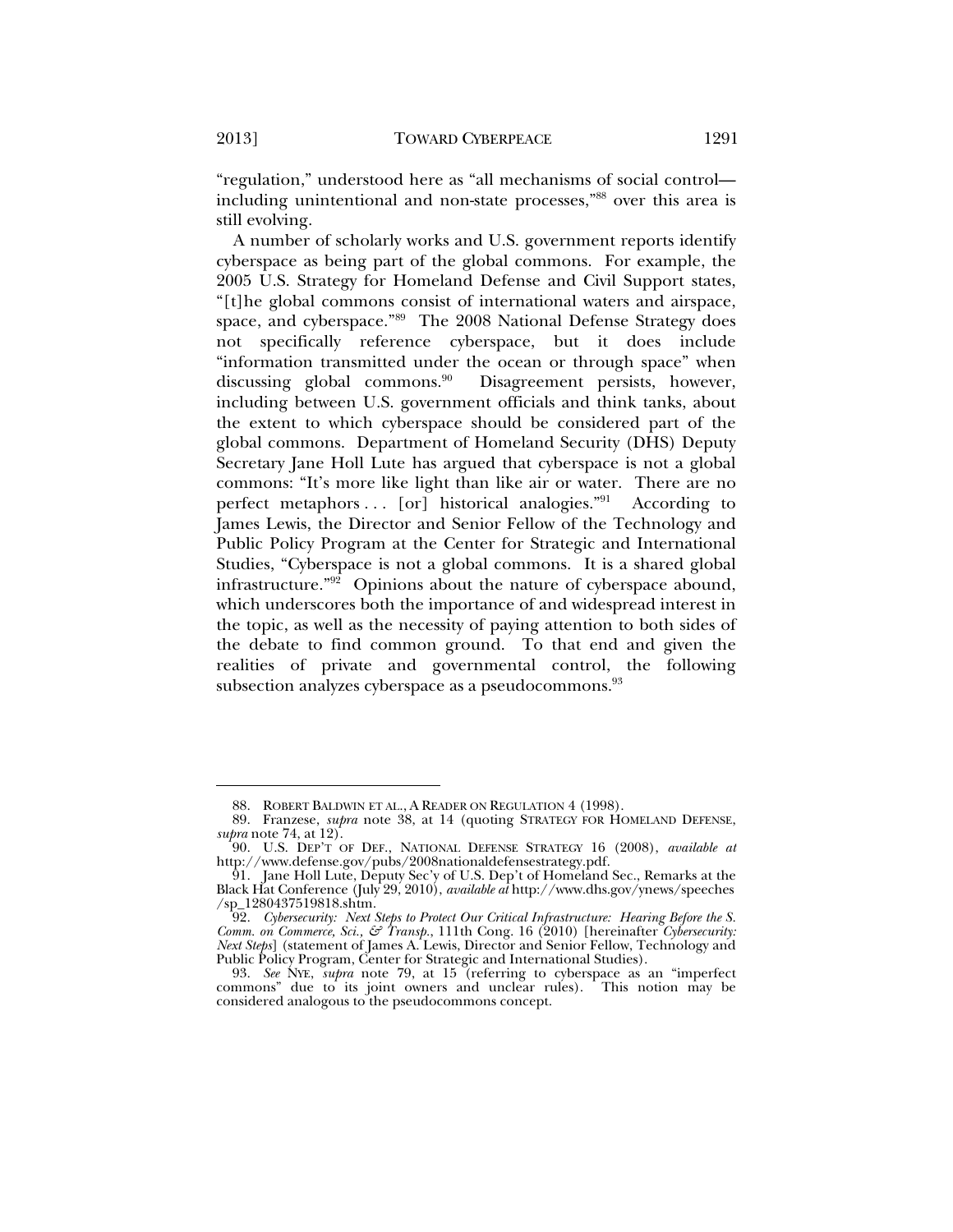Cyberspace does share certain traits with other areas of the global commons. It is in some ways an open access system, the traditional components of which include unregulated areas featuring relatively undefined property rights, enforcement problems, and overuse issues (as with spam and DDoS attacks). $94$  The open source "creative" commons" movement, and even the TCP/IP framework, which allows diverse networks to talk to one another, creating security and governance implications, are testaments to the commons features of cyberspace.95 However, much of the Internet's infrastructure is owned and operated by private firms and subject to the jurisdiction of myriad laws and regulations around the world. $96$  Thus, cyberspace is not an area beyond the limits of national jurisdiction. At best, cyberspace may be considered a pseudocommons comprised of a shared global infrastructure that is controlled by public and private entities subject to national and international regulations.<sup>97</sup> Fully understanding the unique status of cyberspace and its implications for cybersecurity requires analyzing the nature and extent of public and private sector regulation. First, if one assumes that cyberspace is a pseudocommons, then it follows that it must be susceptible to some derivation of the tragedy of the commons scenario.<sup>98</sup> That scenario is addressed in the following section in order to analyze the applicability of classic solutions to this policy problem, namely nationalization and privatization.

 98. *See* MURRAY, *supra* note 44, at 81 (explaining Lessig's two alternative regulatory models of the commons).

 <sup>94.</sup> *See* David Feeny et al., *The Tragedy of the Commons: Twenty-Two Years Later*, 18 HUM. ECOLOGY 1, 4 (1990) (describing the open access system of property rights as one in which access to the resource on the property is available to everyone, free, and unregulated). Feeny also explains that open access systems lead to degradation of the resource due to overuse and an inability to enforce regulations or exclusion mechanisms. *Id.* at 6, 9.

 <sup>95.</sup> Deibert, *supra* note 70, at 56–57. The Transport Control Protocol (TCP) and the Internet Protocol (IP) are the set of protocols that are responsible for the interconnections underpinning the Internet. *See, e.g.*, Howard Gilbert, *Introduction to TCP/IP*, YALE (Feb. 2, 1995), http://www.yale.edu/pclt/COMM/TCPIP.HTM (explaining how TCP was part of a system designed by the Department of Defense to facilitate the connection of networks belonging to different vendors to each other to create the Internet by ensuring that data is delivered correctly and completely).

 <sup>96.</sup> *See* Deibert, *supra* note 70, at 57.

 <sup>97.</sup> *See Cybersecurity: Next Steps*, *supra* note 92, at 16 (statement of James A. Lewis, Director and Senior Fellow, Technology and Public Policy Program, Center for Strategic and International Studies) (rejecting the idea that cyberspace is a global commons because the resources used in cyberspace are often privately owned by entities located in different jurisdictions).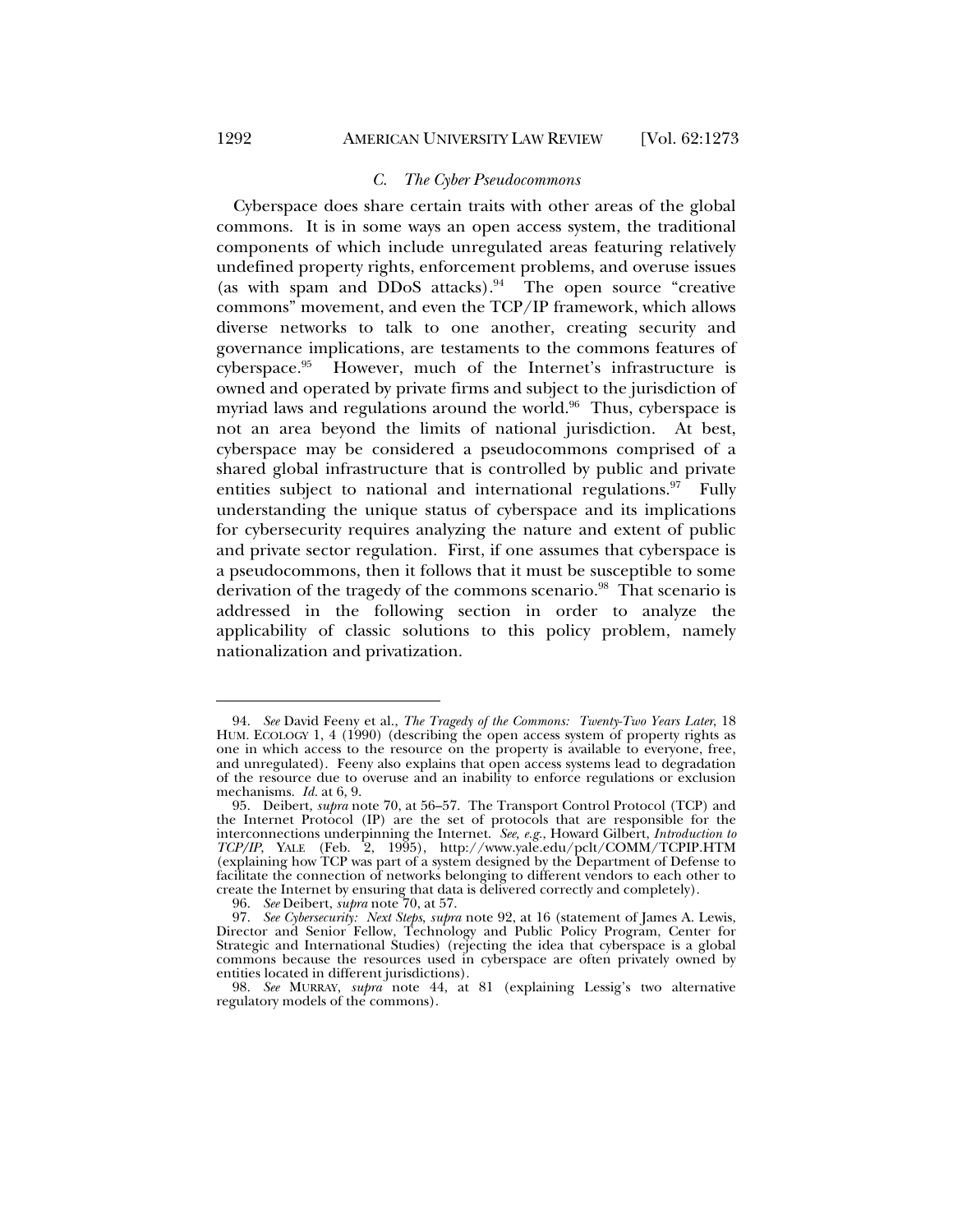#### *D. Tragedy of the Cyber Pseudocommons*

The first step in understanding cyberspace as a commons susceptible to a tragedy is to review collective action problems, which are classic "social dilemma[s]."99 People frequently maximize their short-term individual interests ahead of the collective good. This is a "dilemma," in economic terms, because an outcome exists that would make everyone better off if people cooperated.<sup>100</sup> Similar problems in which lack of cooperation leads to suboptimal results for the participants are the prisoner's dilemma and free riding.<sup>101</sup> According to Professor Ostrom, free riders "enjoy the benefit of others' restraint in using shared resources or others' contribution to collective action."102 But if many individuals decide to free ride in this manner, "eventually no one contributes" resulting in "collective inaction."103 The common benefits then are not achieved. In managing cyberattacks, for example, nations that work to police the Internet and catch attackers enjoy many of the same benefits from their actions as those that do not. This can in turn result in a "tragedy."

The tragedy of the commons model predicts the gradual overexploitation of all resources—including oceans and the atmosphere—used in common. $104$  This model does not apply to cyberspace in a traditional way. At the most basic level, cyberspace itself can expand as more users access it through the addition of new networks,105 but increased use also multiplies threat vectors as well as the potential supply of malicious actors who are able to launch

 <sup>99.</sup> *See* Ostrom, *supra* note 43, at 6 (defining "social dilemmas" as situations in which individual decisions are both uncoordinated and aimed at maximizing individual short-term benefits, inadvertently resulting in lower long-term outcome for everyone involved).

 <sup>100.</sup> *Id.*

 <sup>101.</sup> *Id.* at 7–8.

 <sup>102.</sup> *Id.* at 8.

 <sup>103.</sup> *Id.* (emphasis omitted).

 <sup>104.</sup> *See generally* Garrett Hardin, *The Tragedy of the Commons*, 162 SCIENCE 1243 (1968) (predicting the depletion of common pool resources based on the short-term rational choices of individuals made irrespective of long-term consequences).

 <sup>105.</sup> *See* TIM JORDAN, CYBERPOWER: THE CULTURE AND POLITICS OF CYBERSPACE AND THE INTERNET 120 (1999) (describing the increase in Internet access as well as information overload); *cf.* RON DEIBERT, CAN. DEF. & FOREIGN AFFAIRS INST., DISTRIBUTED SECURITY AS CYBER STRATEGY: OUTLINING A COMPREHENSIVE APPROACH FOR CANADA IN CYBERSPACE 6–11 (2012), *available at* https://citizenlab.org/wpcontent/uploads/2012/08/CDFAI-Distributed-Security-as-Cyber-Strategy\_-outlining-a

<sup>-</sup>comprehensive-approach-for-Canada-in-Cyber.pdf (discussing the expansion of cyberspace to other countries and regions of the world, yet noting the increasing use of censorship practices within some of these nations).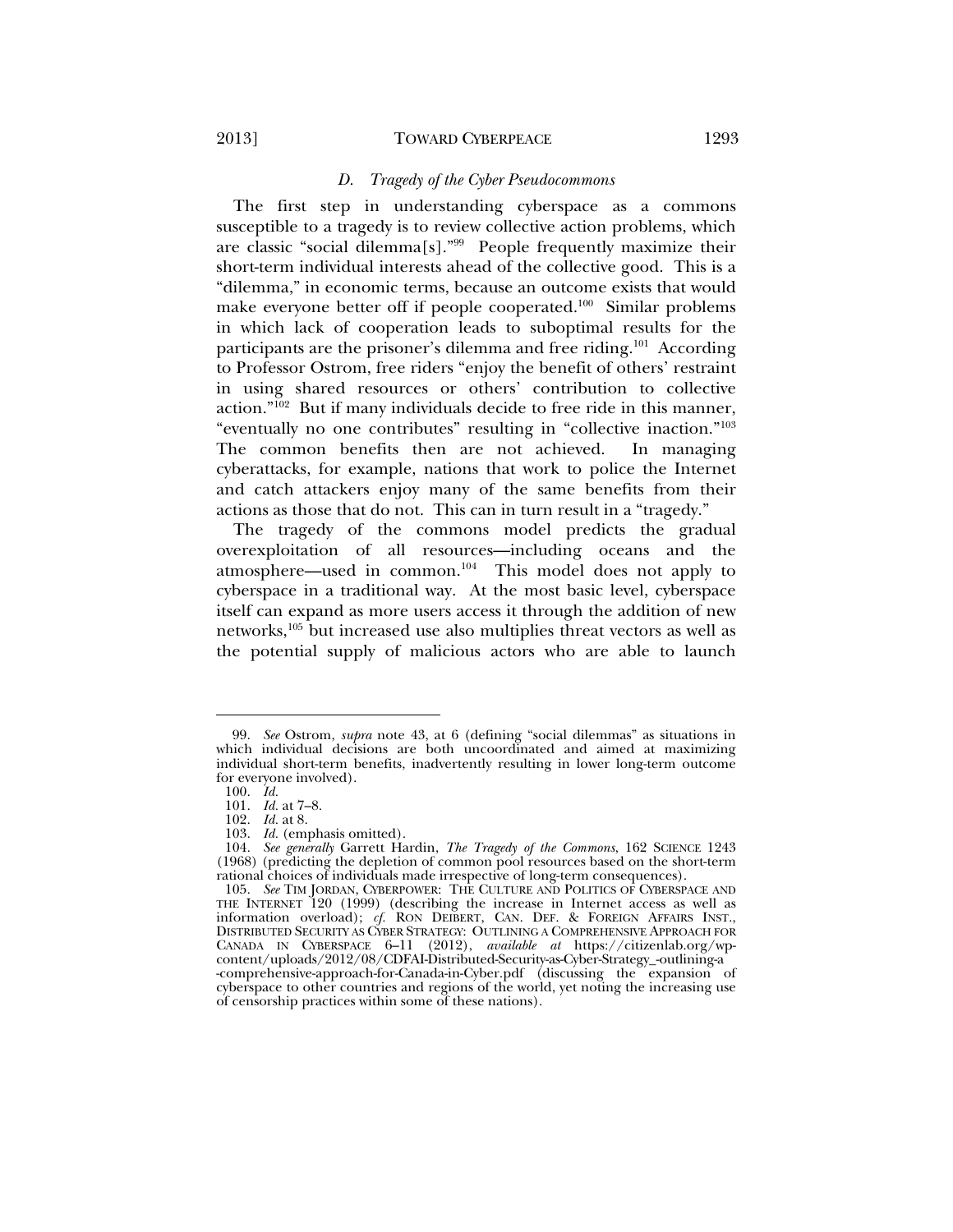attacks against a greater array of networks.106 Former DHS Secretary Michael Chertoff, for example, has argued that the cyberthreat constitutes "a potential tragedy of the commons scenario" given "[o]ur reliance on cyberspace."107 Without concerted action, vulnerabilities may ultimately degrade the cyberspace resource on which companies, countries, and the international community depend.108

Vulnerabilities may take many forms, including spam and cyberattacks. A spammer incurs minor costs but imposes large costs on individuals and organizations, resulting in a negative externality analogous to environmental pollution.109 Similar to the classic tragedy of the commons involving overgrazing on a village green, here the spammer enjoys the full benefit of each e-mail, but shares the cost with the rest of society.<sup>110</sup> Acting rationally then, spammers will not refrain from spamming, which helps explain the phenomenal growth in spam messages.111 The U.S. Congress has recognized this potential tragedy, stating in a Senate report that "[l]eft unchecked at its present rate of increase, spam may soon undermine the usefulness

 <sup>106.</sup> *See* Nick Nykodym et al., *Criminal Profiling and Insider Cyber Crime*, 2 DIGITAL INVESTIGATION 261, 264–65 (2005) (explaining how the Internet's expanding role in business has correspondingly increased the threat of cybercrime and made criminals more difficult to catch); Richard Chirgwin, *AusCERT Wrap-Up, Day 2: Attack Vectors Will Multiply Faster than Defences*, CSO (May 17, 2012, 4:00 PM), http://www.cso.com.au/article/

<sup>424868/</sup>auscert\_wrap-up\_day\_2\_attack\_vectors\_will\_multiply\_faster\_than\_defences/

<sup>(</sup>declaring that it is "hard to escape the conclusion that the 'Internet of Things' will create a host of new attack vectors that will probably only become clear after we have enthusiastically adopted a new technology").

 <sup>107.</sup> Michael Chertoff, *Foreword*, 4 J. NAT'L SEC. L. & POL'Y 1, 2 (2010).

 <sup>108.</sup> *See, e.g.*, *Cybersecurity Strategy of the European Union: An Open, Safe and Secure Cyberspace*, EUR. COMM'N 2 (Feb. 7, 2013) [hereinafter *EU Cybersecurity Strategy*] (reporting that "a 2012 Eurobarometer survey showed that almost a third of Europeans are not confident in their ability to use the internet for banking or purchases" (footnote omitted)).

 <sup>109.</sup> *See* Dennis D. Hirsch, *Protecting the Inner Environment: What Privacy Regulation Can Learn from Environmental Law*, 41 GA. L. REV. 1, 25–26 (2006) (comparing the negative externalities created by spammers by forcing recipients to spend more time filtering and reading e-mails to the negative externalities polluters create by forcing others to deal with emissions).

 <sup>110.</sup> *See id.* at 27.

 <sup>111.</sup> *See* Lily Zhang, Note, *The CAN-SPAM Act: An Insufficient Response to the Growing Spam Problem*, 20 BERKELEY TECH. L.J. 301, 304 (2005) (reporting that in 2004, an estimated two trillion spam e-mails were sent, outnumbering traditional mail advertising 100 to 1). *But see* SYMANTEC, INTERNET SECURITY THREAT REPORT: 2011 TRENDS 29 (2011), http://www.symantec.com/content/en/us/enterprise/other\_

resources/b-istr\_main\_report\_2011\_21239364.en-us.pdf (reporting that the amount of spam has decreased to "42 billion spam messages a day in global circulation in 2011" from 61.6 billion in 2010). Note, though, that these figures are merely estimates and are in dispute.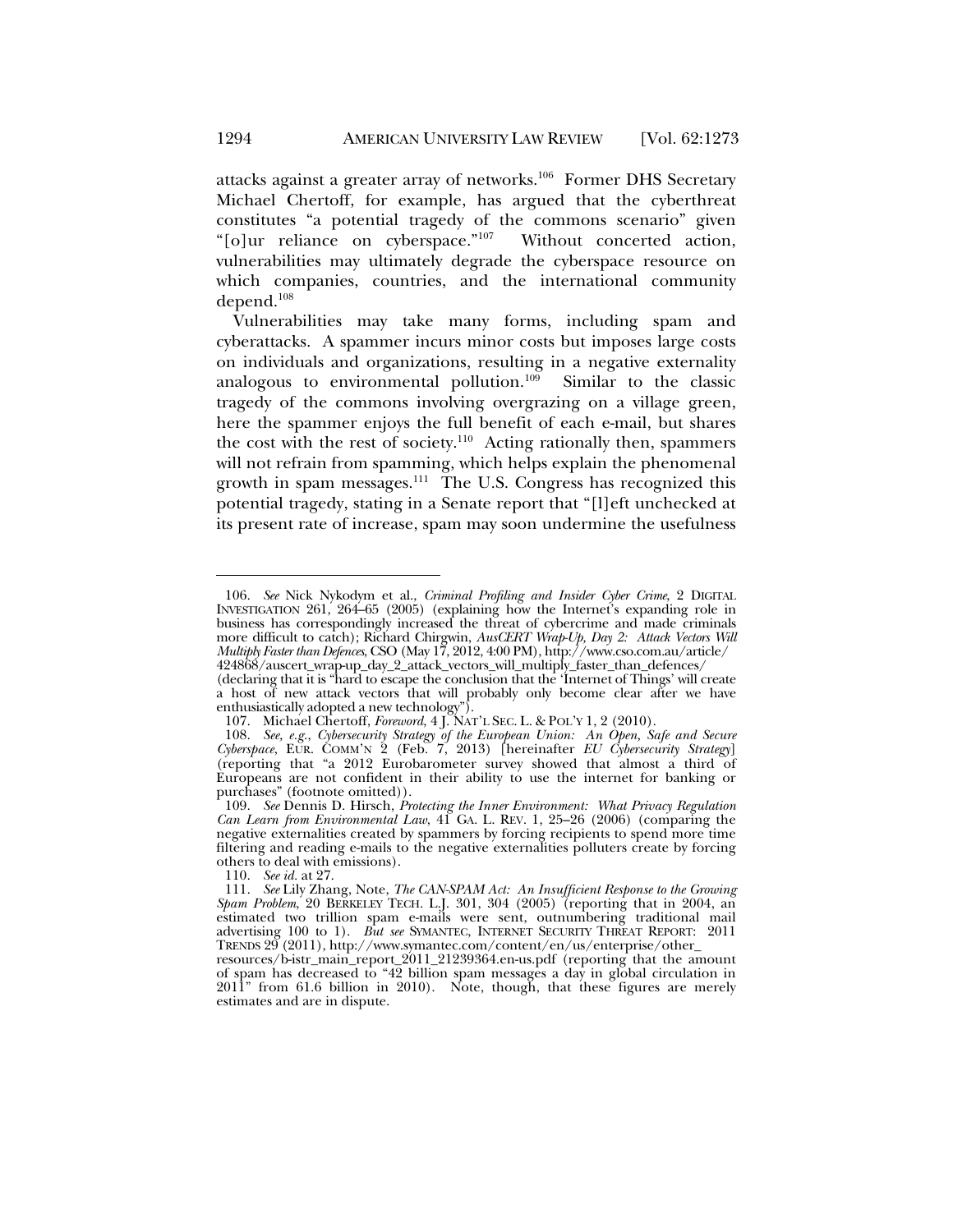and efficiency of e-mail as a communications tool,"112 effectively depleting the resource that spammers are targeting. Cyberattacks similarly have the potential to degrade the cyber pseudocommons. For example, cybercriminals targeting e-commerce have become so successful that they are shaking consumer confidence in some cases, which could result in more users sacrificing convenience for security.<sup>113</sup> Thus, the tragedy of the cyber pseudocommons predicts the degradation of a resource, namely cyberspace, due to environmental (spam) and security (cyberattacks) challenges resulting in further enclosure and potential displacement of the public benefit.<sup>114</sup>

A similar scenario unfolds when considering cyberspace as an anticommons. The tragedy of the anticommons situation is one "in which private ownership leads to underuse . . . that is detrimental to both individual owners and the public"115—the opposite of the tragedy of the commons discussed above. Under this conceptualization, each of multiple owners has the right to exclude others "and no one has an effective privilege of use" stifling innovation.<sup>116</sup> This situation is rare since property owners can oftentimes buy one another out and develop the resource, but it can happen.<sup>117</sup> A tragedy of the anticommons could unfold in cyberspace due to the fractured nature of Internet governance and splintering of property rights and responsibilities, potentially hampering both innovation and cybersecurity.<sup>118</sup>

 <sup>112.</sup> S. REP. NO. 108-102, at 6 (2003).

 <sup>113.</sup> *See, e.g.*, Alan D. Smith, *Cybercriminal Impacts on Online Business and Consumer Confidence*, 28 ONLINE INFO. REV. 224, 225–26 (2004) (examining the effect that cybercrime has on consumer confidence while noting that companies must balance increasing security with maintaining maximum convenience for the consumer); *EU Cybersecurity Strategy*, *supra* note 108, at 2.

 <sup>114.</sup> *Cf.* LAWRENCE LESSIG, THE FUTURE OF IDEAS: THE FATE OF THE COMMONS IN A CONNECTED WORLD 168 (2001) (explaining the tragedy of the commons in terms of inhibiting innovation through increasing control over content).

 <sup>115.</sup> Mark A. Rodwin, *Patient Data: Property, Privacy & the Public Interest*, 36 AM. J.L. & MED. 586, 603 (2010).

 <sup>116.</sup> *Id.* at 603–04 (quoting Michael A. Heller, *The Tragedy of the Anticommons: Property in the Transition from Marx to Markets*, 111 HARV. L. REV. 621, 624 (1998)).

 <sup>117.</sup> *See* Richard A. Epstein & Bruce N. Kuhlik, *Is There a Biomedical Anticommons?*, REGULATION, Summer 2004, at 54–56 (arguing against a biomedical anticommons, but noting that an anticommons scenario can arise such as in situations of sequential monopoloists).

 <sup>118.</sup> Consistent with Professor Richard Epstein and Bruce Kuhlik's conception of the anticommons, this scenario could also arise in cyberspace if property rights became "too strong." *Id*. at 54. For example, if the movement toward state-centric control was further crystallized.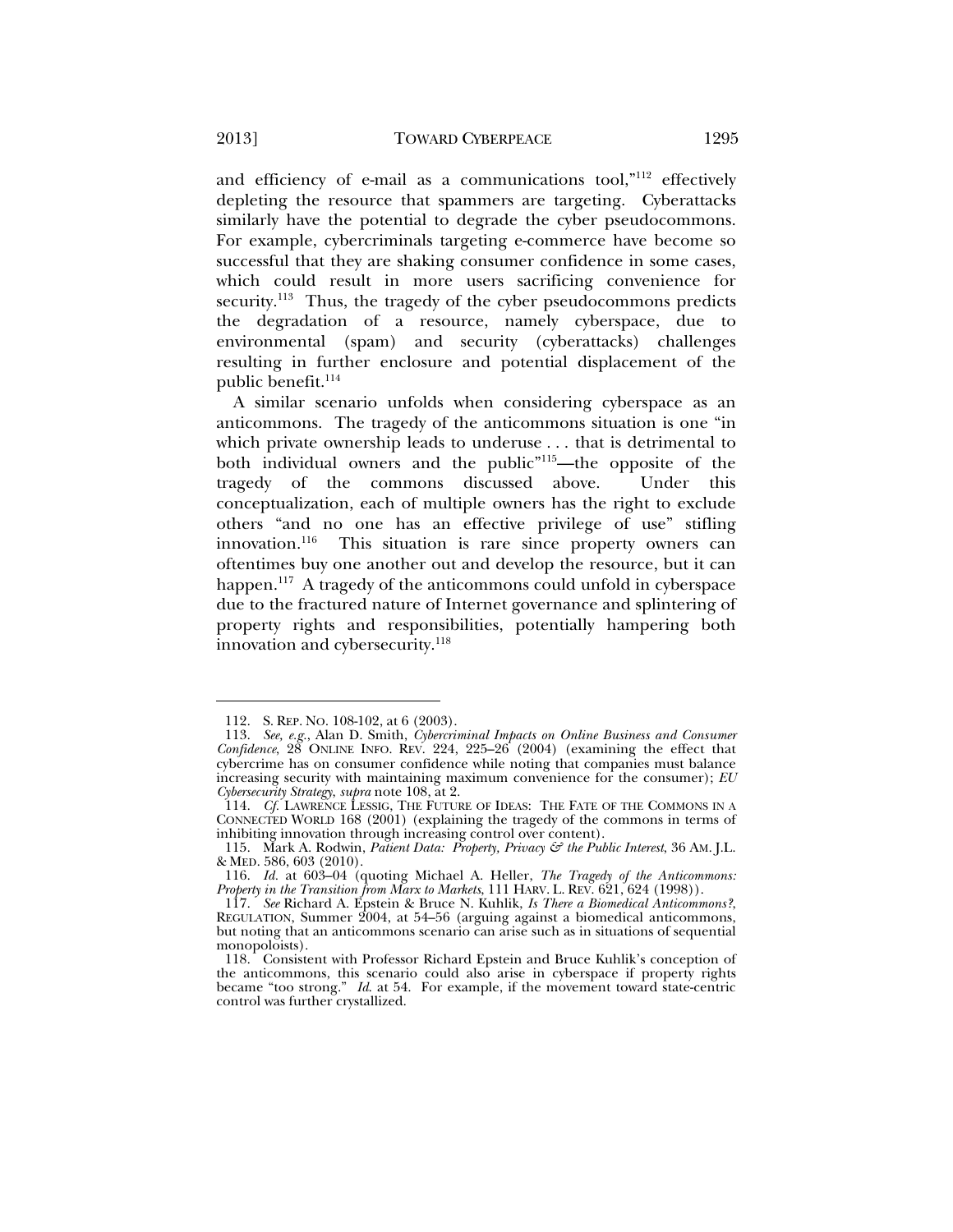Part II discusses four main approaches to securing cyberspace and warding off the tragedies of the commons or anticommons: nationalization, privatization, common property solutions, and polycentric regulation.119 All of these solutions have strengths and weaknesses, and exploring them fully goes beyond the scope of this Article. The challenge faced by governments around the world is to reallocate incentives such that it is in the best interest of companies and other countries not to free ride but to cooperate to secure their networks, and clarify governance and ownership to spur innovation and better manage the cyberthreat.

#### *E. The Cyberthreat in Internet Governance*

On February 2, 2012, FBI Director Robert Mueller told a U.S. House Committee, "the cyberthreat will equal or surpass the threat from counter terrorism in the foreseeable future."120 The elements comprising the cyberthreat are complex. No system is secure in an absolute sense. It is possible to covertly raid and damage even the most protected computer networks for those with the will, resources, and patience to commit such acts—cybersecurity is a continuum in which all users are at some degree of risk. Technical vulnerabilities, though, are only part of the story of the cyberthreat. Other confounding variables include the fact that the applicable international law is often ambiguous or non-binding, while regulators must keep pace with advancing technology that is continually changing the threat matrix.<sup>121</sup> Developments in cybersecurity and data monitoring are also allowing for increased national regulation and censorship of the Internet.<sup>122</sup> This trend toward Internet

 122. *See* Ronald J. Deibert & Nart Villeneuve, *Firewalls and Power: An Overview of Global State Censorship of the Internet*, *in* HUMAN RIGHTS IN THE DIGITAL AGE 111, 111

 <sup>119.</sup> Professor Hardin favored nationalizing the commons to ward off tragic overexploitation. *See* Hardin, *supra* note 104, at 1248. Later scholars recognized common property schemes and polycentric regulation as potential solutions to this scenario. *See, e.g.*, GLENN G. STEVENSON, COMMON PROPERTY ECONOMICS: A GENERAL THEORY AND LAND USE APPLICATIONS 1–5 (1991) (distinguishing between open access resources and common property); Ostrom, *supra* note 49, at 32 (advocating that a polycentric approach is best suited to managing the collective action problem of climate change).

 <sup>120.</sup> Alicia Budich, *FBI: Cyber Threat Might Surpass Terror Threat*, CBS NEWS (Feb. 2, 2012, 3:22 PM), http://www.cbsnews.com/8301-3460\_162-57370682/fbi-cyber-threatmight-surpass-terror-threat/.

 <sup>121.</sup> *See, e.g.*, SYMANTEC, *supra* note 111, at 45 (reporting, among other statistics, that there "were more than 403 million unique variants of malware" in 2011, compared to 286 million in 2010); MacCarthy, *supra* note 12, at 1114 (explaining how the concept of a bordered Internet, in which each country applies its jurisdiction and laws to cyberspace transactions, cannot "scale up" to handle increased international Internet commerce).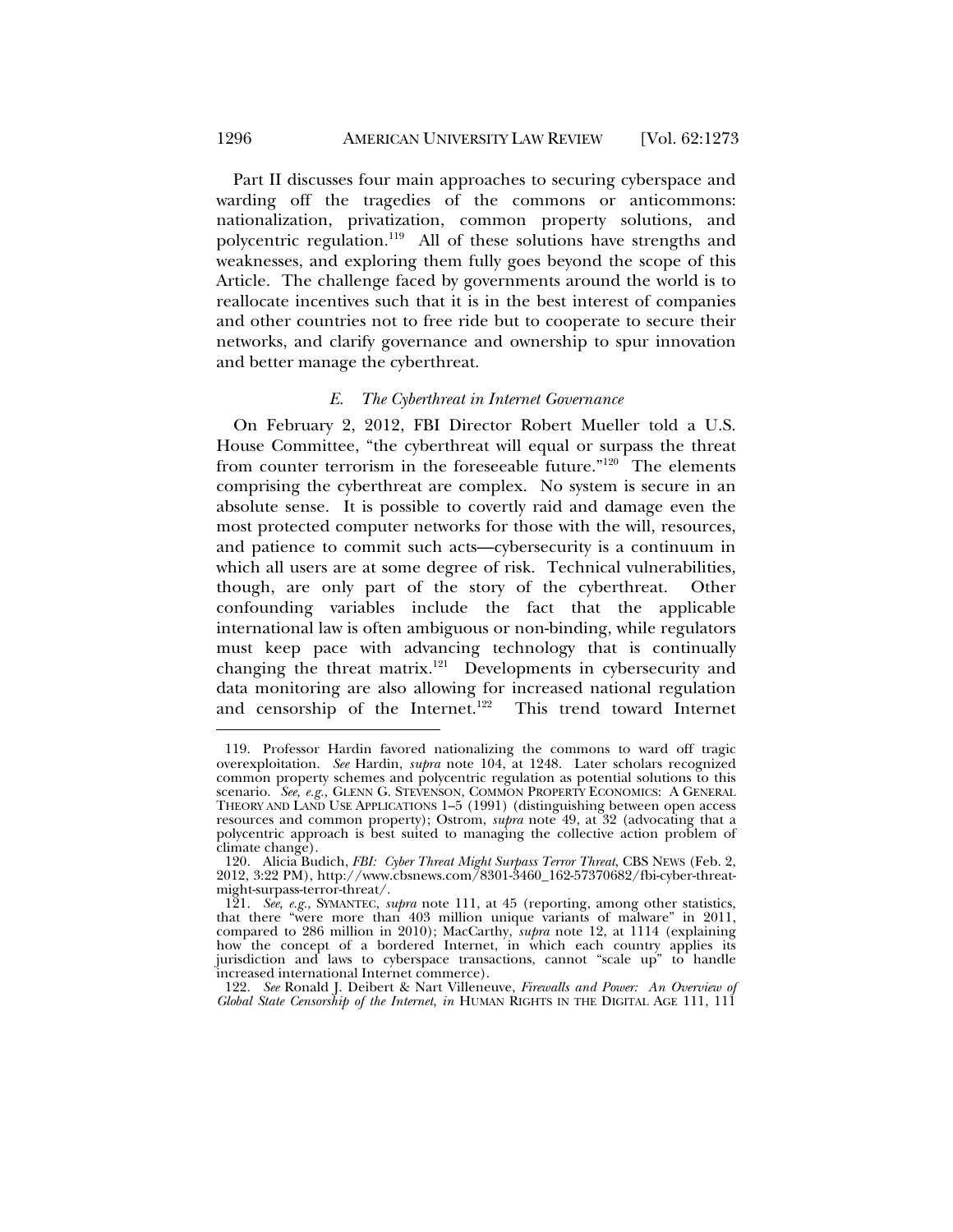sovereignty discussed in Part II is pitted against a history of a more hands-off approach to Internet governance and complicates efforts to address cybersecurity challenges.<sup>123</sup> To meet the diverse elements of the cyberthreat, some commentators have moved from a one-size-fitsall approach to a tiered model, parsing out cyberattacks based on the attacker's motive and means into the categories of cyberwar, cybercrime, cyberespionage, and cyberterrorism.124 These categories help define policy and legal responses to cyber-related incidents, but problems of overlap, attribution, and other challenges curtail their utility.<sup>125</sup> The following subsections briefly unpack the cyberthreat and underscore the extent to which these collective action problems thwart attempts at management.

#### *1. Cyberwar*

l

Definitions vary, but cyberwarfare generally refers to an attack by one hostile nation against the computers or networks of another in order to cause disruption or damage, as compared to a criminal or terrorist attack, which involves a private actor.<sup>126</sup> Such attacks are known as "informationalized warfare" in China.<sup>127</sup> From a U.S. military perspective, cyberwar falls under "information operations,"128 which includes computer network defense and exploitation involving

<sup>(</sup>Mathias Klang & Andrew Murray eds., 2005) (describing how the technology available to states to filter content and monitor Internet use has become quite sophisticated).

 <sup>123.</sup> *See* KNAKE, *supra* note 57, at 5 (explaining that the Internet was deliberately designed to be run without a centralized operator).

 <sup>124.</sup> *See, e.g.*, JAMES LEWIS, CTR. FOR STRATEGIC & INT'L STUDIES, ASSESSING THE RISKS OF CYBER TERRORISM, CYBER WAR AND OTHER CYBER THREATS 1–2 (2002), *available at* http://csis.org/publication/assessing-risks-cyber-terrorism-cyber-war-and-othercyber-threats (distinguishing between cyber-warfare and cyber-terrorism).

 <sup>125.</sup> *See* David P. Fidler, *Inter Arma Silent Leges Redux? The Law of Armed Conflict and Cyber Conflict*, *in* CYBERSPACE AND NATIONAL SECURITY: THREATS, OPPORTUNITIES, AND POWER IN A VIRTUAL WORLD 71, 72 (Derek S. Reveron ed., 2011) (arguing that issues of attribution, application, accountability, and assessment all contribute to the challenge of applying the law of war to cyberspace).

 <sup>126.</sup> *See* CLARKE & KNAKE, *supra* note 41, at 6 (limiting cyberwar to actions between nation-states, thus excluding private actors, such as terrorists, from the definition).

 <sup>127.</sup> JOEL BRENNER, AMERICA THE VULNERABLE: INSIDE THE NEW THREAT MATRIX OF DIGITAL ESPIONAGE, CRIME, AND WARFARE 135 (2011); Johnny Ryan, *"iWar": A New Threat, Its Convenience—And Our Increasing Vulnerability*, NATO REV. (2007), http://www.nato.int/docu/review/2007/issue4/english/analysis2.html.

 <sup>128.</sup> INFORMATION OPERATIONS: WARFARE AND THE HARD REALITY OF SOFT POWER 16 (Leigh Armistead ed., 2004) (defining information operations as a "formal attempt by the [U.S. Government] to develop a set of doctrinal approaches for its military and diplomatic forces to use and operationalize the power of information"); *see also* CLAY WILSON, CONG. RESEARCH SERV., RL32114, COMPUTER ATTACK AND CYBERTERRORISM: VULNERABILITIES AND POLICY ISSUES FOR CONGRESS 24 (2005) (explaining the role of the Joint Information Operations Center in U.S. cyberwarfare and cyberdefense).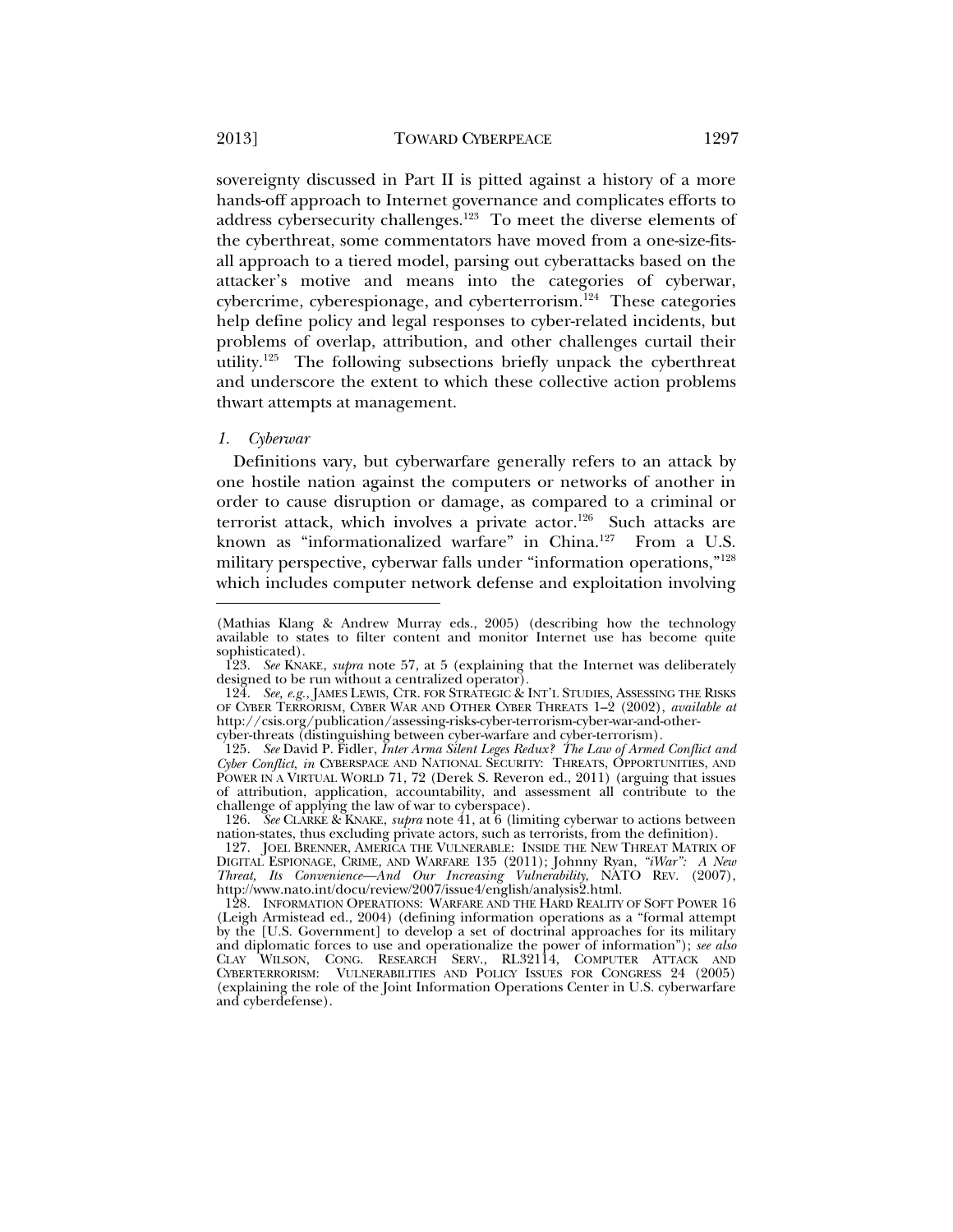the offensive and defensive use of IT to protect critical national infrastructure and eliminate cyberthreats to Department of Defense  $(DoD)$  computers or networks.<sup>129</sup> The specific doctrine of cyberwar is a classified and evolving topic in U.S. defense circles, but the prevailing military doctrine calls for "U.S. dominance" across all "domains of warfare," including cyberspace.<sup>130</sup> This entails the U.S. military having "freedom of access to and use of" cyberspace while denying that freedom to adversaries.<sup>131</sup> Both the UK Ministry of Defense and the U.S. Joint Forces Command are working to preserve access to cyberspace.<sup>132</sup> Still, a genuine cyberwar has yet to take place, even though cyberweapons are being developed worldwide without transparent discussions about the circumstances in which they may be used. Thus, "cyberwarfare" has become a catchall term that does not explain cyberattacks in general. Similarly, the term "cyberattack," used throughout this Article, is commonly invoked by the media, but should not be confused with an "armed attack," which activates the law of armed conflict.<sup>133</sup> Indeed, a traditional war framework is inappropriate for managing most cyber-related incidents. This makes defining the line between cyberwar, cyberespionage, cybercrime, and cyberterrorism all the more important.

#### *2. Cyberespionage*

l

Cyberespionage, what some term "computer network exploitation,"134 may be understood as "operations conducted through the use of computer networks to gather data from target or

134. NATIONAL ACADEMIES, *supra* note 5, at 161.

 <sup>129.</sup> *See* CLAY WILSON, CONG. RESEARCH SERV., RL31787, INFORMATION OPERATIONS, ELECTRONIC WARFARE, AND CYBERWAR: CAPABILITIES AND RELATED POLICY ISSUES 4–6 (2007). 130. NATIONAL ACADEMIES, *supra* note 5, at 162 (discussing statements by General James E. Cartwright regarding the emergence of cyberspace "as a warfighting

domain"). 131. *See id.*; *see also* Larry Greenemeier, *The Fog of Cyberwar: What Are the Rules of Engagement?*, SCI. AM. (June 13, 2011), *available at* http://www.scientificamerican.com/

article.cfm?id=fog-of-cyber-warfare. *See generally* Scott J. Shackelford & Richard B. Andres, *State Responsibility for Cyber Attacks: Competing Standards for a Growing Problem*, 42 GEO.J.INT'L L. 971 (2011) (representing an earlier version of portions of this analysis).

<sup>132.</sup> See, e.g., Greenemeier, *supra* note 131 (reporting that the DoD, along with governments in the UK, China, and Australia, are preparing to introduce cyberwarfare doctrines).

 <sup>133.</sup> *See* INT'L GRP. OF EXPERTS, TALLINN MANUAL ON THE INTERNATIONAL LAW APPLICABLE TO CYBER WARFARE 91–92 (Michael N. Schmitt ed., 2013) (explaining the obstacles faced in developing an appropriate lexicon for cyberwarfare because many terms are derived from the traditional warfare context); ENEKEN TIKK ET AL., NATO COOP. CYBER DEF. CTR. OF EXCELLENCE, CYBER ATTACKS AGAINST GEORGIA: LEGAL LESSONS IDENTIFIED 3 n.2 (2008), *available at* http://www.carlisle.army.mil/DIME/

documents/Georgia%201%200.pdf (distinguishing the term cyberattack from the term "armed attack" used in international humanitarian law).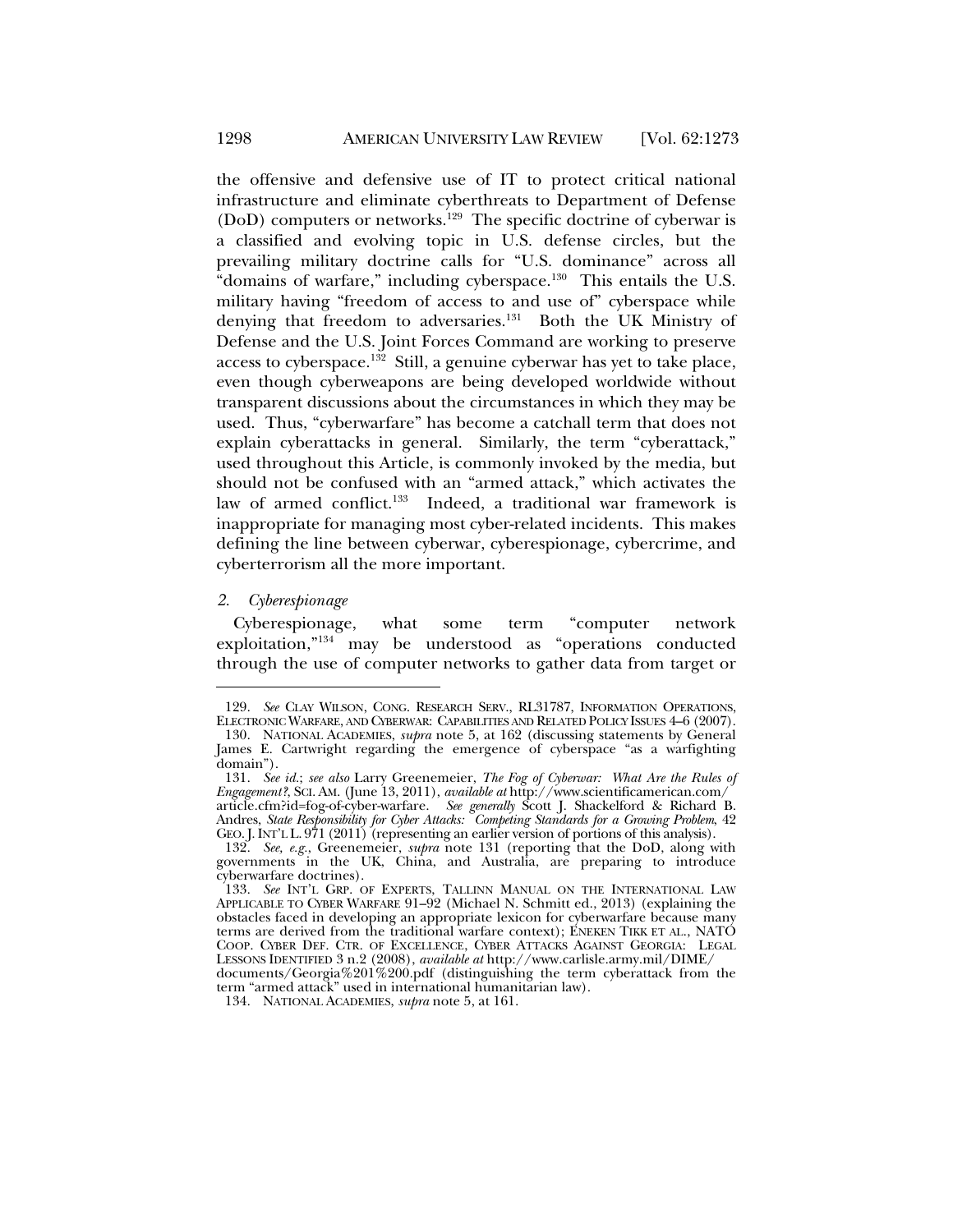adversary automated information systems or networks."135 General Michael Hayden, former director of both the National Security Agency (NSA) and the Central Intelligence Agency (CIA), has stated that the cyberattacks that government networks experience almost daily are not cyberwar: "That's exploitation. That's espionage. States do that all the time."136 The relative ease of using cyberattacks as a tool for espionage does, however, change the equation. Between August 2007 and August 2009, "71 government agencies, contractors, universities, and think tanks with connections to the U.S. military [were reportedly] penetrated [through cyberespionage], in some cases multiple times."137 In 2011, the DoD admitted to losing some 24,000 files to cyberespionage.<sup>138</sup> But the responsible spies are often not being punished. Instead, they remain at large due in part to problems of attribution and extradition.<sup>139</sup> Moreover, espionage is not illegal under international law<sup>140</sup>—though it may be illegal under domestic law<sup>141</sup>—further complicating legal remedies.<sup>142</sup>

#### *3. Cybercrime*

l

The Internet is an open system and, as such, it does not provide significant security for users. This openness has fostered innovation as well as cybercrime, which is among the most significant problems comprising the cyberthreat. As some commentators have argued, "cyber war appears to be dominating the conversation among

 <sup>135.</sup> *Id.*; *see also* Irving Lachow, *Cyber Terrorism: Menace or Myth?*, *in* CYBERPOWER AND NATIONAL SECURITY 437, 440 (Franklin D. Kramer et al. eds., 2009) (analyzing the terrorist use of cyberspace).

 <sup>136.</sup> Tom Gjelten, *Extending the Law of War to Cyberspace*, NPR (Sept. 22, 2010, 12:01 AM), http://www.npr.org/templates/story/story.php?storyId=130023318.

 <sup>137.</sup> Andy Greenberg, *For Pentagon Contractors, Cyberspying Escalates*, FORBES.COM (Feb. 17, 2010, 7:00 PM), http://www.forbes.com/2010/02/17/pentagon-northropraytheon-technology-security-cyberspying.html.

 <sup>138.</sup> *See* Sarah Jacobsson Purewal, *24,000 Pentagon Files Stolen in Major Cyberattack*, PC WORLD, https://www.pcworld.com/article/235816/24000\_pentagon\_files\_stolen\_ in\_major\_cyberattack.html (last visited June 15, 2013).

 <sup>139.</sup> *Cf*. Mark Clayton, *Hacker's Extradition for Cyber Heist: Sign US Is Gaining in Cyber Crime Fight*, CHRISTIAN SCI. MONITOR (Aug. 11, 2010), http://www.csmonitor.com/USA/ Justice/2010/0811/Hacker-s-extradition-for-cyber-heist-sign-US-is-gaining-in-cyber-crime-

fight (reporting on the increase in successful extraditions to fight elements of the cyber threat).

 <sup>140.</sup> *See* OFFICE OF GEN. COUNSEL, U.S. DEP'T OF DEF., AN ASSESSMENT OF INTERNATIONAL LEGAL ISSUES IN INFORMATION OPERATIONS 45 (1999), *available at* http://www.au.af.mil/au/awc/awcgate/dod-io-legal/dod-io-legal.pdf.

 <sup>141.</sup> *See, e.g.*, 18 U.S.C. § 794 (2006) (criminalizing the delivery of defense information to foreign governments).

 <sup>142.</sup> *See* NATIONAL ACADEMIES, *supra* note 5, at 280 (highlighting various loopholes available to signatories within the Convention on Cybercrime's terms that may frustrate the prosecution of cybercrime).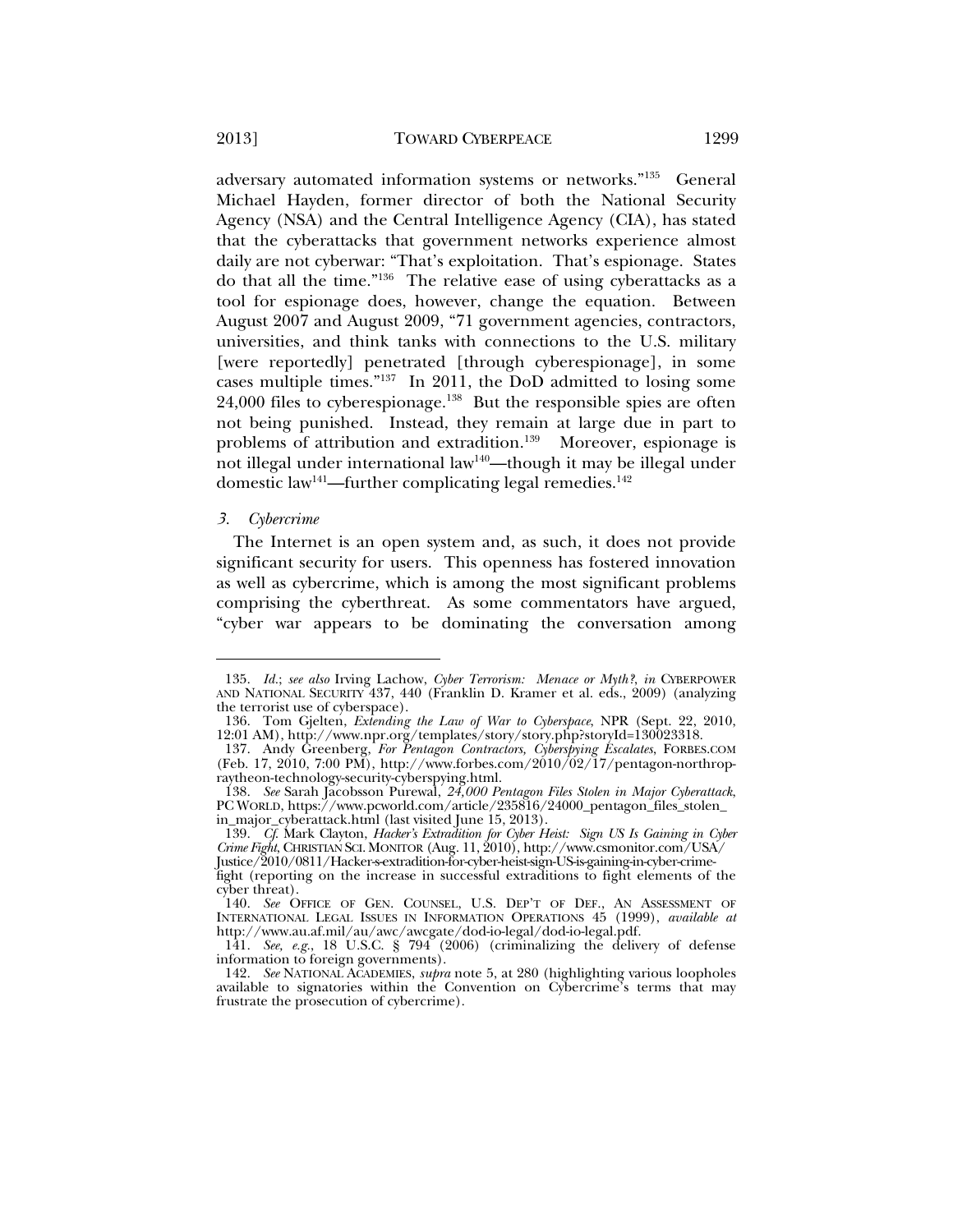policymakers even though cybercrime is a much larger and more pervasive problem."143 The true extent of cybercrime is unknown, but contested estimates place losses rising from \$265 million in 2008 to over \$1 trillion in 2010.<sup>144</sup> Yet, despite its widespread prevalence, relatively few firms report cybercrime losses to law enforcement. Part of the reason for this apathy may come from the fact that the global dimension of cybercrime makes prosecution difficult.<sup>145</sup> Nations have a common interest in catching cybercriminals, but so far efforts have proven insufficient to stem the flood. In the United States, an array of actors, including the FBI's Cyber Division, the National Infrastructure Protection Center, and the Department of Justice (DOJ), all have a hand in managing cyberattacks.<sup>146</sup> In fact, from 2005 to 2009, the Computer Crime and Intellectual Property Section (CCIPS) of the DOJ experienced a four-fold increase in investigative matters opened by cybercrime prosecutors.<sup>147</sup> Globally, the Council of Europe's Convention on Cybercrime, in force since July 1, 2004 and commonly called the Budapest Convention, provides an operative but limited vehicle through which to harmonize divergent national cybercrime laws and encourage law enforcement collaboration.148 The Convention is stymied, however, by the fact that it allows signatory nations to back out on broad grounds, including "prejudice[ing] its sovereignty, security, *public order* or other essential interests."149 Together, these national and multilateral initiatives and accords have helped to enhance cybersecurity and prosecute cybercriminals. An effort to study the effectiveness of some of these

 <sup>143.</sup> Gary McGraw & Nathaniel Fick, *Separating Threat from the Hype: What Washington Needs To Know About Cyber Security*, *in* 2 AMERICA'S CYBER FUTURE, *supra* note 33, at 41, 44.

 <sup>144.</sup> *U.S. Cybercrime Losses Double*, HOMELAND SEC. NEWS WIRE (Mar. 16, 2010), http://www.homelandsecuritynewswire.com/us-cybercrime-losses-double; Vamosi, *The Myth of That \$1 Trillion Cybercrime Figure*, SECURITY WK. (Aug. 3, 2012), http://www.securityweek.com/myth-1-trillion-cybercrime-figure (addressing various studies that presented the \$1 trillion figure).

 <sup>145.</sup> *Cf.* Clayton, *supra* note 139; *see also* Shackelford & Andres, *supra* note 131, at 981–84 (discussing the technological difficulty in tracing cyberattacks).

 <sup>146.</sup> *See, e.g.*, *Cyber Division*, FED. BUREAU OF INVESTIGATION, https://www.fbijobs.gov

<sup>/311132.</sup>asp (last visited June 15, 2013) (explaining the role of the FBI's cyber division in protecting the United States against cyberattacks); *see also* JOSEPH F. GUSTIN, CYBER TERRORISM: A GUIDE FOR FACILITY MANAGERS 140–44 (2004) (outlining the FBI's recommended strategies for minimizing computer intrusions, available FBI assistance after an intrusion, and limits on such assistance).

 <sup>147.</sup> Electronic Interview with Michael DuBose, head of Cyber Investigations at Kroll Advisory Solutions and former chief of the Computer Crime & Intellectual Property Section, Criminal Division, Department of Justice (Apr. 18, 2011) (on file with author).

 <sup>148.</sup> *See* Convention on Cybercrime, Nov. 23, 2001, E.T.S. 185.

 <sup>149.</sup> *Id.* art. 27(4).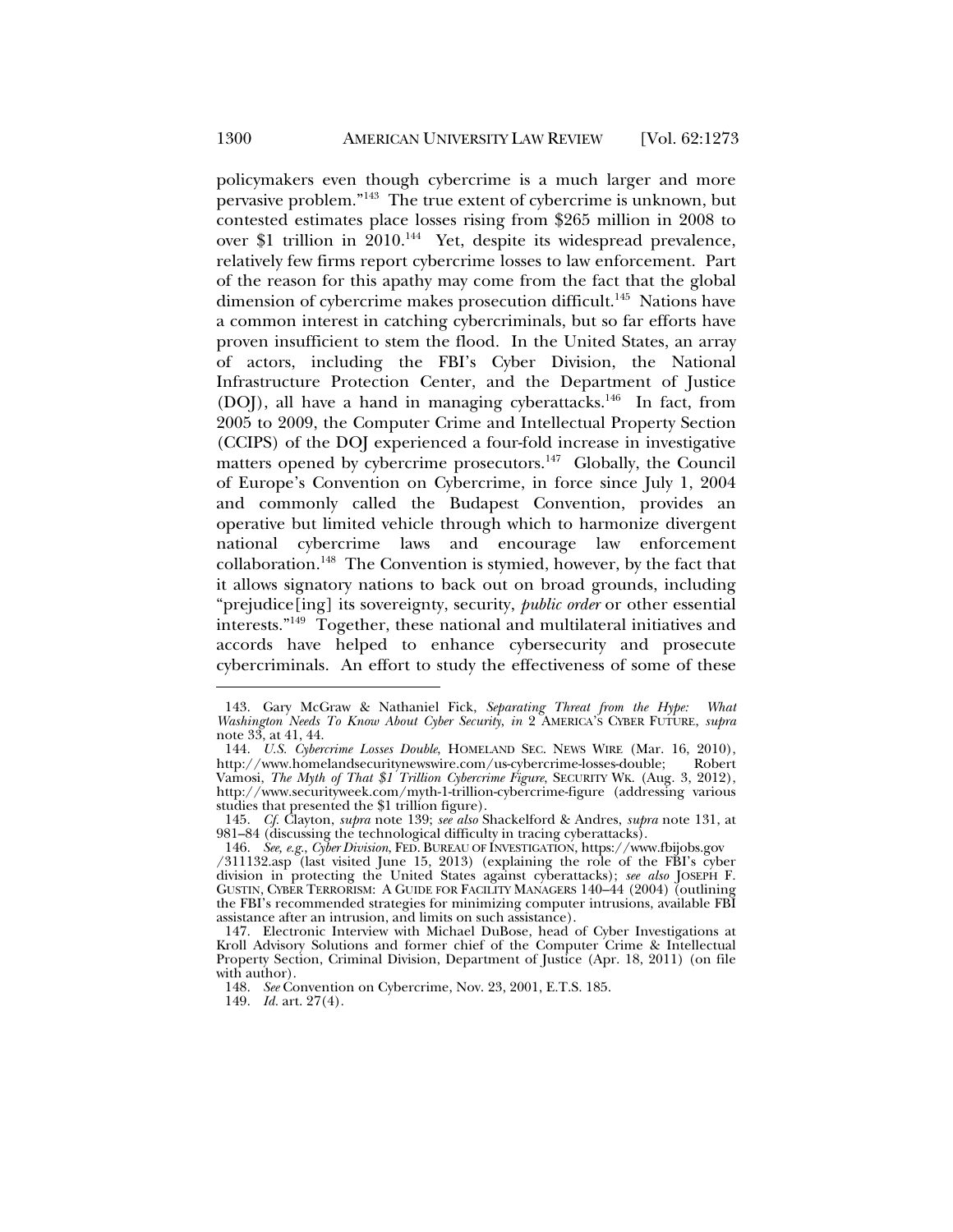regulations is discussed in Part III.150 As will be discussed, however, insufficient overall progress has been made in stopping the proliferation of cybercrime, calling current approaches into question.

#### *4. Cyberterrorism*

As with cyberwarfare and cybercrime, cyberterrorism is also a complex category of cyberattacks. The "general term, terrorist, is used to denote revolutionaries who seek to use terror systematically to further their views or to govern a particular area."<sup>151</sup> Cyberterrorists, on the other hand, use cyberspace to "disrupt computer or telecommunications service[s]" to illicit widespread disruptions and loss of public confidence in the ability of government to function effectively.<sup>152</sup> The means used to accomplish these goals may be similar to the cyberweapons used by states and cybercriminals, but the ends differ. Cyberterrorists have used the Internet for a variety of purposes, though most often for recruiting, financing, and public relations.153 Today, virtually every terrorist group is on the web, but true cyberterrorism remains rare.154

At least three reasons have been offered for this state of affairs. First, cyberattacks may not illicit sufficient fear in targeted populations. Second, this could be the result of tacit cooperation between cyberterrorists and host nations.<sup>155</sup> Third, these terrorist groups may lack technological sophistication.156 According to

 <sup>150.</sup> *See infra* Part III.

 <sup>151.</sup> M. J. Warren, *Terrorism and the Internet*, *in* CYBER WARFARE AND CYBER TERRORISM, *supra* note 20, at 42.

 <sup>152.</sup> *Id.* at 49; *see also* COMM. ON THE ROLE OF INFO. TECH. IN RESPONDING TO TERRORISM, NAT'L RES. COUNCIL OF THE NAT'L ACADS., INFORMATION TECHNOLOGY FOR COUNTERTERRORISM: IMMEDIATE ACTIONS AND FUTURE POSSIBILITIES 1–2 (John L. Hennessy et al. eds., 2003) [hereinafter INFORMATION TECHNOLOGY FOR COUNTERTERRORISM] (defining cyber terrorism as a larger threat than an individual hacker).

<sup>153.</sup> See, e.g., U.N. OFF. DRUGS & CRIME, THE USE OF THE INTERNET FOR TERRORIST PURPOSES 1 (2012), *available at* http://www.unodc.org/documents/frontpage/Use\_of \_Internet\_for\_Terrorist\_Purposes.pdf ("Technology is one of the strategic factors driving the increasing use of the Internet by terrorist organizations and their supporters for a wide range of purposes, including recruitment, financing, propaganda, training, incitement to commit acts of terrorism, and the gathering and dissemination of information for terrorist purposes."); Charles Piller, *Terrorists Taking Up Cyberspace*, L.A.TIMES, (Feb. 8, 2001), http://articles.latimes.com/2001/feb/08/news  $\sqrt{mn}$ -22751.

 <sup>154.</sup> *See* James J.F. Forest, *Perception Challenges Faced by Al-Qaeda on the Battlefield of Influence Warfare*, PERSP. ON TERRORISM, Mar. 2012, at 8–9.

 <sup>155.</sup> *See* Lewis, *supra* note 14, at 8 (arguing that cybercriminals often live in a state of sanctuary where they have agreed to target their activity outside the host nation or to strike government-designated targets).

 <sup>156.</sup> *See* Joseph S. Nye, Jr., *Power and National Security in Cyberspace*, *in* AMERICA'S CYBER FUTURE, *supra* note 33, at 5, 16.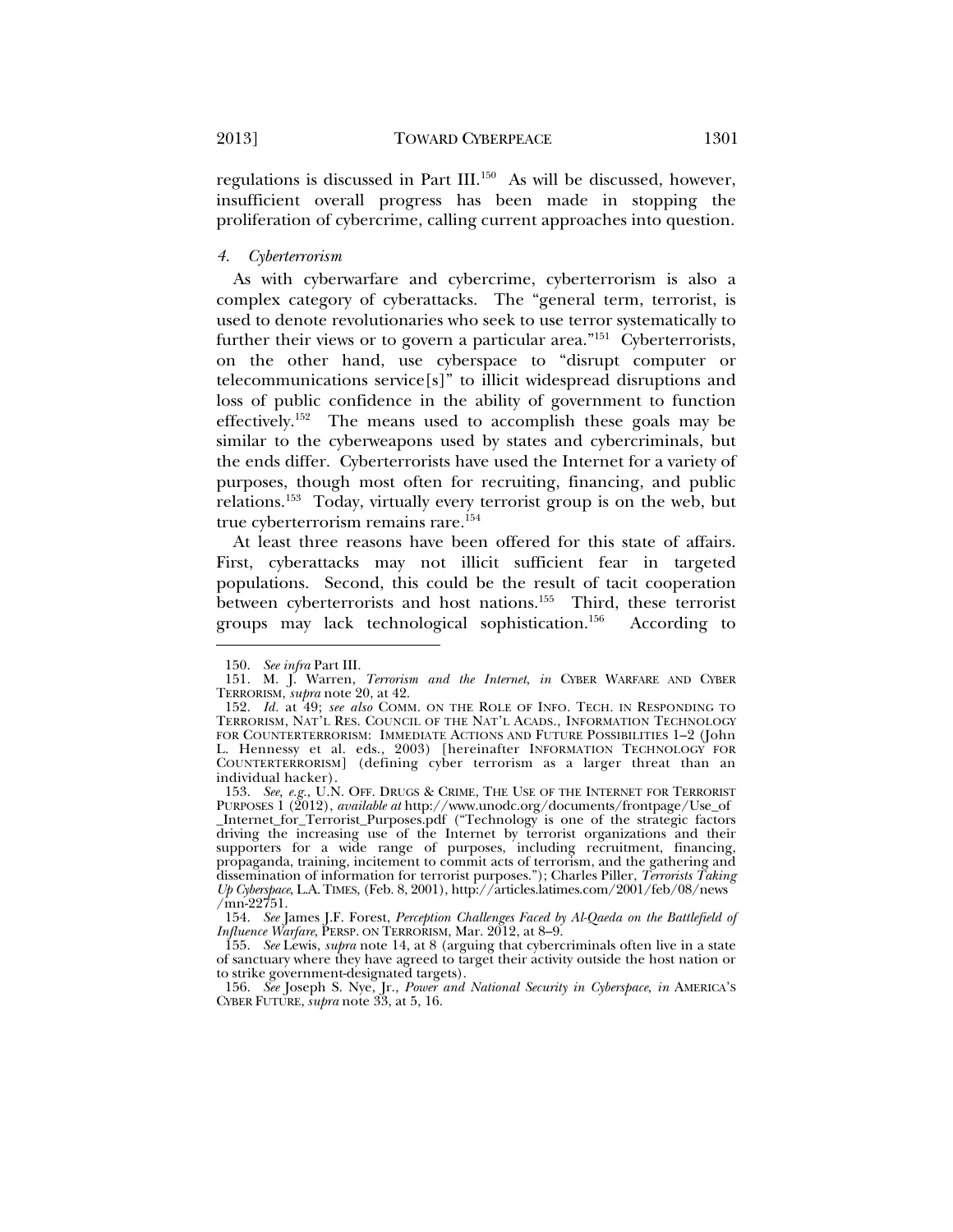Admiral McConnell, however, "[s]ooner or later, terror groups will achieve cyber-sophistication. It's like nuclear proliferation, only far easier."157 Responding to cyberterrorism is difficult given the problem of attribution as well as the issue of terrorist groups operating in failed or failing states. Maintaining close collaboration with foreign law enforcement and intelligence services, incentivizing information sharing, and infiltrating dangerous non-state networks is critical to better managing cyberterrorism and ensuring that it remains a nascent threat.<sup>158</sup>

#### *F. Summary*

Current methods of conceptualizing cybersecurity are not working. Cybercrime and espionage are on the rise, targeting both state and non-state actors, and the prospects of cyberwar and cyberterrorism threaten international peace and security. Parsing out attacks by motive and means is helpful, but neglects the extent to which both actors and paradigms overlap—such as in the cases of state-sponsored cyberattacks involving criminal organizations for political or economic espionage.159 Managing the cyberthreat effectively is made more problematic by the fragmentation of Internet governance.<sup>160</sup> Thus, a new approach to modeling cybersecurity is needed that takes into account current threats and trends. Considering cyberspace as a unique pseudocommons through a polycentric lens can help shape the way we view governance frameworks, and how cybersecurity should be approached to promote cyberpeace. The next Part takes a step in this direction by analyzing the evolving framework for Internet governance and what lessons it holds for enhancing cybersecurity.

 <sup>157.</sup> Nathan Gardels, *Cyberwar: Former Intelligence Chief Says China Aims at America's Soft Underbelly*, NEW PERSP. Q., Spring 2010, at 15, 16.

 <sup>158.</sup> *See* NATIONAL ACADEMIES, *supra* note 5, at 313–15; Lewis, *supra* note 14, at 4–5. 159. The "legal vacuum" surrounding cyberespionage can be especially problematic for investigators. *See Jeremy Kirk, GhostNet Cyber Espionage Probe Still Has Loose Ends*, PC WORLD, https://www.pcworld.com/article/166901/article.html (last visited June 15, 2013) (detailing the fallout from the GhostNet "cyber espionage operation" and the determination by investigators not to share data about affected systems due to fears that some countries might abuse sensitive information).

 <sup>160.</sup> *See, e.g.*, JONAH FORCE HILL, HARV. UNIV., INTERNET FRAGMENTATION: HIGHLIGHTING THE MAJOR TECHNICAL, GOVERNANCE AND DIPLOMATIC CHALLENGES FOR U.S. POLICY MAKERS 17–20 (2012), *available at* http://belfercenter.hks.harvard.edu/files /internet\_fragmentation\_jonah\_hill.pdf (explaining the origin of the DNS system and the fragility of its future if security and fairness issues are not resolved); Norman Schneidewind, *USA's View on World Cyber Security Issues*, *in* CYBER WARFARE AND CYBER TERRORISM, *supra* note 20, at 446, 448–49 (discussing Internet service providers' control over a significant portion of Internet infrastructure).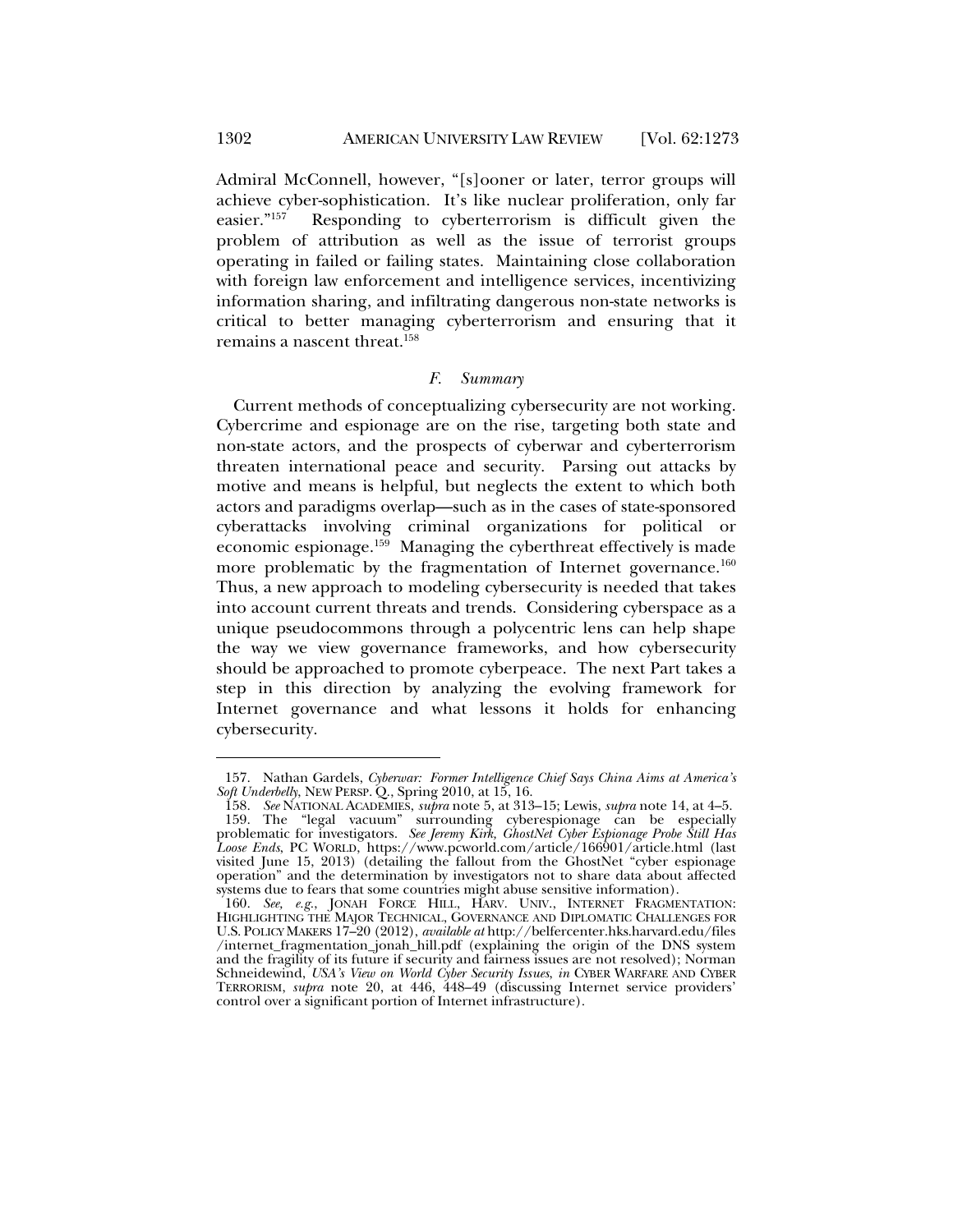#### II. CONTROLLING CYBERSPACE IN THE TWENTY-FIRST CENTURY: THE FALSE CHOICE BETWEEN INTERNET SOVEREIGNTY AND INTERNET FREEDOM

On the one hand, cyberspace is a complex and dynamic universe where no single person or entity maintains control.<sup>161</sup> On the other hand, as Professor Seymour Goodman puts it, "cyberspace comes to ground somewhere."162 The physical infrastructure of the Internet exists in the real world connecting networks, owned by corporations, governments, schools, private citizens, and Internet Service Providers (ISPs). However, the flow of information that constitutes the content of cyberspace can be thought of as a commons theoretically accessible to any Internet user. Proponents of this view, like those supporting the net neutrality movement, maintain that government regulation is needed to protect cyberspace and to ensure that ISPs do not discriminate between different types of content.<sup>163</sup> Yet, as we will see, national regulation of the Internet is a double-edged sword with censorship on the rise.164 This point of contention may seem esoteric to newcomers, but it is critical because the openness of the Internet has both contributed to innovation and is a component of the cyberthreat.

As the Internet has grown, battles over sovereignty have often been sidestepped. Recently, however, regulation of cyberspace has garnered renewed interest with many nations asserting varying degrees of control over their Internet infrastructures and thus challenging the conception of cyberspace as a pseudocommons. Against those who seek greater government regulation—so-called "cyberpaternalists" who advocate enhanced national Internet sovereignty online—the "cyberlibertarians" favor Internet freedom and believe that the market should largely be left to regulate

 <sup>161.</sup> CLARKE & KNAKE, *supra* note 41, at 79. FORECASTING & SOC. CHANGE 193, 196-97 (2007) (arguing that activity may in fact be traceable to a physical location, however, doing so entails significant technological and legal challenges).

 <sup>163.</sup> For an overview of the net neutrality movement, see generally Timothy B. Lee, *The Durable Internet: Preserving Network Neutrality Without Regulation*, CATO INST. (Nov. 12, 2008), http://www.cato.org/sites/cato.org/files/pubs/pdf/pa-626.pdf; Jon M. Peha et al., *The State of the Debate on Network Neutrality*, 1 INT'L J. COMM. 709 (2007).

 <sup>164.</sup> *See* Deibert, *supra* note 70, at 46–48 (discussing differences among various countries regarding online content and censorship). Although there are many types of national regulation over the Internet, this Article focuses on censorship as a highly visible means of illustrating the connection between Internet governance and cybersecurity. Other arenas of regulatory action, such as regarding critical national infrastructure, will be explored in subsequent research.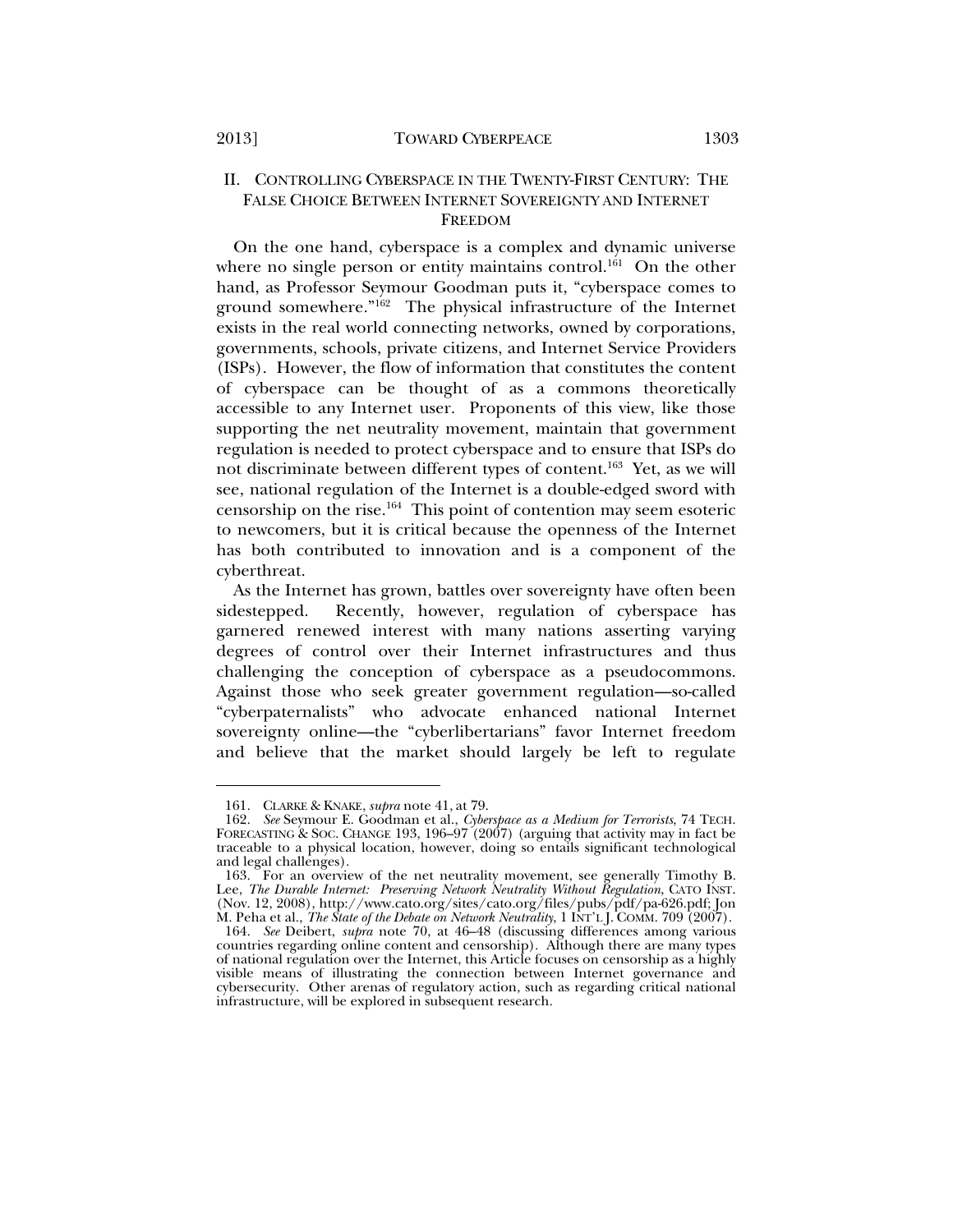cyberspace.165 Elements within the latter school also maintain that the decentralized nature of cyberspace means that the best regulatory system is one developed organically from the bottom-up, such as the Internet Engineering Task Force.166

Derived from the Greek word for "governor," cyberspace "couples the idea of communication and control with *space*, a domain previously unknown and unoccupied, where 'territory' can be claimed, controlled, and exploited."167 Unlike the physical world in which the Internet's physical infrastructure exists and over which nations may exercise control, cyberspace as a virtual space is emerging as a domain of human endeavor that is in many ways no less significant than the real world.<sup>168</sup> Fundamentally, however, questions regarding who enjoys sovereignty in cyberspace, how conceptions of sovereignty are changing, and what this all portends for cybersecurity, remain to be answered. This Part attempts to address these questions by building on Part I and investigating strategies for managing cyberattacks in a new age of Internet governance.

#### *A. Avoiding the Tragedy of the Cyber Pseudocommons*

As mentioned in Part I, avoiding the tragedy of the cyber pseudocommons requires investigating the solutions to the tragedy of the commons problem, beginning with nationalization. It will then be possible to contextualize questions regarding sovereignty and whether polycentric regulation provides a vehicle to better conceptualize cybersecurity.

#### *1. National regulation in cyberspace*

l

Analyzing national regulation in cyberspace is important for at least three reasons: (1) national control of cyberspace is increasing

 <sup>165.</sup> *See, e.g.*, ANITA L. ALLEN, UNPOPULAR PRIVACY: WHAT MUST WE HIDE? 183 (2011) (suggesting that the arguments against "cyber-paternalism" made by civil libertarians have become unfounded with the extraordinary expansion in accessibility to the Internet); Nathan Jurgenson & P.J. Rey, *Cyber-Libertarianism*, P2P FOUND., http://p2pfoundation.net/Cyber-Libertarianism (last visited June 15, 2013) (describing the common ideology and history of cyber-libertarianism). Although presented here as a black and white distinction, in actuality there are varying shades of gray between these competing camps as is explored in Part III.

 <sup>166.</sup> *See* Johnson & Post, *supra* note 37, at 1402 (discussing some of the legal challenges associated with regulating cyberspace).

 <sup>167.</sup> Stephen J. Lukasik, *Protecting the Global Information Commons*, 24 TELECOMM. POL'Y 519, 525 (2000).

 <sup>168.</sup> *See, e.g.*, Hunter, *supra* note 37, at 443 (discussing the extent to which cyberspace is being enclosed).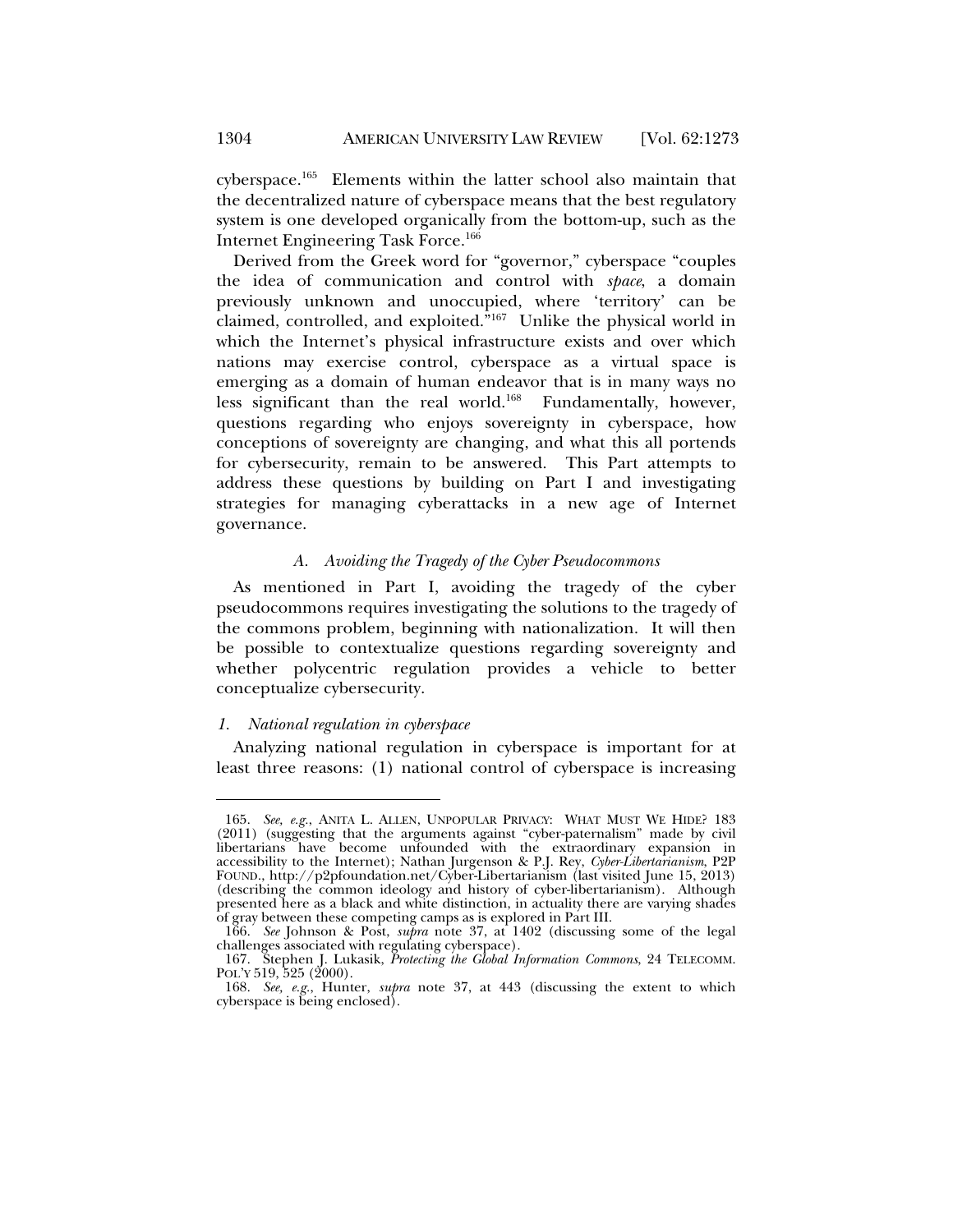and is a critical aspect of its status as a pseudocommons; (2) enclosure through national regulation is one of the classic solutions to the tragedy of the commons; and (3) national regulations form an important component of polycentric governance, even though states do not enjoy a "general regulatory monopoly" in cyberspace.169 Proponents see such regulation as being consistent with a nation's rulemaking authority under international law,<sup>170</sup> subject to certain domestic protections like privacy in the U.S. context.<sup>171</sup> At the same time, critics question national regulators' ability to shape the regulatory environment.172

This subsection briefly examines current national Internet regulations from around the world, focusing on the censorship practices of the cyber-superpowers, the United States and China. This examination will illustrate how such regulations are shaping the regulatory environment of cyberspace while at the same time beginning to ascertain the role states can and should play in a system of polycentric governance aimed at promoting cyberpeace.173 Indeed, some governments, such as China and Russia, prefer the term "information security" to cybersecurity and focus on censorship as an important part of their security strategies.174 But these nations

 172. *See* Johnson & Post, *supra* note 37, at 1370 (positing that traditional regulatory schemes derive their effectiveness from application to physical territory while cyberspace radically undermines this system due to its lack of territoriality).

information systems).

 174. *See* Neal Ungerleider, *The Chinese Way of Hacking*, FAST CO., (July 12, 2011), http://www.fastcompany.com/1766812/inside-the-chinese-way-of-hacking (transcribing an interview with Adam Segal, the Ira A. Lipman Fellow at the Council on Foreign

 <sup>169.</sup> MURRAY, *supra* note 44, at 47.

 <sup>170.</sup> *See, e.g.*, Sanjay S. Mody, Note, *National Cyberspace Regulation: Unbundling the Concept of Jurisdiction*, 37 STAN. J. INT'L L. 365, 366 (2001) (arguing that critics of Internet regulation should focus less of their attention on the legitimacy of such regulation and more on its effects); Kelly Gable, *Cyber-Apocalypse Now: Securing the Internet Against Cyberterrorism and Using Universal Jurisdiction as a Deterrent*, 43 VAND. J. TRANSAT'L L. 57, 102 & n.235  $(2010)$ <sup>o</sup> (discussing the theoretical application of the territorial effects doctrine of international rulemaking to the regulation of cyberspace).

 <sup>171.</sup> *See, e.g.*, A. Michael Froomkin, *Flood Control on the Information Ocean: Living with Anonymity, Digital Cash, and Distributed Databases*, 15 J.L. & COM. 395, 505–06 (1996) (arguing that the growth of electronic data stored on networks may have profound impacts on personal privacy, suggesting a need to allow for broadly anonymous Internet activity or greater protection of these data).

 <sup>173.</sup> Given the secretive nature of cyberattacks, there is no definitive list of the "cyber powers" or the "cyber superpowers," but some commentators have pointed to the United States and China as being leaders in this domain. *See, e.g.*, BRYAN KREKEL, U.S.-CHINA ECON. & SEC. REVIEW COMM'N, CAPABILITY OF THE PEOPLE'S REPUBLIC OF CHINA TO CONDUCT CYBER WARFARE AND COMPUTER NETWORK EXPLOITATION 6–7 (2009), *available at* http://www.domain-b.com/defence/general/NorthropGrumman \_domain-b.pdf (examining China's development of its "Integrated Network Electronic Warfare," a strategy that targets a potential adversary's essential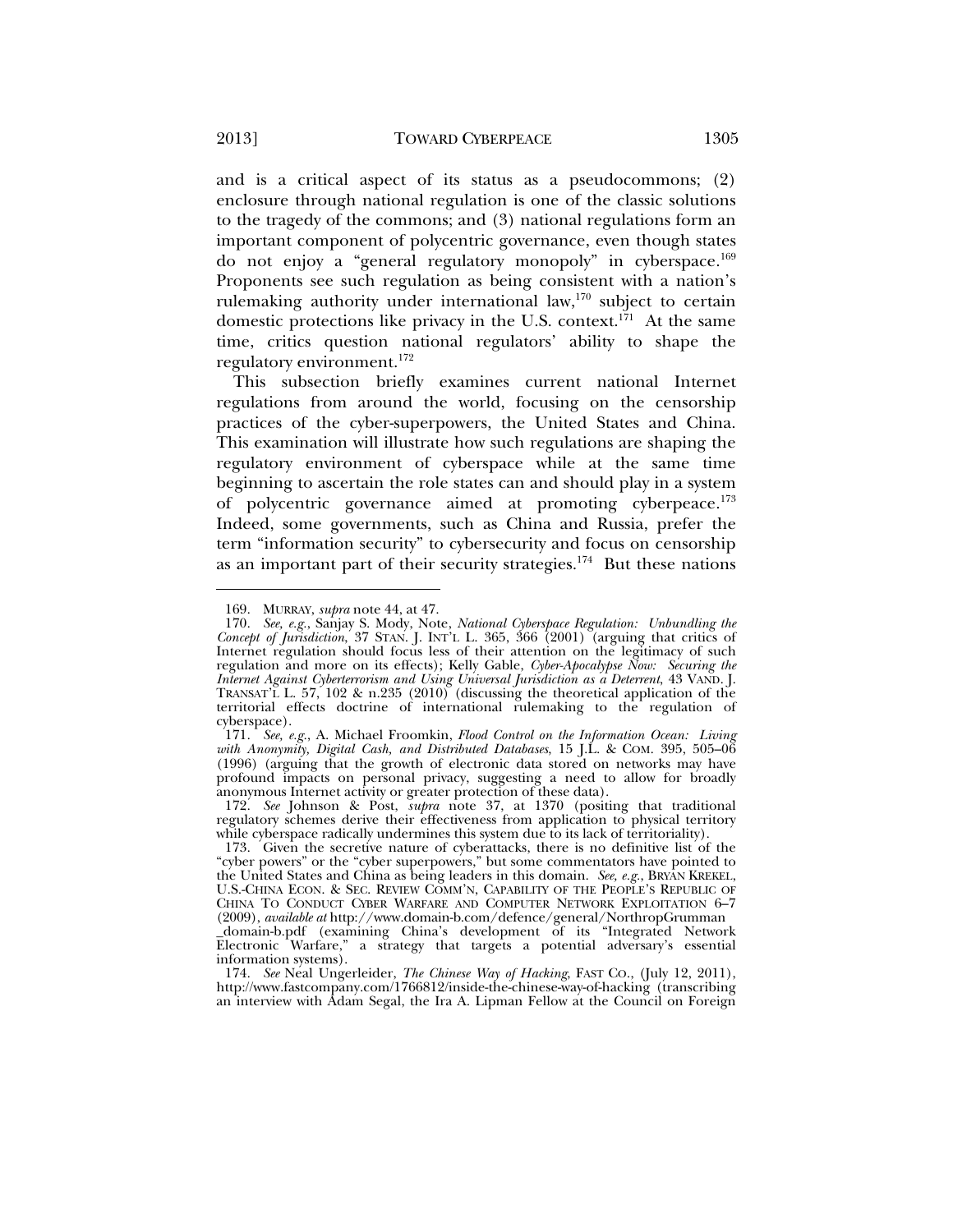are by no means alone in engaging in Internet censorship. As Professor Deibert has argued, "there is a growing norm worldwide for national Internet filtering."175 What impact does such widespread filtering have on cyberspace, and are these enclosures of the pseudocommons essential to enhancing cybersecurity, or merely a way to prop up regimes? $176$ 

#### *a. The origins and purpose of cybercensorship*

According to Professor Yulia Timofeeva, the term "censorship" began in Rome "when 'censors' collecting citizens' information . . . for tax purposes, eventually came to be general moral judges."177 Today, censorship has many forms, including inspecting, altering or suppressing objectionable content. Yet what is objectionable is often in the eye of the beholder. As Justice Potter Stewart wrote in discussing the threshold between art and obscenity, "I shall not today attempt further to define [pornography], [b]ut I know it when I see<br>it."<sup>178</sup> In the early days of cyberspace, state censorship and In the early days of cyberspace, state censorship and surveillance were thought to be difficult due to the decentralized design of the Internet.<sup>179</sup> This caused cyberlibertarians to herald cyberspace as a tool to help spread liberalization, challenge the control of authoritarian governments, and build civil society. However, far from being beyond state control, time has shown that cyberspace is increasingly enclosed and regulated by public and private sector actors seeking to filter and control content. The technology to allow for such practices is advancing, demonstrating the influence of technology on Internet governance and further straining the link between Internet use and liberalization.<sup>180</sup>

Relations, in which Segal discusses how the Chinese differentiate between information security and cybersecurity).

 <sup>175.</sup> Deibert, *supra* note 70, at 48.

 <sup>176.</sup> *See id.* at 46 (discussing cyberthreats and variation between countries that promote open communication and countries that promote authoritarian information security).

 <sup>177.</sup> YULIA TIMOFEEVA, CENSORSHIP IN CYBERSPACE: NEW REGULATORY STRATEGIES IN THE DIGITAL AGE ON THE EXAMPLE OF FREEDOM OF EXPRESSION 17 (2006).

 <sup>178.</sup> Jacobellis v. Ohio, 378 U.S. 184, 197 (1964) (Stewart, J., concurring).

 <sup>179.</sup> *See* Deibert & Villeneuve, *supra* note 122, at 111 (suggesting that, while many believed the Internet to be "immune" from state censorship, recent technological advances prove that this is no longer the case).

 <sup>180.</sup> *But see* Alexis C. Madrigal, *The Inside Story of How Facebook Responded to Tunisian Hacks*, ATLANTIC (Jan. 24, 2011, 1:20 AM), http://www.theatlantic.com/technology/ archive/2011/01/the-inside-story-of-how-facebook-responded-to-tunisian-hacks/70044

<sup>(</sup>explaining the Tunisian government's successful attack on Facebook in which it was able to steal "an entire country's worth of passwords" and hack political protest pages).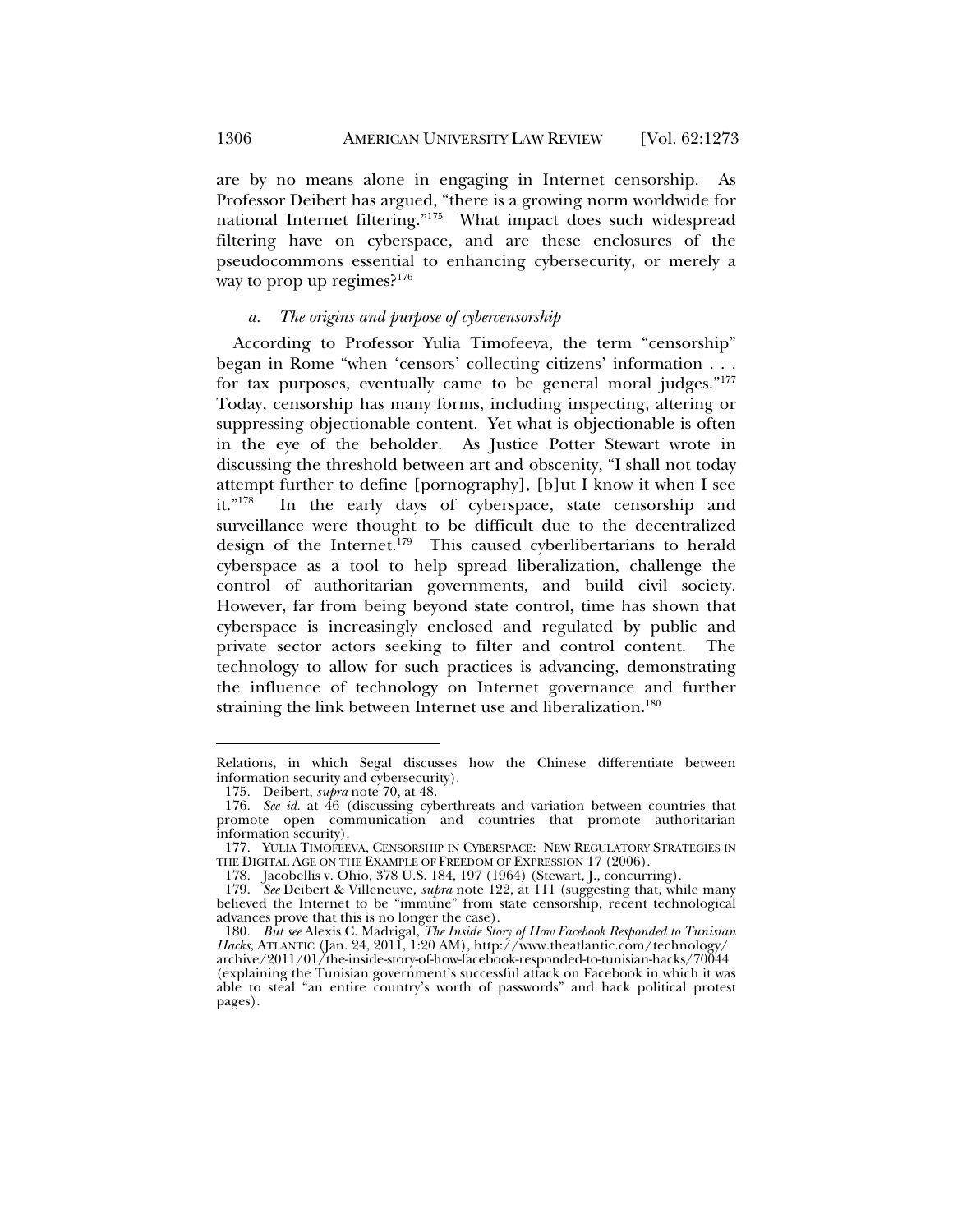l

# *b. National approaches to cybercensorship: The false choice between Internet sovereignty and freedom*

Freedom of expression is a treasured right in the United States, but it is culturally relative and infused with differing meanings around the world. Cyberspace has promoted the unrestricted flow of information, challenging many nations and their legal systems to rethink—and in some cases reassert— censorship practices. As Professor Lawrence Lessig has argued, "[t]he architecture of the Internet as it is right now, is perhaps the most important model of free speech since the founding."181 Many nations, however, choose to maintain law and order, protect their citizens from exploitation, and control content to stay in power rather than promote the freedom of speech. As a result, censorship is occurring around the world.<sup>182</sup> Reporters Without Borders has noted that "all authoritarian regimes are now working to censor the Web, even countries in sub-Saharan Africa."183 Pakistan has been intent on developing a "web wall" to censor content nationwide.184 Many nations engaging in these practices may be doing so in contravention of the Universal Declaration of Human Rights (UDHR), which includes, in Article 19, protections for freedom of speech, communication, and access to information.185 This apparent disregard for the UDHR highlights the difficulty of relying on non-binding international law to check assertive national governments online. International agreement on what constitutes illegal content, with the exception of child pornography, is often lacking.186 The Internet is not, then, too big to censor.

As the web becomes "more social, nothing prevents governments or" the private sector "from building censorship engines powered by

 <sup>181.</sup> LAWRENCE LESSIG, CODE: VERSION 2.0, at 237 (2006).

 <sup>182.</sup> *See* TIMOFEEVA, *supra* note 177, at 14 (discussing the main challenges for a state in terms of freedom of speech and the regulation of ideas on the Internet).

 <sup>183.</sup> *Dictatorships Get to Grips With Web 2.0*, REPORTERS WITHOUT BORDERS (Feb. 1, 2007), http://en.rsf.org/dictatorships-get-to-grips-with-01-02-2007,20839.html.

 <sup>184.</sup> *See* Eric Pfanner, *Pakistan Builds Web Wall Out in the Open*, N.Y. TIMES (Mar. 2, 2012), http://www.nytimes.com/2012/03/03/technology/pakistan-builds-web-wallout-in-the-open.html (describing Pakistan's public request for proposals to help it build a "URL filtering and blocking system" that would allow for systematic Internet censorship).

 <sup>185.</sup> Universal Declaration of Human Rights, G.A. Res. 217 (III) A art. 19, U.N. Doc. A/RES/217(III) (Dec. 10, 1948).

 <sup>186.</sup> *See Internet Censorship: Law & Policy Around the World*, ELEC. FRONTIERS AUSTL., http://www.efa.org.au/Issues/Censor/cens3.html (last updated Mar. 28, 2002) [hereinafter EFA] (explaining that since 1995 a number of governments around the world have been trying to coordinate bans and restrictions on access to certain materials such as pornography, racial hatred, and political speech).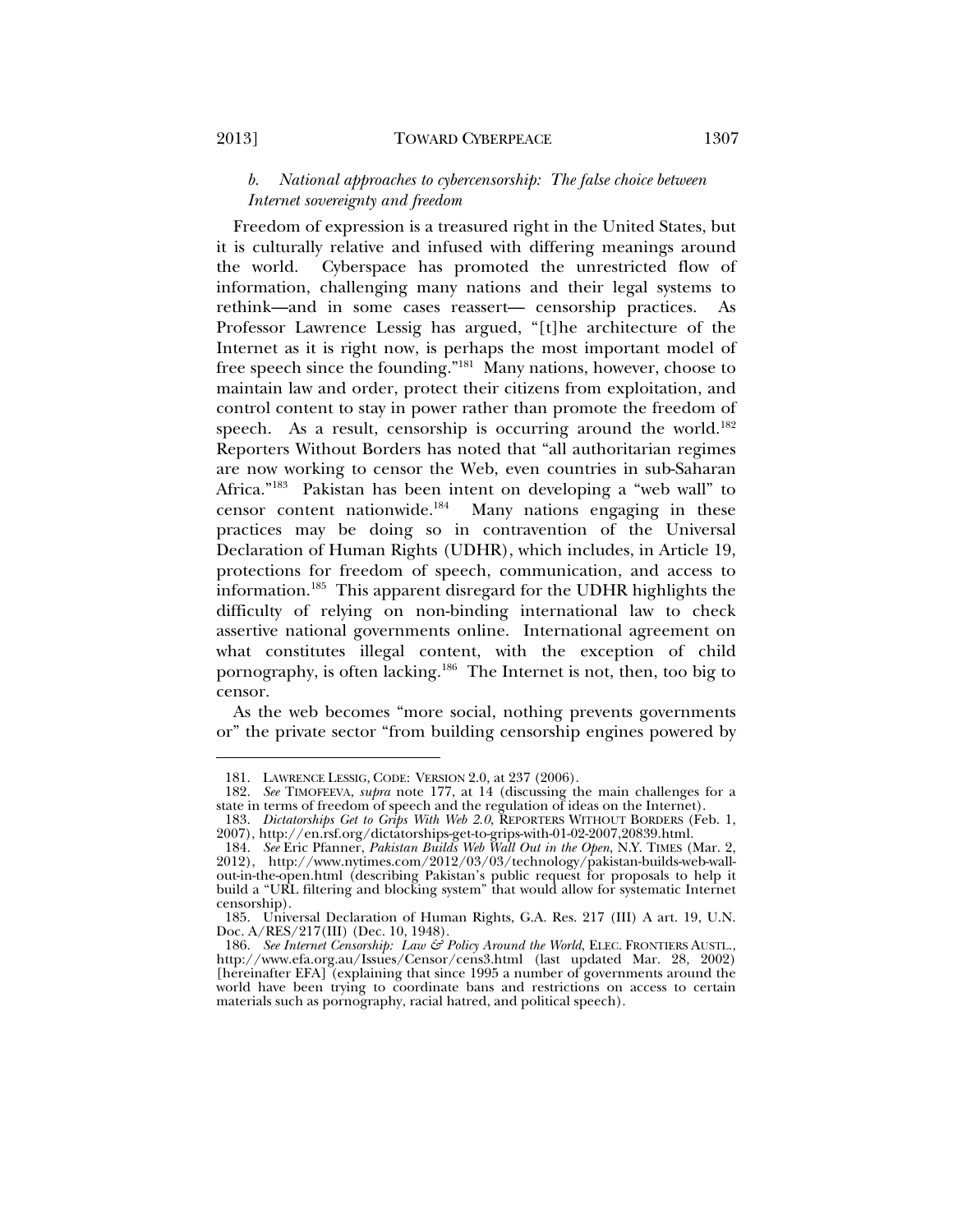recommendation technology similar to that of Amazon and Netflix."187 China is one of the most well-known practitioners of national censorship and the centralized regulation of cyberspace. The following subsections focus on China's Internet policies briefly juxtaposed against those of the United States in order to illustrate both these differing approaches to cyber regulation and the interconnected, dynamic nature of cyberspace that holds important lessons for enhancing cybersecurity.

#### *c. Internet sovereignty? An Internet with Chinese characteristics*

There are few places on Earth where censorship is undertaken more often and in such an array of forms as it is in the People's Republic of China (PRC). The PRC has an elaborate set of policies and bureaucratic structures in place regulating the online experience in China. An estimated 30,000 personnel spread across twelve government agencies enforce more than sixty Internet regulations and censorship systems implemented by state-owned Chinese ISPs, businesses, and organizations.<sup>188</sup> The bureaucracy that supports such regulations is opaque, but Chinese Communist Party organs, including the Politburo, high-level state offices, and numerous ministries such as the Ministry of Industry and Information Technology (MIIT) shape and enforce censorship laws.<sup>189</sup> "[A]s the Internet's economic, social, and political importance has grown,"<sup>190</sup> so too has the PRC's interest in cyberspace. But there are relatively few official statements describing government-maintained Internet filtering or content control. As expressed on *This American Life*: "The

 <sup>187.</sup> EVGENY MOROZOV, THE NET DELUSION: THE DARK SIDE OF INTERNET FREEDOM 100 (2011).

 <sup>188.</sup> *See, e.g.*, Jinqiu Zhao, *A Snapshot of Internet Regulation in Contemporary China: Censorship, Profitability and Responsibility*, *in* FROM EARLY TANG COURT DEBATES TO CHINA'S PEACEFUL RISE 141, 141–42 (Friederike Assandri & Dora Martins eds., 2009) (tying China's rapid economic development to its increase in the use of the Internet and the government's subsequent regulatory efforts to censor online speech); Jonathan Watts, *China's Secret Internet Police Target Critics with Web of Propaganda*, GÙARDIAN (June 13, 2005), http://www.guardian.co.uk/technology/2005/jun/14/newmedia.china (describing http://www.guardian.co.uk/technology/2005/jun/14/newmedia.china (describing China's use of part-time "commentators" who are tasked with guiding online discussions away from "politically sensitive topics").

 <sup>189.</sup> *See* Heng He, *Google Exits Censorship but Chinese Regime Exports It*, EPOCH TIMES (May 10, 2010), http://www.theepochtimes.com/n2/opinion/google-exits-censorshipbut-chinese-regime-32461.html (chronicling the history of the Internet in China and the government's decision to control availability of content instead of building an entirely separate Chinese Internet).

 <sup>190.</sup> *Chinese Internet Companies: An Internet with Chinese Characteristics*, ECONOMIST, (July 30, 2011), http://www.economist.com/node/21524821 (discussing the growth in Chinese consumer activity on the Internet and the ways in which this increased activity has led to distinctly Chinese innovations).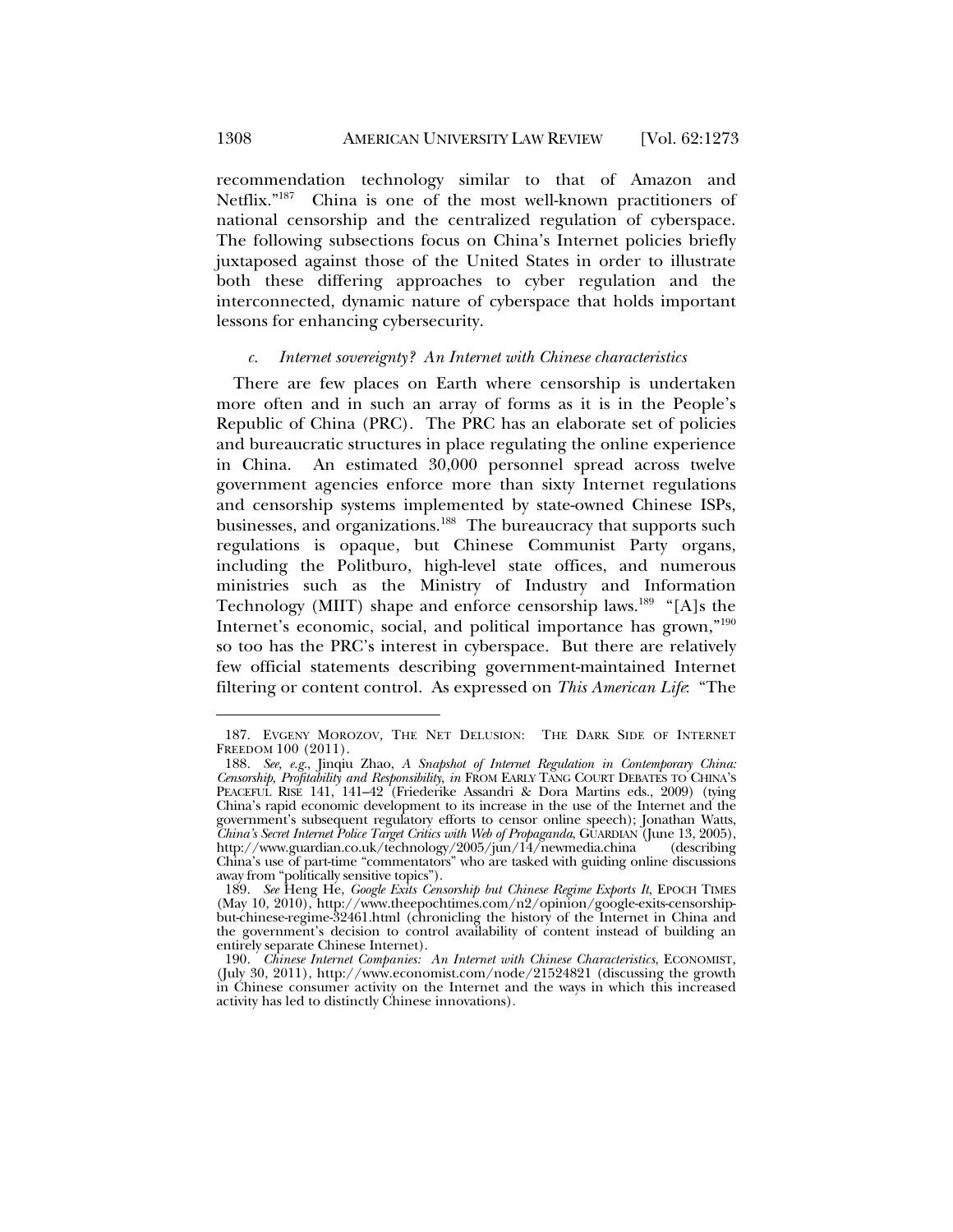full set of rules the censors use are known only to the government. And the rules change constantly without notice."<sup>191</sup> Chinese citizens are also encouraged to self-censor in keeping with the "Public Pledge of Self-Regulation and Professional Ethics for China Internet Industry," which is issued by the Internet Society of China.192 Since its introduction on March 16, 2001, hundreds of organizations, including Yahoo!, have signed the Pledge.<sup>193</sup> Censorship software supporting such initiatives in many cases has been developed by companies based in the United States, putting the United States in the dubious position of advocating for freedom of speech online, while U.S. companies develop the technology to undermine that goal. $^{194}$  Recognizing this fact, in April 2012, the Obama Recognizing this fact, in April 2012, the Obama Administration instituted economic sanctions against tech firms whose technologies enable repressive regimes to target their own citizens.<sup>195</sup> Technology has also helped activists evade censors. Technology has also helped activists evade censors. Outside of China, the U.S. State Department has funded training programs to educate opposition members about best practices to elude detection and in some instances equipped them with "Internet in a Suitcase" technology to bypass government censorship.196 This could help tip the scales further against censors, potentially undermining some notions of Internet sovereignty. As Albert Einstein famously remarked, "nothing is more destructive of respect for the government and the law of the land than passing laws which

cannot be enforced."197

 <sup>191.</sup> Evan Osnos, *Americans in China*, THIS AM. LIFE (June 22, 2012), http://www.thisamericanlife.org/radio-archives/episode/467/transcript (last visited June 15, 2013).

 <sup>192.</sup> Internet Society of China, Public Pledge of Self-Regulation and Professional Ethics for China Internet Industry, Art. 5, 20 (2011), *available at* http://www.isc.org.cn/ english/Specails/Self-regulation/listinfo-15321.html.

 <sup>193.</sup> *See* Deibert & Villeneuve, *supra* note 122, at 115.

 <sup>194.</sup> *See* Robert McMahon & Isabella Bennett, *U.S. Internet Providers and the 'Great Firewall of China*,*'* COUNCIL ON FOREIGN REL. (Feb. 23, 2011), http://www.cfr.org/china /us-internet-providers-great-firewall-china/p9856 (stating that two U.S. companies are responsible for China's increased ability to monitor the Internet).

 <sup>195.</sup> *See, e.g.*, George A. Lopez, *Will Obama Move Thwart Murderous Regimes?*, CNN (Apr. 25, 2012, 9:16 AM), http://www.cnn.com/2012/04/25/opinion/lopez-sanctionstech/index.html (lauding the new policy's potential to impede high-tech companies from aiding in the commission of mass atrocities).

 <sup>196.</sup> *See, e.g.*, James Glanz & John Markoff, *U.S. Underwrites Internet Detour Around Censors*, N.Y. TIMES (June 12, 2011), http://www.nytimes.com/2011/06/12/world/12internet.html (describing a "mesh" technology, which allows activists in countries like Syria to create an "invisible" network, impervious to government regulation, using cellphones and computers).

 <sup>197.</sup> BITE-SIZE EINSTEIN 47 (Jerry Mayer & John P. Holms eds., 1996).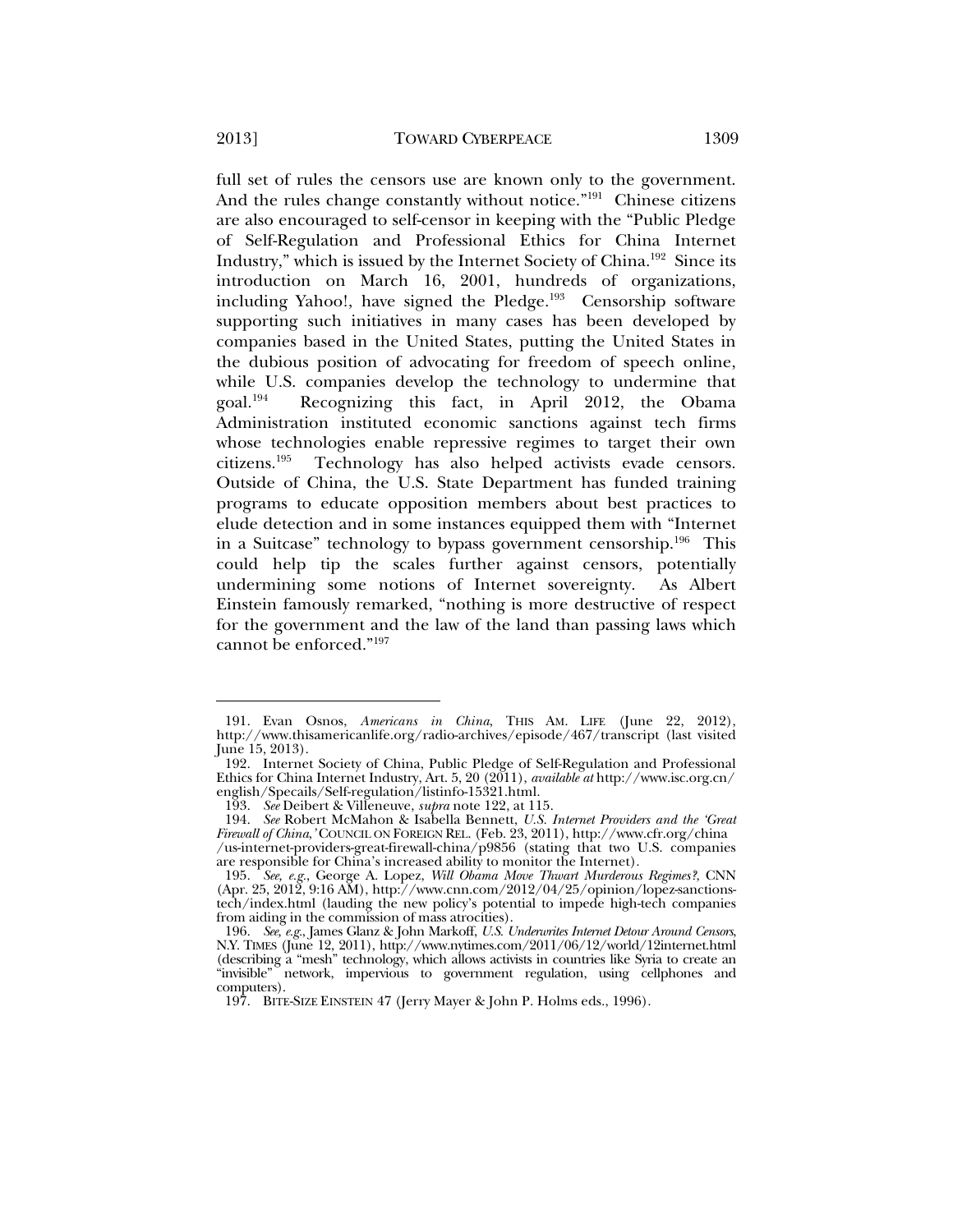Policies instituted by the PRC, which some have likened to an "IT menace,"198 also have significant impact beyond the borders of China. If current trends continue, Mandarin could well be the dominant language on the Internet by  $2017<sup>199</sup>$  The open question is whether China's censorship will close the nation off from the wider innovations happening in cyberspace, and whether its policy of Internet sovereignty is self-defeating.<sup>200</sup> In the fifteenth century, the Opium Wars wrought catastrophic consequences on Chinese society, ushering in the "century of humiliation" and a deep distrust of the West.<sup>201</sup> Could the same thing now be happening to some degree in the new frontier of cyberspace?<sup>202</sup> On the other hand, encouraging homegrown Internet firms through banning foreign competitors such as Facebook has been a boon for domestic industry in China.<sup>203</sup>

To put Chinese Internet regulations in context, it is useful to compare and contrast Chinese censorship with what is occurring in the United States. While the PRC's censorship system is sophisticated, it does not exist in isolation. Regulations from other jurisdictions, including the United States, impact the Internet in China and illustrate the polycentric system emerging in cyberspace.<sup>204</sup> The United States is not the most wired country on Earth—that

 <sup>198.</sup> *Google Boss Schmidt Labels China an 'IT Menace*,*'* BBC NEWS (Feb. 2, 2013, 1:35 PM), http://www.bbc.co.uk/news/technology-21307212.

 <sup>199.</sup> *See* Deibert, *supra* note 70, at 54.

 <sup>200.</sup> *See* Paul Mozur, *China's Self-Defeating Censorship*, N.Y. TIMES (Feb. 16, 2010), http://www.nytimes.com/2010/02/16/opinion/16iht-edmozur.html that China's censorship will have a destabilizing impact in the long term, impeding economic development and undermining government credibility); *see also* CHINA INFO. OFFICE OF THE STATE COUNCIL, THE INTERNET IN CHINA (2010), *available at* http://english.gov.cn/2010-06/08/content\_1622956.htm (describing the laws and policies regulating the Chinese Internet).

 <sup>201.</sup> Michelle (Qian) Yang, Effective Censorship: Maintaining Control In China 26 (Jan. 1, 2010) (unpublished B.A. thesis, University of Pennsylvania), *available at* http://repository.upenn.edu/cgi/viewcontent.cgi?article=1138&context=curej

<sup>(</sup>arguing that Chinese nationalism is "still a reaction to Western infringements on Chinese sovereignty and Western biases"); *see also* Thomas F. Christensen, *Chinese Realpolitik: Reading Beijing's World-View*, FOREIGN AFF., Sept./Oct. 1996, at 37, 45–46 (characterizing the redress of the century of humiliation as a "core nationalist goal" for Chinese citizens).

 <sup>202.</sup> *See China's Internet: A Giant Cage*, ECONOMIST (Apr. 6, 2013), http://www.economist.com/news/special-report/21574628-internet-was-expected-help -democratise-china-instead-it-has-enabled (discussing the evolution and challenges facing China's censors).

 <sup>203.</sup> One example is the firm RenRen, which has become China's leading social networking firm. *See* RENREN, http://www.renren-inc.com/en (last visited June 15, 2013).

 <sup>204.</sup> *See* MURRAY, *supra* note 44, at 47–49.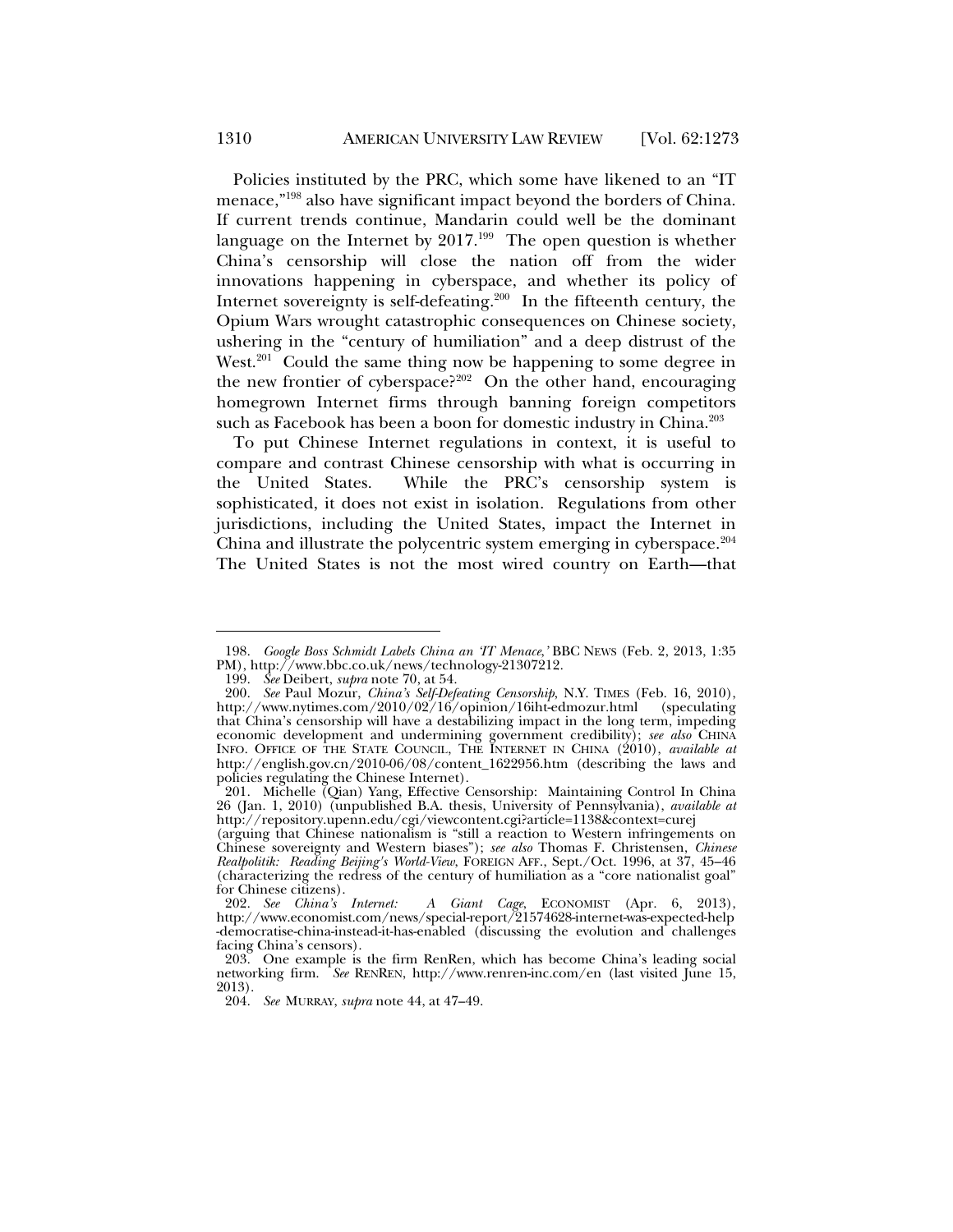l

distinction now goes to South Korea<sup>205</sup>—nor is it the freest country online, according to according to Freedom House, which gave that honor to Estonia.<sup>206</sup> Yet given that the United States arguably remains the world's leading cyber-superpower, and is a proponent of a "global networked commons," according to former U.S. Secretary of State Hillary Clinton, it is critical to assess its approach to the regulation of cyberspace. $207$ 

### *d. Internet freedom? U.S. cybercensorship*

There is a distinction between how the United States and other countries, such as China, claim to view cyberspace. The United States has a policy of promoting a single global networked commons, where freedom of speech is sacrosanct, so long as the government retains the ability to monitor that speech through increased wiretapping.<sup>208</sup> China on the other hand, along with many other nations, is viewed as building digital barriers in the name of Internet sovereignty.<sup>209</sup> But the debate between Internet freedom and sovereignty is an oversimplification, and ultimately a false choice. The United States, like China, maintains extensive national regulations that filter content and its policy of Internet freedom has been accused of hypocrisy, given the United States' historic support for targeted

 <sup>205.</sup> *See* Joel Strauch, *Greetings from the Most Connected Place on Earth*, PC WORLD (Feb. 21, 2005, 1:00 AM), http://www.pcworld.com/article/119741/greetings\_from\_ the\_most\_connected\_place\_on\_earth.html.

 <sup>206.</sup> FREEDOM HOUSE, FREEDOM ON THE NET 2011: A GLOBAL ASSESSMENT OF INTERNET AND DIGITAL MEDIA 12 (Sanja Kelly & Sarah Cook, eds., April 18, 2011), *available at* http://www.freedomhouse.org/sites/default/files/FOTN2011\_Handout.pdf; s*ee also* Alex Pearlman, *The World's 7 Worst Internet Censorship Offenders*, GLOBAL POST (Apr. 4, 2012, 12:10 PM), http://www.globalpost.com/dispatches/globalpost-blogs/rights/the -worlds-7-worst-internet-censorship-offenders (discussing the result of an annual report conducted by Reporters without Borders, Freedom House, and the United Nations Democracy).

<sup>207.</sup> See Hillary Rodham Clinton, U.S. Sec'y of State, Remarks on Internet Freedom (Jan. 21, 2010), *available at* http://www.state.gov/secretary/rm/2010/01/13 5519.htm (emphasizing the need for behavioral norms and respect among states to encourage the free flow of information and protect against cyberattacks).

 <sup>208.</sup> *See* Charlie Savage, *Officials Push To Bolster Law on Wiretapping*, N.Y. TIMES (Oct. 18, 2010), http://www.nytimes.com/2010/10/19/us/19wiretap.html (reporting efforts to fortify the 1994 Communications Assistance to Law Enforcements Act to ensure that updates to phone and broadband networks will not impede the wiretapping efforts of law enforcement and counterterrorism officials).

 <sup>209.</sup> *See, e.g.*, Evan Osnos, *Can China Maintain "Sovereignty" Over the Internet?*, NEW YORKER (June 11, 2010), http://www.newyorker.com/online/blogs/evanosnos/2010/ 06/what-is-internet-sovereignty-in-china.html (noting that Internet sovereignty was originally used by U.S. academics in the 1990s to propose that the Internet itself should be thought of as a kind of sovereign entity with its own rules and citizens).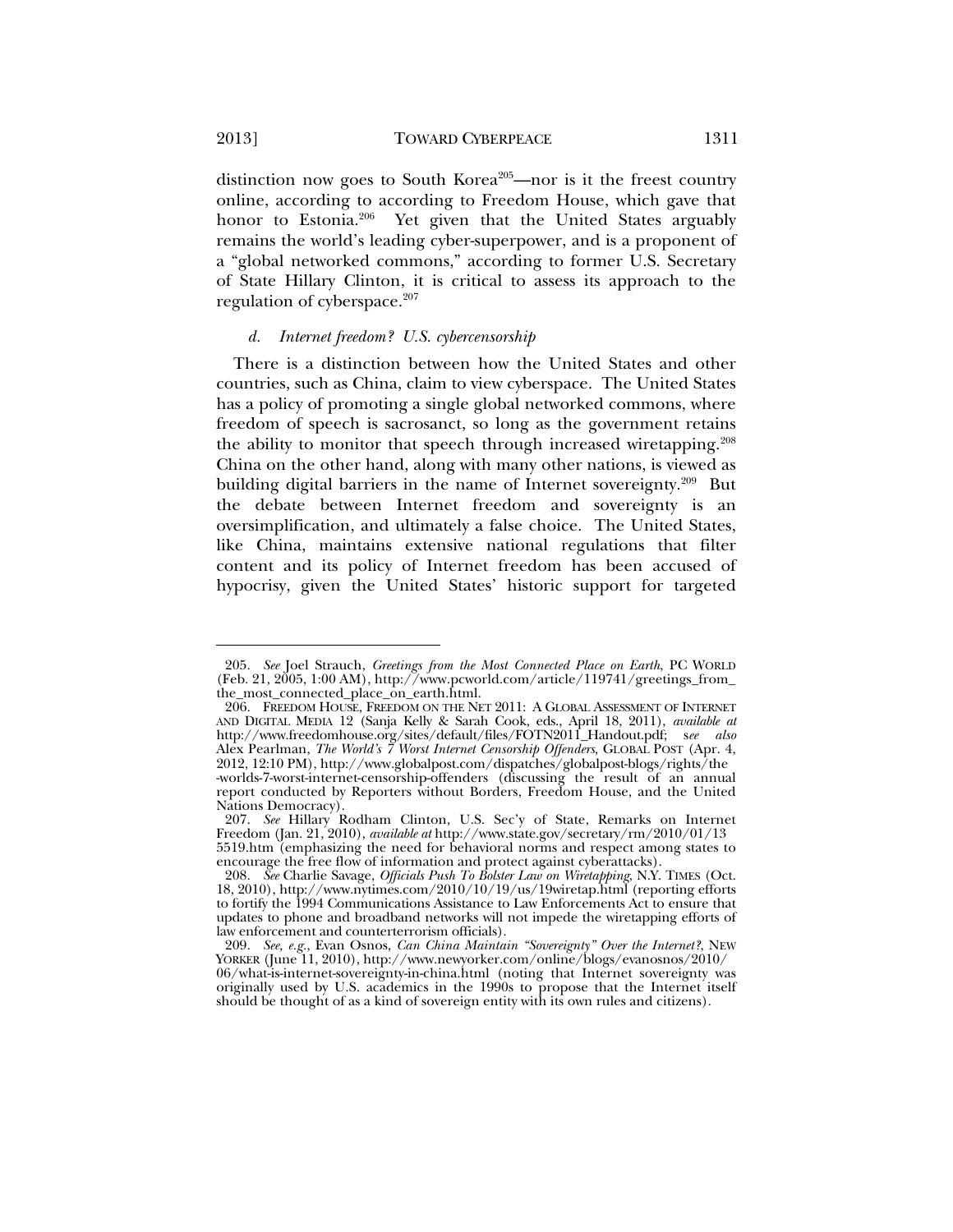dictators in the Arab Spring.<sup>210</sup> Some have even called for the United States to declare sovereignty over its virtual borders by blocking traffic from ISPs or even entire nations where cyberattacks originate.<sup>211</sup> While it is true then that China goes further than many nations in curtailing free speech on the Internet, its government is not alone in enacting laws to control the growth and shape of cyberspace.<sup>212</sup> Consider the case of Iran, which has been reported to be building a national network separate from the global Internet to enhance governmental control of information and potentially better guard against cyberattacks.<sup>213</sup> This process will likely not result in a balkanization into 193 separate intranets, or private computer networks, but the movement toward an increased role for national regulation in cyberspace will help define the future of Internet governance and the ways in which cybersecurity may be enhanced.

As discussed in Part III, the United States has been somewhat successful in advancing its view of cyberspace, encapsulated in the International Strategy for Cyberspace and echoed in the 2011 G8 summit communiqué.<sup>214</sup> Yet, despite its advocacy for an open and relatively free global networked commons, censorship does happen, even in the United States. For example, Google publishes information about governments that have requested information about its users or asked it to remove content.<sup>215</sup> According to a June 2012 Global Transparency Report, between July and December 2011, Google received 1000 such requests and complied with over half of them.<sup>216</sup> Dorothy Chou, a senior policy analyst at Google, wrote in a

 <sup>210.</sup> *See, e.g.*, Evgeny Morozov, *The Real Challenge for Internet Freedom? US Hypocrisy. And There's No App for That.*, CHRISTIAN SCI. MONITOR (Feb. 17, 2011), http://www.csmonitor.com/Commentary/Global-Viewpoint/2011/0217/The-realchallenge-for-Internet-freedom-US-hypocrisy.-And-there-s-no-app-for-that. (fearing that the U.S. government's historical support of Arab dictators and local police may prove to be the most substantial challenge to the "Internet Freedom Agenda").

 <sup>211.</sup> *See* Franzese, *supra* note 38, at 41.

 <sup>212.</sup> *See* Osnos, *supra* note 209.

 <sup>213.</sup> *See* James Ball & Benjamin Gottlieb, *Iran Preparing Internal Version of Internet*, WASH. POST (Sept. 19, 2012), http://articles.washingtonpost.com/2012-09-19/world/ 35496978\_1\_huawei-iranian-activists-iranian-government.

 <sup>214.</sup> *See* EXEC. OFFICE OF THE PRESIDENT, INTERNATIONAL STRATEGY FOR CYBERSPACE: PROSPERITY, SECURITY, AND OPENNESS IN A NETWORKED WORLD 18 (2011) [hereinafter INTERNATIONAL STRATEGY FOR CYBERSPACE], http://www.whitehouse.gov/sites/default /files/rss\_viewer/international\_strategy\_for\_cyberspace.pdf (highlighting the inclusion of cybersecurity and other cyberspace issues on the agendas of various multilateral organizations and multinational partnerships).

 <sup>215.</sup> *Government Removal Requests*, GOOGLE, http://www.google.com/transparency report/removals/government (last visited June 15, 2013).

 <sup>216.</sup> Nicole Perlroth, *Google Getting More Requests from Democracies to Censor*, N.Y. TIMES BITS BLOG (June 18, 2012, 6:30 PM), http://bits.blogs.nytimes.com/2012/06/18 /google-getting-more-requests-from-democracies-to-censor.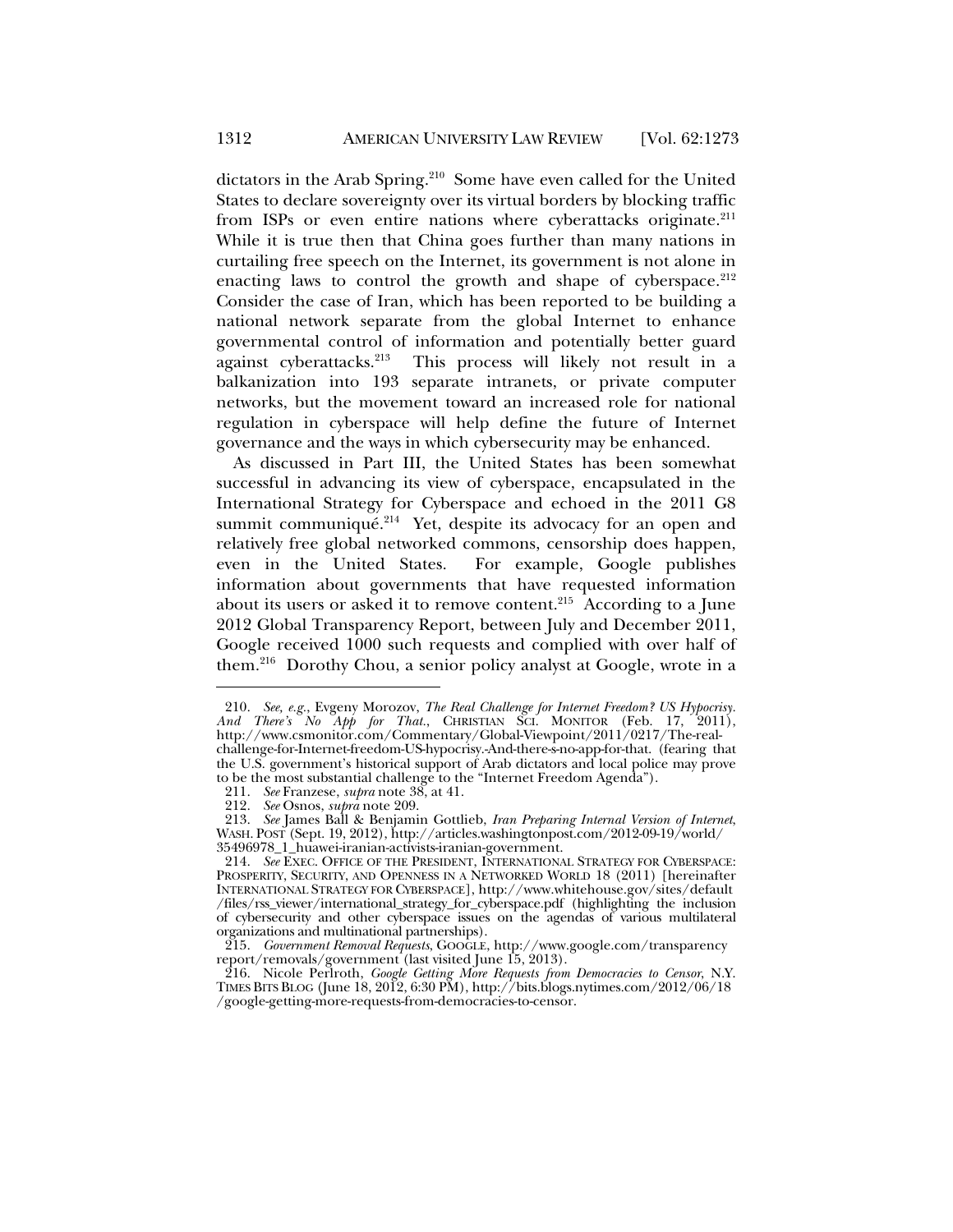blog post that governments' requests to remove political content have unfortunately become a trend in recent years.<sup>217</sup> This includes Western democracies like the United States, from which Google received more requests than any other country.<sup>218</sup>

A number of U.S. statutes also codify certain censorship practices. The Children's Online Protection Act,<sup>219</sup> which subsidizes Internet access for schools, requires content filtering in schools and public libraries.<sup>220</sup> The Supreme Court upheld the law on June 23, 2003.<sup>221</sup> The United States also attempted to control Internet pornography through the Communications Decency Act (CDA), which was passed by the U.S. Congress in 1996, but struck down by the Supreme Court on First Amendment grounds in 1997.<sup>222</sup> From 1996 to 2002, four U.S. states—New York, New Mexico, Michigan, and Virginia—"have passed Internet censorship legislation restricting/banning online distribution of material deemed 'harmful to minors,'" but all this legislation was subsequently deemed unconstitutional.<sup>223</sup> Other types of filtering designed to protect children, national security, or enhance cybersecurity are commonplace, $224$  though many controversies remain. A contemporary example is the live debate over the Cyber Intelligence Sharing and Protection Act (CISPA).225 Another overarching issue is whether the Federal Communications Commission should regulate the Internet as it does radio and

 <sup>217.</sup> Dorothy Chou, *More Transparency into Government Requests*, GOOGLE (June 17, 2012), http://googleblog.blogspot.com/2012/06/more-transparency-into-government.html.

 <sup>218.</sup> *See* Perlroth, *supra* note 216.

 <sup>219.</sup> Pub. L. No. 106-554, tit. XVII, 114 Stat. 2763A-335 (2000).

 <sup>220. 20</sup> U.S.C. § 9134(f) (2006); 47 U.S.C. § 254(h)(5).

 <sup>221.</sup> *See* United States v. Am. Library Ass'n, 539 U.S. 194, 214 (2003) (plurality opinion) (holding that required filtering under CIPA is not a violation of users' constitutional right to free speech).

 <sup>222.</sup> Communications Decency Act of 1996, Pub. L. No. 104-104, tit. V, 110 Stat. 133, *invalidated by* Reno v. ACLU, 521 U.S. 844, 849 (1997).

 <sup>223.</sup> EFA, *supra* note 186.

 <sup>224.</sup> *See* Ronald Deibert, *Internet Filtering in the United States and Canada*, *in* ACCESS DENIED: THE PRACTICE AND POLICY OF GLOBAL INTERNET FILTERING 226 (Ronald Deibert et al. eds., 2008) (explaining that Internet filtering in the United States often occurs in specific contexts, such as public schools and libraries).

 <sup>225.</sup> *See, e.g.*, Julian Sanchez, *CISPA Is Dead. Now Let's Do a Cybersecurity Bill Right*, WIRED (Apr. 26, 2013, 4:55 PM), http://www.wired.com/opinion/2013/04/cispasdead-now-lets-resurrect-it; *Even Worse Than SOPA: New CISPA Cybersecurity Bill Will Censor the Web*, RT (Apr. 20, 2012, 12:12 PM), http://rt.com/usa/news/cispa-billsopa-internet-175 (reporting on congressional efforts to draft legislation allowing greater government access to online data and the harsh response such efforts have received from open Internet advocacy groups).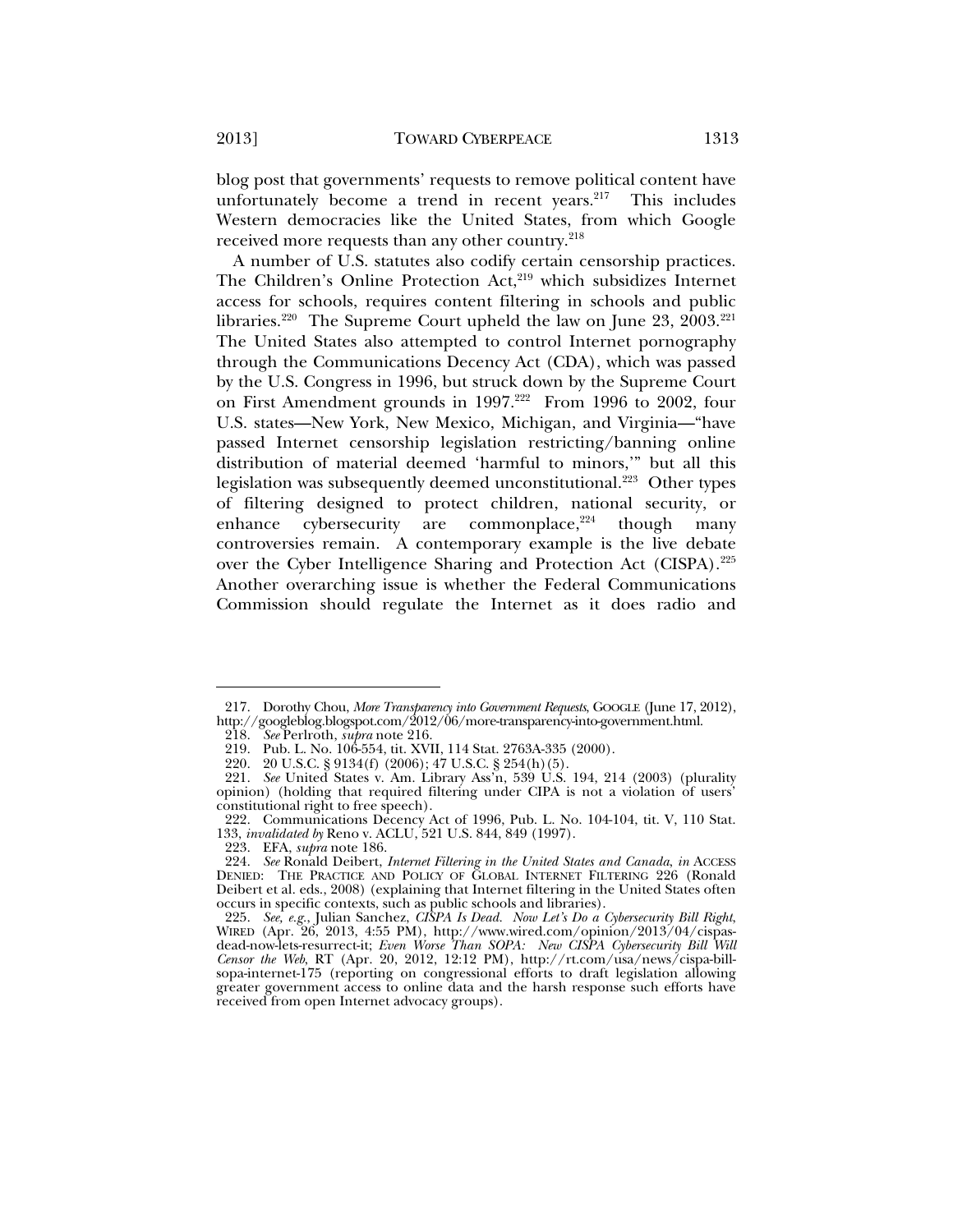television.226 The EU Commission has similarly grappled with how to approach net neutrality.227

How these debates play out will affect both the degree and type of U.S. regulation in cyberspace, which in turn will have an impact around the world because of the interconnected regulatory landscape and environmental malleability of cyberspace. This interrelationship can make national regulation by itself ineffective. For example, the EU Directive on Privacy and Electronic Communications<sup>228</sup> has had limited impact on the number of spam messages in Europe, as has the U.S. CAN-SPAM Act.<sup>229</sup> Thus, aside from national regulation, the critical role of the private sector must also be considered as another classic solution to the tragedy of the commons.

# *2. The role of the private sector in managing cyberspace*

Although nations are increasingly asserting their regulatory authority in cyberspace, so too is the private sector, which remains in de facto control of much of the Internet's infrastructure, including in the United States;<sup>230</sup> in fact, more than 90% of the United States' critical national infrastructure is purportedly in private hands. $231$ Thus, *The Economist* is not entirely incorrect in describing the Internet as "a network of networks that are mostly privately owned."232 Yet, as Frank Montoya said, "[w]e're an information-based society now.

 <sup>226.</sup> *See* Amy Schatz, *FCC Seeks Deal on Internet Rules*, WALL ST. J. (June 22, 2010, 9:36 AM), http://online.wsj.com/article/SB10001424052748704256304575321273903045994.html (describing how phone and cable companies are urging Congress to amend the Communications Act to prevent the FCC from applying old rules designed for traditional telecommunications networks to broadband lines).

 <sup>227.</sup> *Commission Communication, The Open Internet and Net Neutrality in Europe*, COM (2011) 222 final (Apr. 19, 2011), *available at* http://eur-lex.europa.eu/LexUriServ/Lex UriServ.do?uri=COM:2011:0222:FIN:EN:PDF.

 <sup>228.</sup> Council Directive 2002/58, 2002 O.J. (L 201) (EC).

 <sup>229.</sup> *See* CAN-SPAM Act, 15 U.S.C. § 7701–7713 (2006) (regulating commercial electronic mail, specifically requiring senders' disclosure of source and content); *Commission Communication on Unsolicited Commercial Communications or 'Spam*,*'* at 3, COM (2004) 28 final (Jan. 22, 2004) (explaining the directive is only a partial solution to spam prevention).

 <sup>230.</sup> *See, e.g.*, Rajiv C. Shah & Jay P. Kesan, *The Privatization of the Internet's Backbone Network*, 51 J. BROADCASTING & ELECTRONIC MEDIA 93, 93–95 (2007) (chronicling a "transition of control from the government to the private sector," consistent with the historic prominence of private telecommunications networks in the United States).

 <sup>231.</sup> *See, e.g.*, ALFRED R. BERKELEY, III ET AL., NAT'L INFRASTRUCTURE ADVISORY COUNCIL, CRITICAL INFRASTRUCTURE PARTNERSHIP STRATEGIC ASSESSMENT: FINAL REPORT AND RECOMMENDATIONS 3 (2008), *available at* http://www.dhs.gov/xlibrary/ assets/niac/niac\_critical\_infrastructure\_protection\_assessment\_final\_report.pdf

<sup>(</sup>arguing that the United States will be "safer, more secure, and resilient" as a result of increased cooperation between the public and private sectors).

 <sup>232.</sup> *The Threat From the Internet: Cyberwar*, ECONOMIST (July 1, 2010), http://www.economist.com/node/16481504.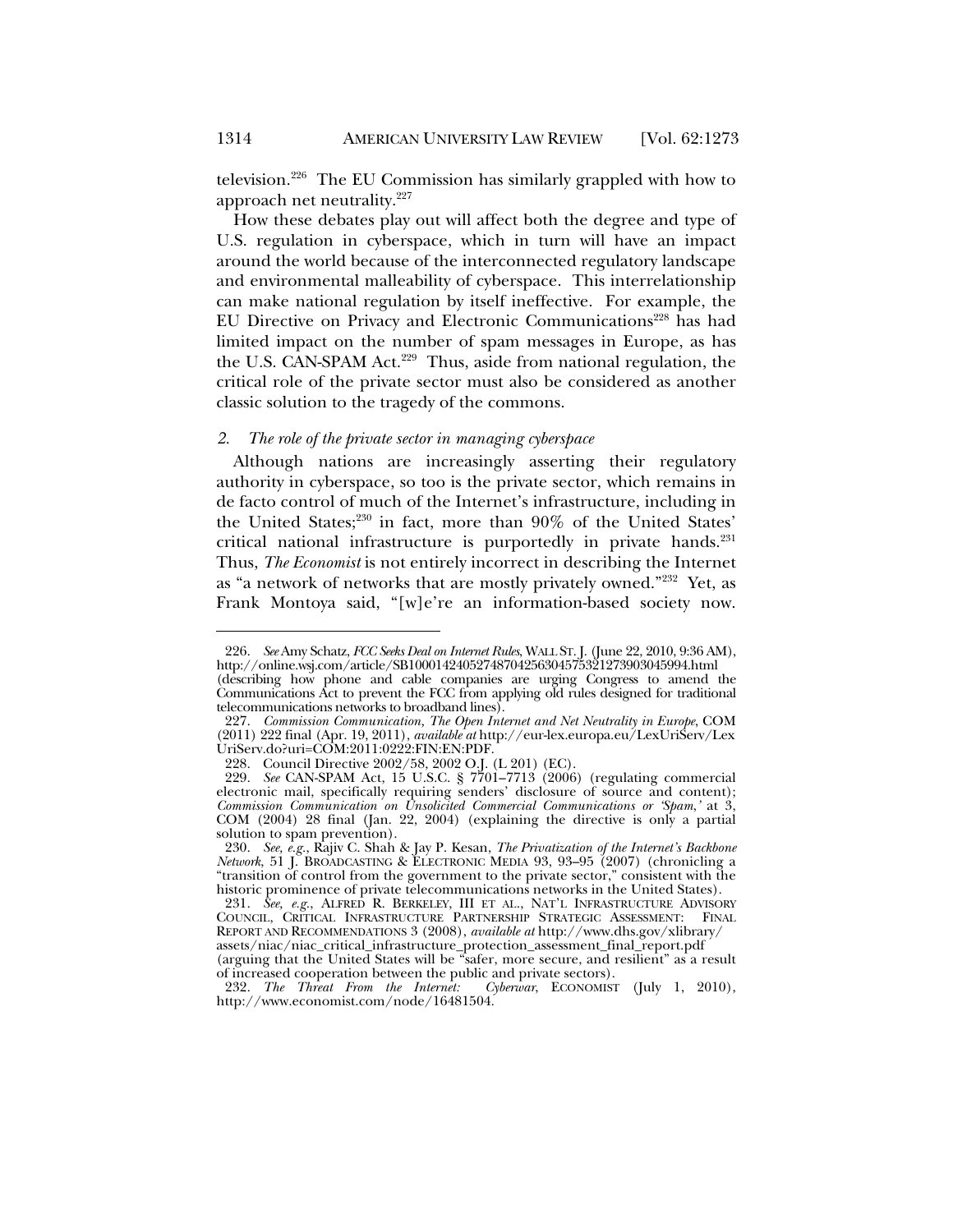Information is everything. That makes . . . company executives, the front line—not the support mechanism, the front line—in [determining] what comes."<sup>233</sup> This quotation illustrates an active debate over whether greater private control, through clarified private property rights for instance, should be favored over national regulation to help improve security.234

Property, like cyberspace itself, is an important and complex concept. In the context of cyberspace, property rights are malleable, and applying property laws originally created to govern fox hunting to cyberattacks can be "unnecessary, harmful, and wrong."235 For example, fully privatizing cyberspace through property rights risks turning cyberspace into a medium like television, sacrificing innovation even as it clarifies ownership.236 Yet private sector representatives have successfully convinced judges that property rights exist online, and so by "tiny, almost imperceptible steps, commercial operators are enclosing cyberspace"237-potentially leading to the creation of the anticommons discussed in Part I. As a compromise position, some scholars call for the creation of collaborative cybersecurity partnerships, in which limited property rights are granted to realize appropriate returns from private security expenditures and ward off free riders.<sup>238</sup>

The history of the Internet is full of companies that tried to dominate different aspects of cyberspace. This follows a wellestablished trend from other industries, such as telecommunications. After thousands of independent competitors vied for market share in the early twentieth century, Bell (AT&T) controlled nearly all U.S.

 <sup>233.</sup> Tom Gjelten, *Bill Would Have Businesses Foot Cost of Cyberwar*, NPR (May 8, 2012, 9:52 AM), http://www.npr.org/2012/05/08/152219617/bill-would-have-businessesfoot-cost-of-cyber-war (alteration in original).

 <sup>234.</sup> *See* Hunter, *supra* note 37, at 446 (speculating that private ownership of online property will result in a "digital anticommons," inhibiting free public access to cyberspace).

 <sup>235.</sup> *Id.* at 518–19 (arguing that the imposition of private property rights is a misguided policy response to cyberattacks, because of the potential for creating an anticommons).

 <sup>236.</sup> *See* News Release, Stanford Univ. News Serv., Law Professor Examines Property Rights in Cyberspace (Apr. 3, 1995), *available at* http://news.stanford.edu/pr /95/950403Arc5300.html (classifying audience commodification as a consequence of private ownership, something that is still absent online).

 <sup>237.</sup> Hunter, *supra* note 37, at 519.

 <sup>238.</sup> *See* Bruce H. Kobayashi, *An Economic Analysis of the Private and Social Costs of the Provision of Cybersecurity and Other Public Security Goods* 14 SUP. CT. ECON. REV. 261, 276–78 (2006) (citing the exclusion of non-payers attempting to "free ride" as essential to the formation of successful security expenditures).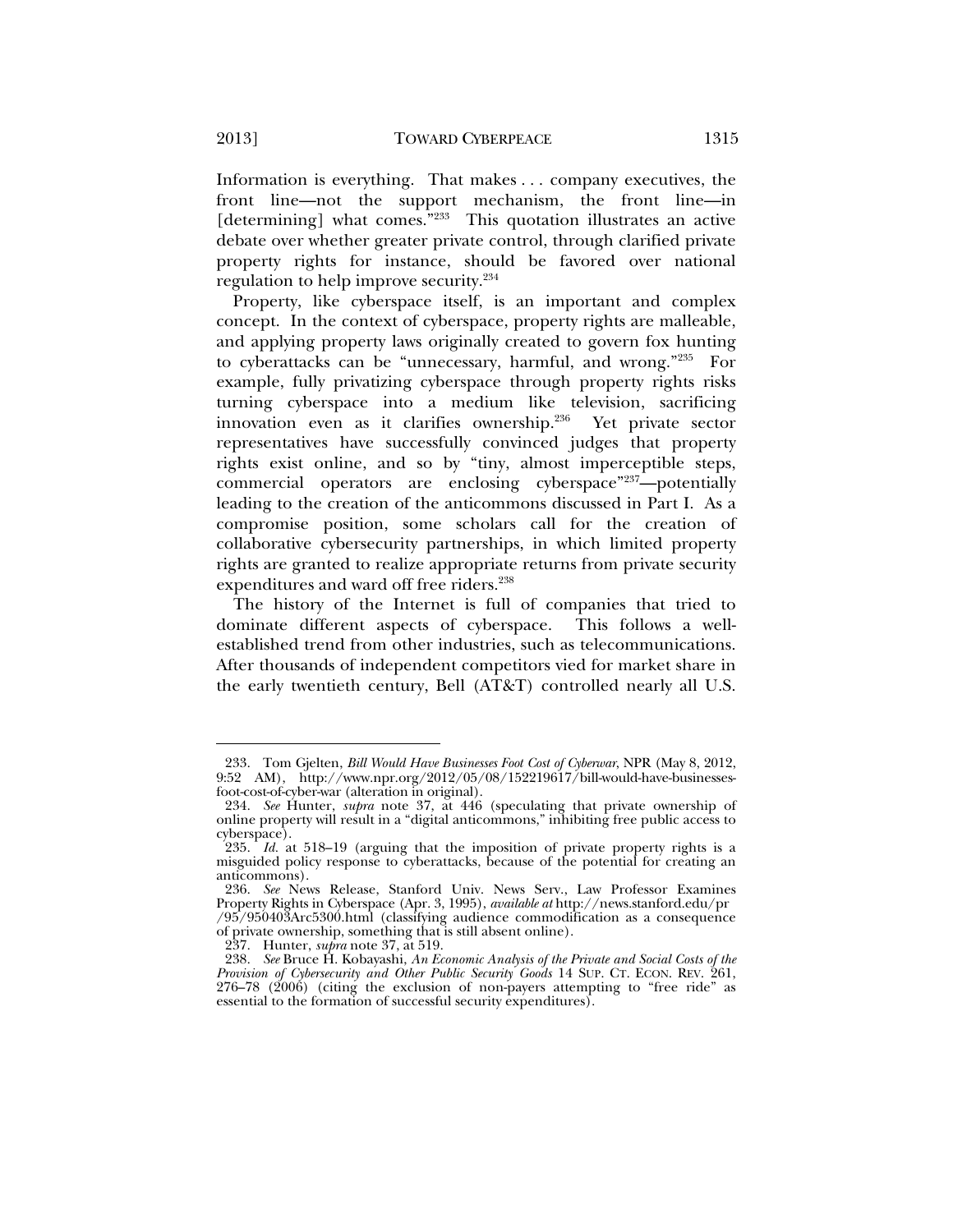long distance lines and 79% of its telephones by 1909.<sup>239</sup> Now the Internet has matured and a small cohort of companies is similarly influencing its operation and evolution. Take Facebook, which decides what content is appropriate for its more than one billion users through a governance regime that handles more than two million reports per week. $240$  According to Jud Hoffman, Facebook's global policy manager, creating and managing rules for the reporting process "is not that different from a legislative and judicial process all rolled up into one."241 In some ways, this top-down "technocratic, developer-king" model is beating out the democratic bottom-up approach, $242$  explored below in the context of the Internet Engineering Task Force.243

Determining how best to manage the private sector's role in cyberspace is one of the hardest challenges in Internet governance. The crux of this aspect of the cyberthreat is that in the quest to maximize profit businesses sometimes do not take necessary security precautions, thereby leaving them open to attacks that exploit old vulnerabilities. This may be especially evident when the costs of cyberattacks are not internalized. For example, LinkedIn's "stock price actually rose days after" a cyberattacker breached its system and stole more than "six million of its customers' passwords."244 Some are thus skeptical about the free market's ability to enhance cybersecurity

 <sup>239.</sup> *See* MILTON L. MUELLER, JR., UNIVERSAL SERVICE: COMPETITION, INTERCONNECTION, AND MONOPOLY IN THE MAKING OF THE AMERICAN TELEPHONE SYSTEM 68, 73, 110 (1997).

 <sup>240.</sup> *See* Alexis Madrigal, *The Perfect Technocracy: Facebook's Attempt To Create Good Government for 900 Million People*, ATLANTIC, (June 19, 2012, 11:01 AM), http://www.theatlantic.com/technology/archive/2012/06/governing-the-social-network/ 258484 (outlining the intricacies of Facebook's reporting system, which channels reports through a series of processes to create refined "categories of problems"); *cf*. Janet Tavokoli, *Facebook's Fake Numbers: 'One Billion Users' May Be Less Than 500 Million*, HUFFINGTON POST (Dec. 11, 2012, 8:30 AM), http://www.huffingtonpost.com/janettavakoli/facebooks-fake-numbers-on\_b\_2276515.html (critiquing the published number of Facebook users as unrealistic given the high volume of fraudulent accounts).

 <sup>241.</sup> Madrigal, *supra* note 240.

<sup>242.</sup> An example of this trend occurred when Facebook took away the right for its users to vote on changes to the firm's policies in December 2012. *See* Jessica Guynn, *Facebook Polls Close: Facebook Wins Privacy Vote by a Landslide*, L.A. TIMES (Dec. 10, 2012, 12:41 PM), http://www.latimes.com/business/technology/la-fi-tn-facebook-pollsclose-facebook-wins-privacy-vote-by-a-landslide-20121210,0,2513523.story.

 <sup>243.</sup> *See id.* (reasoning that a lack of "digital citizenship" allows Facebook to sidestep the democratic process in favor of efficiency).

 <sup>244.</sup> Nicole Perlroth, *Lax Security at LinkedIn Is Laid Bare*, N.Y. TIMES (June 10, 2012), http://www.nytimes.com/2012/06/11/technology/linkedin-breach-exposeslight-security-even-at-data-companies.html (claiming that companies like LinkedIn have little incentive to bolster security efforts due to an absence of legal penalties and low risk of customer defection).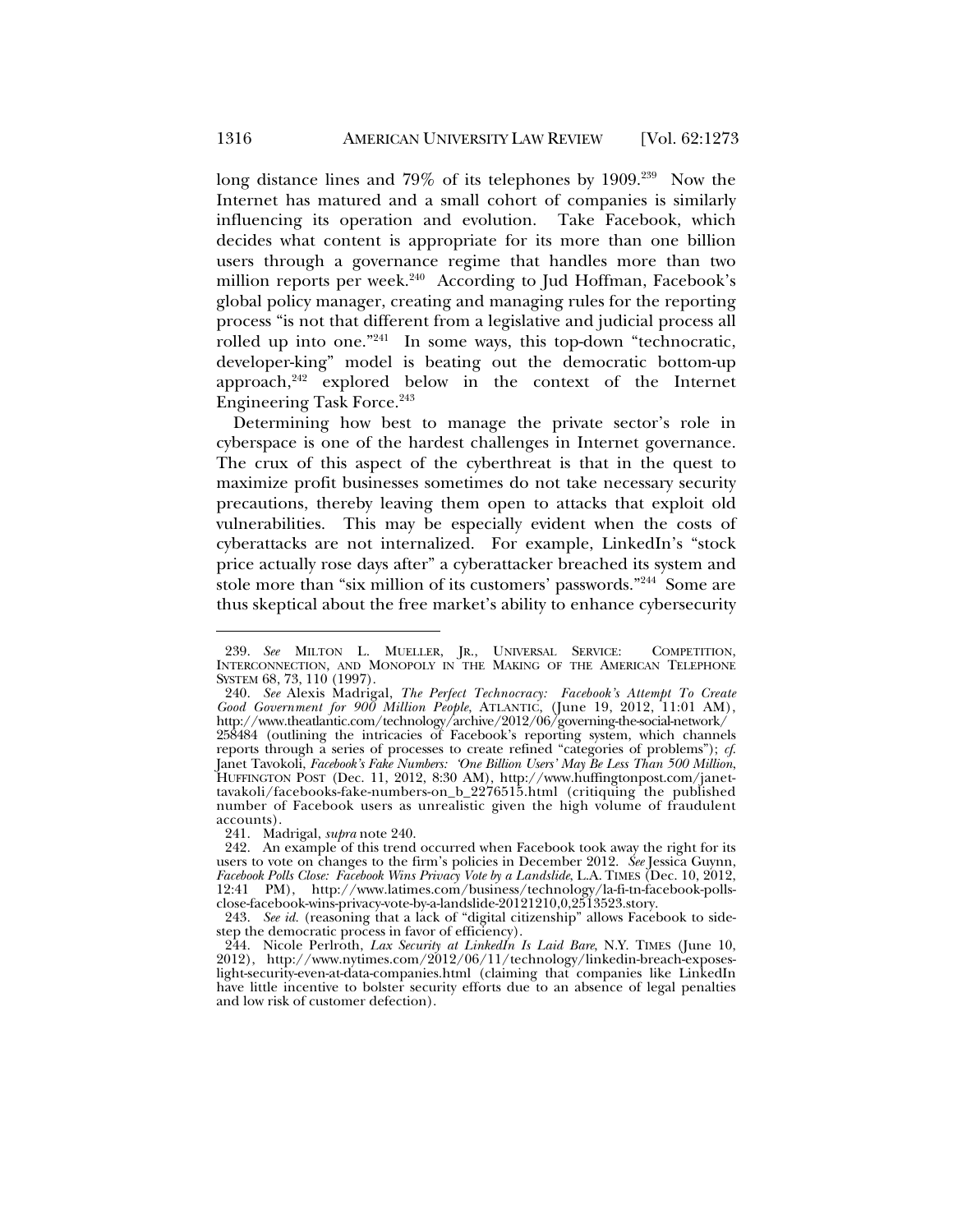and call for increased national regulation, even as others question regulators' ability to keep pace with the rapidly changing cyberthreat matrix.<sup>245</sup> A divide persists between those favoring a regulatory regime, requiring firms to enhance their cybersecurity, and proponents of a voluntary scheme, featuring potentially an expanded R&D tax credit, information sharing, and cyber-risk insurance.<sup>246</sup> The use of public-private partnerships (P3) to identify and implement security best practices is an important aspect of either a free market or a regulatory approach. Such P3s are commonly seen as part of the solution to cyberthreat management and involve the federal government and private sector sharing information.<sup>247</sup> However, P3s are not a magic bullet. Melissa Hathaway, former Acting Senior Director for Cyberspace for the National Security and Homeland Security Councils, argues that many P3s have been ineffective at enhancing cybersecurity and that these programs should be

deepened and consolidated.<sup>248</sup> Given the extent of private regulation and control, the issue of private sector management in cyberspace is critical. Property rights exist online and are a potential solution to the tragedy of the cyber pseudocommons, so long as free riding and enforcement concerns can be overcome. However, both privatization and nationalization have drawbacks and benefits as applied to enhancing cybersecurity. A third, often overlooked solution to the tragedy of the commons is common property, which involves well defined group control over a resource and leads to the balancing of costs and benefits through

 <sup>245.</sup> *See, e.g.*, Martin Kaste, *Senate Debates Cybersecurity Bill*, NPR (Aug. 1, 2012, 4:00 AM), http://www.npr.org/2012/08/01/157699842/senate-debates-cybersecurity-bill (reporting the viewpoint of Paul Rosenzweig that, while "[t]here's nothing wrong with setting standards . . [,] [t]here's everything wrong with thinking that the federal government is the right person to set the standards").

 <sup>246.</sup> *See* H. REPUBLICAN CYBERSECURITY TASK FORCE, 112TH CONG., RECOMMENDATIONS OF THE HOUSE REPUBLICAN CYBERSECURITY TASK FORCE 7–8 (2011), *available at* http://thornberry.house.gov/uploadedfiles/cstf\_final\_recommendations.pdf [hereinafter HOUSE CYBERSECURITY TASK FORCE] (recommending use of voluntary incentives to improve cybersecurity, such as expanded tax credits and insurance programs).

 <sup>247.</sup> *See* INTELLIGENCE & NAT'L SEC. ALLIANCE, ADDRESSING CYBER SECURITY THROUGH PUBLIC-PRIVATE PARTNERSHIP: AN ANALYSIS OF EXISTING MODELS 3, 12 (2009), *available at* http://www.insaonline.org/CMDownload.aspx?ContentKey=e1f31be3-e110-41b2-aa0c-966020051f5c&ContentItemKey=161e015c-670f-449a-8753-689cbc3de85e [hereinafter

ADDRESSING CYBER SECURITY] (presenting government involvement, in addition to private sector participation, as essential to the legitimacy and effectiveness of a public-private partnership for cybersecurity).

 <sup>248.</sup> *See, e.g.*, Jim Garrettson, *Melissa Hathaway: America Has Too Many Ineffective Private-Public Partnerships*, NEW NEW INTERNET (Oct. 14, 2010), http://www.thenewnew internet.com/2010/10/12/melissa-hathaway-america-has-too-many-ineffectiveprivate-public-partnerships (arguing that there are "too many private-public partnerships that are not effective because the government is not focused in their efforts").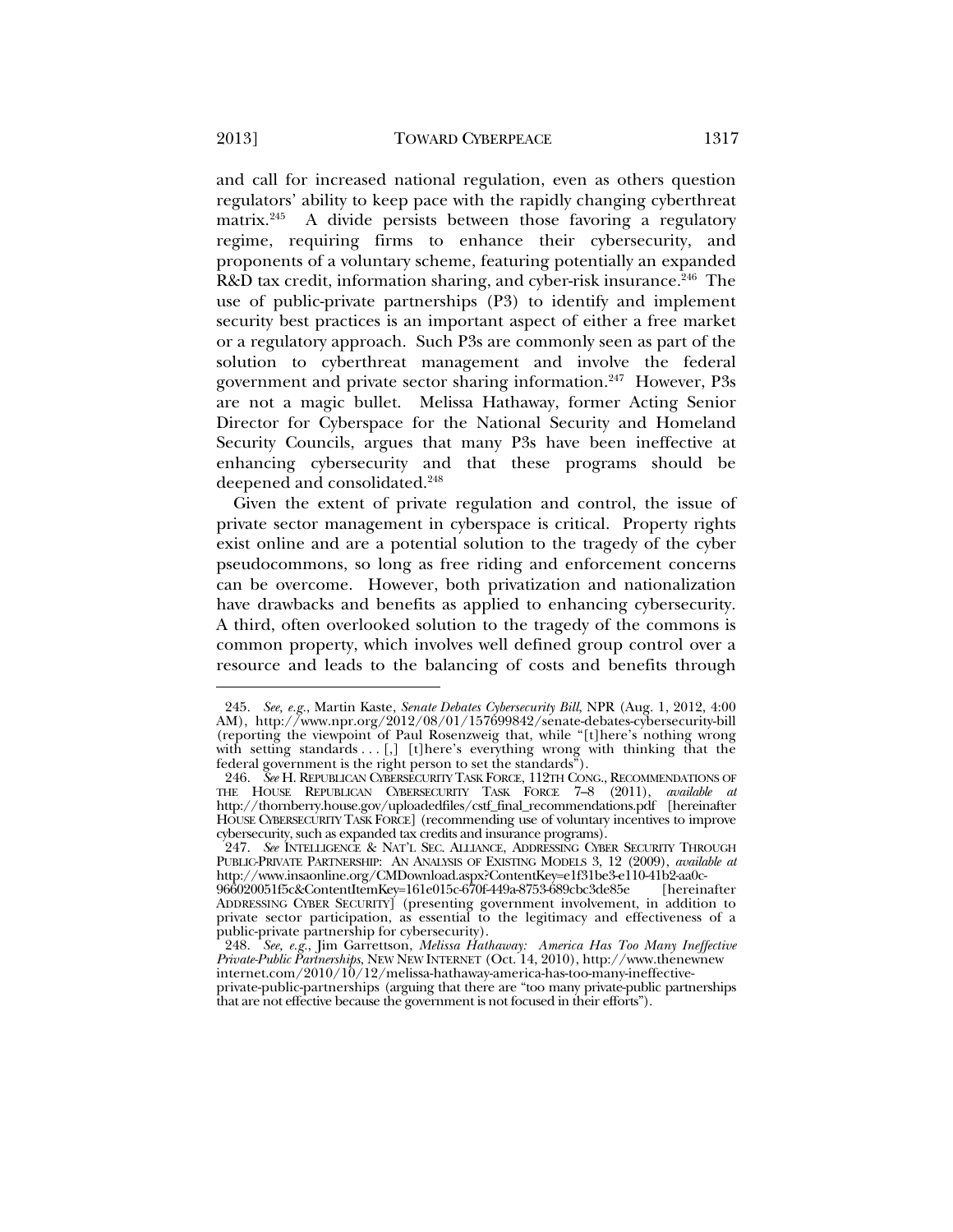l

rules regulating joint use. $249$  Such a system has been applied to the deep seabed to an extent through the CHM concept.250 This Article next considers the applicability of the CHM concept to enhancing cybersecurity, couched within a broader discussion of sovereignty in cyberspace.

### *B. Sovereignty in the Cyber Pseudocommons*

Cyberspace is not an untamed wilderness. Enclosure is increasing with several dozen nations now routinely filtering traffic, as was explored above.<sup>251</sup> Similarly, Internet freedom is often honored more in the breach than in the observance, even in the United States, as was also discussed in the context of U.S. censorship practices. Thus, John Perry Barlow's maxim in his *Declaration of the Independence of Cyberspace*, "Governments of the Industrial World, you weary giants of flesh and steel...  $\left[ , \right]$   $\left[$  y  $\right]$  ou have no sovereignty where we gather,"252 seems to have been debunked. Or has it? Cyberspace retains elements of the knowledge commons from which it originated, even as technology works to both enable and undermine censors. The choice between Internet sovereignty and Internet freedom, then, is a false one. There is a middle ground of conceptualizing cyberspace as a dynamic pseudocommons in which many public and private regulators compete and cooperate at multiple levels. Yet if the cyber pseudocommons is to survive and cybersecurity is to be strengthened, then multilateral collaboration must play an important part. The justifications for regulating cyberspace need to be considered as a prerequisite.

At least two options exist. First, the international community could treat cyberspace as an arena over which nations can and should exercise sovereignty through, for example, the effects doctrine.<sup>253</sup>

 <sup>249.</sup> STEVENSON, *supra* note 119, at 3, 40. (advancing common property as a potential solution to the problem of open access).

 <sup>250.</sup> *See* A. L. Hollick & R. N. Cooper, *Global Commons: Can They Be Managed?*, *in* THE ECONOMICS OF TRANSNATIONAL COMMONS 141, 143–44 (Partha Dasgupta et al. eds., 1997) (discussing the 1982 Law of the Sea treaty, which dealt with contentious access rights issues in the deep seabed through a centralized allocation system, as an example of the joint global commons management approach).

 <sup>251.</sup> Jonathan Zittrain & John Palfrey, *Introduction*, *in* ACCESS DENIED, *supra* note 224, at 1–2; *see* James A. Lewis, *Why Privacy and Cyber Security Clash*, *in* 2 AMERICA'S CYBER FUTURE, *supra* note 33, at 123, 138 (predicting the extension of sovereign control by governments into cyberspace).

 <sup>252.</sup> John Perry Barlow, A *Declaration of the Independence of Cyberspace*, ELEC. FRONTIER FOUND. (Feb. 8, 1996), *available at* https://projects.eff.org/~barlow/Declaration-Final.html.

 <sup>253.</sup> *See* 22 U.S.C. § 6081(9) (2006) (recognizing the international norm that a nation can "provide for rules of law with respect to conduct outside its territory that has or is intended to have substantial effect within its territory").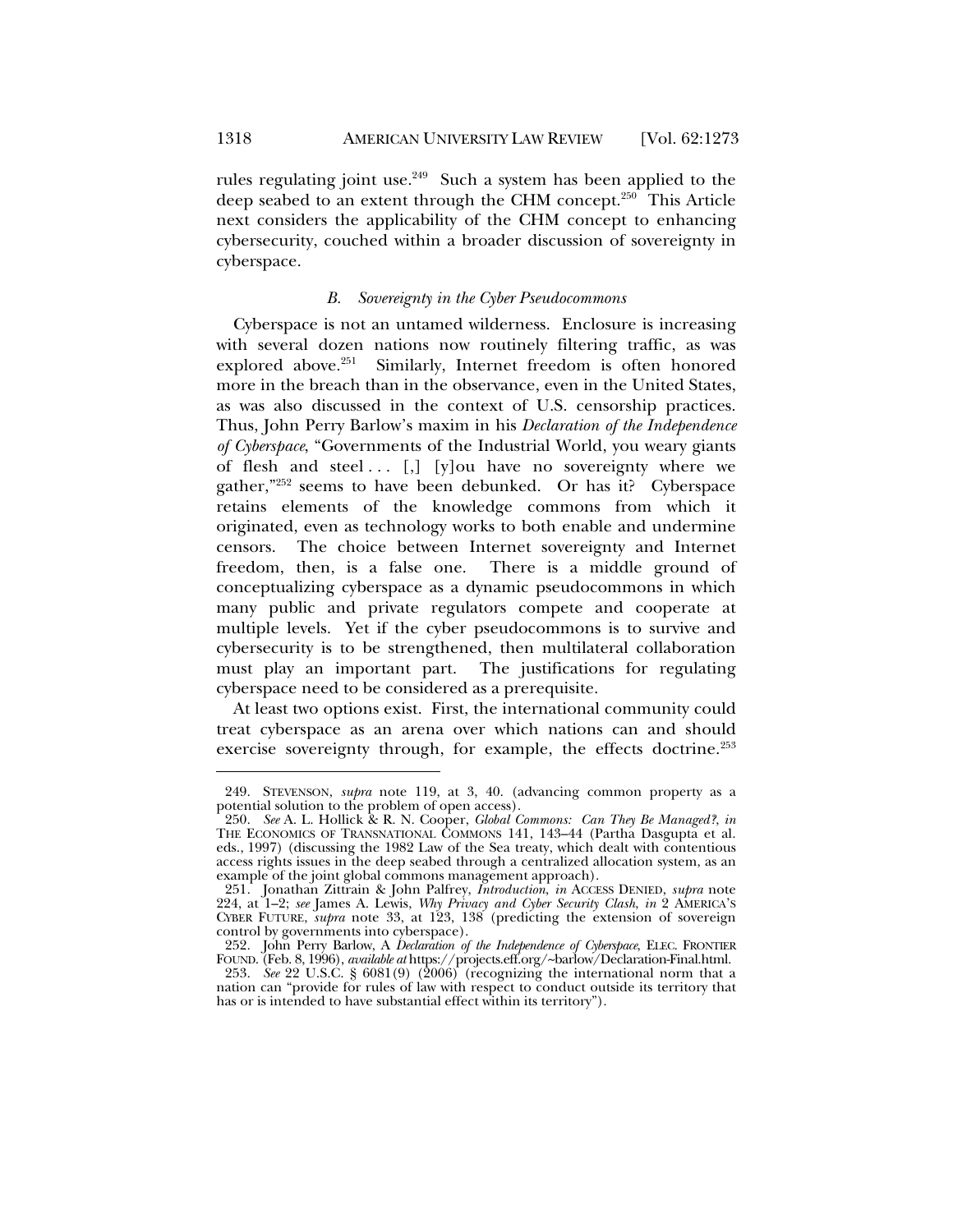The effects doctrine permits the regulation of activities that impact a state's territory.<sup>254</sup> Taken to its extreme, this notion has expanded to include discussions of a Monroe Doctrine of cyberspace.<sup>255</sup> Yet even those who favor a state-centric approach to cybersecurity have noted the important part the international community plays.

Second, the international community could treat cyberspace as a global commons, through common property concepts like the CHM, which is a legal regime providing for the equitable, peaceful use of common resources.256 However, there is insufficient state practice to support the view that cyberspace is a single networked global commons belonging to all users, even though it is a popular sentiment—"the Internet is the common wealth of humankind," according to the *China Daily*. 257 A nuanced approach is important. The Internet infrastructure located within a state's territory is subject to that state's territorial sovereignty, as is CNI located in airspace, on the high seas, and in outer space. Control over the content of cyberspace is another matter, but even there some overlap may be inevitable.258 To help manage this pseudocommons, some have advocated for applying the common property CHM concept to cyberspace. Thus far, however, neither scholars nor policymakers have agreed on a common understanding of the CHM and it is arguably losing favor in areas of the global commons in which it is most established, such as the deep seabed and outer space.<sup>259</sup>

 <sup>254.</sup> *See generally* Scott J. Shackelford, *From Net War to Nuclear War: Analogizing Cyber Attacks in International Law*, 27 BERKELEY J. INT'L L. 192, 211–16 (2009) (offering a more in depth, but somewhat dated, analysis of the options for regulation under the effects doctrine and CHM concept).

 <sup>255.</sup> *See Reviewing the Federal Cybersecurity Mission: Hearing Before the Subcomm. on Emerging Threats, Cybersecurity, & Sci. & Tech. of the H. Comm. on Homeland Sec.*, 111th Cong. 32 (2009) (statement of Mary Ann Davidson, Chief Security Officer, Oracle Corp.) (calling for a policy analogous to the Monroe Doctrine, because "we need a doctrine for how we intercede in cyberspace that covers both offense and defense" and maps to existing legal and societal principles in the off-line world). The Monroe Doctrine announced that the Americas were closed to further European colonization and that any such attempt by a European power would negatively impact U.S. national security. *See* GADDIS SMITH, THE LAST YEARS OF THE MONROE DOCTRINE, 1945– 1993, at 3 (1995) (explaining the purpose of the Monroe Doctrine and noting that it was a "warning against foreign intrusion").

 <sup>256.</sup> *See, e.g.*, James Boyle, *The Second Enclosure Movement and the Construction of the Public Domain*, 66 LAW & CONTEMP. PROBS. 33, 37 (2003) (exploring the CHM concept through the example of the human genome project).

 <sup>257.</sup> Tang Lan, *Reality of the Virtual World*, CHINA DAILY (July 16, 2011, 7:57 AM), www.chinadaily.com.cn/opinion/2011-07/16/content\_12915072.htm.

 <sup>258.</sup> *See* Lewis, *supra* note 14, at 3 (explaining that even though traffic passes from nation to nation within milliseconds, sovereign control applies in cyberspace).

 <sup>259.</sup> *See* Shackelford, *supra* note 254, at 212–14 (arguing that many core elements of the CHM are missing in cyberspace, including the widespread availability of cyber weapons, growing public and private sector control, and the evolving system of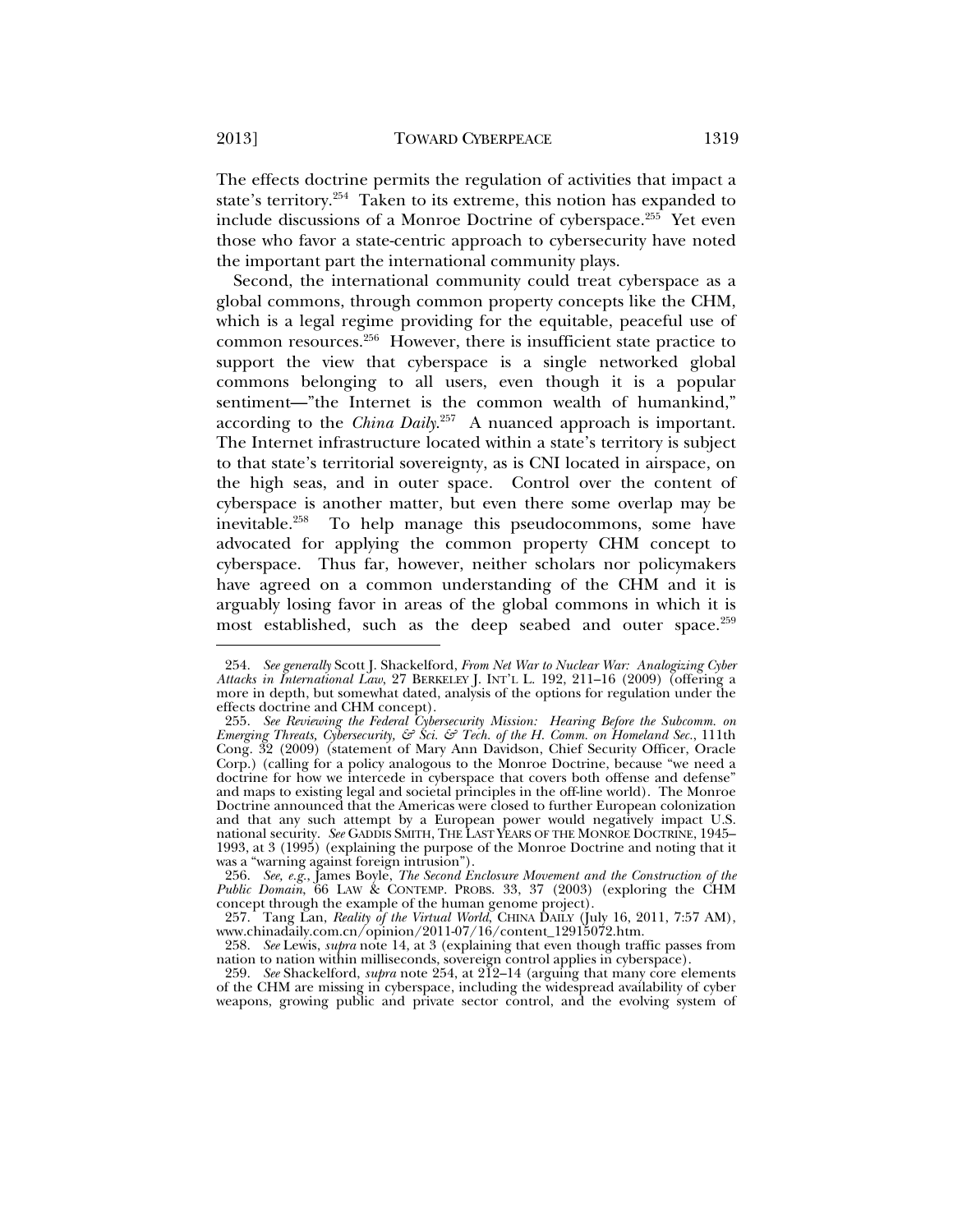Consequently, while the CHM concept does have some utility as an organizing concept in Internet governance, its practical use is limited in light of its relative decline and ambiguity.<sup>260</sup>

Concerns over sovereignty should not preclude regulation. Nations have the right to protect their sovereign interests through the effects doctrine. Yet, given the interconnected nature of cyberspace, it would be prudent to enhance multilateral collaboration and foster peaceful use. This theoretical system is reminiscent of John Herz's notion of "neoterritorality," whereby sovereign states recognize their common interests, such as the public good of cybersecurity, while also mutually respecting one another's independence and the increasing importance non-state actors.<sup>261</sup> The Obama Administrations' inclusion of multistakeholder governance in the Cyberspace Strategy may be a step toward this approach.262

In summary, the choice between Internet sovereignty and freedom is a false one. The cyber pseudocommons is neither a simple extension of national territory, nor a global commons free from state control. Conceptualizing such a dynamic environment requires an equally complex system of governance. Thus, Part III analyzes the applicability of polycentric regulation and its capacity to enhance cybersecurity and foster cyberpeace. First, though, it is useful to consider several case studies embodying different approaches to Internet governance.

Internet governance); *see also* Antonio Segura-Serrano, *Internet Regulation and the Role of International Law*, 10 MAX PLANCK Y.B. U.N. L. 191, 260 (2006) (arguing that the CHM concept applies "reasonably well to the Internet's core resources," but noting that it "has not even been mentioned to date" in the context of Internet governance negotiations).

 <sup>260.</sup> *See, e.g.*, Scott J. Shackelford, *The Tragedy of the Common Heritage of Mankind*, 28 STAN. ENVT'L L.J. 109, 136–37 (2009)

 <sup>261.</sup> *See* Mark W. Zacher, *The Decaying Pillars of the Westphalian Temple: Implications for International Order and Governance*, *in* GOVERNANCE WITHOUT GOVERNMENT: ORDER AND CHANGE IN WORLD POLITICS 58, 100 (James N. Rosenau & Ernst-Otto Czempiel eds., 1992) (presenting John Herz's theory of neoterritoriality as based not just on sovereign states' mutual interests, but also motivated by concerns of cooperation and respect); *see also* Paul Rosenzweig, *Cybersecurity and Public Goods: The Public/Private "Partnership*,*"* HOOVER INST. 9, 11 (2012), http://media.hoover.org/documents/EmergingThreats\_ Rosenzweig.pdf (arguing that "information about threat and vulnerability" is a public good, but that "the remaining elements are either private goods with recognized externalities and grave challenges for government regulation, or common pool

resources with equally grave challenges for private sector coordination").

 <sup>262.</sup> *See* INTERNATIONAL STRATEGY FOR CYBERSPACE, *supra* note 214, at 10, 12, 23–24.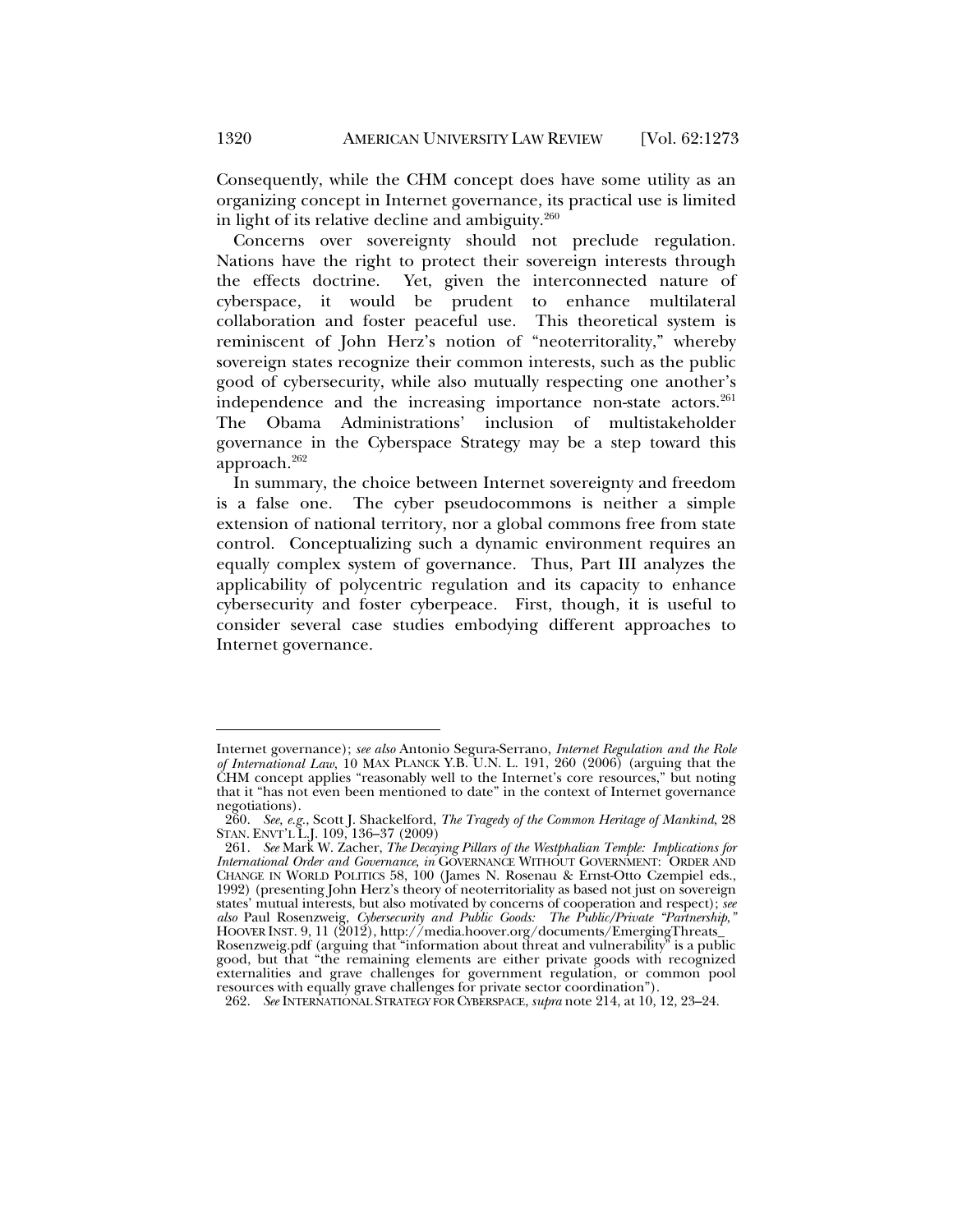### *C. Fractured Internet Governance and Its Security Implications*

Theorists have considered cyberspace as either an "environment without borders and free from state control,"263 or a space where regulation is possible.264 Although reaching opposite conclusions, both models share a similar methodology in that they assume a relatively static regulatory universe. More recent scholarship has recognized the complexity inherent in regulation of cyberspace and that a dynamic model of Internet governance is required.<sup>265</sup> As a prerequisite to analyzing whether polycentric governance can enhance cybersecurity, the remainder of this Part uses the case studies of ICANN and IETF to begin constructing such a model.

#### *1. Institutionalized governance: ICANN and the precarious root*

Given that the TCP/IP network was not yet geopolitically or economically vital in the 1980s and early 1990s, then-nascent Internet governance was informal.<sup>266</sup> That apathy ended by the mid-1990s. Suddenly fortunes were at stake and politicians became more concerned with who controlled the root—that is "the power to add or delete top-level domains"-foreshadowing the larger debates about governance and cybersecurity to follow.267 For example, whoever controlled the root or Domain Name System (DNS) could decide which disputed territories received country codes and whether trademark owners should have a right to domains containing their trademarked names.268 So began the "DNS Wars," during which the

 <sup>263.</sup> MURRAY, *supra* note 44, at 250; *see* Johnson & Post, *supra* note 37, at 1370–72 (noting that cyberspace, unlike physical space, does not lend itself to "territorially defined rules").

 <sup>264.</sup> *See* Lessig, *supra* note 40, at 502 (relying on the assumption that cyberspace can be regulated).

 <sup>265.</sup> *See* MURRAY, *supra* note 44, at 250 (explaining that because of the constant changes in the regulatory environment, the first step in constructing a regulatory framework should be the development of a dynamic model mapping the current environment and roles of involved parties).

 <sup>266.</sup> *See* Hans Klein, *ICANN and Internet Governance: Leveraging Technical Coordination To Realize Global Public Policy*, 18 INFO. SOC'Y 193, 198 (2002) (providing a historical analysis of the Internet's nascent form as a research project).

 <sup>267.</sup> *Id.* at 198–201.

 <sup>268.</sup> *See Overview*, ICANN: NEW GENERIC TOP-LEVEL DOMAINS http://newgtlds.icann.org /en/announcements-and-media/video/overview-en (last visited June 15, 2013) (answering questions about registering country code domains and resolving registration disputes); *Trademark Clearinghouse*, ICANN: NEW GENERIC TOP-LEVEL DOMAINS, http://newgtlds.icann.org/en/about/trademark-clearinghouse (last visited June 15, 2013) (noting ICANN's role in developing mechanisms to protect the rights of trademark holders).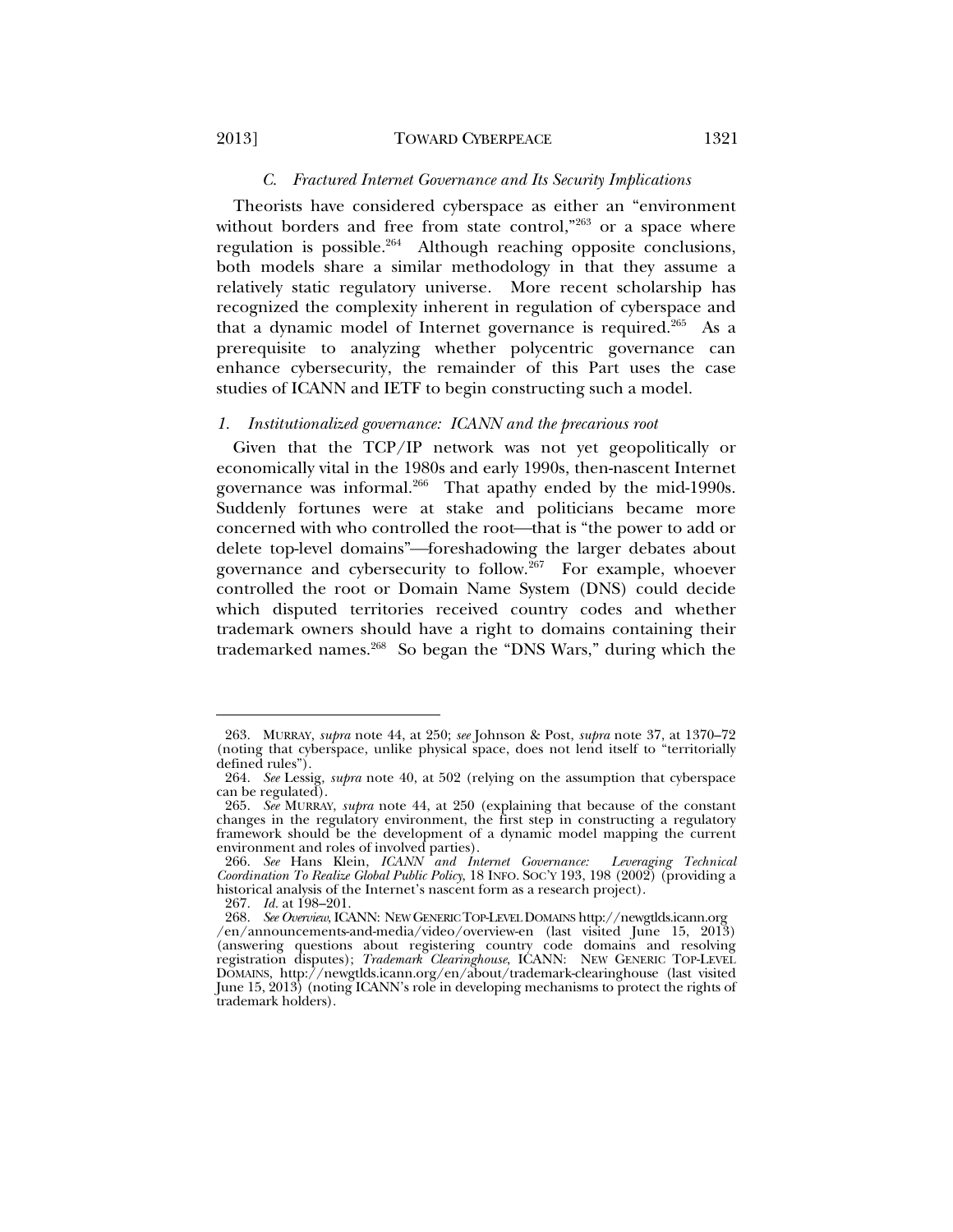U.S. government asserted more direct control over the Internet's address system.269

As the Internet grew, research positions began to blur into management roles. $270$  Managers tried to institutionalize their duties through new organizations, including: the Internet Activities Board, which became the Internet Architecture Board (IAB) in 1983; the IETF in 1986; the Internet Assigned Numbers Authority (IANA) in 1988; the Internet Research Task Force (IRTF) in 1989; the Internet Society in 1992; and the World Wide Web Consortium (W3C) in 1994.271 As the DNS Wars broke out in the late 1990s, ISOC asserted itself as an appropriate body for determining the "highest questions of Internet policy"—putting it at odds with the U.S. government.<sup>272</sup> After extended negotiations involving multiple stakeholders, ICANN was created as a non-profit corporation headquartered in California, and with a board of directors drawn from the private and public sectors, though lacking a significant role for foreign governments.<sup>273</sup>

 <sup>269.</sup> *See* MURRAY, *supra* note 44, at 89, 91 (stating that the main goal of ISOC is to host and support standards-making bodies such as IETF); Jessica Litman, *The DNS Wars: Trademarks and the Internet Domain Name System*, 4 J. SMALL & EMERGING BUS. L. 149, 158 (2000).

 <sup>270.</sup> MILTON MUELLER, RULING THE ROOT: INTERNET GOVERNANCE AND THE TAMING OF CYBERSPACE 89 (2002).

 <sup>271.</sup> *Id.* at 89–90.

 <sup>272.</sup> *See* JACK GOLDSMITH & TIM WU, WHO CONTROLS THE INTERNET?: ILLUSIONS OF A BORDERLESS WORLD 37 (2006) (explaining that ISOC's independence from the U.S. government ultimately caused a backlash from U.S. Department of Energy engineers seeking to clarify the bounds of ISOC's claimed authority).

 <sup>273.</sup> *See* MURRAY, *supra* note 44, at 106.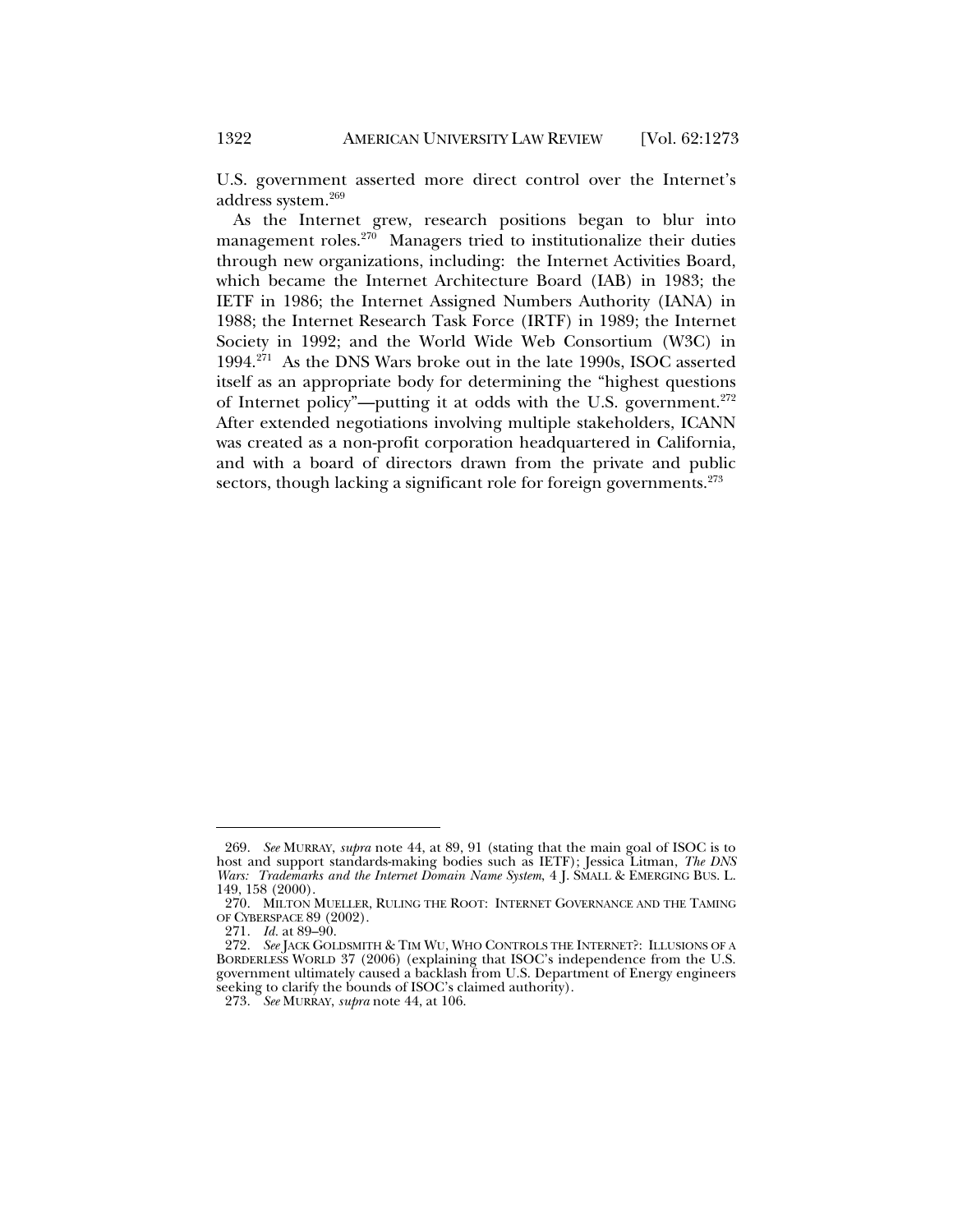### 2013] TOWARD CYBERPEACE 1323

| Organization     | <b>Structure</b> | Areas of         | <b>Strengths</b> | <b>Criticisms</b> |
|------------------|------------------|------------------|------------------|-------------------|
|                  |                  | Responsibility   |                  |                   |
| <b>ICANN</b>     | Nonprofit        | Manages core     | Centrality to    | Historic ties     |
|                  |                  | Internet         | Internet         | to U.S.           |
|                  |                  | functions,       | functionality    | government        |
|                  |                  | including IP     | and track        |                   |
|                  |                  | addresses and    | record           |                   |
|                  |                  | the DNS          |                  |                   |
| <b>ISOC</b>      | Nonprofit        | "Organizational  | Recognized       | Acts              |
|                  |                  | home" for        | authority and    | through           |
|                  |                  | various Internet | influence        | members           |
|                  |                  | management       |                  |                   |
|                  |                  | groups           |                  |                   |
| <b>IETF</b>      | Collaborative    | Develops and     | Recognized       | Avoids            |
|                  | Forum of         | improves core    | technical        | policy            |
|                  | Volunteers       | technologies,    | leadership       | influence         |
|                  |                  | standards, and   |                  |                   |
|                  |                  | protocols        |                  |                   |
| <b>IRTF</b>      | Collaborative    | Identifies areas | Industry         | Competes          |
|                  | Forum of         | for future       | independence     | with other        |
|                  | Volunteers       | research and     |                  | bodies for        |
|                  |                  | development      |                  | policy            |
|                  |                  |                  |                  | influence         |
| W <sub>3</sub> C | Collaborative    | Focuses on       | Expertise in     | <b>Narrow</b>     |
|                  | Committees       | technical        | specific         | focus on          |
|                  |                  | development of   | standards        | web issues        |
|                  |                  | web standards    |                  |                   |

*Table 1: Internet Organizations and Their Functions*<sup>274</sup>

With regards to ICANN's legal relevance, the organization has been active in resolving cybersquatting disputes. In twelve years, it has adjudicated more than 10,000 cases in which domain names were either confusingly similar to or illegitimately misused trademarks.<sup>275</sup>

 <sup>274.</sup> David A. Gross et al., *Cyber Security Governance: Existing Structures, International Approaches and the Private Sector*, *in* 2 AMERICA'S CYBER FUTURE, *supra* note 33, at 103, 115 tbl.2.

 <sup>275.</sup> *See* DAVID G. POST, IN SEARCH OF JEFFERSON'S MOOSE: NOTES ON THE STATE OF CYBERSPACE 158–59 (2009) (observing that the U.S. government gave ICANN the task of dealing with cybersquatters and ICANN promulgated a Uniform Dispute Resolution Policy to resolve trademark use on the Internet); *see also* KATHY BOWREY, LAW AND INTERNET CULTURES 51 (2005) (discussing ICANN's trademark dispute resolution policy).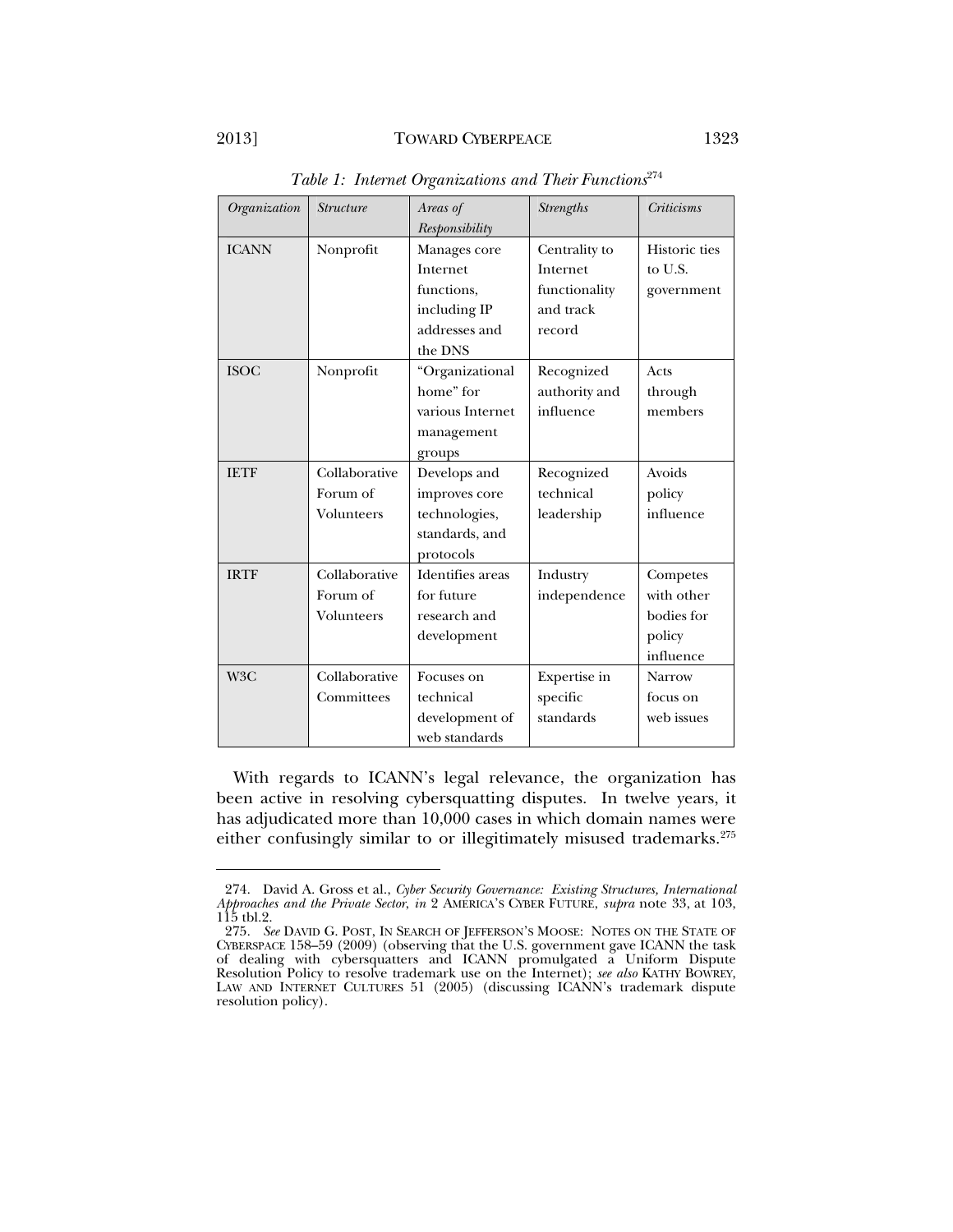ICANN deferred to national courts only in contentious cases involving parties legitimately competing to use a name.<sup>276</sup> The degree to which ICANN should be able to pursue and enforce such guidelines depends in part on who directs ICANN. This is an important aspect of the larger debate on ICANN's authority and relates to perceptions of U.S. control over the Internet. Doubts about ICANN's legitimacy continued through the early 2000s, and there was even speculation that the United Nations would take over ICANN, but that plan was scrapped amidst a negative reactions by the U.S. government.<sup>277</sup> A similar debate occurred in 2005 at the U.N. World Summit on the Information Society when the United States once again beat back calls to replace ICANN.278 Ultimately, multistakeholder governance was affirmed, as was a broad definition of Internet governance that included cybersecurity.<sup>279</sup> However, in light of recent developments, there are some signs that the U.S. government may be changing tacks. In September 2009, when the U.S. government's contract with ICANN was again set to expire, the two parties released an Affirmation of Commitments (AOC).<sup>280</sup> Under this agreement, the U.S. agreed to transfer some authority to advisory committees comprised of foreign government officials and private-sector representatives that would review decisions about TLD and domain name availability, languages, and costs.<sup>281</sup> Other avenues to enhance legitimacy through structural reform include enhancing accountability from the top-down (subjecting ICANN to a "higher, established authority"), bottom-up (making ICANN "directly accountable to users and other stakeholders[]"), and through

 <sup>276.</sup> *See* Christopher G. Clark, Note, *The Truth in Domain Names Act of 2003 and a Preventative Measure To Combat Typosquatting*, 89 CORNELL L. REV. 1476, 1486–87  $(2004)$  (detailing the ICANN UDRP and the lack of restrictions against filing a civil suit in federal court); *see also* BOWREY, *supra* note 275, at 51 (stating that ICANN gives deference to the outcome of court litigation in more contentious cases).

 <sup>277.</sup> *See* MURRAY, *supra* note 44, at 123.

 <sup>278.</sup> *See* Victoria Shannon, *Victory Claims Abound for Global Web Accord*, N.Y. TIMES (Nov. 17, 2005), http://www.nytimes.com/2005/11/16/technology/16iht-net.html (reporting that over 100 nations left control under U.S. authority after negotiations in Geneva concluded).

 <sup>279.</sup> *See* Rep. of the Working Grp. on Internet Governance ¶ 6.2(c), p. 82, 12 Aug. 3, 2005, WSIS-II/PC-3/Doc/5-E, *available at* http://www.wgig.org/docs/WGIGREPORT.pdf (defining "Internet governance" as including public policy issues such as safety and security).

 <sup>280.</sup> Affirmation of Commitments by the United States Department of Commerce and the Internet Corporation for Assigned Names and Numbers (Sept. 30, 2009), *available at* http://www.icann.org/en/about/agreements/aoc/ affirmation-of-commitments-30sep09-en.htm.

 <sup>281.</sup> *See id.* (affirming the commitment of the DOC to "multi-stakeholder, private sector-led, bottom-up policy development model").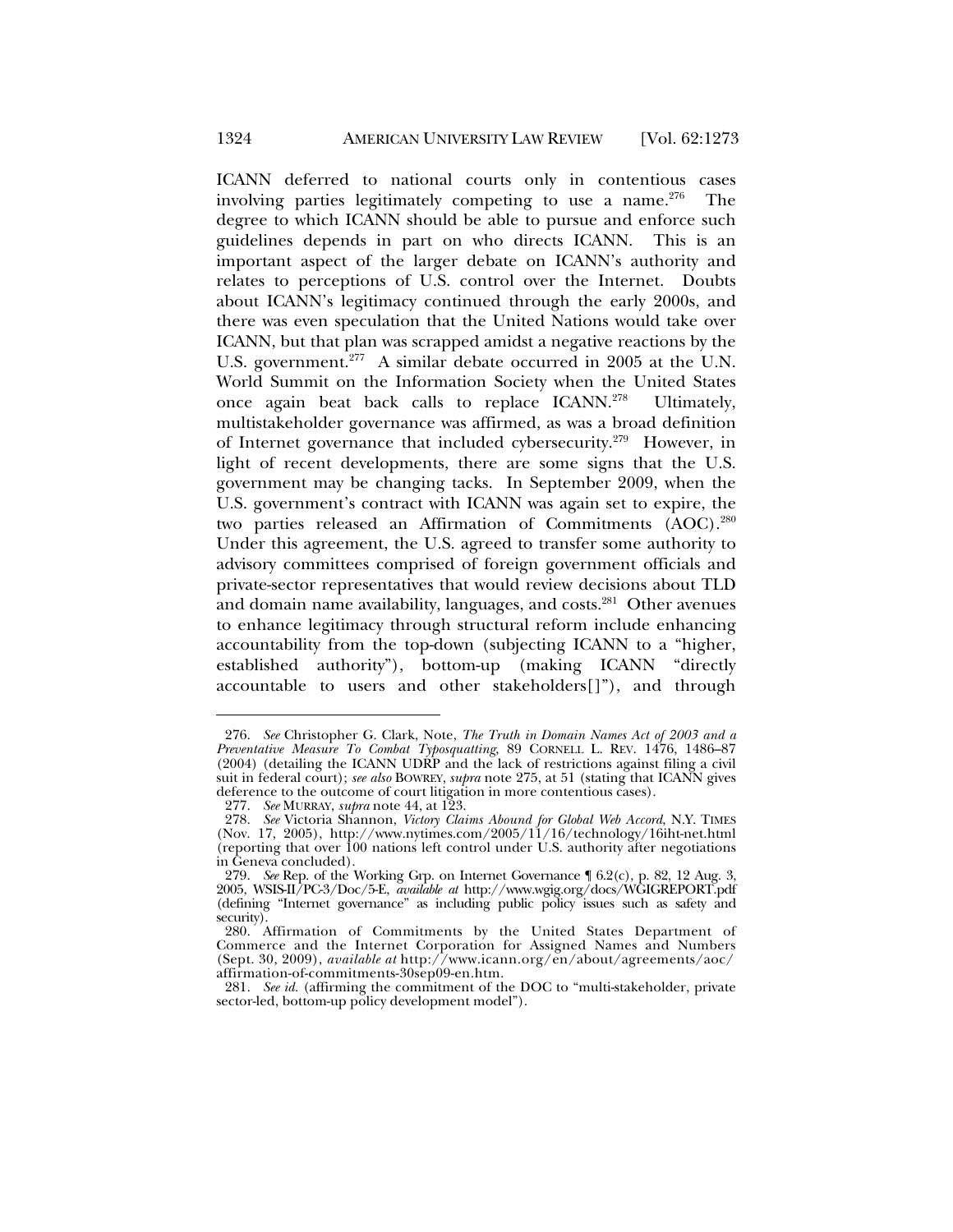"[p]eer-to-peer" mechanisms (providing users with "a choice among coordinated governance arrangements<sup>[1]</sup>" $)$ <sup>282</sup> Despite these developments, the U.S. government maintains a dominant role in Internet governance. That is not to say that challenges to U.S. control do not exist. Nations including Russia, China, and India are again calling for international control of Internet governance, as this Article explores further in Part III.<sup>283</sup> As former director of DHS's National Cyber Security Center and current ICANN President Rod Beckstrom stated, "the Internet is on a long-term arch from being 100 percent American to being 100 percent global."284

The future of ICANN as an Internet governance forum remains unsettled and depends at least in part on how ICANN deals with pressure from skeptical stakeholders, especially emerging markets. If ICANN poorly manages many contrasting viewpoints by moving difficult issues such as privacy to the periphery for the sake of shortterm gain, the organization's long-term authority may be undermined.285 On the other hand, it is also possible that ICANN could establish more institutional trust and political capital by addressing thorny issues such as cybersecurity more explicitly. For instance, the organization made some progress in enhancing security, particularly for the DNS, by formalizing the ICANN Computer Incidence Response Team in September 2010.286 Much more remains to be done, however, especially in allaying concerns over plans for allowing 1000 more TLDs, which could increase the prevalence of cyberattacks.287 Yet for an organization at risk of obsolescence since its formation, it is no small feat that ICANN has thrived despite entrenched opposition, even at times from the U.S.

 <sup>282.</sup> *What To Do About ICANN: A Proposal for Structural Reform*, INTERNET GOVERNANCE PROJECT 3 (Apr. 5, 2005), *available at* www.internetgovernance.org/pdf/ igp-icannreform.pdf.

 <sup>283.</sup> *See, e.g.*, Leo Kelion, *US Resists Control of Internet Passing to UN Agency*, BBC (Aug. 3, 2012, 9:13 P.M.), http://www.bbc.co.uk/news/technology-19106420.

 <sup>284.</sup> *U.S. Moves to Lessen Its Oversight of Internet*, N.Y. TIMES (Sept. 30, 2009), http://www.nytimes.com/2009/10/01/technology/internet/01icann.html.

 <sup>285.</sup> *See* BOWREY, *supra* note 275, at 14 (noting that ICANN has so far avoided engaging with the contentious issue of privacy, instead hoping that "cultural differences and the reality of competing priorities will disappear. . . . This strategy makes political sense in terms of ICANN's own governance problems. It does not however provide a method for actually resolving disputes . . . .").

 <sup>286.</sup> *See* Patrick Jones, *An Update on ICANN Security Efforts*, ICANN BLOG (Nov. 12, 2010), http://blog.icann.org/2010/11/an-update-on-icann-security-efforts (formalizing best practices based on firms including Microsoft and Skype).

 <sup>287.</sup> *ANA Cites Major Flaws in ICANN's Proposed Top-Level Internet Domain Program*, ASS'N OF NAT'L ADVERTISERS (Aug. 4, 2011), http://www.ana.net/content/show/id/21790.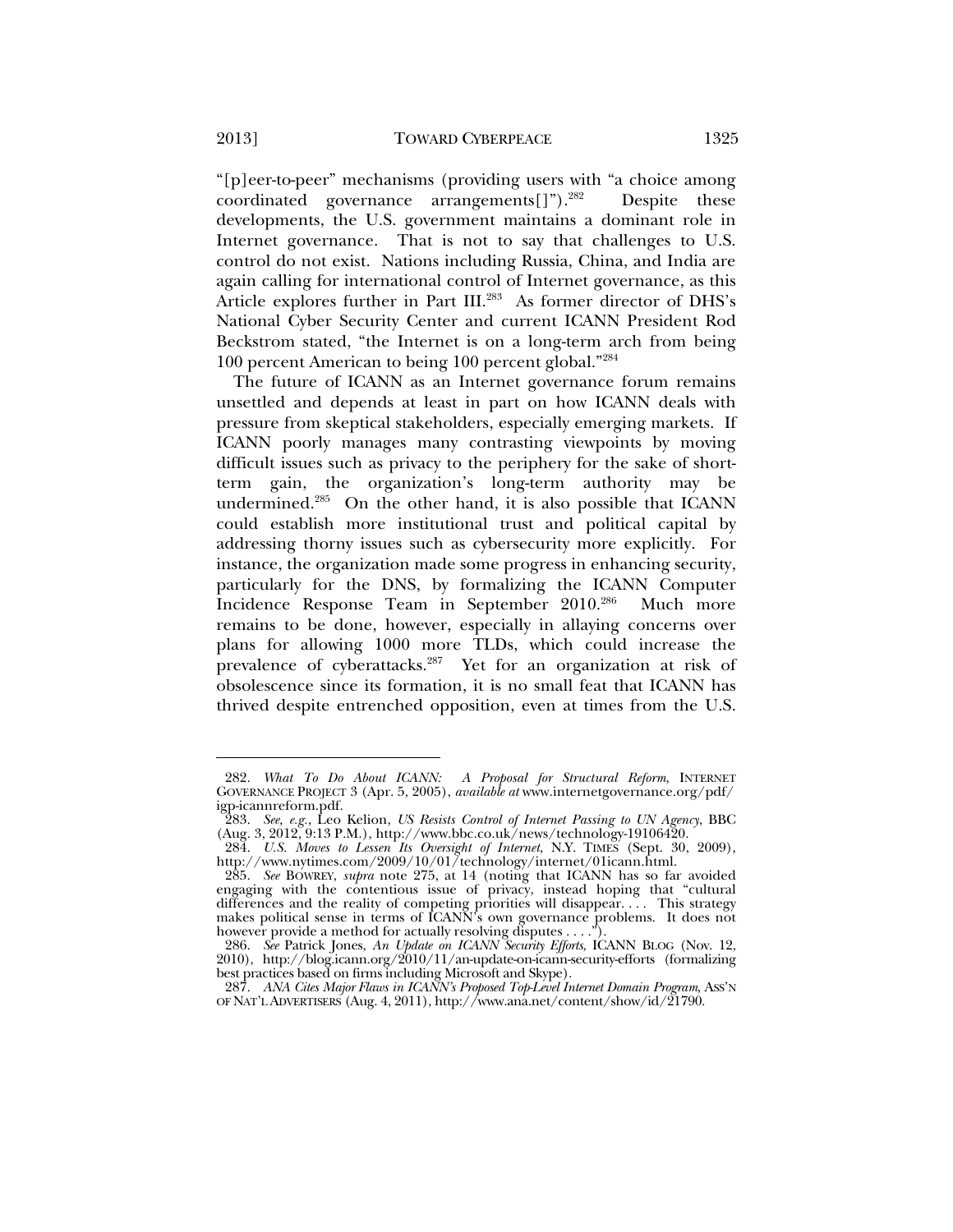government.288 To repurpose Churchill, this may demonstrate that an institution like ICANN is "the worst system of internet governance, apart from all the others."289

ICANN is not, however, the only institutional model of Internet governance. One of the organizations responsible for governing the Internet's communication system is the IETF, which, unlike ICANN, is a true bottom-up informal institution. One of the biggest questions in Internet governance remains the future of the Internet's communication system—especially if we consider the Internet to be a domain constituted by code.290 The next subsection explores the relevance of code to governance, and analyzes the IETF's approach to managing the communications system along with its application to polycentric regulation.

#### *2. Bottom-up governance and the informal IETF*

Unlike the Internet's address system and the future of ICANN, relatively few people are aware of how the Internet's communication system is governed. Its policy and commercial implications are less visible and direct than those of the address system, so it has, for the most part, avoided the controversies that have plagued ICANN. The IETF, a large, open access forum "of network designers, operators, vendors, and researchers concerned with the evolution of the Internet architecture" helps coordinate interoperability in the Internet's communication system.<sup>291</sup> Whereas the U.S. government created ICANN, engendering questions of legitimacy that continue to plague the institution, IETF evolved organically within an engineering network from the bottom-up.292 IETF has been

 <sup>288.</sup> *See* Brid-Aine Parrell, *UN, IMF Join Opposition to ICANN Top-Level Domain Plans*, REGISTER (Dec. 14, 2011, 3:53 P.M.), http://www.theregister.co.uk/2011/12/14/gtld \_concerns\_un\_imf/ (announcing that the U.N. and IMF joined the U.S. opposition to ICANN).

 <sup>289.</sup> Maija Palmer, *ICANN Chairman Urges Patience*, FIN. TIMES TECH BLOG (July 8, 2011, 7:43 P.M.), http://blogs.ft.com/fttechhub/2011/07/icann-chairman-urgespatience/#axzz1RvDysuq6.

 <sup>290.</sup> *See* Lawrence B. Solum, *Models of Internet Governance*, *in* INTERNET GOVERNANCE: INFRASTRUCTURE AND INSTITUTIONS 48, 52 (Lee A. Bygrave & Jon Bing eds., 2009) (asserting that one of the central tenets of Internet governance is that the Internet is constituted by its code).

 <sup>291.</sup> *Glossary*, ICANN, http://www.icann.org/en/about/learning/glossary (last visited June 15, 2013).

 <sup>292.</sup> *See* MURRAY, *supra* note 44, at 106–07 (commenting that ICANN was created by the United States "artificially"). However, even though the U.S. government decided to form ICANN, there was a period of open discussion regarding what form the new organization should take. Indeed, one criticism is that ICANN incorporates *too many* democratic mechanisms in its decision-making. *See* Philip Corwin, *The ICANN Policy and Decision Making Process Is Seriously Flawed*, INTERNET COM. ASSOC.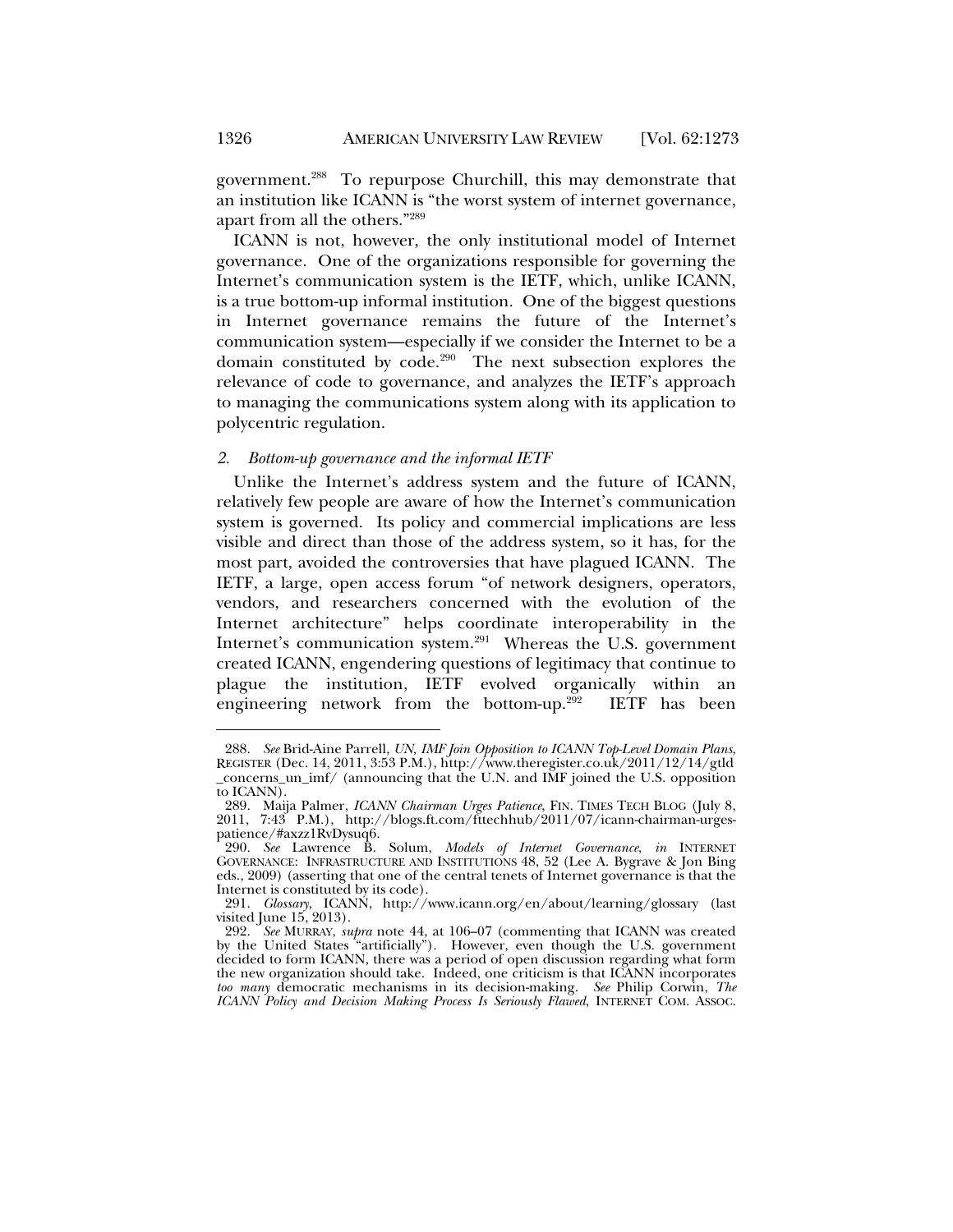engineering new and updating old protocols since 1986 by maintaining and publishing Internet standards. These standards are sets of documents distributed by working groups that comprise the official protocol set of the global TCP/IP network, in other words, they contain the code that defines the Internet's architecture.<sup>293</sup> What lessons does the IETF model hold for re-conceptualizing Internet governance to enhance cybersecurity?

In order to grasp the role and importance of the IETF, it is first essential to understand why code itself is so central to Internet governance. Professor Lessig was among the first to say, "Code is Law," referring to software and hardware rather than cryptographic code.294 Professor Lessig argues that code, or architecture, regulates cyberspace by "set[ting] the terms" on which it is experienced.<sup>295</sup> "The basic code [that]  $\dots$  the Internet implements" is the TCP/IP protocols,296 which makes attribution difficult. This has benefits and drawbacks in that it protects free speech by enhancing anonymity, $297$ but complicates the cyberthreat because it is difficult to locate attackers.298 Additionally, as code changes—driven by both private and public sector actors—so too does regulation.<sup>299</sup> For example, certification schemes that allow websites to confirm details about users can be both narrow (such as confirming a user's age) and broad

<sup>(</sup>Aug. 15, 2012, 10:03 P.M.), http://internetcommerce.org/Registration\_Abuse\_Time \_to-Fish\_or\_Cut\_Bait (arguing that the extended duration of deliberation results in a lengthy process without yielding concrete action). Thus, it is too simplistic to state that the IETF is a bottom-up organization while ICANN utilizes top-down management processes. Rather, given that ICANN does have some limited enforcement authority to make decisions, regarding TLDs for instance, and that it is a non-profit representing multiple stakeholders but with authority ultimately vested in the U.S. Department of Commerce. It is more accurate to consider a continuum with IETF being at one end, and ICANN lying between the center and a top-down approach. The other extreme of the governance spectrum may be considered a more state-centric, top-down model, which, some argue, is the ITU's approach as is discussed in Part III. *See, e.g.*, Ellery Roberts Biddle & Emma Llansó, *WCIT Watch Day 11: We Cannot Compromise on the Internet*, CTR. DEMOCRACY & TECH. (Dec. 13, 2012), https://www.cdt.org/blogs/1312wcit-watch-day-11-we-cannot-compromise-internet (describing the frustration of a number of countries with the decision-making approach of the ITU).

 <sup>293.</sup> MURRAY, *supra* note 44, at 91.

 <sup>294.</sup> LAWRENCE LESSIG, CODE AND OTHER LAWS OF CYBERSPACE 6 (1999).

 <sup>295.</sup> Lawrence Lessig, *Code Is Law: On Liberty in Cyberspace*, HARV. MAG. (Jan-Feb. 2000), http://harvardmagazine.com/2000/01/code-is-law.html.

 <sup>296.</sup> *Id.*

 <sup>297.</sup> *Id.*

 <sup>298.</sup> *See* HOWARD F. LIPSON, CARNEGIE MELON UNIV., TRACKING AND TRACING CYBER-ATTACKS: TECHNICAL CHALLENGES AND GLOBAL POLICY ISSUES, at ix (2002), *available at* http://www.sei.cmu.edu/reports/02sr009.pdf.

 <sup>299.</sup> LESSIG, *supra* note 294, at 9.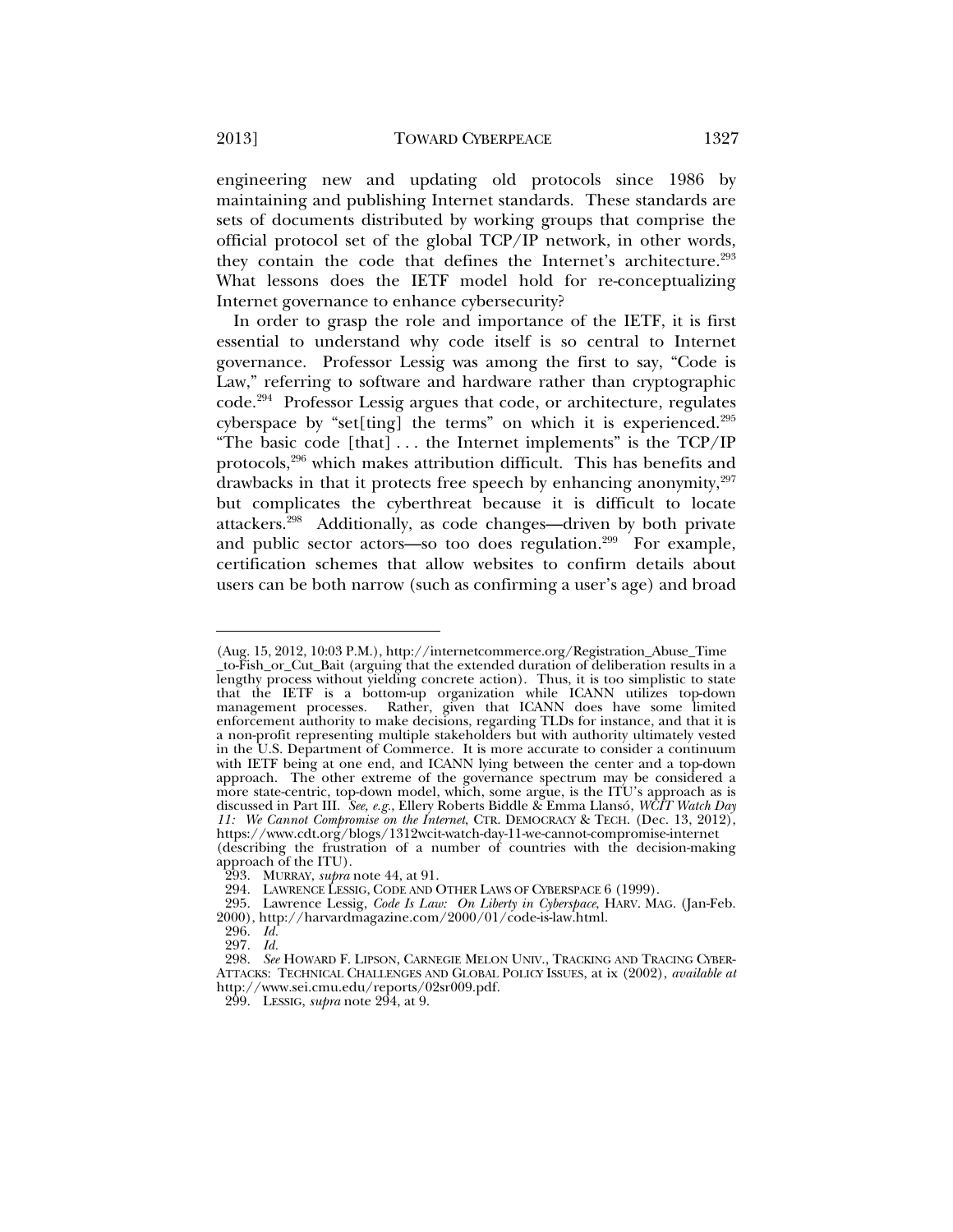(enabling less privacy).300 Thus, code is a critical factor in determining what is and is not possible in cyberspace, $301$  including cybersecurity.

Governments, however, can and do influence code. As Professor Lessig has argued, this may be beneficial in the United States when we observe the extension of the First Amendment into cyberspace, thus ensuring the continuation of core constitutional values in this new domain.<sup>302</sup> However, other nations with different traditions are also shaping code, and those effects can spill across borders. Consider the development of wireless networking standards. The Institute of Electronic and Electrical Engineers developed the first wireless networking standard, WLAN, and most countries have implemented this or a similar standard. $303$  China, on the other hand, disliking the anonymity and perceived anarchy of this U.S. standard,<sup>304</sup> designed its own wireless networking standard called WAPI, which requires both wireless devices and access points to authenticate themselves.305 The Chinese government has said that the WAPI standard must be incorporated into every Wi-Fi device used within its borders, although black-market mobiles without WAPI have reportedly made it into China.306 As of May 2010, Dell and Apple began to sell Mini 3i mobiles and iPhones with WAPI wireless technology to Chinese consumers.<sup>307</sup> This example demonstrates how governments can mandate code and regulate through law, here with privacy and cybersecurity implications. $308$  It also highlights the complex and changing collection of stakeholders shaping Internet governance. One stakeholder—especially one as significant as China,

 <sup>300.</sup> *Id.* at 33–34.

 <sup>301.</sup> *See* LESSIG, *supra* note 181, at 33–34.

 <sup>302.</sup> Lessig, *supra* note 294, at 6..

 <sup>303.</sup> *See History of Institute of Electrical and Electronic Engineers (IEEE) Standards*, IEEEGLOBAL HISTORY NETWORK, http://www.ieeeghn.org/wiki/index.php/History\_of\_Institute\_of\_

Electrical\_and\_Electronic\_Engineers\_%28IEEE%29\_Standards (last visited June 15, 2013). 304. GOLDSMITH & WU, *supra* note 272, at 101.

 <sup>305.</sup> *See* Owen Fletcher, *Years on, China Pushes WAPI in Mobile Phones*, CIO, (May 8, 2009), http://www.cio.com/article/492084/Years\_on\_China\_Pushes\_WAPI\_in\_Mobile\_Phones (reporting on China's limited success in pushing for its WAPI standards internationally).

 <sup>306.</sup> *See* Sumner Lemon, *China's WAPI will not go down without a fight*, NETWORK WORLD (May 30, 2006, 9:25 A.M.), http://www.networkworld.com/news/2006/053006 chinas-wapi-protocol.html (noting that "some phones" will support the security protocol).

 <sup>307.</sup> *See* Owen Fletcher, *Apple Tweaks Wi-Fi in IPhone To Use China Protocol*, PC WORLD, (May 3, 2010, 9:40 A.M.), http://www.pcworld.com/article/195524/article.html.

 <sup>308.</sup> *See* Nigel Inkster, *China in Cyberspace*, *in* CYBERSPACE AND NATIONAL SECURITY: THREATS, OPPORTUNITIES, AND POWER IN A VIRTUAL WORLD 191, 200 (Derek S. Reveron ed., 2012) (detailing further the Chinese attempts to regulate and legislate code); JODY R. WESTBY, INTERNATIONAL GUIDE TO CYBER SECURITY 42–43 (2004) (discussing the security shortcomings of wireless systems).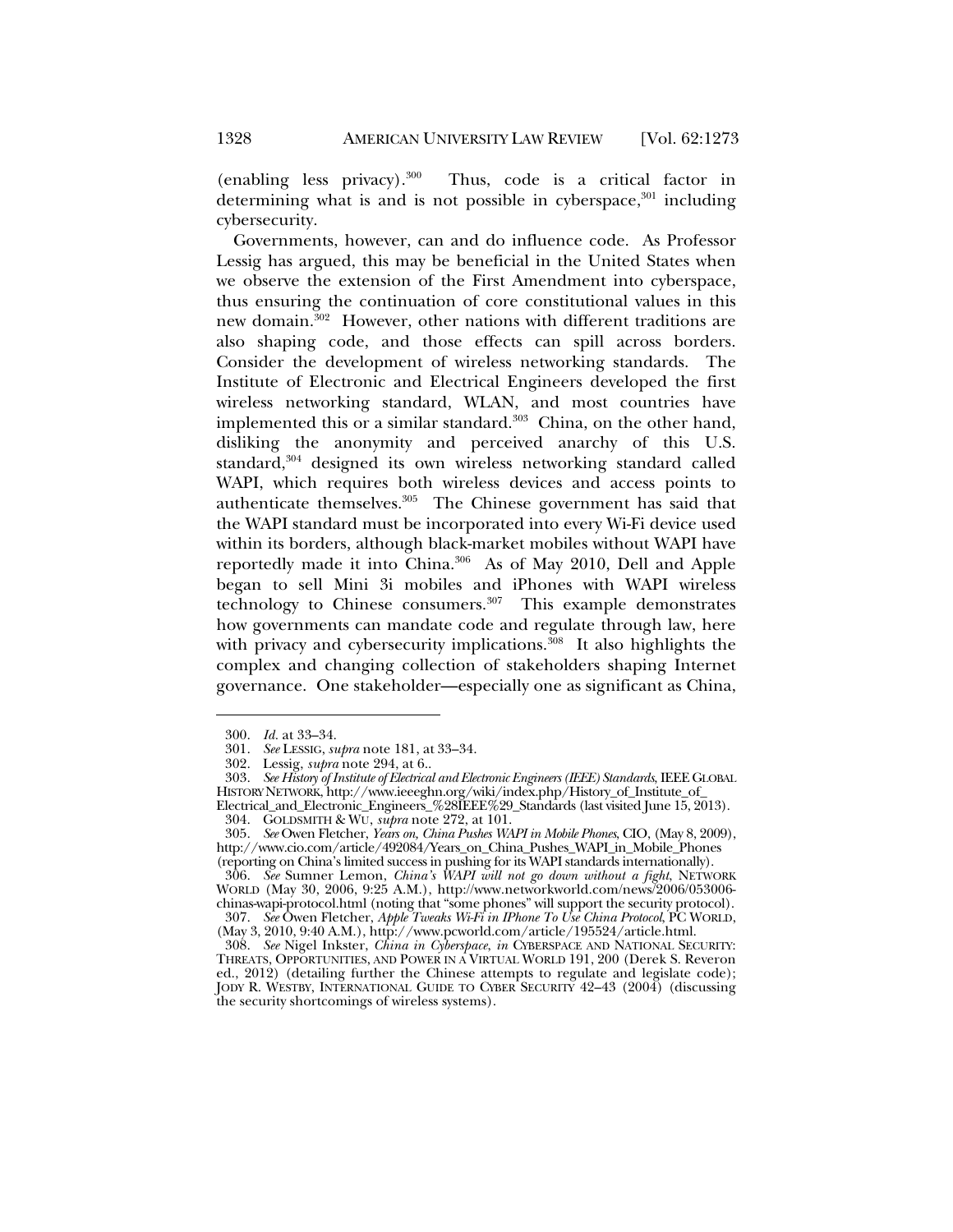which is arguably creating its own "network center of gravity"—can significantly affect the interconnected regulatory environment of cyberspace.<sup>309</sup> As more nations weigh in on Internet governance, as was demonstrated with the ICANN saga, this situation will only become more complex. China's insistence on attempting to implement WAPI then, even though it was rejected as an international standard, $310$  is indicative of a larger shift. As China gains power to control network standards—the most basic building blocks of network design—it, along with other stakeholders, can design and implement different systems replete with varying values and security features.311 As Professor Lessig argues, "We are just beginning to see why the architecture of the space matters—in particular, why the *ownership* of that architecture matters."312

In comparison to ICANN's development, the IETF has evolved naturally from technical communities to deal with particular problems, and as a result, it enjoys relatively more legitimacy though it, too, is not without its critics. $313$  In the beginning, as with Postel's IANA, the IETF was a means for U.S. government-funded researchers to coordinate with one another. $314$  No one was obligated to attend IETF meetings, but it seemed to be in everyone's best interest to do so.315 As a sign of the IETF's growing importance, its first meeting in January 1986 consisted of twenty-one researchers.<sup>316</sup> As of 2011, VeriSign and the NSA fund the chairperson.317

The basic administrative framework of IETF was settled by the early 1990s. It is comprised of working groups and area directors of seven functional areas, including applications, routing, and security.<sup>318</sup>

 <sup>309.</sup> GOLDSMITH & WU, *supra* note 272, at 101.

 <sup>310.</sup> *See* Lemon, *supra* note 306 (noting that the International Organization for Standardization rejected WAPI as an international standard in 2006).

 <sup>311.</sup> *See* Lawrence Lessig, *The Law of the Horse: What Cyberlaw Might Teach*, 113 HARV. L. REV. 501, 532–33 (1999) ("As code displaces law, law might respond to reclaim the values displaced. As law regulates code, code writers might respond to neutralize the effect of law.").

 <sup>312.</sup> LESSIG, *supra* note 294, at 7.

 <sup>313.</sup> *See* MURRAY, *supra* note 44, at 92, 234 (contrasting the IETF's development stemming from a particular problem from ICANN's failure to achieve widespread acceptance due to a divergent approach).

 <sup>314.</sup> BOWREY, *supra* note 275, at 56.

 <sup>315.</sup> *See* MURRAY, *supra* note 44, at 91 (highlighting the informality of the IETF).

 <sup>316.</sup> *See* MUELLER, *supra* note 270, at 90–92 (chronicling the growth of IETF meetings from 50 people in 1987 to over 200 by 1989 and over 650 in 1992).

 <sup>317.</sup> *See* Carolyn Duffy Marsan, *Q&A: Security top concern for new IETF chair*, NETWORK WORLD (July 26, 2007, 1:49 P.M.), http://www.networkworld.com/news/2007 /073007-ietf-qa.html.

 <sup>318.</sup> *See* MURRAY, *supra* note 44, at 91 (compiling the various working group subject areas).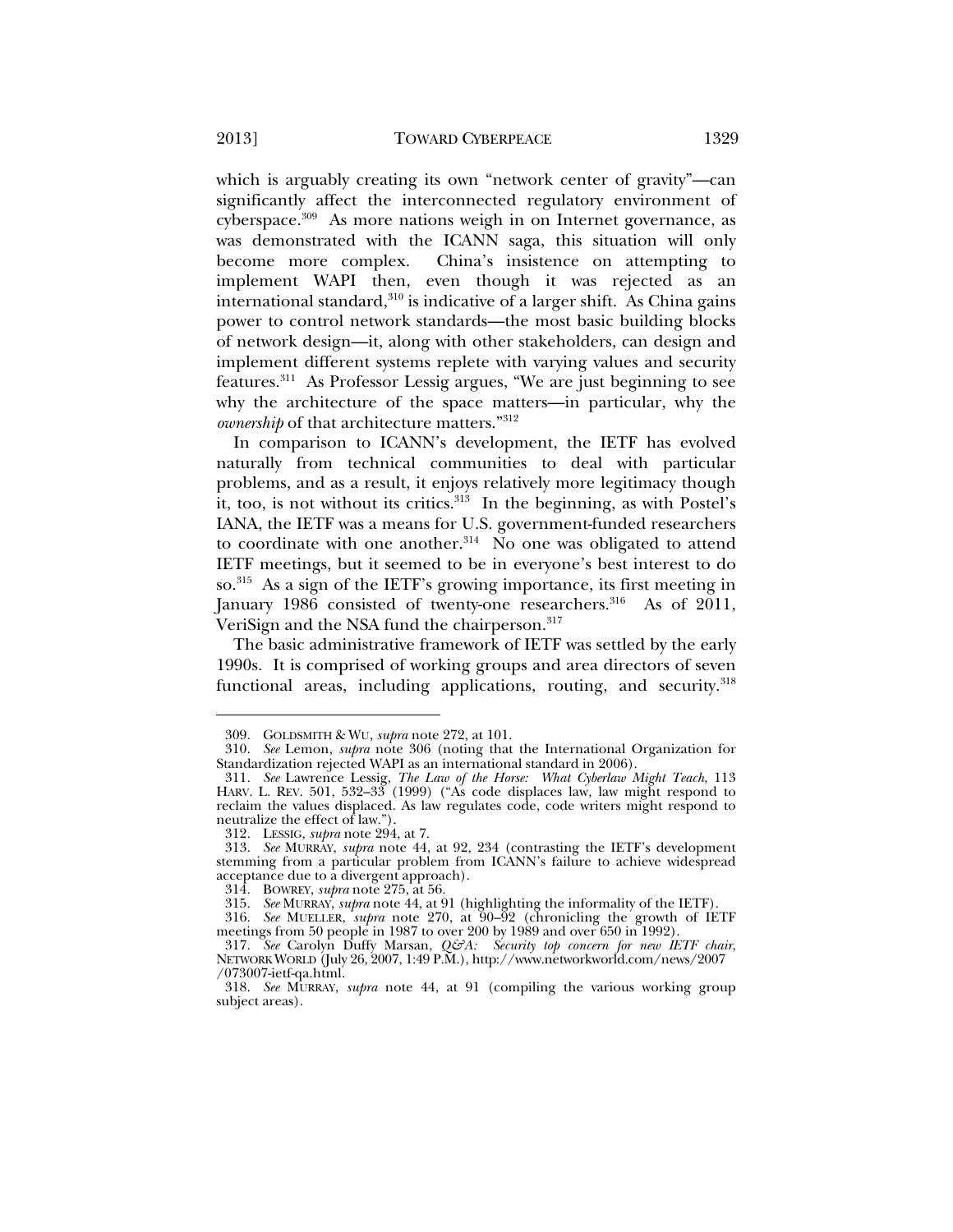There is also a General Area Director who functions as the IETF's chair.319 These structures developed organically, and the IETF has a reputation for being a relatively flat organization, capable of adopting ideas when justified by results "with[out] reference to rank or formal experience."320 Indeed, an early IETF mantra coined in 1992 survives: "We reject: kings, presidents, and voting. We believe in: rough consensus and running code."<sup>321</sup> Anyone who wants to can join the IETF at any time for free, and everyone who is a "member" is a volunteer who is welcome to join in the discussion and submit a proposal for a new standard or an alteration to an existing standard in the form of a request for comment  $(RFC).$ <sup>322</sup>

Much of the time, IETF standards are built into our systems without our knowledge and are chosen for the simple reason that they work well.<sup>323</sup> As such, IETF is in charge only to the extent that people act like it is a model of consensus governance, although one with its share of corporate and governmental influence. $324$  The notion of bottom-up governance created in IETF is an example of one facet of polycentric regulation. This theory, pioneered by Nobel Laureate Elinor Ostrom and others at The Vincent and Elinor Ostrom Workshop in Political Theory and Policy Analysis at Indiana University, asserts that local participation is key to efficiently and sustainably managing common pool resources.<sup>325</sup> Proponents assert that self-regulation is flexible, has a greater capacity to adapt to technological advancements than centralized hierarchies, and can be more efficient than the exclusive exercise of governmental

 <sup>319.</sup> *See Overview of the IETF*, INTERNET ENG'G TASK FORCE, http://www.ietf.org/old/2009/overview.html (last visited June 15, 2013).

 <sup>320.</sup> BOWREY, *supra* note 275, at 56.

 <sup>321.</sup> *Id.* 

 <sup>322.</sup> *See* MURRAY, *supra* note 44, at 68.

 <sup>323.</sup> *See The IETF Standards Process*, INTERNET ENG'G TASK FORCE, http://www.ietf.org/about/standards-process.html (last visited June 15, 2013) (stating that the Internet Standards Process exists in its current state because it is believed to be the best way to attain the goals of technical excellence, prior implementation and testing, easily understood documentation, openness, fairness, and timeliness).

 <sup>324.</sup> *See* POST, *supra* note 275, at 138–39 (marveling that the rules for the common global language known as the Internet are developed by a community of people adhering to a set of rules as if they are authoritative and official, even though there is no enforcing mechanism).

 <sup>325.</sup> *See* Interview with Elinor Ostrom, Distinguished Professor, Ind. Univ. Bloomington, in Bloomington, Ind. (Oct. 13, 2010) (asserting that individuals can come together to create a common property regime which can be successful; while arguing that privatization and central regulation are not the *only* solutions for successful systems).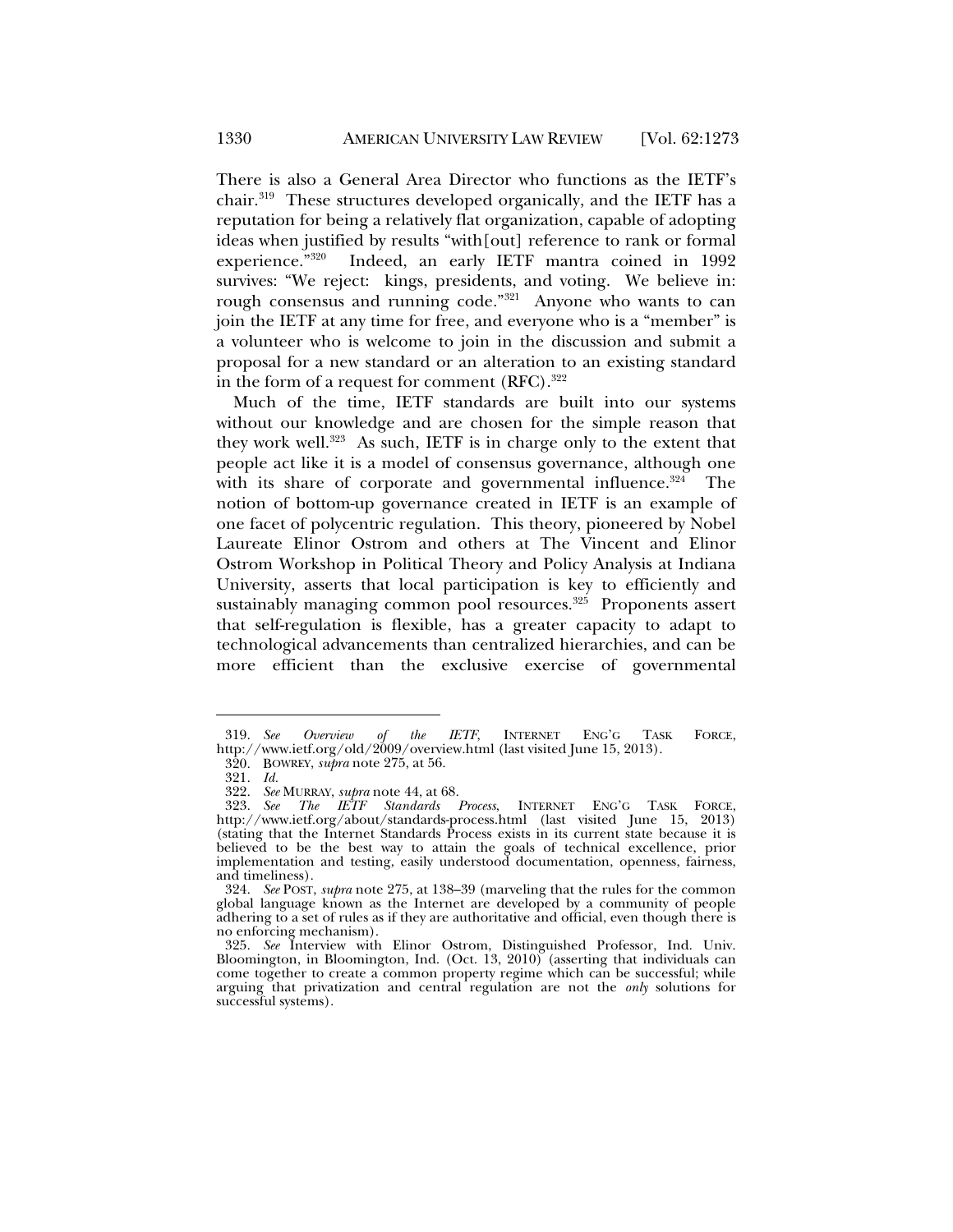authority.326 However, such a regime requires active user engagement based on shared responsibility and accountability throughout development and implementation, $327$  as well as recognizing a role for higher-level coordination.<sup>328</sup> As an example of a particular community engaging in the equivalent of local participation to maintain the Internet as a common resource, IETF helps illustrate the benefits and drawbacks of polycentric regulation. On the one hand, flexibility and adaptability are maximized; $329$  on the other, a lack of a defined hierarchy and enforcement mechanisms makes ensuring the uptake of best practices difficult.<sup>330</sup> Because both the future of Internet governance and cybersecurity hinge on many diverse governing bodies working well together, exploring these distinctions is critical, especially as more stakeholders become engaged as discussed in Part III.

Aside from commercial interests,<sup>331</sup> security concerns have also prompted greater interest in IETF's processes and decisions. IETF has acknowledged that its standards may create vulnerabilities and affect how the Internet manages novel threats.<sup>332</sup> Indeed, many of

 <sup>326.</sup> *See* Ostrom, *supra* note 49, at 1–2, 7–8 (stressing that scholars must move away from thinking that without major external resources and top-down planning sustainable common-pool resources cannot exist, and admonishing the belief that there is only one ideal governance regime that can achieve sustainability).

 <sup>327.</sup> *See* MONROE E. PRICE & STEFAAN G. VERHULST, SELF-REGULATION AND THE INTERNET 21–22 (2005) (emphasizing that the effectiveness of self-regulation depends on full collaboration among all industry players).

 <sup>328.</sup> *See* McGinnis, *supra* note 48, at 1, 7–8 (outlining various theories discussing the balance between the coordinating role of central authorities and their relationship to epistemic, economic, and political orders throughout time).

 <sup>329.</sup> *See* Keohane & Victor, *supra* note 51, at 8–9 (discussing the continuum between comprehensive international regulatory institutions and highly fragmented arrangements, and arguing that focusing "on managing a regime complex ma"y lead towards more effective regulation than diplomatic and political efforts invested to craft a comprehensive regime because, "in settings of high uncertainty and" political variability, regime complexes are more politically feasible).

 <sup>330.</sup> *See id.* at 8 (discussing regime complexes as loosely coupled arrangements located in between two extremes of fully integrated institutions that impose regulation through comprehensive, hierarchical rules on the one hand, and a collection of fragmented institutions on the other); *see also* Cole, *supra* note 58, at 412 (concluding that regime complexes ranging from fully integrated to highly fragmented institutions are analogous to polycentric governance).

 <sup>331.</sup> *See ITU-T In Brief*, INTERNET TELECOMM. UNION, http://www.itu.int/en/ITU-T/about/Pages/default.aspx (last visited June 15, 2013) (conveying that international information and communication technologies prevent high cost battles over preferred technologies, which can be essential for developing countries trying to reduce costs while simultaneously building their infrastructures).

 <sup>332.</sup> *See, e.g.*, Network Working Group Internet Draft, ITEF, *Transport Layer Security (TLS) Renegotiation Indication Extension*, (Nov. 26, 2009), *available at* http://tools.ietf.org/pdf/draft-ietf-tls-renegotiation-01.pdf (evidencing the type of issues that ITEF must handle by establishing that there was a vulnerability in the Secure Sockets Layer protocol where the attacker formed a TLS connection with the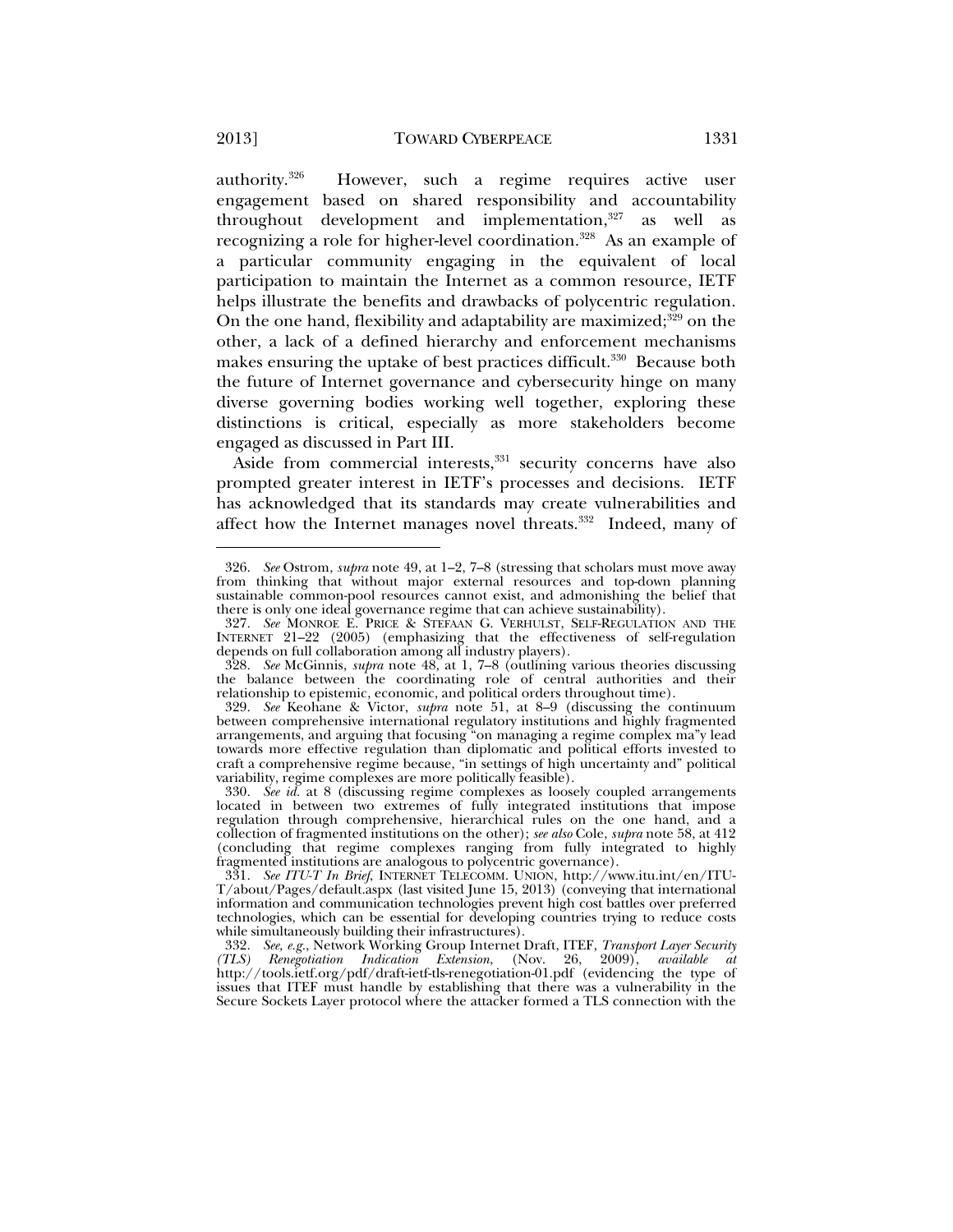IETF's early protocols "were designed without built-in security."333 In 2007, IETF chair Russ Housley said his chief concern was improving cybersecurity through new or altered Internet standards.<sup>334</sup> But in November 2010, Knake wrote that if IETF did not come up with more secure standards soon, the U.S. government may need to get involved to push the process forward.<sup>335</sup> This comment underscores the extent to which diverse stakeholders are regulating cyberspace, how cybersecurity is a common concern to both the public and private sectors, and the necessity of finding new conceptual models to hasten enhancements.336 As Knake has argued, optimal Internet governance should include representatives from these diverse communities, including the private sector, consumer groups, the technical community, and intergovernmental forums working at multiple regulatory levels to enhance cybersecurity.<sup>337</sup> This is, in essence, a call for a polycentric framework.338 But the challenge comes in conceptualizing such a complex system to maximize benefits and minimize costs.

As with ICANN, IETF's authority as a private regulatory body of the Internet's communications system has been challenged. Different communities have various expectations, and in the case of IETF, the organization sets standards yet lacks the formal authority to resolve disputes regarding whether or how these standards are used downstream. According to Professor David Post, "That is not their

target server, injected his content of choice, and spliced a new TLS connection from a client—a problem which the ITEF community had to address).

 <sup>333.</sup> *See* Marsan, *supra* note 317, at 2 (rationalizing that even if a consensus existed regarding what a "secure" Internet consists of, it would be impractical to implement that consensus by turning the Internet off one day, and starting up a secure Internet the next day. Therefore, IETF will have to work incrementally and rework already existing protocols requiring built-in security, even though such a process will be unavoidably incomplete).

 <sup>334.</sup> *See id.* at 1 (listing three specific goals of rolling out IPv6, DNS security, and the SIDR (Secure Inter-Domain Routing) working group).

 <sup>335.</sup> *See* KNAKE, *supra* note 57, at 27 (elaborating that the United States should seek support from like-minded states, and ensure that the protocols align themselves with U.S. objectives of cyberspace development).

 <sup>336.</sup> *See id.* at vii (highlighting the multiple regional and national forums, as well as international bodies seeking to build a consensus on the future of Internet governance, and theorizing that there must be an infusion of bureaucratic reforms in the United States to address cybercrime, cyberattacks, and the endangerment of critical civilian systems).

 <sup>337.</sup> *See id.* at 12–13, 18 (theorizing that the United States should welcome a wide range of participants to shape policy and avoid state-centric processes of handling technical issues, but warning that cybercrime is a problem that only states can address).

 <sup>338.</sup> *Cf. id.* at vii (placing emphasis on legal and technological solutions rather than analyzing the full gambit of available tools including self-regulation, laws, norms, markets, and code discussed in Part III).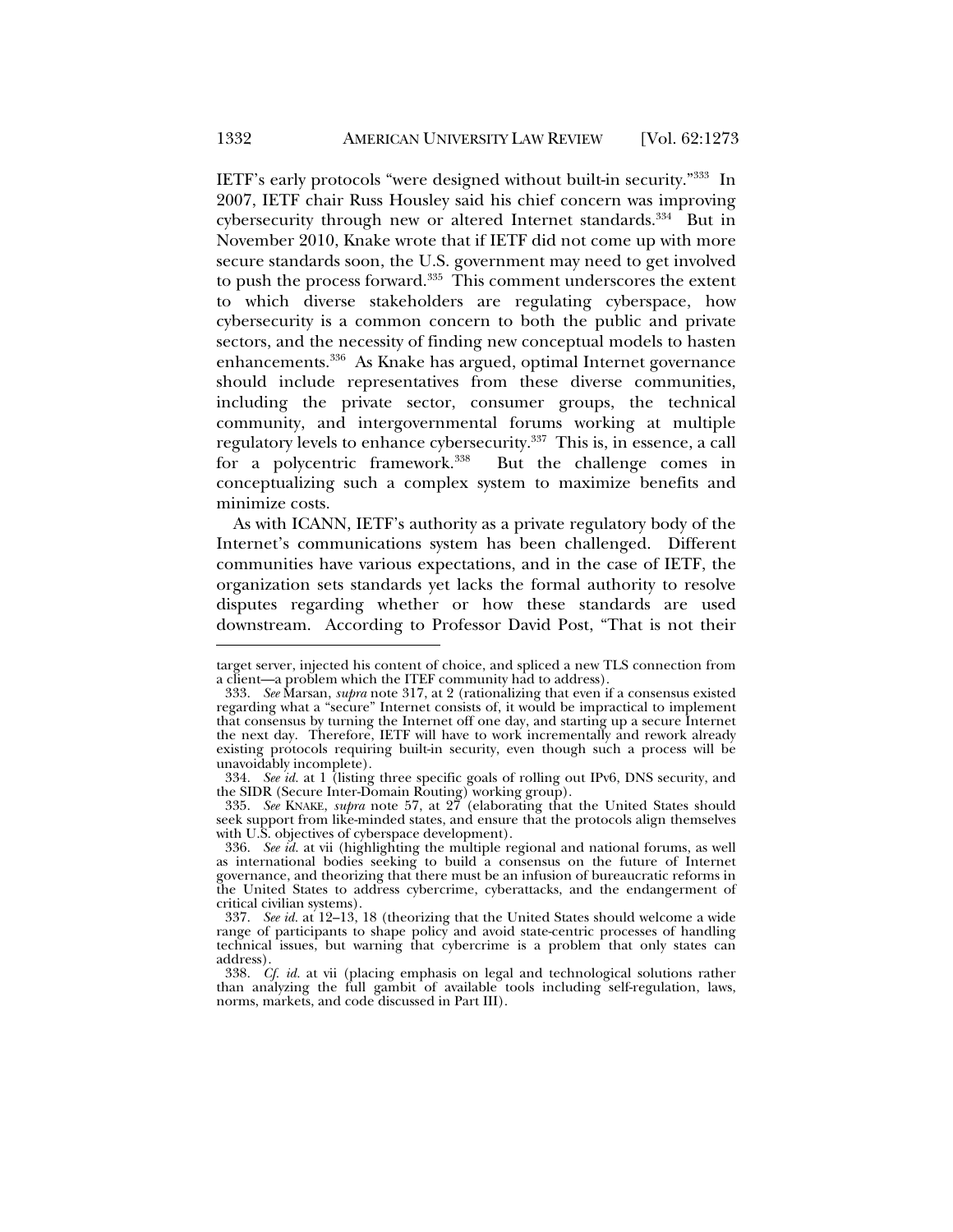2013] TOWARD CYBERPEACE 1333

game. But given the way the network has evolved to date, nor is it anyone else's."339 The challenges that IETF is facing illustrate the extent to which geopolitics, technological advancements, commerce, and code are influencing Internet governance, and as a result the ways in which the cyberthreat may be managed.

### *D. Regime Effectiveness in Cyberspace*

An effective system of polycentric governance for cyberspace would use a mixture of laws and norms; market-based incentives; code; selfregulation; public-private partnerships; and bilateral, regional, and multilateral collaboration to enhance cybersecurity. Yet, even if such a system could be put into practice, polycentric networks are susceptible to institutional fragmentation and gridlock caused by overlapping authority.340 Thus, before summarizing best practices, it is useful to assess the desirability of such an approach by analyzing the current state of affairs. Measuring the effectiveness of the current regime is extremely difficult and is posed here merely to couch the debate in greater context, and help illustrate the difficulties involved with realizing the promise of polycentric governance in cyberspace.

Regime effectiveness is an increasingly useful metric in the analysis of international relations.<sup>341</sup> However, the array of literature on regime effectiveness in fields such as international environmental and human rights law has not been applied to Internet governance partly because of the difficulty with making causal inferences under a variety of conditions, given the lack of necessary data.<sup>342</sup> Moreover, measuring the effectiveness of regime complexes is a difficult proposition, since the governance structures at work are diverse and not easily amenable to quantifiable comparison.<sup>343</sup> A comprehensive analysis of the effectiveness of laws of cyberspace is thus beyond the

 <sup>339.</sup> BOWREY, *supra* note 275, at 6.

 <sup>340.</sup> *See* Keohane & Victor, *supra* note 51, at 14 (explaining that different components within a partially fragmented regime complex may compete with each other, resulting in a gridlock of innovation).

 <sup>341.</sup> Michael Zürn, *The Rise of International Environmental Politics: A Review of Current Research*, 50 WORLD POL. 617, 649 (1998).

 <sup>342.</sup> *See generally* Oona A. Hathaway, *Do Human Rights Treaties Make a Difference?*, 111 YALE L.J. 1935 (2002) (declaring that a quantitative approach to tracing the effectiveness of relationships within human rights law is typically difficult, if not impossible); Carsten Helm & Detlef Sprinz, *Measuring the Effectiveness of International Environmental Regimes*, 44 J. CONFLICT RES. 630, 630 (2000).

 <sup>343.</sup> *See* Helm & Sprinz, *supra* note 342, at 632 (suggesting that scholars "focus on observable political effects of institutions rather than directly on environmental impact" due to the difficulty of measuring the actual impacts resulting from a given regulatory action).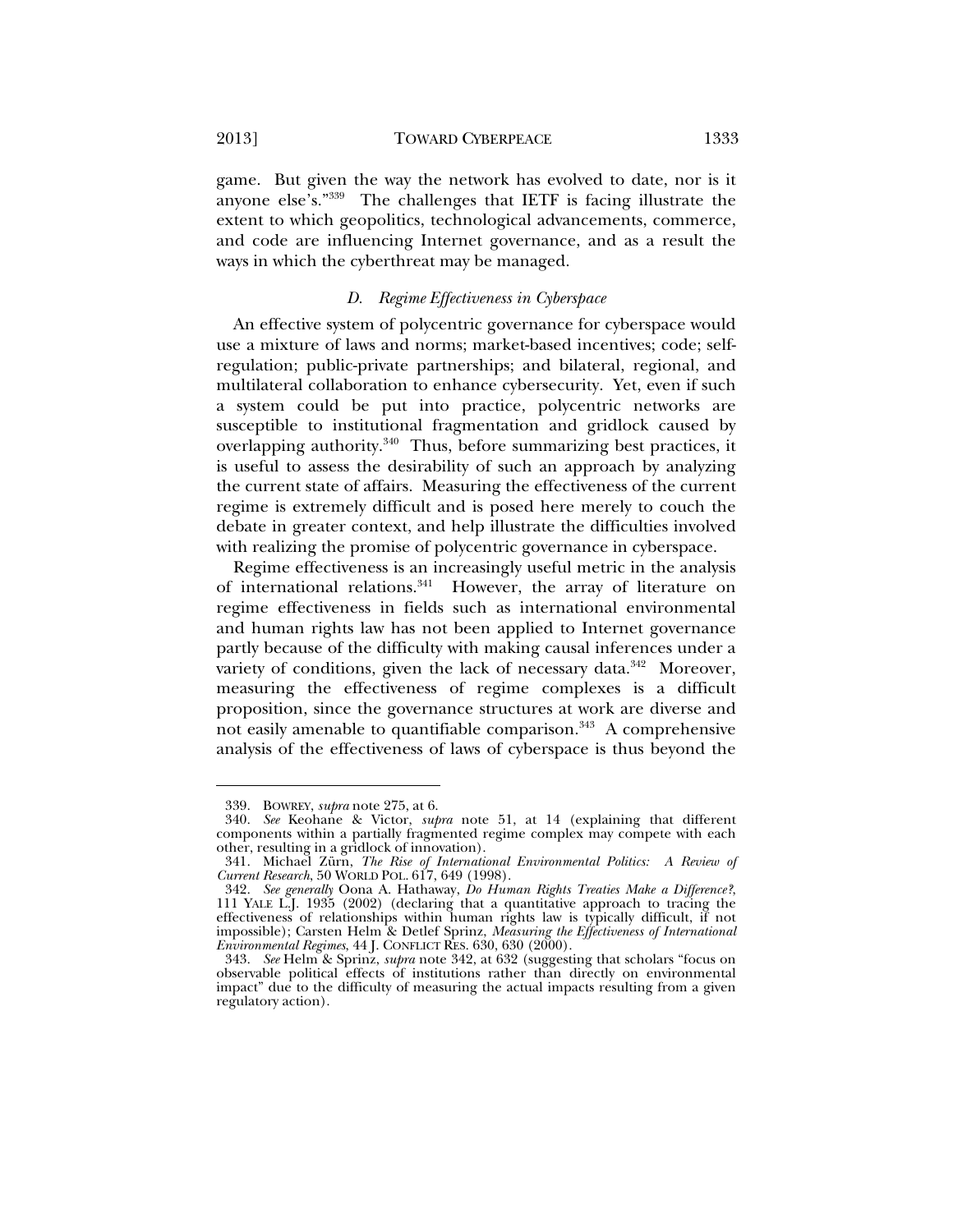scope of this study. However, the literature on international environmental regime effectiveness is helpful to begin laying the ground for assessing some elements of the current regime's performance. Professor Oran Young has been among the most prolific scholars in this area, positing five main approaches for measuring effectiveness: the problem-solving, legal, economic, normative, and political approaches.<sup>344</sup> A combination legal-political approach is used here to analyze some aspects of the cyberlaw underpinning Internet governance.

Ascertaining the effectiveness of cyberlaw is difficult particularly because of the relative lack of binding international law below the armed attack threshold. Diverse bodies of law and custom are applicable in the cybersecurity arena to help fill out a "Law of Cyberpeace." For example, a cyberattack that is not an armed attack could potentially activate an array of legal provisions, including: (1) Article 35 of the ITU dealing with the suspension of communications services,  $345$  (2) domestic cyberlaw, (3) Articles 19 and 113 of the U.N. Convention on the Law of the Sea,  $346$  (4) applicable mutual legal assistance treaties and status of forces agreements, and (5) the potential for U.N. Security Council Resolutions.<sup>347</sup> Yet, it is possible to investigate the status of these and other treaties active in somewhat analogous arenas, such as those governing the global commons, a sampling of which are summarized in Figure 2.

 <sup>344.</sup> Oran R. Young & Marc A. Levy, *The Effectiveness of International Environmental*, *in* THE EFFECTIVENESS OF INTERNATIONAL ENVIRONMENTAL REGIMES: CAUSAL CONNECTIONS AND BEHAVIORAL MECHANISMS 1, 4–6 (Oran R. Young ed., 1999).

 <sup>345.</sup> INT'L. TELECOMM. UNION, CONSTITUTION OF THE INTERNATIONAL TELECOMMUNICATIONS UNION art. 35 (2010), *available at* http://www.itu.int/dms\_pub /itu-s/oth/02/09/s02090000115201pdfe.pdf.

 <sup>346.</sup> United Nations Convention on the Law of the Sea, arts. 19, 113, Dec. 10, 1982, 1833 U.N.T.S. 397 [hereinafter UNCLOS].

 <sup>347.</sup> Shackelford, *supra* note 254, at 198–99.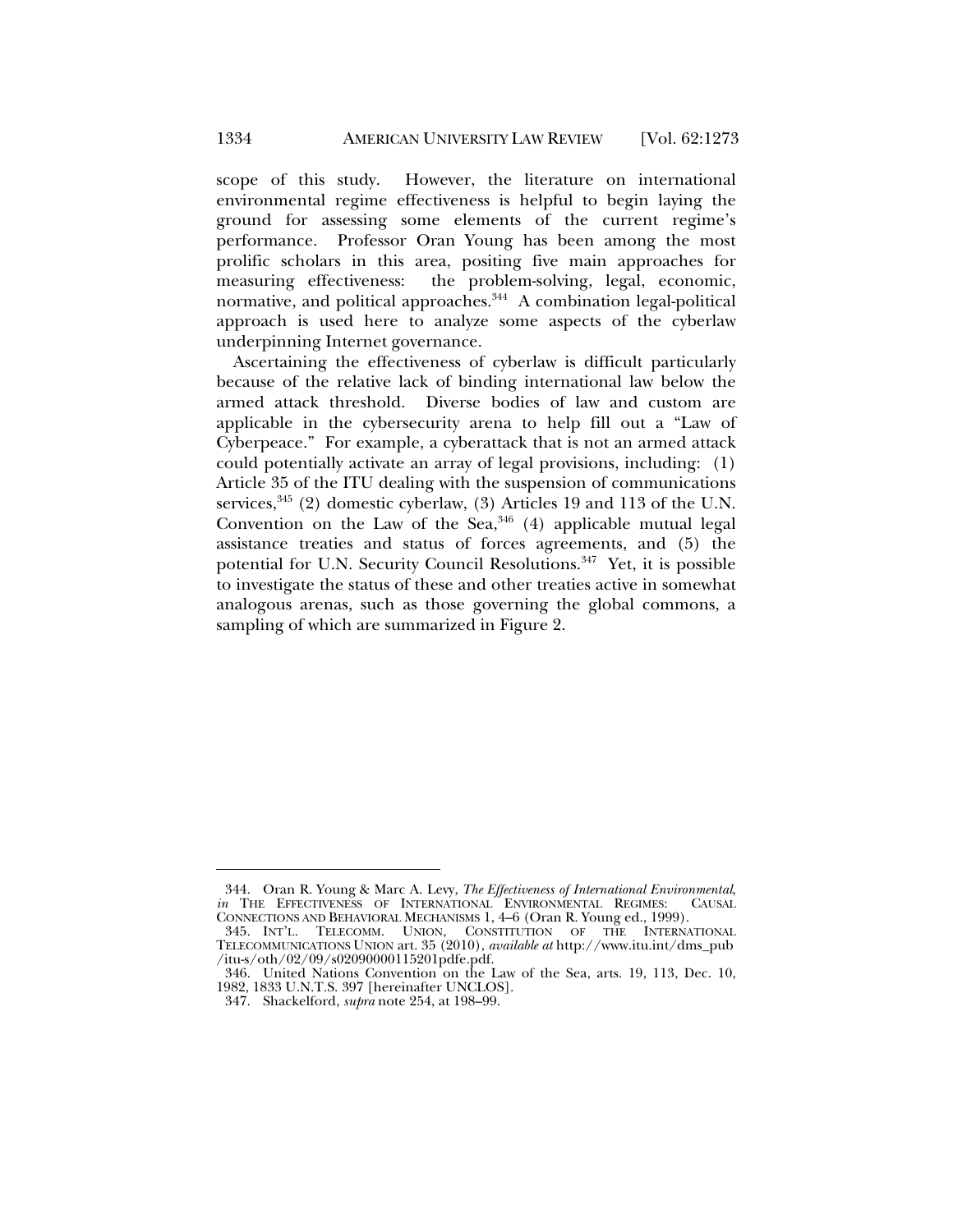| Name                             | Subject             | Year        | Full Members | % Developing<br>States | Ratifications<br>for EIF | Signature to<br>EIF (months) | ${\it Reguirement}$<br>$A$ mendment | Reservations<br>Allowed? |
|----------------------------------|---------------------|-------------|--------------|------------------------|--------------------------|------------------------------|-------------------------------------|--------------------------|
| <b>ICRW</b>                      | Whaling             | 1946        | 89           | 60                     | 6                        | 23                           | Three-<br>quarters                  | Yes                      |
| Antarctic<br>Treaty              | Antarctica          | <b>6261</b> | 49           | 49                     | All                      | 19                           | All                                 | Yes                      |
| <b>ITU Nairobi</b><br>Convention | Marine<br>Pollution | 1982        | 188          | 80                     | 55                       | 13                           | Two-thirds                          | Yes                      |
| London<br>Convention             | Marine<br>Pollution | 1972        | 82           | 58                     | 15                       | 21                           | Two-thirds                          | Yes                      |

| Table 2: Summary of International Agreements Governing the Global |  |
|-------------------------------------------------------------------|--|
| Commons <sup>348</sup>                                            |  |

 <sup>348.</sup> Table adapted from JOHN VOGLER, THE GLOBAL COMMONS: ENVIRONMENTAL AND TECHNOLOGICAL GOVERNANCE 152-81 (2000), and updated from data available at the International Maritime Organization, the United Nations, International Whaling Commission, the Secretariat of the Antarctic Treaty, and the London Convention and Protocol. *E.g.*, U.N. OFFICE FOR OUTER SPACE AFFAIRS, U.N. TREATIES AND PRINCIPLES ON OUTER SPACE AND RELATED GENERAL ASSEMBLY RESOLUTIONS, U.N. Doc. ST/SPACE/11/Rev.2, U.N. Sales No. E.08.I.10 (2008); International Convention for the Prevention of Pollution from Ships, Nov. 2, 1973, 34 U.S.T. 3407, 1340 U.N.T.S. 184, *as amended by* Protocol of 1978, Feb. 17, 1978, 1340 U.N.T.S. 62; Convention on the Prevention of Marine Pollution by Dumping of Wastes and Other Matter, Dec. 26, 1972, 26 U.S.T. 2403, 1046 U.N.T.S. 120; *Membership and Contracting Governments*, INT'L WHALING COMM'N, http://iwc.int/members (last visited July 2, 2013); *Parties*, SECRETARIAT OF THE ANTARCTIC TREATY, http://www.ats.aq/devAS/ats\_parties.aspx?lang=e (last visited July 2, 2013) (including both consultative and non-consultative parties).; London Convention and Protocol, *Convention on the Prevention of Marine Pollution by Dumping of Wastes and Other Matter*, *available at* http://www.imo.org/OurWork/Environment /SpecialProgrammesAndInitiatives/Pages/London-Convention-and-Protocol.aspx (last visited June 15, 2013).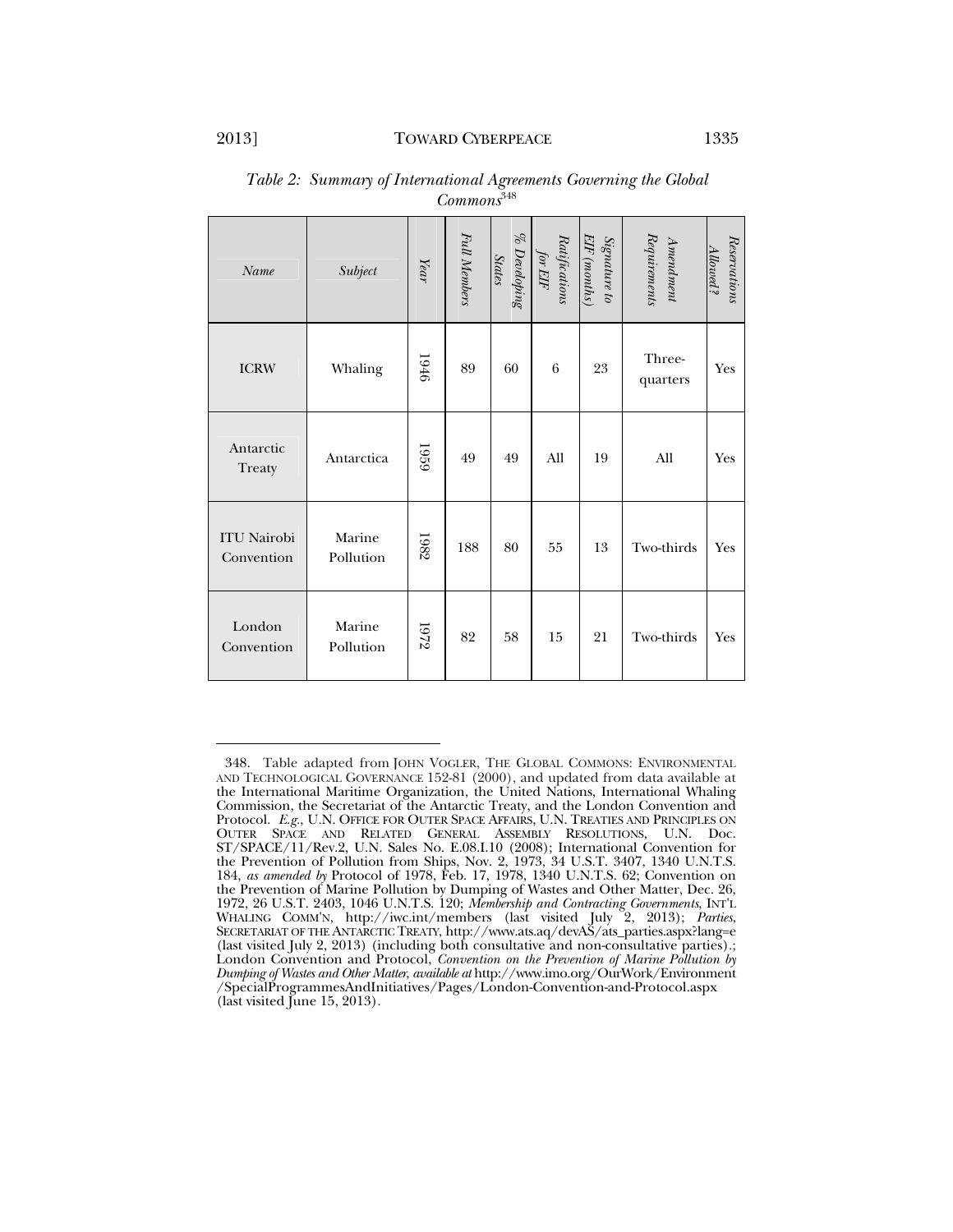1336 AMERICAN UNIVERSITY LAW REVIEW [Vol. 62:1273

| Name                         | Subject              | $\it Year$ | Full Members | $\%$ Developing<br><b>States</b> | Ratifications for<br>EIF | Signature to<br>EIF (months) | Requirements<br>$A$ mendment                             | Reservation<br>llowed? |
|------------------------------|----------------------|------------|--------------|----------------------------------|--------------------------|------------------------------|----------------------------------------------------------|------------------------|
| <b>MARPOL</b><br>Convention  | Marine<br>Pollution  | 1973 & 78  | 151          | 69                               | 15                       | 119                          | Two-thirds                                               | Yes                    |
| <b>UNCLOS III</b>            | Oceans               | 1982       | 162          | 83                               | 60                       | 143                          | Two-thirds<br>or 60;<br>Three-<br>quarters for<br>Seabed | No                     |
| Vienna<br>Convention         | Atmospheric<br>Ozone | 1985       | 169          | 78                               | 20                       | 44                           | Three-<br>quarters                                       | No                     |
| Montreal<br>Protocol         | Ozone                | 1987       | 168          | $77\,$                           | 11                       | 15                           | 20                                                       | No                     |
| <b>FCCC</b>                  | Climate              | 1992       | 173          | 78                               | 50                       | 21                           | Three-<br>quarters                                       | N <sub>o</sub>         |
| Kyoto<br>Protocol            | Climate              | 1995       | 100          | 55                               | $\ast$                   | 99                           | Three-<br>quarters                                       | No                     |
| <b>Outer Space</b><br>Treaty | <b>Outer Space</b>   | 1961       | 100          | 58                               | $\bf 5$                  | $\,8\,$                      | Simple<br>majority                                       | Yes                    |

\* Marrakesh Accords.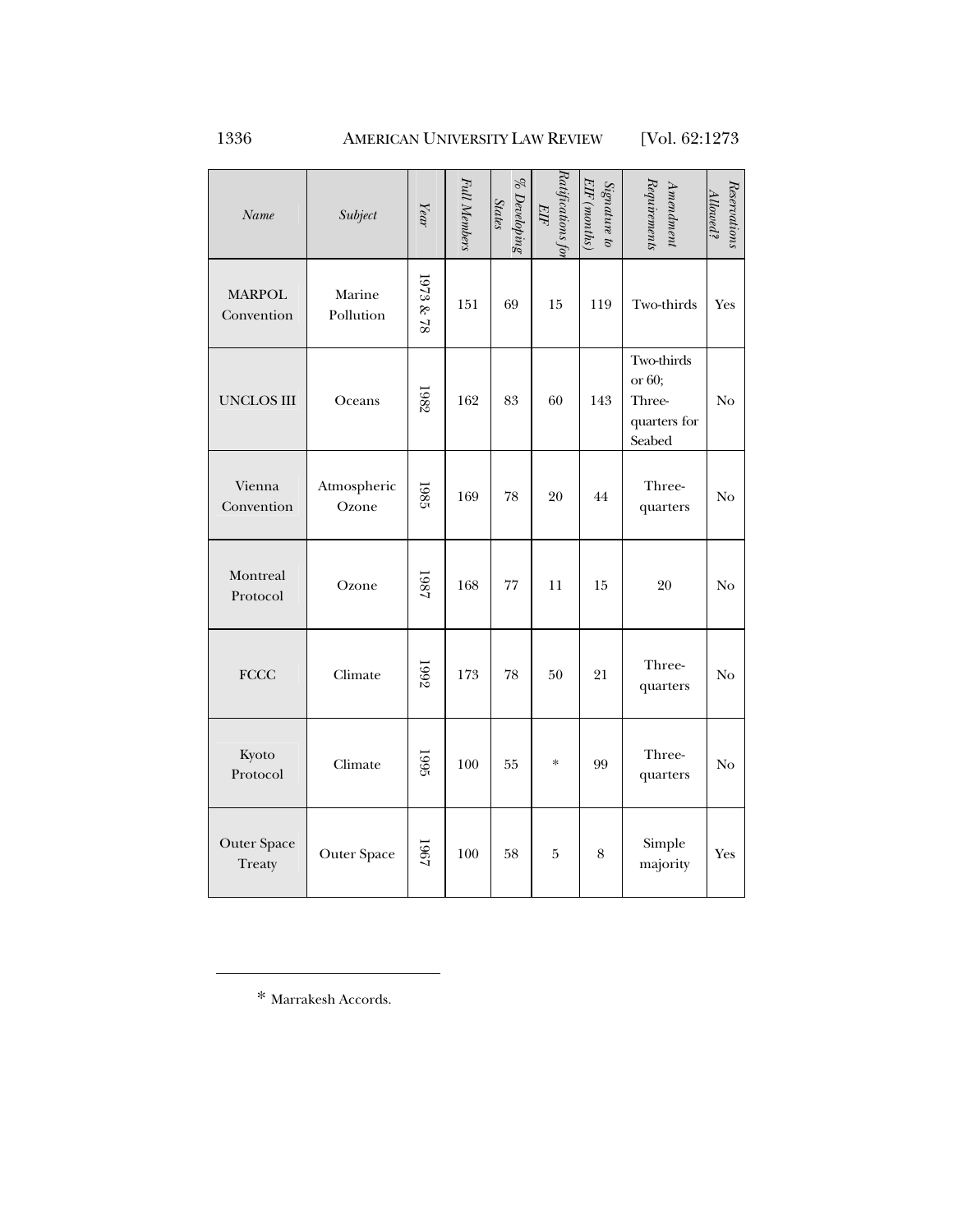l

| Name                       | Subject                                   | Year | Full Members | % Developing<br><b>States</b> | Ratifications for<br>EIF | EIF (months)<br>Signature to | $\emph{Request}$<br>$A$ mendment | Reservation:<br>Allowed? |
|----------------------------|-------------------------------------------|------|--------------|-------------------------------|--------------------------|------------------------------|----------------------------------|--------------------------|
| Rescue<br>Agreement        | Rescue of<br>astronauts                   | 1968 | 92           | 24                            | 3                        | 7                            | All                              | N <sub>o</sub>           |
| Liability<br>Convention    | Definition of<br>liability                | 1972 | 90           | 23                            | $\overline{5}$           | 6                            | Simple<br>majority               | N <sub>o</sub>           |
| Registration<br>Convention | Establish<br>registration<br>requirements | 1976 | 55           | $\overline{4}$                | $\bf 5$                  | 20                           | Simple<br>majority               | N <sub>o</sub>           |
| Cybercrime<br>Convention   | Cybercrime                                | 2004 | 31           | 55                            | 5                        | 31                           | All                              | Yes                      |
| Moon Treaty                | Governance<br>of Moon                     | 1984 | 13           | 62                            | 5                        | 55                           | None                             | N <sub>o</sub>           |

These data alludes to at least three important trends. First, reservations appear in 44% of the surveyed accords, including the Budapest Convention, which permits states to opt out of specific provisions, thus potentially weakening the regime.<sup>349</sup> Second, more than half of the agreements are regional or sub-regional in scope, $350$ underscoring the move toward a regime complex. And third, enforcement provisions are often lacking, as are information sharing

 <sup>349.</sup> Convention on Cybercrime, *supra* note 148, art. 42–43. 350. See JOHN VOGLER, THE GLOBAL COMMONS: TECHNOLOGICAL GOVERNANCE 156 (2d ed. 2000) (noting that participation of states in various regimes is a key issue in mitigating global governance challenges).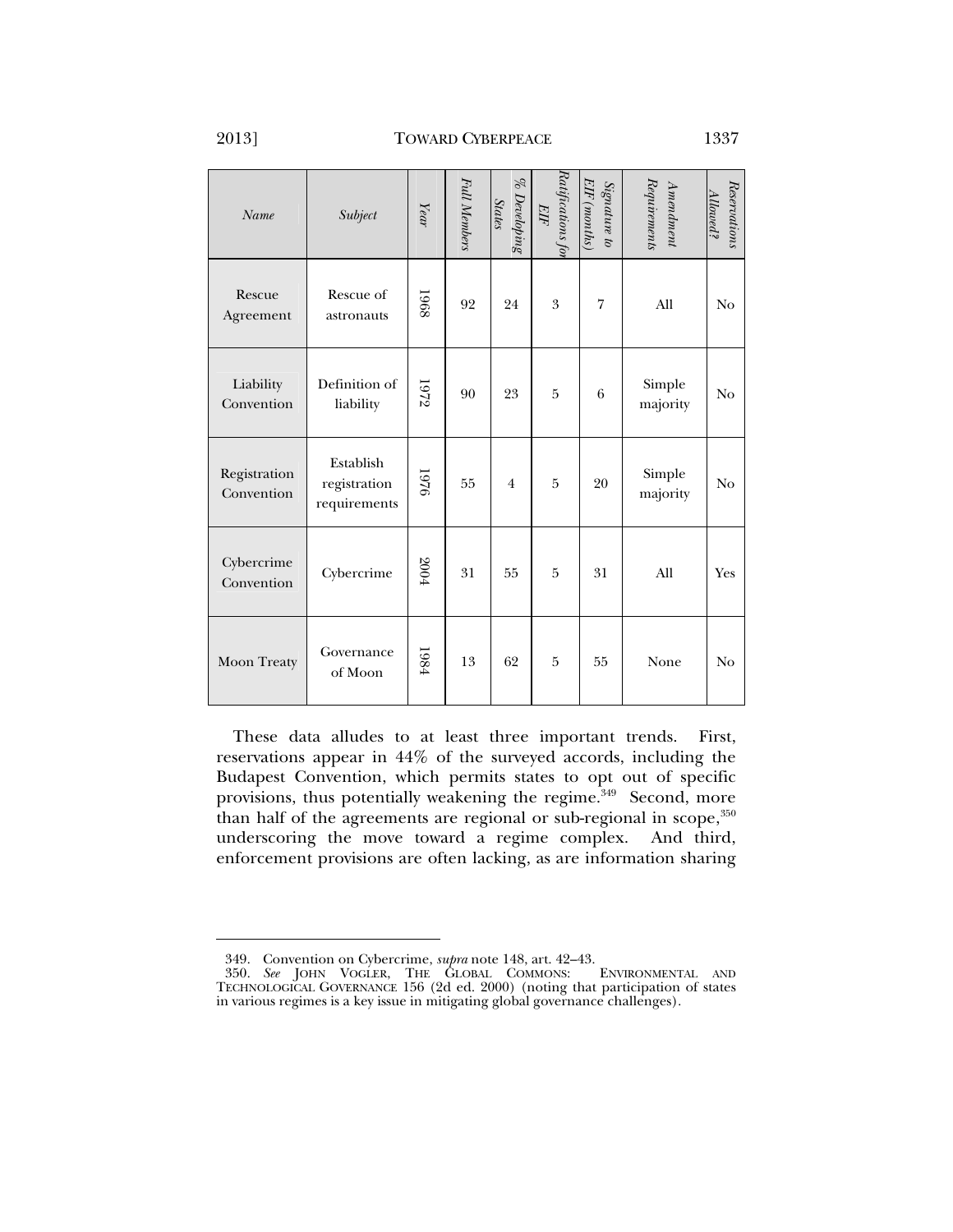and verification provisions. The overall effectiveness of these regimes has been varied.<sup>351</sup>

Focusing on cyberspace, some such as Professor Ostrom, have argued that, in fact, cyberspace is being successfully governed relative to other parts of the global commons.<sup>352</sup> The growing membership of the Budapest Convention, relative rarity of cyberterrorism, absence of genuine cyberwar, and the TCP/IP's successful accommodation of rapid growth supports this view. However, the growth of cybercrime and espionage, 353 as well as the apparent proliferation of sophisticated cyberweapons and state-sponsored attacks, calls this success into question.<sup>354</sup> Moreover, the amount of multilateral regulation governing the global commons peaked from 1972 to the late 1980s, and now seems to be decreasing; showing the difficulty of crafting new consensual treaties in a multipolar world—even the Budapest Convention was, after all, a Council of Europe initiative. From a political perspective, which is concerned with the extent to which regimes transfer authority from a national to an international level, most of these regimes are relatively weak.<sup>355</sup> Cyberspace is no exception. As we have seen, nations are exerting increasing control over Internet governance, and the outcome of ongoing multilateral negotiations could reinforce or revise this state of affairs.

This study of regime effectiveness in cyberspace is necessarily very limited owing to the lack of hard, verifiable data and binding law though it does help illustrate the extent to which existing governance structures are inadequately managing the cyberthreat. While these data may form part of an assessment of the impact of cyberlaw on cybersecurity, broader conclusions about regime effectiveness require

 <sup>351.</sup> *Id.* at 170–71 (providing that effectiveness in some of the more recently established regimes proves difficult to ascertain beyond a level of informed speculation).

 <sup>352.</sup> *See* Interview by Organization for Economic Co-operation and Development (OECD) with Elinor Ostrom, Distinguished Professor, Indiana University-Bloomington, (Oct. 13, 2010) (on file with author).

 <sup>353.</sup> *See* DETICA, THE COST OF CYBERCRIME 2–3 (2011), *available at* http://www.iwar.org.uk/ecoespionage/resources/cost-of-cybercrime/full-report.pdf (estimating that cybercrime costs the British economy approximately \$43 billion annually).

 <sup>354.</sup> To take one other example of the continued difficulty of enhancing cybersecurity, consider the case of online voting. This is becoming more popular in parts of the world, but a pilot program in Washington, D.C. in late 2012 resulted in a number of lapses. A team from the University of Michigan, for example, was able to hack the website so that the University's fight song would play after a vote was cast. *See* Timothy B. Lee, *The Michigan Fight Song and Four Other Reasons To Avoid Internet Voting*, ARS TECHNICA (Oct. 24, 2012, 7:30 PM), http://arstechnica.com/techpolicy/2012/10/the-michigan-fight-song-and-four-other-reasons-to-avoid-internet-voting. 355. *See* VOGLER, *supra* note 350, at 152–81.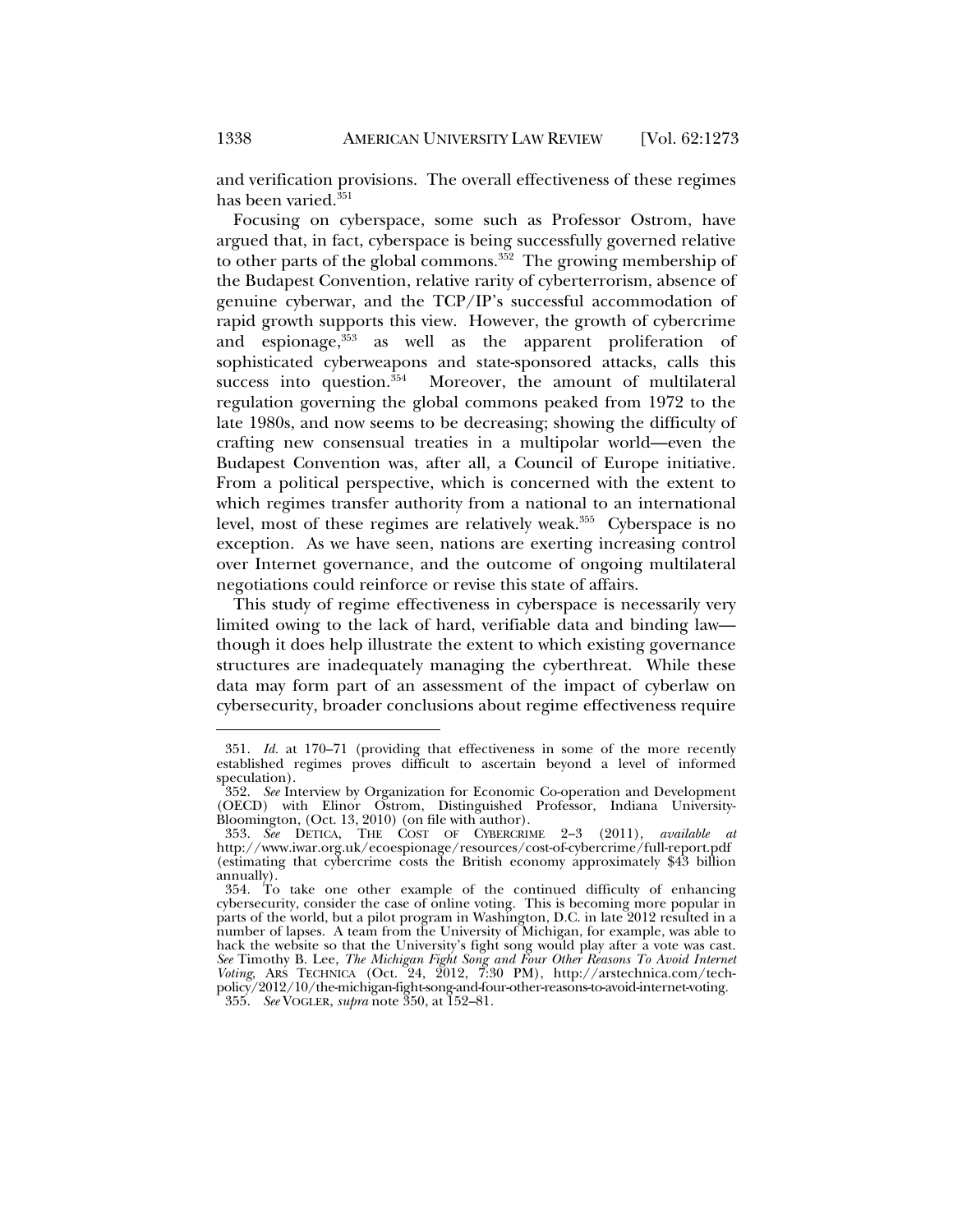l

additional research, data, and innovative methodologies. Yet it does seem evident that, while current laws fall short of an ideal type for fostering cyberpeace, these legal systems are preferable to a "no regime" counterfactual. That is, given the true free-for-all that would be possible in the absence of any regulation, current laws are preferable to none at all. Although ambiguities and gaps persist, the progress we have seen in enhancing cybersecurity would likely not have been possible without these legal systems.<sup>356</sup> That does not mean, though, that these regimes could not be improved by identifying and instilling best practices at multiple levels.

#### *E. Summary*

The governing schemes of both ICANN and IETF have strengths and weaknesses.<sup>357</sup> ICANN's legal status benefits the address system by providing it with a formalized governance structure and sense of both stability and accountability. Despite this, the ability of ICANN to legitimatize itself and implement policies remains contested.358 Alternatively, IETF's suggestions may be less scrutinized because it has never asserted any governing status, while its lack of formal institutionalization and open access underpinnings has provided the space for innovation and earned it greater legitimacy.<sup>359</sup> IETF, however, lacks the authority to mandate technical standards, including cybersecurity policies. As the Internet has developed and now requires someone or something to ensure predictability of DNS for e-commerce and create new Internet standards to maintain interoperability, both ICANN and IETF have emerged as loci of governance.

No one body or organization governs cyberspace; rather, a host of organizations with overlapping functions form a complex regime with

 <sup>356.</sup> *See, e.g.*, *Europeans Charged in US Over Destructive Computer Virus*, BBC NEWS (Jan. 23, 2013, 10:07 PM), http://www.bbc.co.uk/news/world-us-canada-21174685 (reporting that Russian, Latvian, and Romanian defendants are in the process of being extradited to the United States to stand trial for launching a virus named Gozi that was responsible for the theft of millions of dollars).

 <sup>357.</sup> Klein, *supra* note 266, at 193–95 (asserting that ICANN, albeit with its issues, including its problem of legitimacy, has the potential to "radically change the nature of the Internet").

 <sup>358.</sup> *See* Black, *supra* note 51, at 145, 147, 154 (addressing ICANN's turbulent history marked by drastic shifts in membership, structures, and procedures as it has attempted to model itself after legitimate organizations and forge different accountability relationships).

 <sup>359.</sup> *See* POST, *supra* note 275, at 138–39 (noting that the IETF is "in charge only because, and only to the extent, everyone treats it as being in charge" and that the IETF has not enforcement powers).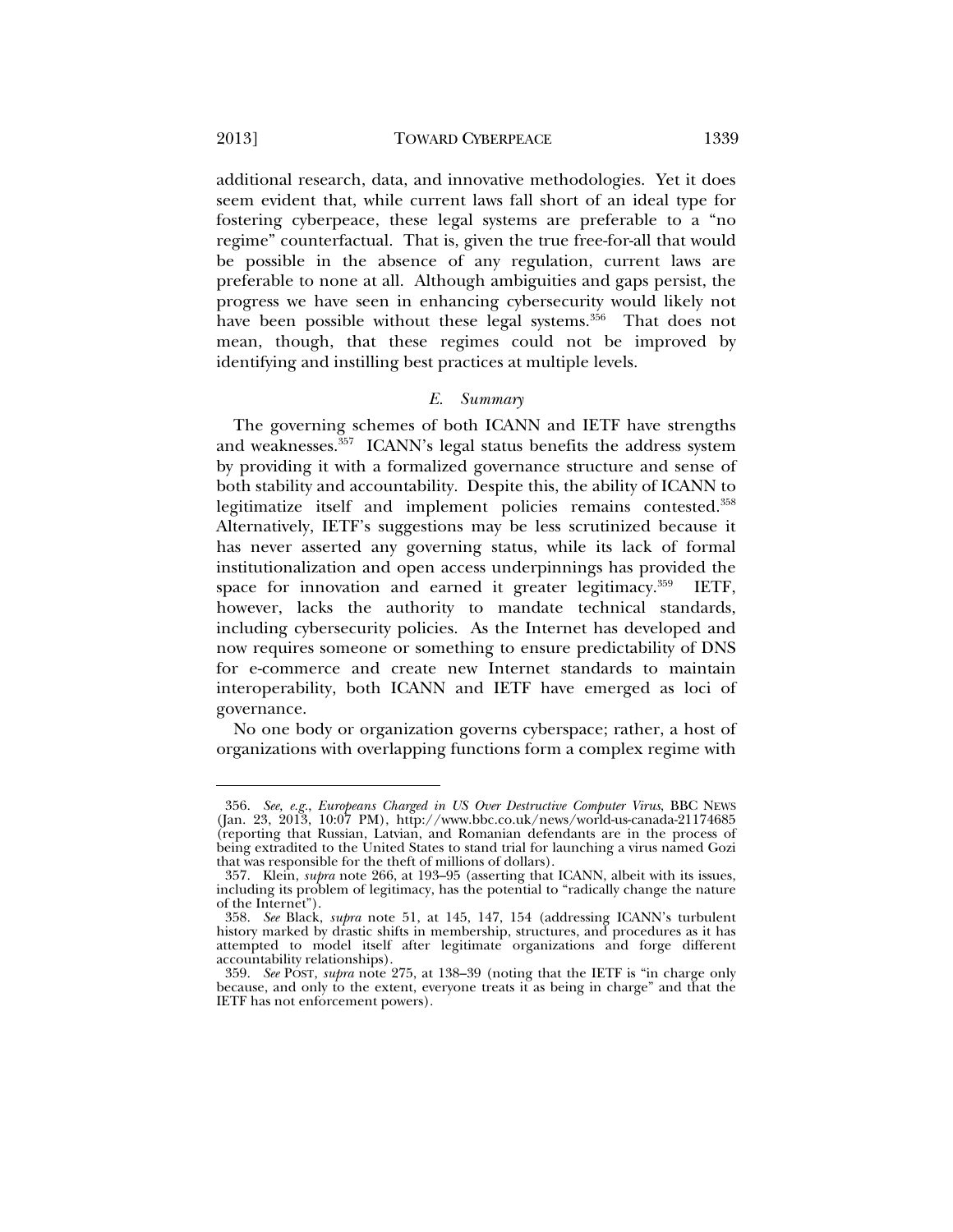the benefits and drawbacks that entails to Internet governance and cybersecurity. On the benefits side, elements of this regime complex can act as checks and balances on one another, promoting regulatory  $accountability$  as well as flexibility in this dynamic space.  $360$ Organizations, firms, and even states become laboratories for identifying and testing best practices. The history of management by bottom-up consensus begun in the 1960s continues to be prevalent in both ICANN and the IETF, though arguably more so in the latter. However, because no one body has authority to mandate an Internet standard or cybersecurity initiative, governance remains ad hoc and subject to gridlock,<sup>361</sup> resulting in the haphazard uptake of best practices to manage cybersecurity challenges. Meanwhile, the primary intergovernmental body poised to take on the role of a global Internet regulator, the ITU, may be controversial given that it has historically been a somewhat state-centric organization,<sup>362</sup> though there are some signs of this beginning to change as is discussed in Part III.

As the Internet continues to evolve, so, too, will Internet governance. After all, even though the Internet could theoretically survive a nuclear war, nothing can protect it from geopolitics. $363$  If the technical underpinnings of the Internet have been based on an informal consensus among engineers and scientists since its inception, governments have come to appreciate the importance of the Internet and are taking on a greater regulatory role.<sup>364</sup> Cyberattacks, which affect both the Internet's address and communication systems, have also added to demands for governance models that foster security. This brings to the fore old questions surrounding ICANN and IETF: who has the authority to decide which interests should be prioritized? In short, who governs, and how is this changing? These questions are harder to answer today

 <sup>360.</sup> *See* Keohane & Victor, *supra* note 51, at 18 (listing six criteria for effective regime complexes: coherence, accountability, determinacy, sustainability, epistemic quality, and fairness).

 <sup>361.</sup> *Id.* at 16.

 <sup>362.</sup> *See* KNAKE, *supra* note 57, at 8 (maintaining that the ITU's approach is contrary to U.S. interests because the ITU is not designed to manage the complex issue of cybersecurity, has no mandate to address issues of international crime, and is not set up to allow nongovernmental organizations or the private sector into the discussion of cybersecurity).

 <sup>363.</sup> *See* MURRAY, *supra* note 44, at 63 (noting that the idea that ARPANET was created as a military communications network designed to withstand a nuclear strike is an urban myth, and that that goal in fact came from a Rand study on secure voice communications).

 <sup>364.</sup> POST, *supra* note 275, at 126–27.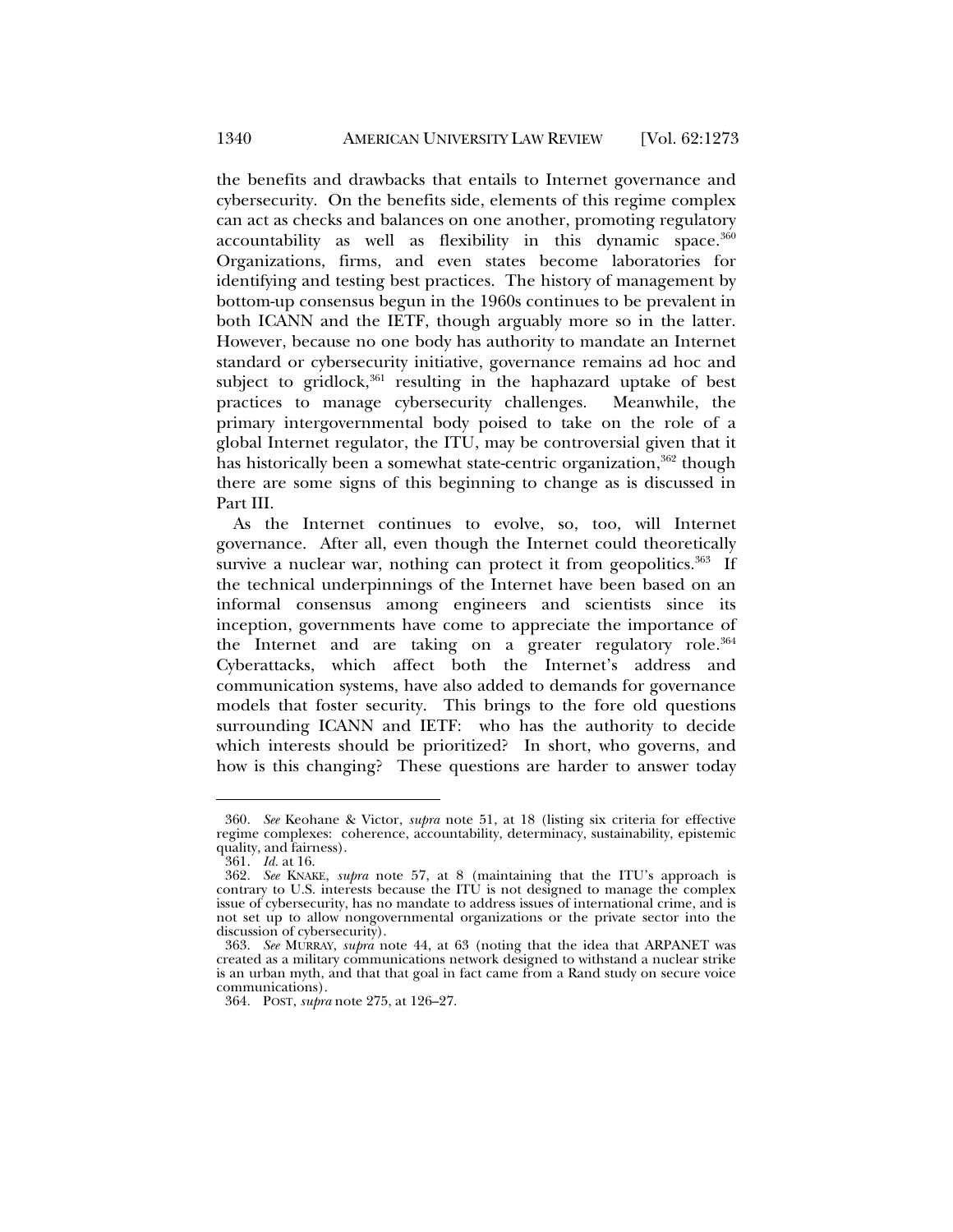than they were in the mid-1980s or even late 1990s when IETF and ICANN emerged. Today, the Internet is truly global, with every continent except Australia and Antarctica having more than 100

million users.<sup>365</sup> Determining how governance affects security and vice versa should be a matter of common interest for all stakeholders, whereas increasing national regulation and the evolving cyberthreat suggests the need for dynamic conceptual models that promote coordinated responses.

## III. CYBERPEACE? MANAGING CYBERATTACKS THROUGH POLYCENTRIC **ACTION**

Two meetings, one in May 2011 and the other in December 2012, demonstrate two divergent views on the future of Internet governance. First, in May 2011 the G8 group of developed countries met to discuss—among much else—Internet governance, ultimately agreeing on a number of key principles including "freedom, respect for privacy and intellectual property, multistakeholder governance, cyber-security, and protection from crime, that underpin a strong and flourishing Internet."366 In contrast, jump ahead to December 2012 when the World Conference on International Telecommunications (WCIT) was held by the ITU. During the WCIT, the 193 U.N. member countries reviewed the International Telecommunication Regulations (ITRs), which were last negotiated in 1988 and "facilitate international interconnection and [the] interoperability of information and communication services."367 Concerns abounded regarding WCIT more so than is typical of many ITU proceedings. Vinton Cerf told the U.S. Congress that new ITRs could undermine the Internet's openness and lead to "top-down control dictated by governments."368 Members of Congress expressed

 <sup>365.</sup> *See World Internet Usage and Population Statistics*, INTERNET WORLD STATS (June 30, 2012), http://www.internetworldstats.com/stats.htm (reporting that the world's average growth rate of Internet use went up over 500% since 2000, with the most rapid growth occurring in Africa, the Middle East, and Latin America).

 <sup>366.</sup> Deauville G8 Declaration, Renewed Commitment for Freedom and Democracy, May 27, 2011, *available at* http://ec.europa.eu/commission\_2010- 2014/president/news/speeches-statements/pdf/deauville-g8-declaration\_en.pdf [hereinafter 2011 G8 Declaration].

 <sup>367.</sup> *See* INT'L TELCOMM. UNION, FINAL ACTS OF THE WORLD CONFERENCE ON INTERNATIONAL TELECOMMUNICATIONS (2012) [hereinafter ITU RESOLUTIONS], *available at* http://www.itu.int/en/wcit-12/Documents/final-acts-wcit-12.pdf.

 <sup>368.</sup> *See* Declan McCullagh, *U.N. Takeover of the Internet Must Be Stopped, U.S. Warns*, CNET NEWS (May 31, 2012, 9:33 AM), http://news.cnet.com/8301-1009\_3-57444629- 83/u.n-takeover-of-the-internet-must-be-stopped-u.s-warns (quoting Cerf, who opined that the open Internet has never been at a higher risk of losing free expression and security).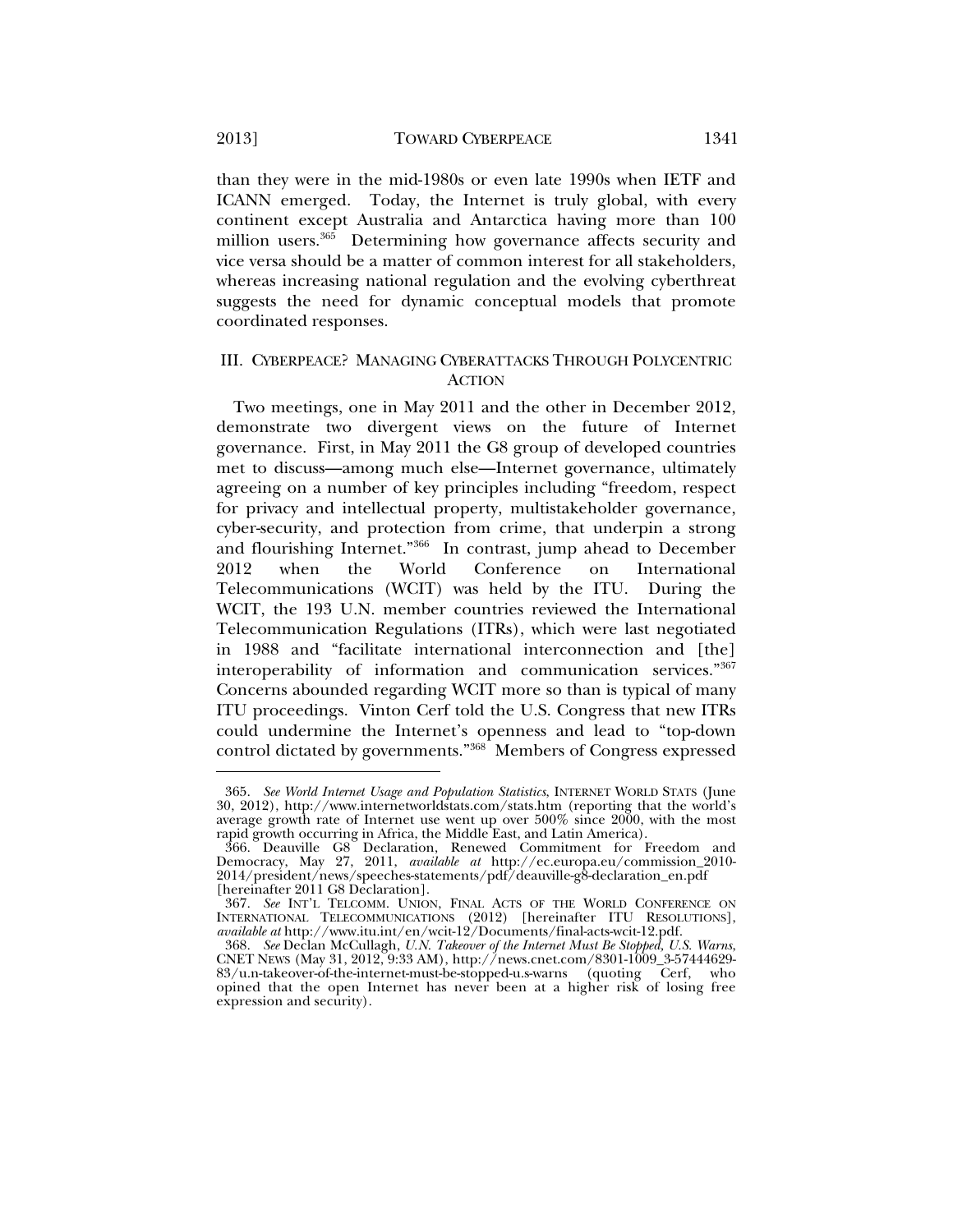similar sentiments.<sup>369</sup> These concerns seemed to have been legitimated in June 2012 when preparatory documents were leaked "show[ing] that many ITU member states want to use international agreements to regulate the Internet by crowding out bottom-up institutions, imposing charges for international communication, and controlling the content that consumers can access online."370 Critics worried that such proposals would give the U.N. too much power over the Internet, though Internet governance falls outside of the ITU's mandate.371 The U.S. government has opposed a larger Internet governance role for foreign nations or the ITU372 yet authoritarian regimes lobbied U.N. member states to vote their way.<sup>373</sup> Eighty-nine countries ultimately signed the WCIT final resolution that on the one hand embraces multistakeholder governance, but on the other hand determines that "all governments should have an equal role and responsibility for international Internet governance and for ensuring the stability, security and continuity of the existing Internet."374 This language only appears in a non-binding resolution entitled "Fostering an Enabling Environment for the Internet," but it has been seized on by some as heralding a growing state-centric view of cyberspace held by many nations, especially in Asia (with the notable exceptions of India, Japan, and Australia) and Africa.<sup>375</sup> The concern is that this could lead to more regulations on content—what we generally think of as censorship—among other restrictions, though at least some of the opposition stemmed from a change in voting practices from consensus to a one-nation, one-vote basis.376

These meetings seem to demonstrate two very different visions of Internet governance—one a top-down approach with national governments at the center, the other bottom-up governance favoring

 <sup>369.</sup> *See id.* (quoting Rep. Fred Upton and Rep. Anna Eshoo, who both expressed their disapproval over the prospect of greater ITU involvement in Internet governance).

 <sup>370.</sup> L. Gordon Crovitz, *The U.N.'s Internet Power Grab*, WALL STREET J. (June 17, 2012, 7:07 PM), http://online.wsj.com/article/SB100014240527023038222045774705 32859210296.html.

 <sup>371.</sup> *Id.* 

 <sup>372.</sup> Kelion, *supra* note 283.

 <sup>373.</sup> *See id.* (voicing the ITU's opposition to voting and affirming that any changes to the ITRs must have unanimous support).

 <sup>374.</sup> ITU RESOLUTIONS, *supra* 368, at 20.

 <sup>375.</sup> *See WTIT-12 Final Acts Signatories*, INT'L TELECOMM. UNION (Dec. 14, 2012), http://www.itu.int/osg/wcit-12/highlights/signatories.html [hereinafter ITU Signatories].

 <sup>376.</sup> Milton Mueller, *ITU Phobia: Why WCIT Was Derailed*, INTERNET GOVERNANCE PROJ. (Dec. 18, 2012), http://www.internetgovernance.org/2012/12/18/itu-phobiawhy-wcit-was-derailed.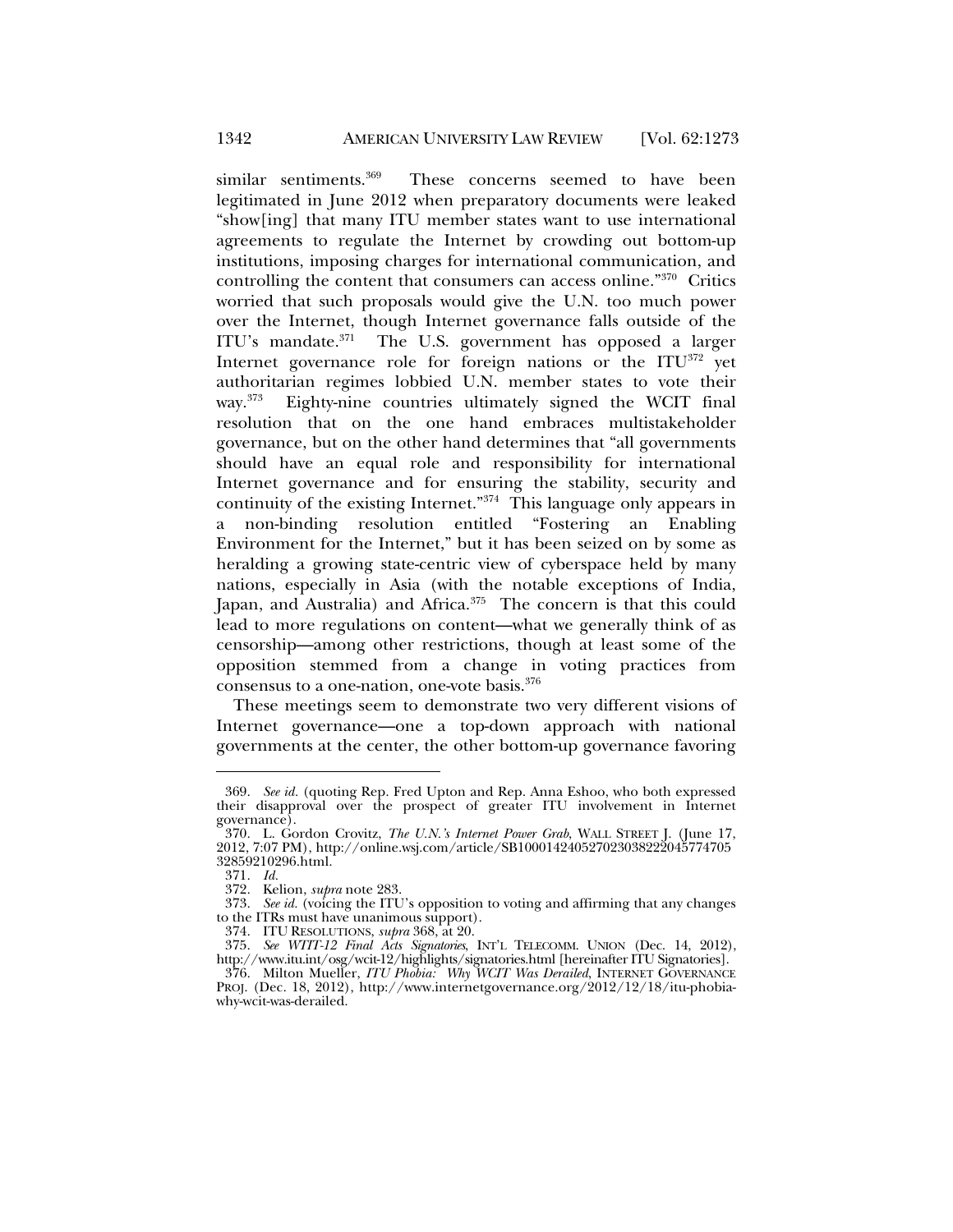multiple stakeholders. But, as was discussed in Part II, this debate between Internet freedom and sovereignty is an oversimplification and ultimately a false choice. Instead of a black and white comparison, it may be more helpful to investigate the myriad shades of gray that comprise the complexion of global Internet regulations to find common ground. After all, even the G8 countries espousing Internet freedom and a decentralized approach to Internet governance still envision a role for national governments.<sup>377</sup> While the WCIT declaration expresses the importance of multistakeholder governance and was negotiated at a meeting with hundreds of private firms present.378 Yet even if we are not heading for an age of outright Internet balkanization, we may be in for a period of greater state involvement in Internet governance. The open questions are what costs will this impose in terms of innovation and interconnectedness, and how can we manage the growing reach of the leviathan to minimize distortions and enhance cybersecurity while protecting civil liberties?

The ICANN and IETF governance models encapsulated above are not perfect analogues for these options, but these case studies do provide insights that can be applied to sussing out what the future of Internet governance might hold. Beginning with a few researchers' ideas, today thousands of entities including private firms, organizations, and governments have a stake in regulating the cyber regime complex.379 On the one hand, this fracturing makes solving continued questions over Internet governance such as cybersecurity difficult. On the other, it is an opportunity for innovation if political deadlock and turf battles can be overcome, and if a new era of Internet sovereignty can be mitigated. As arguably both the most important and difficult issue in Internet governance, promoting cybersecurity is a crucial test for polycentric governance that will in part determine whether either a modified system or new regimes are required to secure cyberspace. This part begins by exploring the implications of the IETF, ICANN, and ITU Internet governance

 <sup>377. 2011</sup> G8 Declaration, *supra* note 366 (stating that "[g]overnments have a role to play . . . in helping to develop norms of behaviour and common approaches in the use of cyberspace").

 <sup>378.</sup> ITU RESOLUTIONS, *supra* 368; *see WTPF 2013*, INT'L TELECOMM. UNION, http://www.itu.int/en/wtpf-13/Pages/overview.aspx (last visited June 15 2012) (noting that additional conferences, such as the Fifth World Telecommunication/ICT Policy Form (WTPF), are also set to deal more directly with issues surrounding multistakeholder Internet governance).

 <sup>379.</sup> *See* Raustiala & Victor, *supra* note 56, at 277 (proffering that the evolution of partially overlapping and non-hierarchical regimes is inescapable).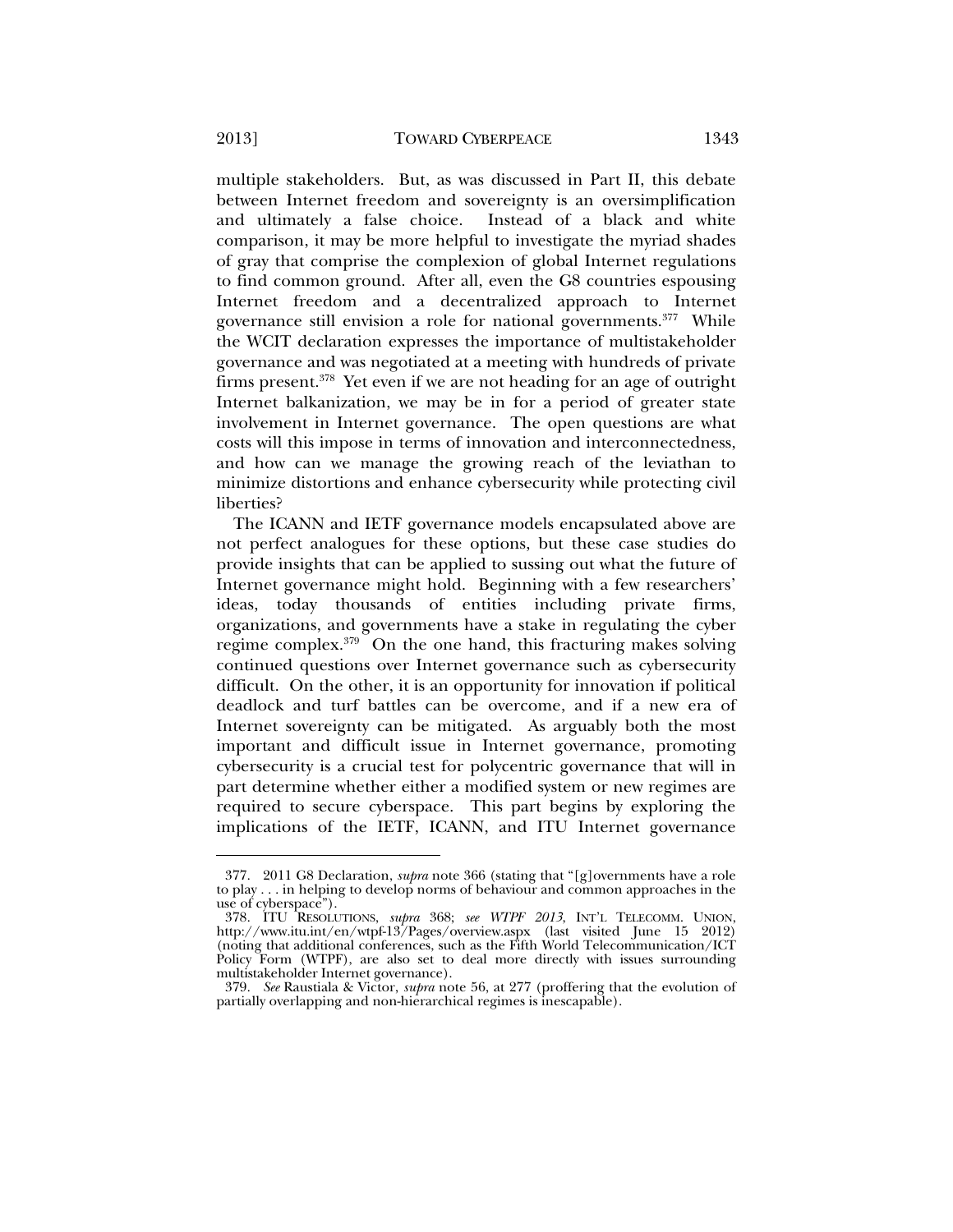1344 **AMERICAN UNIVERSITY LAW REVIEW** [Vol. 62:1273]

regimes on cybersecurity, before moving on to determine the potential for applying polycentric principles to this policy challenge. Finally, the implications for policymakers and the prospect for cyberpeace are discussed.

## *A. Networked, Flat, and Crowded: The Future of Internet Governance and Its Cybersecurity Implications*

As cyberspace becomes more state-centric, benefits lie in sovereign governments clarifying governance and mandating security features, but this risks sacrificing innovation and further complicating the regulatory environment of cyberspace. Consider the groundbreaking *Yahoo!* case in 2001.<sup>380</sup> A group in France sued Yahoo! because its auction site was selling Nazi gear and paraphernalia in violation of French law.<sup>381</sup> Yahoo! based its defense on the fact that it would be impossible to control all requests to access its many sites and servers.<sup>382</sup> The company maintained a French-language site, yahoo.fr, which complied with French law, but yahoo.com, the company's U.S. server, was also accessible to users in France.<sup>383</sup> If Yahoo! was forced to remove the Nazi items from yahoo.com, users everywhere would not be able to purchase the items, essentially "making French law the effective rule for the world."384 However, the French court rejected Yahoo!'s impossibility argument, an action which seems to undermine assumptions about a borderless Internet and demonstrated the extent to which actions taken by regulators can have ramifications across the cyber regime complex.<sup>385</sup> Instead of paying a fine, Yahoo! removed the Nazi items from its website.<sup>386</sup> It then sued the French organization in a U.S. court, arguing that Yahoo!'s First Amendment rights to free speech had been violated.<sup>387</sup>

 <sup>380.</sup> *See* Yahoo!, Inc. v. La Ligue Contre le Racisme et L'Antisemitisme, 169 F. Supp. 2d 1181 (N.D. Cal. 2001), *rev'd*, 379 F.3d 1120 (9th Cir. 2005), *rev'd en banc*, 433 F.3d 1199 (9th Cir. 2006).

 <sup>381.</sup> *See* Elissa A. Okoniewski, Note, Yahoo!, Inc. v. LICRA*: The French Challenge to Free Expression on the Internet*, 18 AM. U. INT'L L. REV. 295, 296–97 (2002) (recounting how Yahoo!'s sale of Nazi memorabilia in France contravened French Penal Code R. 645-1, and acted as the basis of the private suit in the *Yahoo!* case).

 <sup>382.</sup> *See* GOLDSMITH & WU, *supra* note 272, at 5.

 <sup>383.</sup> *Id.*

 <sup>384.</sup> *Id.*

 <sup>385.</sup> *See id.* at 6 (discussing the "race to the bottom" that may result from such a "tyranny of unreasonable governments").

 <sup>386.</sup> *Id.* at 8.

 <sup>387.</sup> *See* Yahoo! Inc. vs. La Ligue Contre Le Racisme et L'Antisemitisme, 433 F.3d 1199, 1206 (9th Cir. 2006) (en banc) (describing Yahoo!'s claim that its First Amendment rights prevented the French interim order from being enforced); Juan Carlos Perez, *Yahoo Loses Appeal in Nazi Memorabilia Case*, PC WORLD, (Jan. 12, 2006, 3:00 P.M.),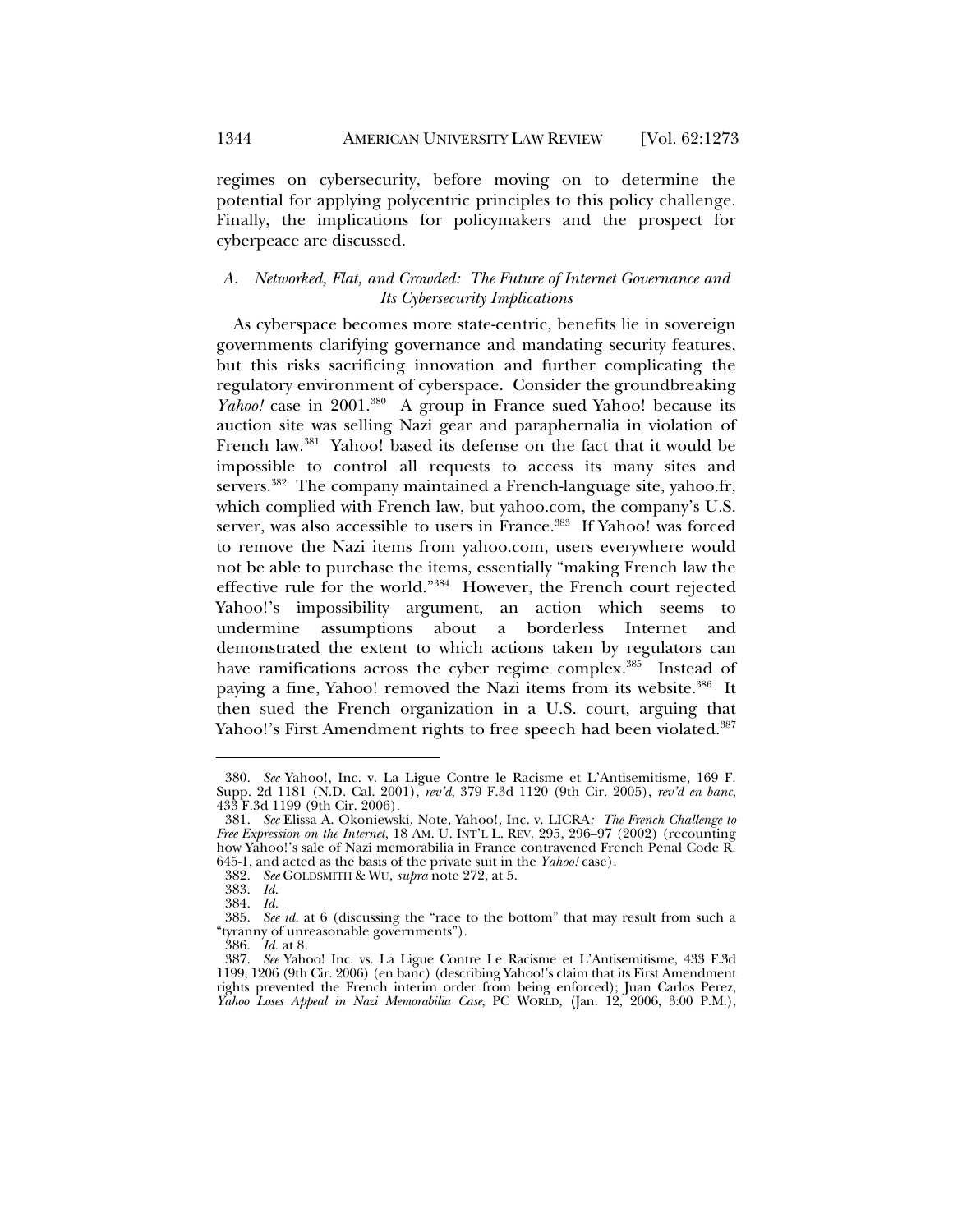The company lost on the French organization's appeal in 2006.<sup>388</sup> With less confidence and capital, by 2005 Yahoo! also bowed to Chinese national laws by censoring search results and monitoring chat rooms.389

Yahoo!'s transformation reflects that of the broader Internet "from a technology that resists territorial law to one that facilitates its enforcement."390 Other more recent cases reinforce this trend. Take the aftermath of the WikiLeaks episode, in which a combination of political pressure and cyberattacks purportedly incentivized Amazon to stop hosting the WikiLeaks website, forcing it to relocate its European servers.<sup>391</sup> Or consider the 2012 arrest of a Google executive in Brazil for refusing to remove videos from YouTube.<sup>392</sup> As these episodes demonstrate, Internet governance is rapidly transforming to cater more to the interest of states, and many countries have developed laws that are shaping the global regulatory environment.<sup>393</sup> How can the cyber regime complex be better coordinated to enhance cybersecurity? Should the United States take a more assertive role in enhancing cybersecurity, or, alternatively, should it share authority with the ITU or another intergovernmental body?394 The United States enjoys a central role in Internet

http://www.pcworld.com/article/124367/yahoo\_loses\_appeal\_in\_nazi\_memorabilia\_case.ht ml ("Yahoo later sued UEJF and LICRA in U.S. District Court for the Northern District of California in San Jose to have the French court's verdict declared unenforceable in the United States, arguing that it violates the right to free speech.").

 <sup>388.</sup> *Yahoo!*, 433 F.3d at 1220–21 (rejecting Yahoo!'s first amendment argument).

 <sup>389.</sup> *See* GOLDSMITH & WU, *supra* note 272, at 10.

 <sup>390.</sup> *Id.*

 <sup>391.</sup> *See, e.g.*, *Cyber Attacks Force WikiLeaks To Move Web Address*, FRANCE 24 (Mar. 12, 2010), http://www.france24.com/en/20101203-wikileaks-website-address-server-cyberattacks-switzerland-france-usa (reporting that Wikileaks had published "hundreds of confidential diplomatic cables that have given unvarnished and sometimes embarrassing insights into the foreign policy of the United States and its allies").

 <sup>392.</sup> *See Internet Freedom: Free To Choose*, ECONOMIST, (Oct. 6, 2012), http://www.economist.com/node/21564198 ("Brazilian authorities briefly detained Google's country boss on September 26th for refusing to remove videos from its YouTube subsidiary that appeared to breach electoral laws.").

 <sup>393.</sup> *Id.* (reporting on national approaches to Internet regulation, and highlighting the fact that "[s]ites in countries with fierce or costly libel laws often censor content the moment they receive a complaint, regardless of its merit"). In response, Professor Tim Wu has suggested that user committees may be created by video-hosting services to help ensure that sensitive content is in line with local norms. *Id.* If this were to happen, it could help ratchet back one component of encroaching state control of the Internet and reinforce self-governance practices that are critical to successful polycentric governance.

 <sup>394.</sup> *Cf.* KNAKE, *supra* note 57, at 8 (contending that the ITU's state-centric model of Internet governance is not suited for the United States because it does not do enough to include the private sector and non-state actors in negotiations).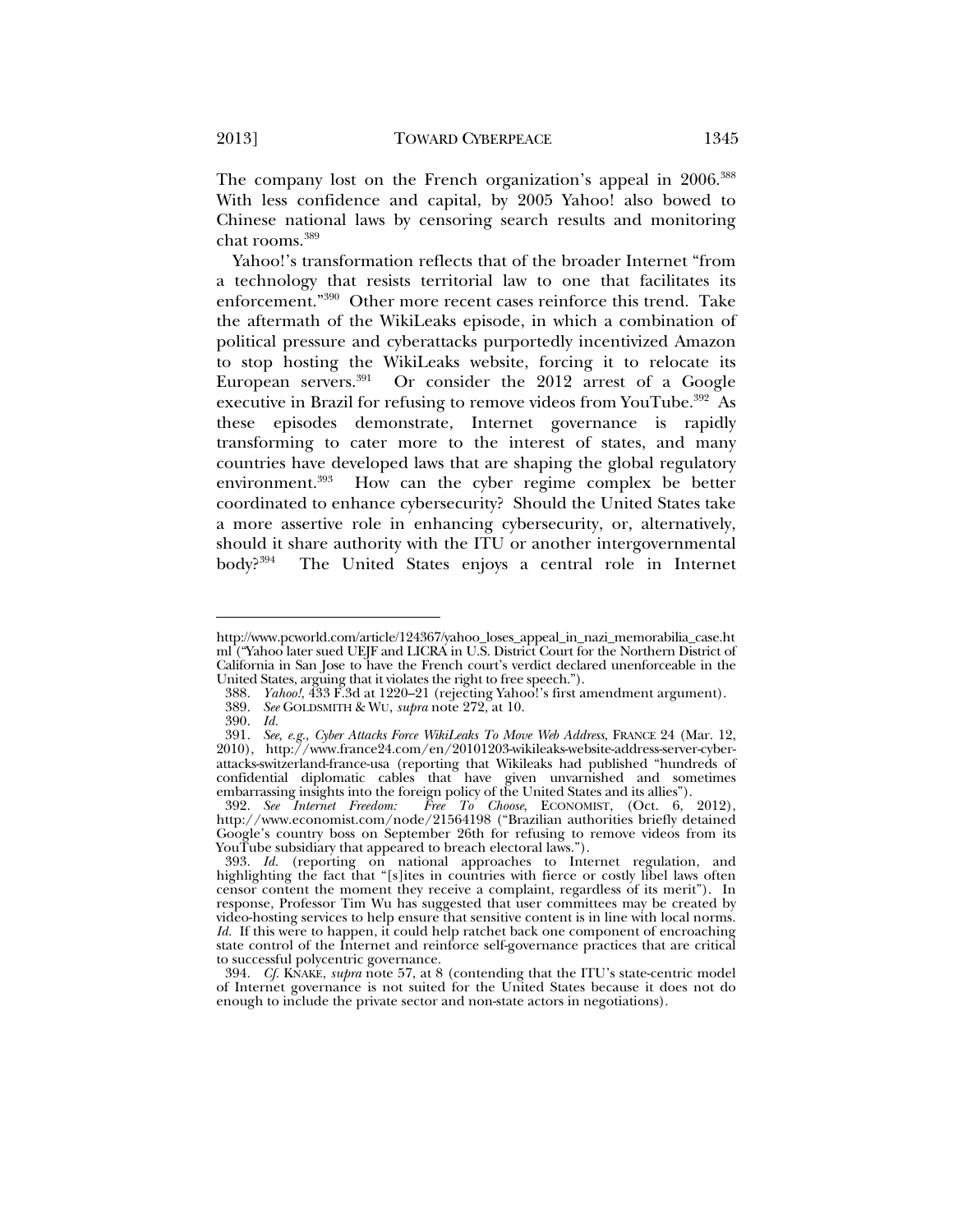governance,<sup>395</sup> but as the cyber regime complex evolves its primacy will continue to be challenged, a phenomena producing profound implications for enhancing cybersecurity. Promoting polycentric regulation could help reframe Internet governance into a more efficient, flexible, and representative system thereby increasing accountability and fostering cyberpeace; but, as is explored in the next section, determining how best to accomplish this is no easy feat.

## *B. Polycentric Regulation in Cyberspace: A Framework for Analyzing Cybersecurity*

Commons are not necessarily anarchic systems, but instead complex social systems featuring their own norms, rules, and laws.<sup>396</sup> Regulatory theorists have identified an array of modalities that may be used to control patterns of behavior within such complex systems, including cyberspace. These include strategies ranging from command and control to self-regulation, including relying on markets to reach desired outcomes such as enhancing cybersecurity.397 Professor Lessig identified four modalities of regulation, including architecture, law, the market, and norms that may be used individually or collectively by policymakers.<sup>398</sup> Another approach is called the public interest approach, which recognizes that state action is needed to correct market failures and manage public goods.399 Despite their utility though, each of these approaches has drawbacks. The public interest approach, for example, assumes that governments have better information than other actors, which is not always the case in the cybersecurity context. The question then becomes how to fashion a regime by which the best of these diverse modalities could be used to better manage cyberattacks.

According to Professor Oran Young, "[r]egimes are social institutions governing the actions of those involved . . . they are practices consisting of recognized roles linked together by clusters of rules or conventions governing relations among the occupants of

 <sup>395.</sup> *See* Johnson & Post, *supra* note 37, at 1393.

 <sup>396.</sup> *Id.*

 <sup>397.</sup> *See* ROBERT BALDWIN & MARTIN CAVE, UNDERSTANDING REGULATION: THEORY, STRATEGY, AND PRACTICE 34 (1999) (categorizing regulatory strategies based on whether governments use resources to command, to deploy wealth, to harness markets, to inform, to act directly, or to confer protected rights); MURRAY, *supra* note 44, at 28 (comparing how the regulatory strategies modeled by professors Baldwin and Cave, Thatcher, and Lessig might be applied to cyberspace).

 <sup>398.</sup> *See* LESSIG, *supra* note 294, at 71.

 <sup>399.</sup> MURRAY, *supra* note 44, at 35–42.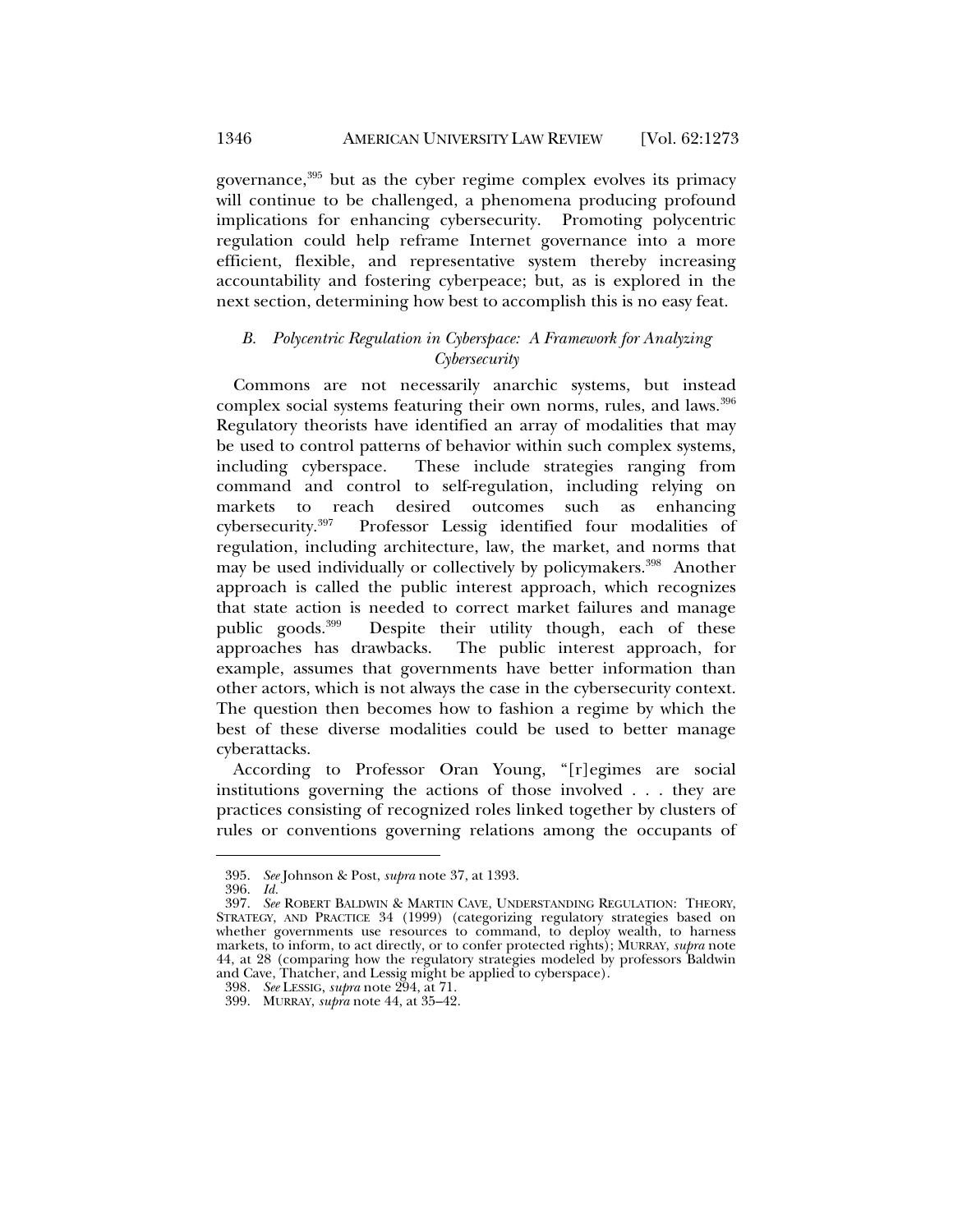these roles."400 Regimes thus have two primary and at times contradictory effects. First, they constrain the policy options of actors.<sup> $401$ </sup> Second, they create rights, such as the right to maintain a domain name.<sup>402</sup> Nations respond first and foremost to the concerns of domestic politics when deciding the composition of a new regime,<sup>403</sup> though scientific uncertainty and advancing technology also play important roles in shaping regulations.<sup> $404$ </sup> Yet even with a high degree of scientific and political agreement, regulatory action may still be delayed as a result of differing incentive structures among diverse stakeholders.<sup>405</sup> This can lead to deadlock, and even if these diverse groups can agree on a new regime, the result may still be suboptimal for at least three reasons. First, within the U.N. system, consensus by agreement is often required in practice, even though not as a matter of U.N. procedural law.406 This can lead to codification of the lowest common denominator regulatory scheme. Second, nations may fail to ratify the treaties. Third, even if ratification occurs, treaty enforcement remains problematic across many fields of international law. $407$  Various strategies may be employed to address these problems, such as negotiating treaties with incentive structures or sanctions to promote compliance, but often such strategies are politically unpopular or insufficient. Instead, regime complexes are formed as interim responses to overcome global collective action problems such as cyberattacks.<sup>408</sup>

Those advocating a polycentric approach argue that instead of creating a centralized artificial organization in the vein of ICANN, local institutions relying to the extent possible on self-organization should be created to promote bottom-up governance. Such a polycentric approach would enjoy active regulatory oversight at local, regional, and national levels. Polycentric governance then builds from the regime complex literature that recognizes both the benefits

 <sup>400.</sup> ORAN R. YOUNG, INTERNATIONAL COOPERATION: BUILDING REGIMES FOR NATURAL RESOURCES AND THE ENVIRONMENT 12–13 (1989).

 <sup>401.</sup> *Id.* at 16.

 <sup>402.</sup> *Id.* at 15–16.

 <sup>403.</sup> *See* Keohane & Victor, *supra* note 51, at 8.

 <sup>404.</sup> *See* BUCK, *supra* note 78, at 7.

 <sup>405.</sup> *Id.*

 <sup>406.</sup> *See* Eilene Galloway, *Consensus Decisionmaking by the United Nations Committee on the Peaceful Uses of Outer Space*, 7 J. SPACE L. 3, 3–4 (1979). WCIT 2012 may be considered an example of the drawbacks of not maintaining a consensual approach.

 <sup>407.</sup> *See* BUCK, *supra* note 78, at 31 (observing that across fields of international law and international regimes "effective enforcement is virtually impossible").

 <sup>408.</sup> *See* Keohane & Victor, *supra* note 51, at 10–11 (discussing regime complexes in the climate change context).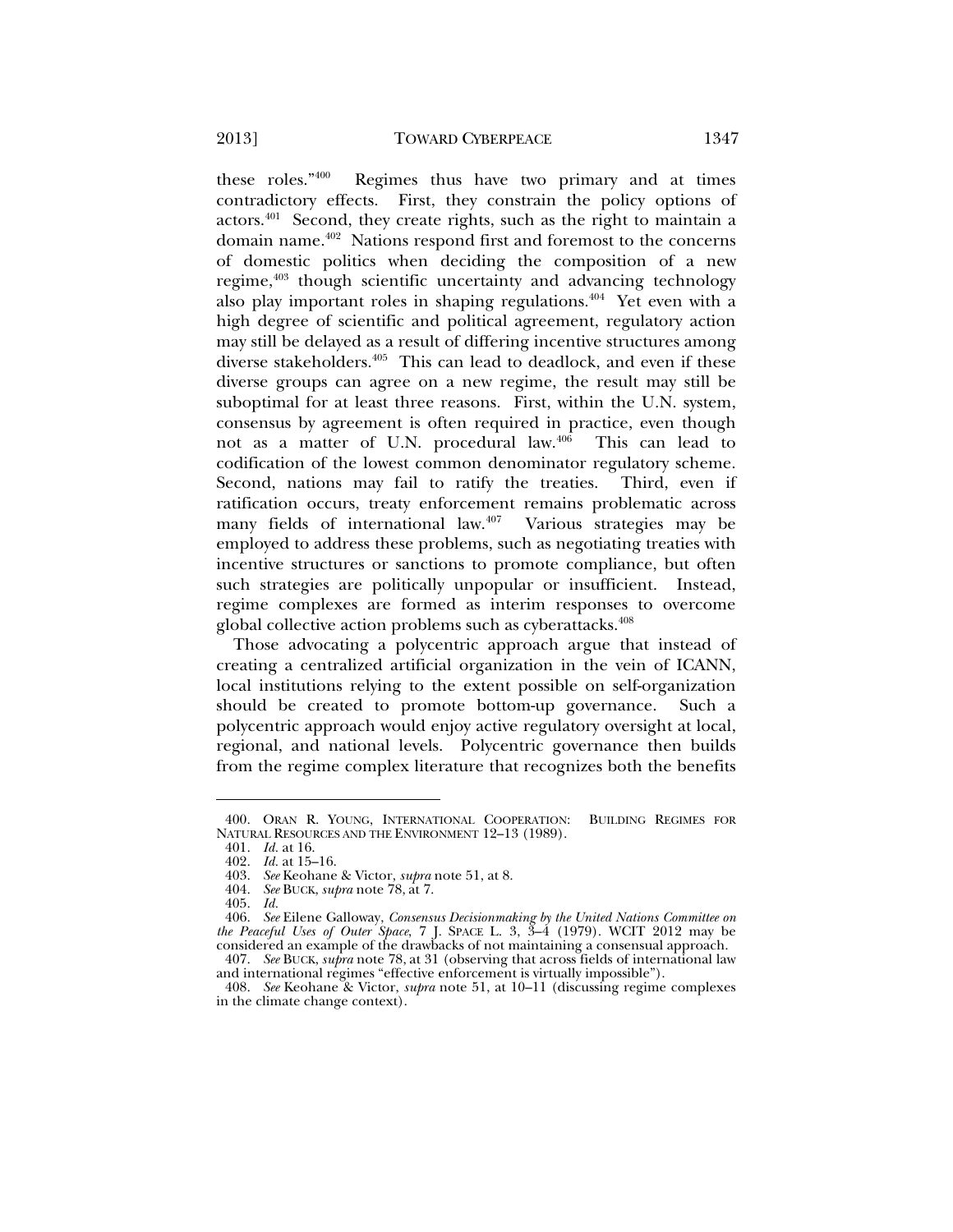and drawbacks of multilevel regulation, the importance of local selforganization, the critical governance role played by the private sector, and the importance of hierarchy to avoid gridlock. Professor Vincent Ostrom defined a "polycentric" order as "one where many elements are capable of making mutual adjustments for ordering their relationships with one another within a general system of rules where each element acts with independence of other elements."409 Proponents claim that top down planning by national officials is often unnecessary to build efficient regimes to govern common-pool resources.410 Echoes of this may be heard in those who think it unlikely that bureaucrats are capable of crafting regulations that effectively enhance cybersecurity.<sup>411</sup> Rather, polycentric selforganization can be a powerful tool to solve collective action problems, but doing so requires "public entrepreneurs working closely with citizens frequently do find new ways of putting services together using a mixture of local talent and resources."412 The ability to self-organize in cyberspace thus partially depends on the technical savvy of the user, network operator, or network owner. If done correctly by incentivizing systems where "large, medium, and small governmental and nongovernmental enterprises engage in diverse cooperative as well as competitive relationships," such a bottom-up approach can lower transaction costs that leave people better off.<sup>413</sup> Indeed, such communities can even act as their own law enforcement. Despite this, self-regulation has its limits in cyberspace given the worldwide Internet community, free riders, and enforcement problems, among other issues.

Polycentric governance is distinct from other theories of regulation. International law, for example, has long operated on the premise of multilevel regulation requiring that nations and ultimately localities implement customary international law principles as well as

 <sup>409.</sup> Vincent Ostrom, *Polycentricity (Part 1)*, *in* POLYCENTRICITY AND LOCAL PUBLIC ECONOMIES: READINGS FROM THE WORKSHOP IN POLITICAL THEORY AND POLICY ANALYSIS 52, 52–74 (Michael D. McGinnis ed., 1999).

 <sup>410.</sup> *See* Ostrom, *supra* note 49, at 2 (arguing that that public goods and commonpool resources may be sustained without external resources or top down planning).

 <sup>411.</sup> *See* KNAKE, *supra* note 57, at 28–30 (describing the measures that U.S. bureaucracies would be required to take in order to effectuate meaningful cybersecurity).

 <sup>412.</sup> Elinor Ostrom, *Unlocking Public Entrepreneurship and Public Economies* 2 (U.N. Univ. World Inst. for Dev. Econ. Research, Discussion Paper No. 2005/01, 2005), *available at* http://www.wider.unu.edu/publications/working-papers/discussionpapers/2005/en\_GB/dp2005-01/\_files/78091749378753796/default/dp2005%2001% 20Ostrom.pdf.

 <sup>413.</sup> Ostrom, *supra* note 49, at 4.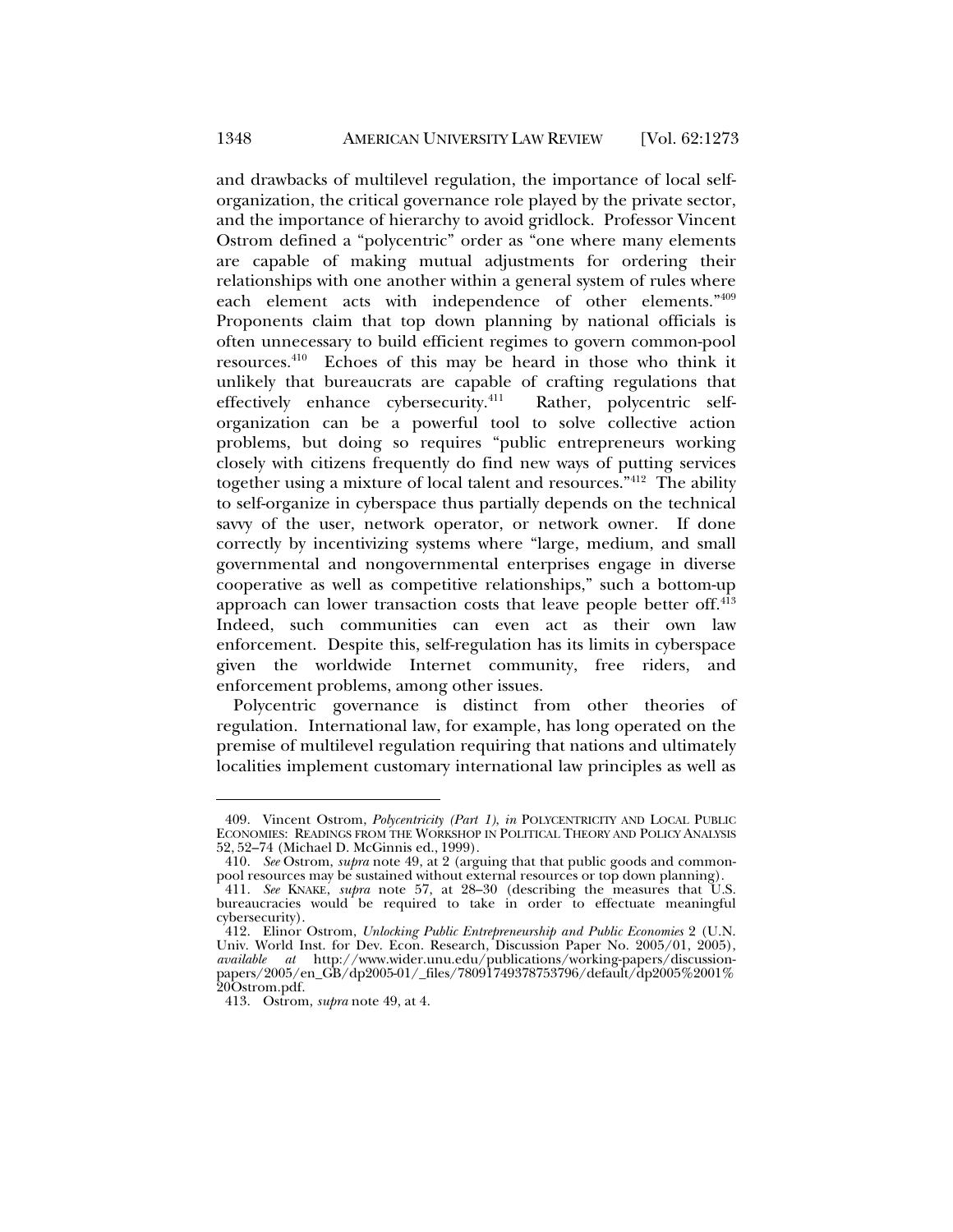ratified treaties.414 But while international law increasingly recognizes the importance of individuals and non-state actors, it arguably remains state-centric.<sup>415</sup> This is why political scientists such as Professors Robert Keohane and Joseph Nye developed a model of complex interdependence, which sought to supplement state action with a greater study of non-state actors that is perhaps more applicable to cyber regulation. $416$  These efforts have led to greater study of global governance and so-called "regime clusters" in international relations literature, which have been used to explain uneven rates of development among other phenomenon.<sup>417</sup> But, this contributes relatively little to conceptualizing governance or addressing global collective action problems. "Global governance," on the other hand, refers to the need for governance and rulemaking at the global level stemming from intensifying connections between<br>states and peoples.<sup>418</sup> Proponents argue that without global Proponents argue that without global governance, states will "retreat behind protective barriers" laying the groundwork for enduring conflicts.<sup>419</sup> While this global governance concept plays an important role for both policymakers and scholars in understanding the current state of international relations, its study

has been critiqued for becoming so broad that the term has come to

(evaluating how various "regime clusters" correlate to disproportionate rates of development among countries).

419. *Id.*

 <sup>414.</sup> *See, e.g.*, Ramses Wessel & Jan Wouters, *The Phenomenon of Multilevel Regulation: Interactions Between Global, EU and National Regulatory Spheres*, *in* MULTILEVEL REGULATION AND THE EU: THE INTERPLAY BETWEEN GLOBAL, EUROPEAN AND NATIONAL NORMATIVE PROCESS 9, 20 (Andreas Follesdal et al. eds., 2008) (noting how regulations promulgated by international organizations like the WTO have a binding effect on other legal orders like the EU, its member states, and even individuals).

 <sup>415.</sup> *See, e.g.*, Anne-Marie Slaughter Burley, *International Law and International Relations Theory: A Dual Agenda*, 87 AM. J. INT'L L. 205, 231 (1993) (demonstrating how international law has been largely built on the application of laws of sovereign states in foreign contexts). Professor Slaughter has also pioneered network theory studying transnational regulatory networks and its progeny. However, this work primarily focuses on states, making it less useful for analyzing cybersecurity. *See generally* Anne-Marie Slaughter, *Sovereignty and Power in a Networked World Order*, 40 STAN. J. INT'L L. 283 (2004).

 <sup>416.</sup> *See* ROBERT O. KEOHANE & JOSEPH S. NYE, POWER AND INTERDEPENDENCE: WORLD POLITICS IN TRANSITION 23-24 (1977) (contrasting traditionally state-centric "realist" paradigms of world politics with a "complex interdependence" theory, which considers how non-state actors may participate in world politics).

 <sup>417.</sup> *See, e.g.*, Miriam Abu Sharkh, *Global Welfare Mixes and Wellbeing: Cluster, Factor and Regression Analyses from 1990 to 2000*, at 21–23 (Stanford Univ. Ctr. on Democracy, Dev., & the Rule of Law, Working Paper No. 94, 2009), *available at* http://iis-db.stanford.edu/pubs/22388/No\_94\_Sharkh\_Global\_welfare.pdf

 <sup>418.</sup> Michael Barnett & Raymond Duvall, *Power in Global Governance*, *in* POWER IN GLOBAL GOVERNANCE 1, 1 (Michael Barnett & Raymond Duvall eds., 2005).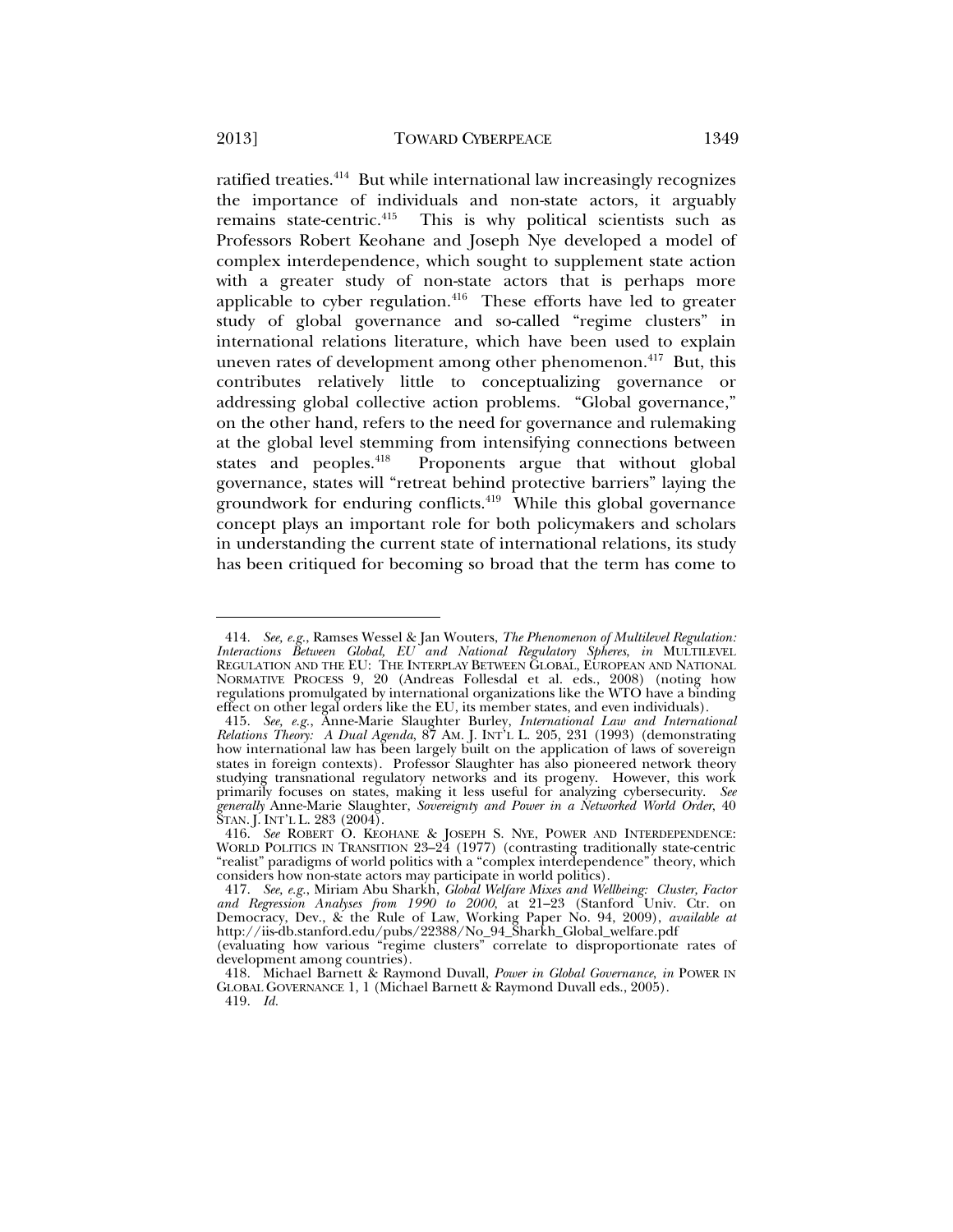mean "virtually anything."420 "Ultimately, a theory of global governance" is more concerned with rules rather than actors and the relations between them. $421$  In contrast, a polycentric approach envisions more than simply competing systems of multilevel regulations, or "a collective of partially overlapping and nonhierarchical regimes" that vary in extent and purpose.<sup>422</sup> It may be better understood as an effort to marry elements of these interdisciplinary concepts of regime complexes and clusters, multilevel governance, and global governance together under a single conceptual framework so as to better study complex problems such as cybersecurity.<sup>423</sup>

Polycentric governance is important for its capacity to embrace selfregulation and bottom-up initiatives, its focus on multistakeholder governance including both the public and private sectors, as well as its emphasis on targeted measures to address global collective action problems. By "ordering and structuring our perception of the world," concepts such as polycentricism help us relate certain phenomena to one another, to "make judgments about the relevance and significance of information, to analyze specific situations, or to create new ideas."424 Thus, concepts are among the most important tools of social science, $425$  and represent a critical starting point for analyzing subjects as complex as cybersecurity. Having introduced polycentrism, it is now possible to apply this conceptual framework to certain cybersecurity challenges.

Polycentric governance is gaining popularity across the global commons, either as an incremental step or potentially an alternative to multilateral treaty making. What are the benefits of polycentric regulation in cyberspace? On the positive side, the concept encourages regulatory innovation and competition between regimes as well as "flexibility across issues and adaptability over time."426 This

 <sup>420.</sup> Klaus Dingwerth & Philipp Pattberg, *Global Governance as a Perspective on World Politics*, 12 GLOBAL GOVERNANCE 185, 185 (2006).

 <sup>421.</sup> *Id.* at 199.

 <sup>422.</sup> Raustiala & Victor, *supra* note 56, at 277.

<sup>423.</sup> However, we must be careful not to make polycentric governance such a broad proposition that it falls victim to the same critiques as global governance mentioned above. To help address such concerns, it is important to focus on the key features of polycentric governance that distinguish it from other approaches, including self-regulation, multistakeholder governance, an emphasis on targeted measures, and fostering collaboration across multiple regulatory levels.

 <sup>424.</sup> Dingwerth & Pattberg, *supra* note 420, at 186.

 <sup>425.</sup> *Id.* at 198.

 <sup>426.</sup> Keohane & Victor, *supra* note 51, at 15; *see also* Constantine Michalopoulos, *WTO Accession*, *in* DEVELOPMENT, TRADE AND THE WTO: A HANDBOOK 61, 61–70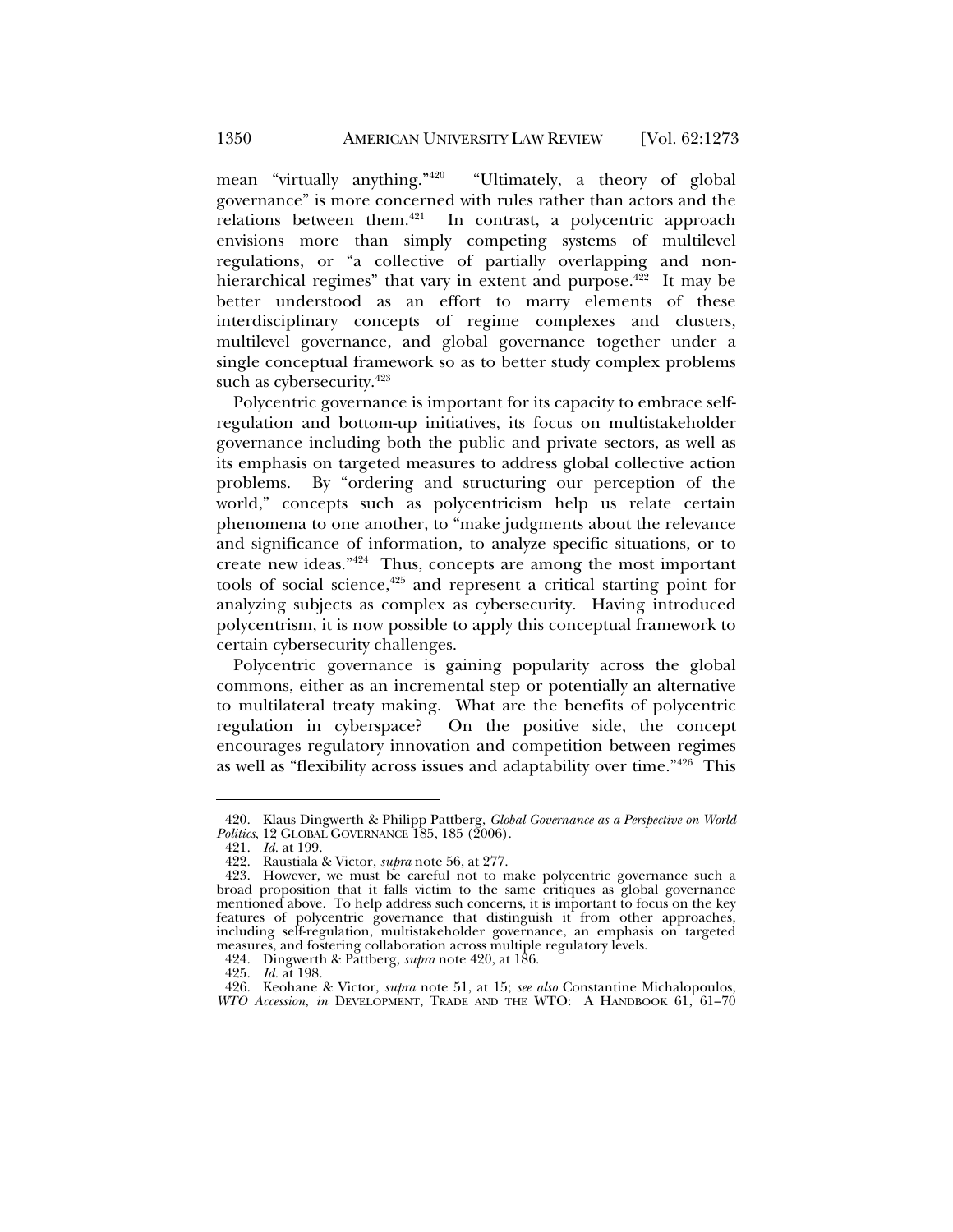flexibility is seen in the dynamic role played by the IETF in Internet governance. It also avoids the necessity of centralized, supranational control, as "[b]etter, one might think, 192 sovereigns than one or a few."427 This networked, distributed approach exemplifies a key insight of polycentric governance applied to cyberspace—"no one regulator may impose their will on any subject of regulation without the agreement of competing regulators (and the support of regulatees)."428 For example, in the case of the PRC, content is controlled by the government as well as external agencies such as the International Broadcasting Bureau and the private sector.<sup>429</sup> Loosely linked regime complexes that avoid fragmentation are consequently more flexible and adaptable than unitary regimes.<sup>430</sup> This is especially important in cyberspace where technology is rapidly advancing, creating new environmental pressures and security concerns. Given that the only constant is technological change, without innovative institutional efforts at multiple scales it may be impossible to learn which combined sets of actions are the most effective in mitigating collective action problems like cyberattacks.

Yet not all aspects of polycentric regulation apply to cyberspace,  $431$ and there are important drawbacks of polycentric regulation to be addressed, such as the fact that a highly fragmented system can also create gridlock rather than innovation due to a lack of defined hierarchy, which leads to inconsistency and systemic failures.<sup>432</sup> The security lapses of the IETF are a prime example of what can happen by relying exclusively on bottom-up measures. Thus, a true polycentric system requires that best practices be reinforced through an interlocking suite of governance structures.

In summary, "[t]he advantage[s] of a polycentric approach [are] that it encourages experimental efforts by multiple actors,"433 embraces self-regulation, focuses on multistakeholder governance including both the public and private sectors, and emphasizes

<sup>(</sup>Bernard M. Hoekman et al. eds., 2002) (discussing the benefits of polycentric regulation in the context of WTO accession).

 <sup>427.</sup> CRAWFORD, *supra* note 86, at 32 (discussing the creation of states in international law).

 <sup>428.</sup> *See* MURRAY, *supra* note 44, at 48.

 <sup>429.</sup> *Id.* at 49.

 <sup>430.</sup> Keohane & Victor, *supra* note 51, at 8.

 <sup>431.</sup> *See generally* POLYCENTRICITY AND LOCAL PUBLIC ECONOMIES, *supra* note 409 (describing how polycentric regulation has been applied with varying success in areas other than cyberspace, such as public economics, police services, and metropolitan governance).

 <sup>432.</sup> Keohane & Victor, *supra* note 51, at 15.

 <sup>433.</sup> Ostrom, *supra* note 49, at 39.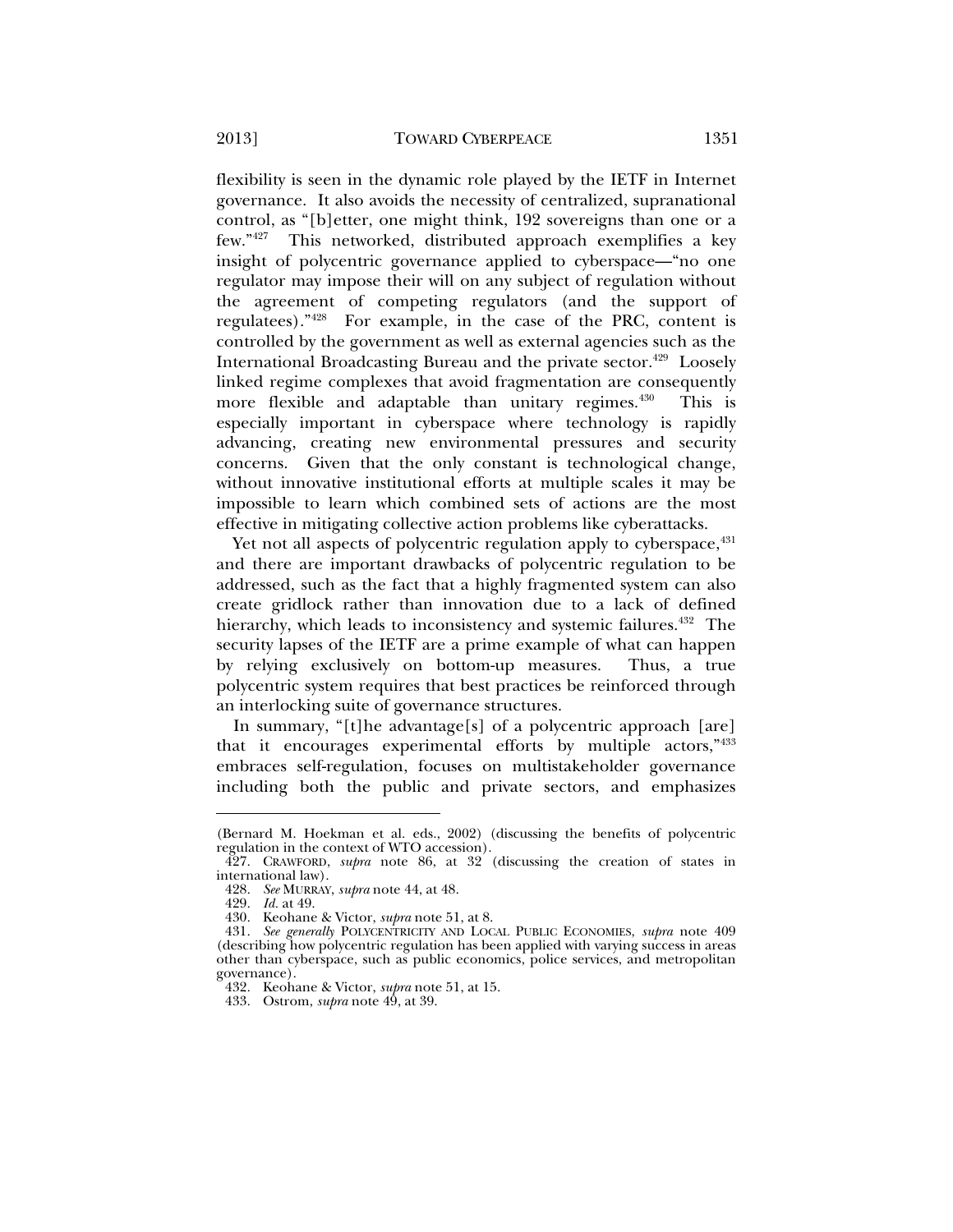targeted measures to begin to address global collective action problems lest inaction hasten a worst-case scenario. Just as the states are laboratories for democracy in the U.S. federal system, as Justice Louis D. Brandeis famously observed, $434$  so too are firms and nations laboratories for polycentric governance in cyberspace. This is important since, according to Professor Ostrom, "simply recommending a single governmental unit to solve global collective action problems—because of global impacts—needs to be seriously rethought and the important role of smaller-scale effects recognized."435 There is no supranational authority at the global level in charge of cyberspace, nor is there likely to be in the near future. According to Professor Nye, "large-scale formal treaties regulating cyberspace seem unlikely."436 Cyberspace has already become too geopolitically important for the cyberpowers to give up sovereignty lightly. The likely outcome is a regime complex in which a number of national and international regulations govern cyberspace, potentially through a club of "like-minded" nations and industry players as envisioned in the Obama Administration's International Strategy for Cyberspace.<sup>437</sup> But making polycentric governance work is dependent upon the difficult task of getting diverse stakeholders to work well together across sectors and borders. Polycentric regulation has its faults, but so does waiting for a consensual cybersecurity treaty that may come too late, if at all. More research is needed to begin to translate these theoretical insights into policy recommendations, which is a process begun next.

436. Nye, *supra* note 156, at 5, 19.

 <sup>434.</sup> *See* New State Ice Co. v. Liebmann, 285 U.S. 262, 311 (1932) (Brandeis, J., dissenting).

 <sup>435.</sup> Ostrom, *supra* note 49, at 35; *see, e.g.*, Christopher Joyce, *Climate Strategists: To Cut Emissions, Focus on Forests*, NPR, (Dec. 10, 2011, 5:00 AM), http://www.npr.org/2011

<sup>/12/10/143454111/</sup>climate-activists-to-cut-emissions-focus-on-forests?sc=17&f=1001 (reporting that some nations, such as Norway, are looking outside the U.N. framework for action on climate change). *But see EU Freezes Aviation Carbon Tax*, SYDNEY MORNING HERALD, (Nov. 13, 2012), http://www.smh.com.au/travel/travelnews/eu-freezes-aviation-carbon-tax-20121113-2999v.html (reporting that the EU caved in to pressure from China and other countries over its aviation carbon tax, demonstrating the political blowback and false starts that can happen from taking bottom-up action to address global collective action challenges).

 <sup>437.</sup> *See* INTERNATIONAL STRATEGY FOR CYBERSPACE, *supra* note 214 at 9 (constructing a strategy that heavily builds on U.S. partnerships with other nations and private industry; *see also* Richard A. Clarke,Editorial, *A Global Cyber-Crisis in Waiting*, WASH. POST (Feb. 7, 2013), http://articles.washingtonpost.com/2013-02-07/opinions/36973008\_1\_cybercrime-flyaway-teams-espionage (discussing the desirability of a like-minded approach to help build consensus).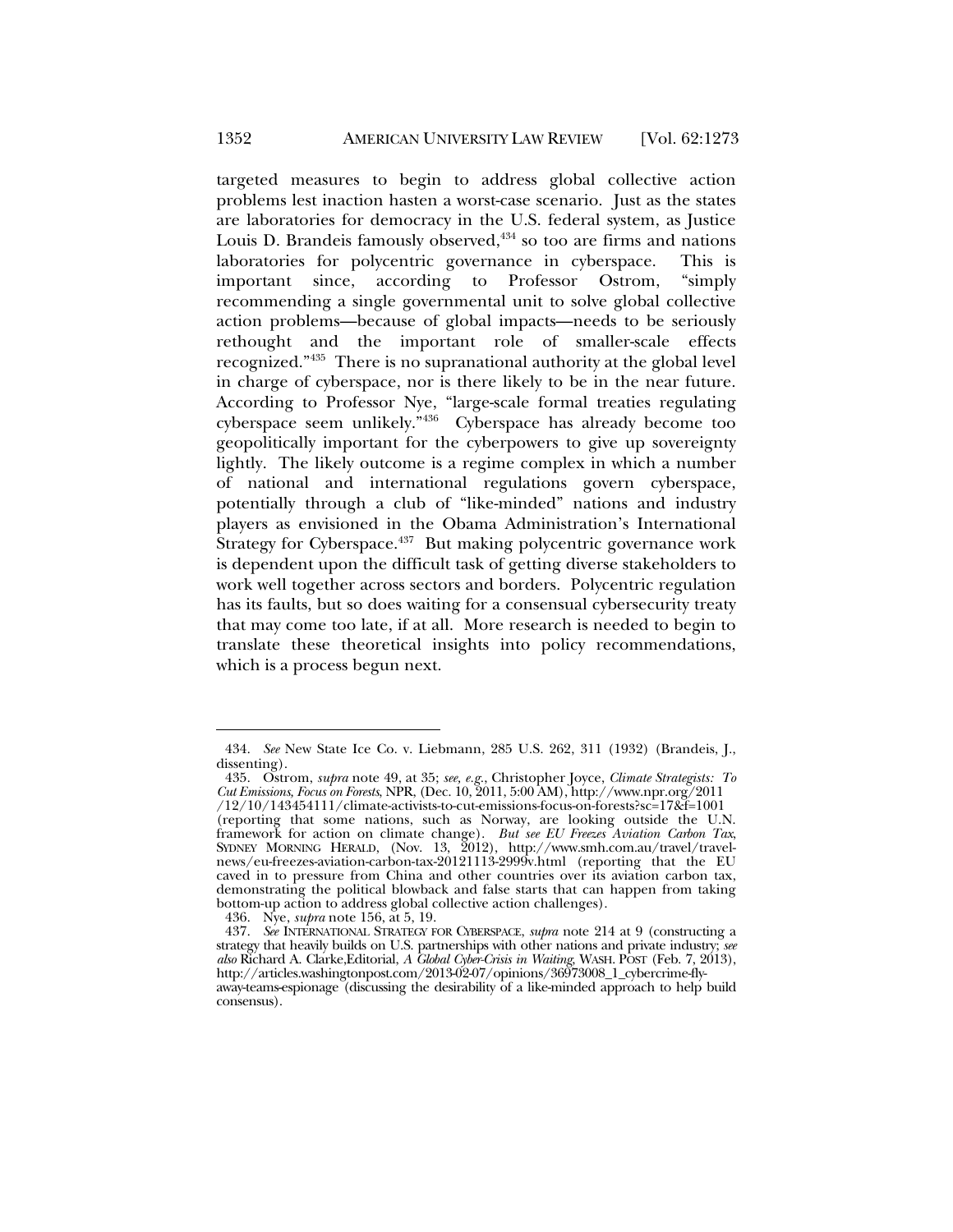l

## *C. Implications for Policymakers*

Many bills have been proposed to enhance U.S. cybersecurity, but as of this writing, Congress has failed to act on the matter. The worry about a voluntary approach is that firms will not act to enhance security since the costs of cyberattacks are not always internalized, while a more regulatory approach has been criticized since federal regulators are not seen as being flexible and quick enough to stay ahead of the cyberthreat.<sup>438</sup> A compromise position applying lessons from the literature on polycentric analysis may be that it is best to allow industry groups most familiar with best practices to fashion local rules, followed by codification of these rules to help protect against free riders.<sup>439</sup> Consider the U.S. power grid regulations as an example of an industry code of conduct adopted voluntarily and subsequently reinforced by government. The Federal Energy Regulatory Commission has worked closely with industry groups, such as the North American Electric Reliability Council (NERC), on new rules that promote the reliability of electrical flow and impose tougher requirements on utilities. $440$  Such an approach could be expanded to other facets of CNI, as advocated by President Obama.<sup>441</sup> But it is impossible to consider the issue of enhancing cybersecurity without analyzing the impact of different modalities not only in the U.S. but around the world. Regulation is happening at multiple levels: laws, norms, markets, code, self-regulation, and multilateral collaboration all contribute to enhancing cybersecurity. Each of these regulatory approaches has unique benefits and drawbacks.

Direct regulatory intervention is possible despite the arguments of Internet freedom advocates—if not through traditional means, then by private regulatory systems that are either contractual or built into network architecture and promulgated by standards bodies such as the IETF.442 These bodies may serve as "proxies for courts," a notion

 <sup>438.</sup> *See* Kaste, *supra* note 245 (illustrating the different viewpoints on the government's ability to effectively regulate cybersecurity through minimum security standards).

 <sup>439.</sup> This approach has also been taken by the Obama Administration's February 2013 executive order entitled "Improving Critical Infrastructure Cybersecurity," in which a framework is envisioned to establish voluntary cybersecurity performance standards for firms operating critical infrastructure by working with industry groups. *See* Improving Critical Infrastructure Cybersecurity, Exec. Order No. 13,636, 78 Fed. Reg. 11,739 (Feb. 12, 2013).

 <sup>440.</sup> *Mandatory Reliability Standards for Critical Infrastructure Protection*, 122 FERC ¶ 61,040 (2008).

 <sup>441.</sup> *See* Barack Obama, *Taking the Cyberattack Threat Seriously*, WALL ST. J., July 20, 2012, at A11 (urging the Senate to pass the Cybersecurity Act of 2012).

 <sup>442.</sup> MURRAY, *supra* note 44, at 204.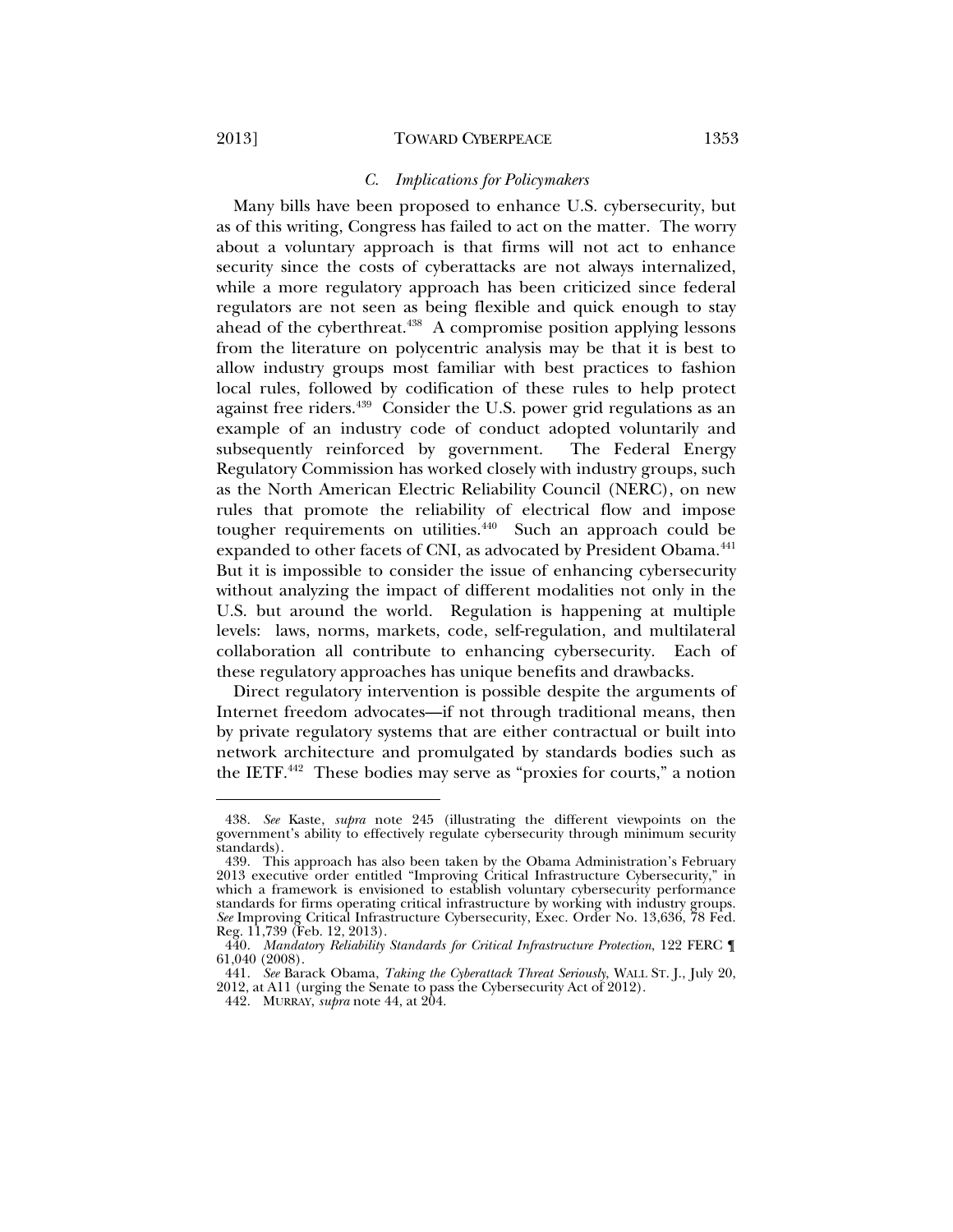that has become "the dominant school of cyber-regulatory theory."443 Yet the fundamental difficulty of enforcing regulations in cyberspace remains apparent in light of problems of attribution, environmental plasticity, and the inter-networked nature of cyberspace.<sup>444</sup> Consequently, norms of behavior should also be created to supplement legal regimes, such as a duty of care to secure systems and warn potential victims.445 The Obama Administration has also encouraged the development of norms for respecting intellectual property, mitigating cybercrime, valuing privacy, and working toward global interoperability, reliable access, multistakeholder governance, and cybersecurity due diligence.<sup>446</sup> NATO has similarly begun efforts aimed at constructing cybernorms by identifying best practices.<sup>447</sup> To be successful, such norms must be "clear, useful, and do-able,"448 and should eventually lead to a code of conduct that meets the needs of key stakeholders.<sup>449</sup>

Aside from the role of laws and norms in enhancing cybersecurity, the competitive market also plays a critical role in polycentric governance. While firm leaders such as Microsoft, Google, and Facebook have built proactive methods for threat management, these voluntary mechanisms have inherent limitations.<sup>450</sup> For example, other companies with more lax security can become free riders who increase the risk of attacks on other stakeholders. Cyber-risk mitigation strategies favored by the U.S. Congress, such as cyber-risk insurance, can help firms limit their exposure in the event of a data

l

 450. *See* Scott Dynes et al., *Cyber Security: Are Economic Incentives Adequate?*, *in* CRITICAL INFRASTRUCTURE PROTECTION 15, 21 (Eric Goetz & Sujeet Shenoi eds., 2008).

 <sup>443.</sup> *Id.*

 <sup>444.</sup> *Id.* at 205.

 <sup>445.</sup> Eneken Tikk, *Ten Rules for Cyber Security*, SURVIVAL: GLOBAL POL. & STRATEGY, June–July 2011, at 119, 123–26 (advocating for better cooperation between public and private institutions, national governments, and international organizations, and providing a draft list of norms).

 <sup>446.</sup> INTERNATIONAL STRATEGY FOR CYBERSPACE, *supra* note 214, at 10.

 <sup>447.</sup> *See* Blake Williams, *Developing Norms, Deterring Terrorism Expected Topics of NATO's Difficult Cybersecurity Discussion*, MEDILL NAT'L SEC. ZONE (May 9, 2012), http://nationalsecurityzone.org/natog8/developing-norms-deterring-terrorism-expected -topics-of-natos-difficult-cybersecurity-discussion (discussing NATO's hope to develop common cyberdefenses that each alliance member will strive to maintain); *see also* PRICE & VERHULST, *supra* note 327, at 22 (arguing in the domestic context for codes of conduct to be adopted "to ensure that Internet content and service providers act in accordance with principles of social responsibility").

 <sup>448.</sup> Martha Finnemore, *Cultivating International Cyber Norms*, *in* 2 AMERICA'S CYBER FUTURE, *supra* note 33, at 87, 90 (emphasis omitted).

 <sup>449.</sup> *See* Timothy Farnsworth, *China and Russia Submit Cyber Proposal*, ARMS CONTROL TODAY, Nov. 2012, at 35, 35–36 (discussing a proposal by the Russian and Chinese governments for an international code of conduct for information security that drew criticism from current and former U.S. officials).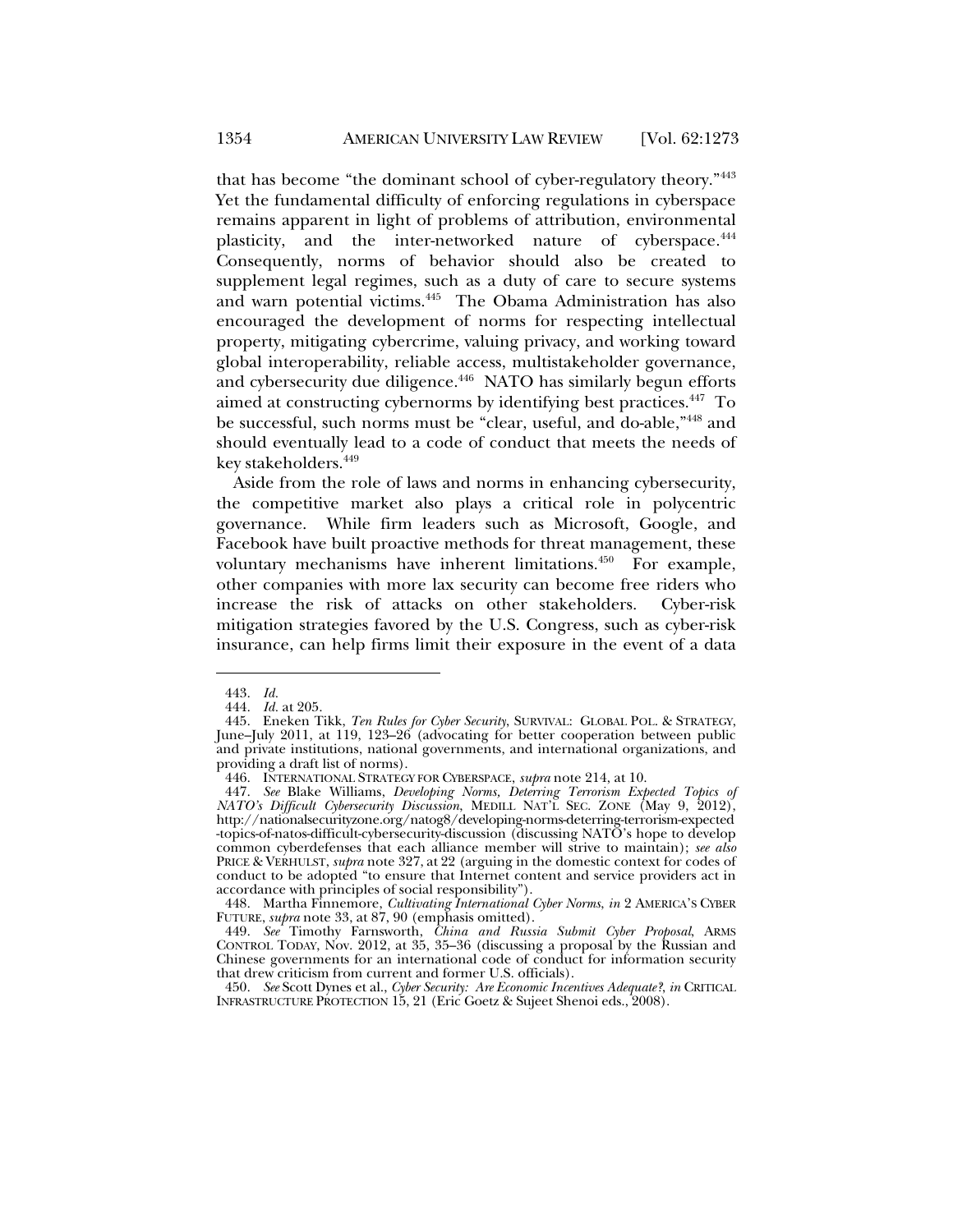breach,<sup>451</sup> but can do little to enhance overall cybersecurity absent a proactive strategy that infuses best practices. $452$  Strengthening the DHS Homeland Security Enterprise with deeper public-private partnerships<sup>453</sup> and expanding DHS and FBI training sessions for managers may also be helpful because doing so would better educate corporate leadership and policymakers about the nature and extent of the cyberthreat.454 Such efforts could potentially be based on the DoD's Enduring Security Framework program.455 Addressing technical vulnerabilities need to be utilized alongside effective publicprivate partnerships and market-based incentives such as tax breaks for enhancing security,456 given the rapid advance of disruptive technologies.

Technical vulnerabilities make up a key component of the cyberthreat. Best practices must be implemented at each layer of the Internet's architecture to address it from the bottom-up since each layer only uses functions from the layer below, exporting "functionality to the layer above."457 Better quality control and supply chain management is critical for the physical layer. Requiring U.S. government contracts for computer hardware to be domestically sourced, for example, would be one step in this direction. Since the

457. MURRAY, *supra* note 44, at 43.

 <sup>451.</sup> *See, e.g.*, HOUSE CYBERSECURITY TASK FORCE, *supra* note 246, at 14 (recommending an anonymous reporting mechanism to facilitate a better means of evaluating risk).

 <sup>452.</sup> *See* PRICEWATERHOUSECOOPERS, TRIAL BY FIRE: WHAT GLOBAL EXECUTIVES EXPECT OF INFORMATION SECURITY—IN THE MIDDLE OF THE WORLD'S WORST ECONOMIC DOWNTURN IN THIRTY YEARS 30 (2009), https://www.pwc.com/en\_GX/gx/informationsecurity-survey/pdf/pwcsurvey2010\_report.pdf (describing the differences in budgetary cybersecurity practices between surveyed North American and Asian firms).

 <sup>453.</sup> *See* DEP'T OF HOMELAND SEC., BLUEPRINT FOR A SECURE CYBER FUTURE: THE CYBERSECURITY STRATEGY FOR THE HOMELAND SECURITY ENTERPRISE A-4 (2011), *available at* http://www.dhs.gov/xlibrary/assets/nppd/blueprint-for-a-secure-cyberfuture.pdf.

 <sup>454.</sup> *See Examining the Homeland Security Impact of the Obama Administrations Cybersecurity Proposal: Hearing Before the Subcomm. on Cybersecurity, Infrastructure Protection & Homeland Sec. of the H. Comm. on Homeland Sec.*, 112th Cong. 9 (2011) (statement of Melissa E. Hathaway, President, Hathaway Global Strategies, LLC) (suggesting that a training program for corporate leadership about how to mitigate the risk of cyberattacks may prove helpful).

 <sup>455.</sup> *See* William J. Lynn III, *Defending a New Domain: The Pentagon's Cyberstrategy*, U.S. DEP'T OF DEF., http://www.defense.gov/home/features/2010/0410\_cybersec

<sup>/</sup>lynn-article1.aspx (last visited June 15, 2013) (stating that corporate executives meet regularly with Defense Department officials through the Enduring Security Framework to exchange information and discuss how to better meet the cyberthreat).

 <sup>456.</sup> *See* HOUSE CYBERSECURITY TASK FORCE, *supra* note 246, at 8 (advocating for the expansion and/or extension of existing tax credits, such as the research and development tax credit, to encourage investment in cybersecurity).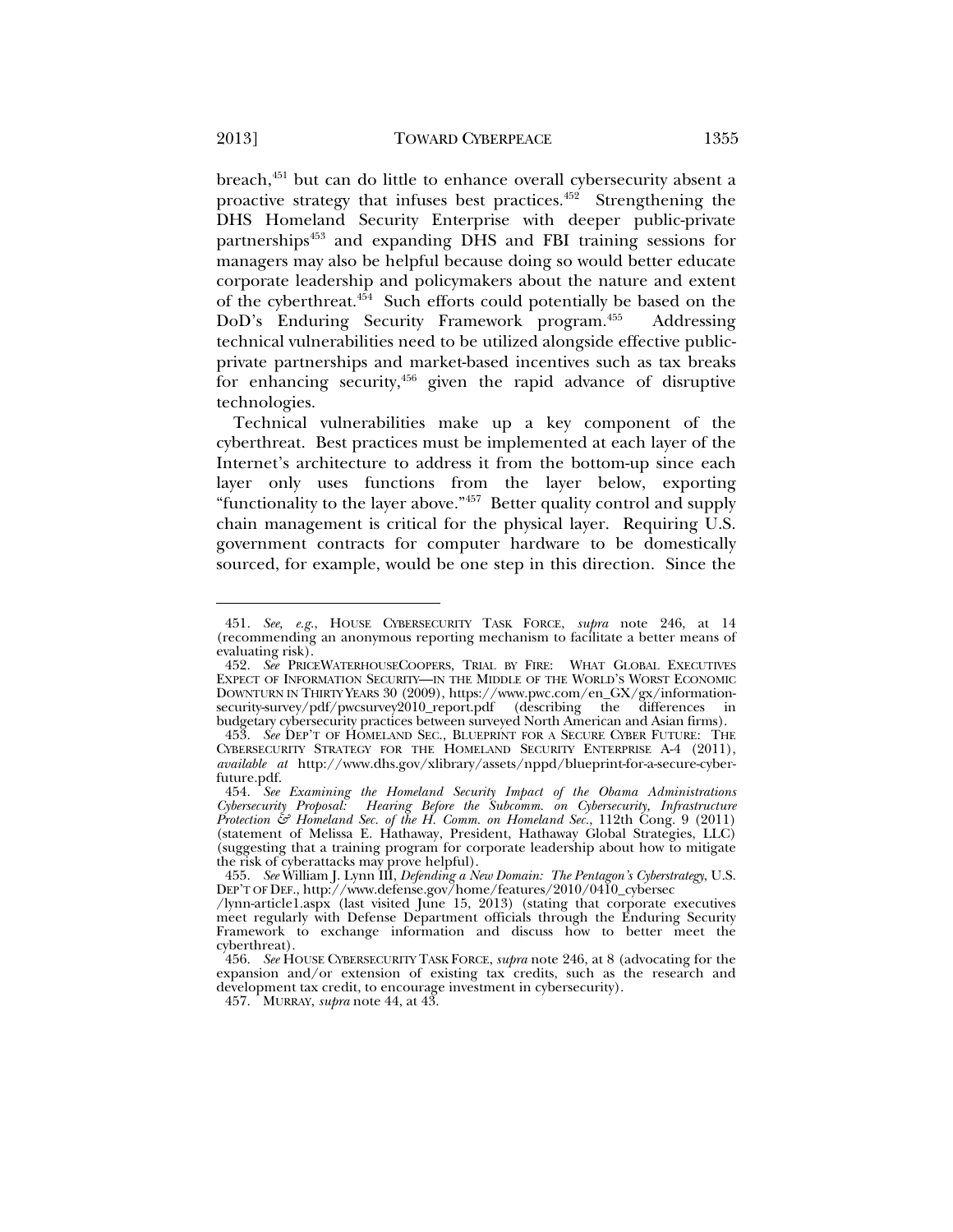industry does not yet exist to support U.S. government needs, longterm commitments should be made to U.S. firms both to enhance cybersecurity and catalyze economic growth.458 Research must be undertaken to understand the benefits and drawbacks of different security measures like DNSSEC, which is a protocol to enhance security for the logical infrastructure, such as through a National Science Foundation grant competition.<sup>459</sup> Vulnerabilities in underlying code may also require more comprehensive attention such as through mandatory automatic updating, while better education of users is vital to limiting the effectiveness of social engineering attacks. But focusing solely on code could create regulatory conflict absent a wider discussion about the role of selforganization so critical to the polycentric thesis.460

Online communities play an integral role in effectively securing cyberspace. These communities come in many forms, ranging from commercial organizations like eBay to creative communities like Wikipedia.461 Professor Murray describes communities such as eBay as "Lockean" because users have given over some power to a central administrator in exchange for regulated markets or in this context cybersecurity. In these communities, democratic governance can coexist with an established authority, such as by empowering users to police and report errant behavior.<sup>462</sup> This state of affairs may be compared to so-called "Rousseauen communities" in which power remains decentralized.<sup>463</sup> However, such groupings are often However, such groupings are often ineffective, because they are "simply too large and too diverse."464 If, however, such communities could increase collaboration in the vein

 <sup>458.</sup> *See* Scott J. Shackelford, *How To Enhance Cybersecurity and Create American Jobs*, HUFFINGTON POST (July 16, 2012, 2:10 PM), http://www.huffingtonpost.com/scott-jshackelford/how-to-enhance-cybersecurity\_b\_1673860.html (advocating for the DoD to make a long-term commitment to  $\overline{U.S.}$  firms to purchase critical electronic components domestically).

 <sup>459.</sup> *See* KNAKE, *supra* note 57, at 26–27 (explaining and advocating for a competition initiated by the National Science Foundation to foster the development of secure protocols).

 <sup>460.</sup> *See* MURRAY, *supra* note 44, at 46 (arguing that the creation of a commons in the physical infrastructure does not create any regulatory settlement).

 <sup>461.</sup> *Id.* at 148.

 <sup>462.</sup> *Id.* at 163. John Locke was a seventeenth century philosopher who is popularly known as the Father of Liberalism. *See generally* Michael Welbourne, *The Community of Knowledge*, 31 PHIL. Q. 302 (1981).

 <sup>463.</sup> *See* MURRAY, *supra* note 44, at 163 (comparing online communities with democratic governance). Jean-Jacques Rosseau was an eighteenth century Genevan philosopher who argued that individuals are best protected from one another by forming a moral community of equals. Katrin Froese, *Beyond Liberalism: The Moral Community of Rousseau's Social Contract*, 34 CAN. J. POL. SCI. 579, 581–82 (2001).

 <sup>464.</sup> *See* MURRAY, *supra* note 44, at 163.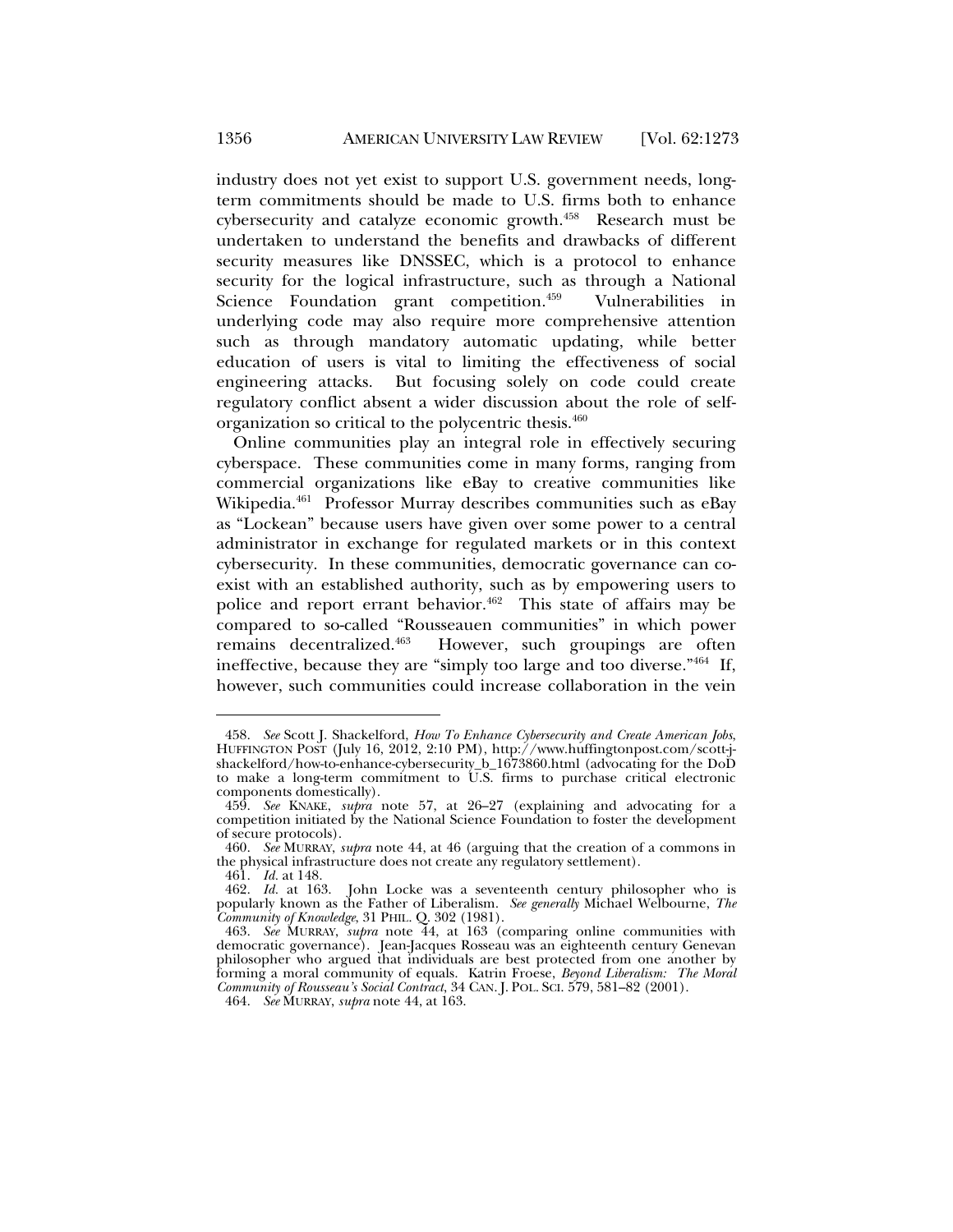of IETF working groups, then power need not be centralized to the degree that it is in Lockean communities such as Facebook. This decentralized polycentric scheme may be accomplished through forming even smaller virtual communities such as by making use of social networking.<sup>465</sup> This is consistent with social scientific research showing that the maximum number of people with whom individuals maintain social relationships is approximately  $150,466$  suggesting that perhaps organizations ranging from the U.S. government to large corporations should subdivide their workforces into cybersecurity cohorts. Polycentric theorists including Professor Ostrom have extolled the benefits of small self-organized communities at managing common resources.<sup>467</sup> But micro-communities—like those focused on a single issue such as P2P file sharing—can ignore other interests, stakeholders, and even the impact of their actions.<sup>468</sup> Thus, cohorts must also have a defined stake in the outcome in order to effectuate good governance, a goal that can only be accomplished by educating users about both the cyberthreat to themselves and others in the network, and their power to help manage it. The Internet is comprised of both types of communities, but a Lockean hybrid model favoring organic, bottom-up governance composed of small cybersecurity cohorts with a role for centralized coordination may be the most appropriate to enhance security.<sup>469</sup> Such self-regulation has the flexibility "to adapt to rapid technological progress" $470$  as well as the potential to be more efficient and cost-effective than command and control-style regulation.<sup>471</sup> As Professor Murray argues: "[I]n cyberspace the power to decide is, it seems, vested ultimately in the community. We have the power to control our destiny."472

 <sup>465.</sup> *See The New Politics of the Internet: Everything Is Connected*, ECONOMIST (Jan. 5, 2013), http://www.economist.com/news/briefing/21569041-can-internet-activismturn-real-political-movement-everything-connected (reporting on the ideas of Professor Kevin Werbach who has suggested that the Internet "lowers the barriers to organization," potentially to the point that mailing lists could replace painstaking institution building).

 <sup>466.</sup> *See* Alberto Hernando et al., *Unraveling the Size Distribution of Social Groups with Information Theory on Complex Networks*, 76 EUR. PHYSICAL J. B 87 (2010).

 <sup>467.</sup> *See, e.g.*, Elinor Ostrom et al., *Revisiting the Commons: Local Lessons, Global Challenges*, 284 SCI. 278, 278 (1999) (questioning policymakers' use of Garrett Hardin's theory of the "tragedy of the commons," in light of the empirical data showing self-organizing groups can communally manage common-pool resources).

 <sup>468.</sup> *See* MURRAY, *supra* note 44, at 164 (explaining how members of microcommunities tend to focus only on what directly impacts their own activities).

 <sup>469.</sup> *Id.* 470. PRICE & VERHULST, *supra* note 327, at 21.

 <sup>471.</sup> *Id.* at 21–22.

 <sup>472.</sup> MURRAY, *supra* note 44, at 125.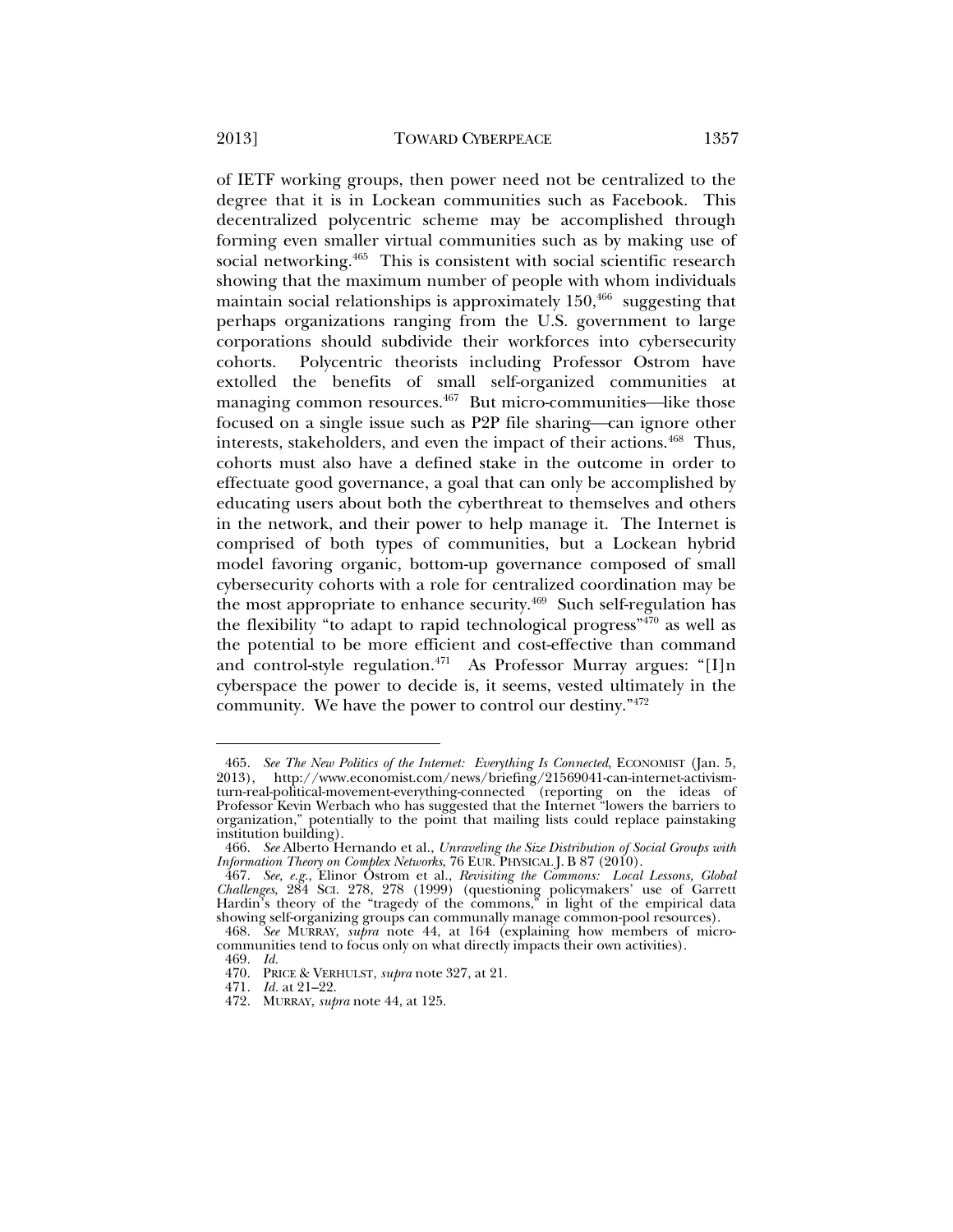Polycentric analysis provides an avenue to better understand the regulatory complexity on the Internet and how to model efforts aimed at enhancing cybersecurity.<sup>473</sup> But determining the shape of a polycentric model is difficult and requires a dynamic view of Internet governance before effective regulatory interventions may be undertaken to enhance cybersecurity.<sup>474</sup> Such a dynamic model requires recognition of the large number of regulators, including the public and private sectors, the plasticity of the environment, and the "high degree of regulatory competition."<sup>475</sup> Predicting the outcome of interventions in such a regime complex is undoubtedly difficult, as seen in the parallel criticisms surrounding ICANN.<sup>476</sup> Instead of external bodies like ICANN being imposed on online communities, bottom-up regulation in the vein of the IETF could be prioritized to reinforce best practices such as the NERC standards discussed above. Disruptive regulation should be minimized, according to Professor Murray, in favor of complimentary or "symbiotic" interventions that take into account existing relationships between different stakeholders.477

While patterns of communications may be easily mapped in an analog world, in a dynamic digital environment like cyberspace the patterns are constantly changing. The discipline of system dynamics helps model complexity, in part by fashioning feedback mechanisms that help regulations adapt to feedback coming from affected stakeholders.<sup>478</sup> The benefits of such an approach for rapidly evolving threats like cyberattacks are many and could help to minimize market distortions resulting from regulatory interventions. But the political cost of such an approach could be high given that such a regime would require constant attention, and could increase uncertainty for firms if regulations regularly changed. These concerns may be partially assuaged if in return affected industries enjoyed regular consultation with regulators. Ultimately, system dynamics teaches us that successful interventions in cyberspace will require dynamic mapping; analysis of all affected stakeholders; and a willingness to experiment, identify, and reinforce best practices.

 <sup>473.</sup> *See, e.g.*, Ostrom, *supra* note 49, at 2–3 (discussing some of the benefits and drawbacks of polycentric governance).

 <sup>474.</sup> *See* MURRAY, *supra* note 44, at 250 (explaining the dynamic nature of the regulatory environment, where all parties can act as both regulator and regulatee).

 <sup>475.</sup> *Id.* at 234. 476. *Id.* at 234–37.

 <sup>477.</sup> *Id.* at 243–44.

 <sup>478.</sup> *Id.* at 249.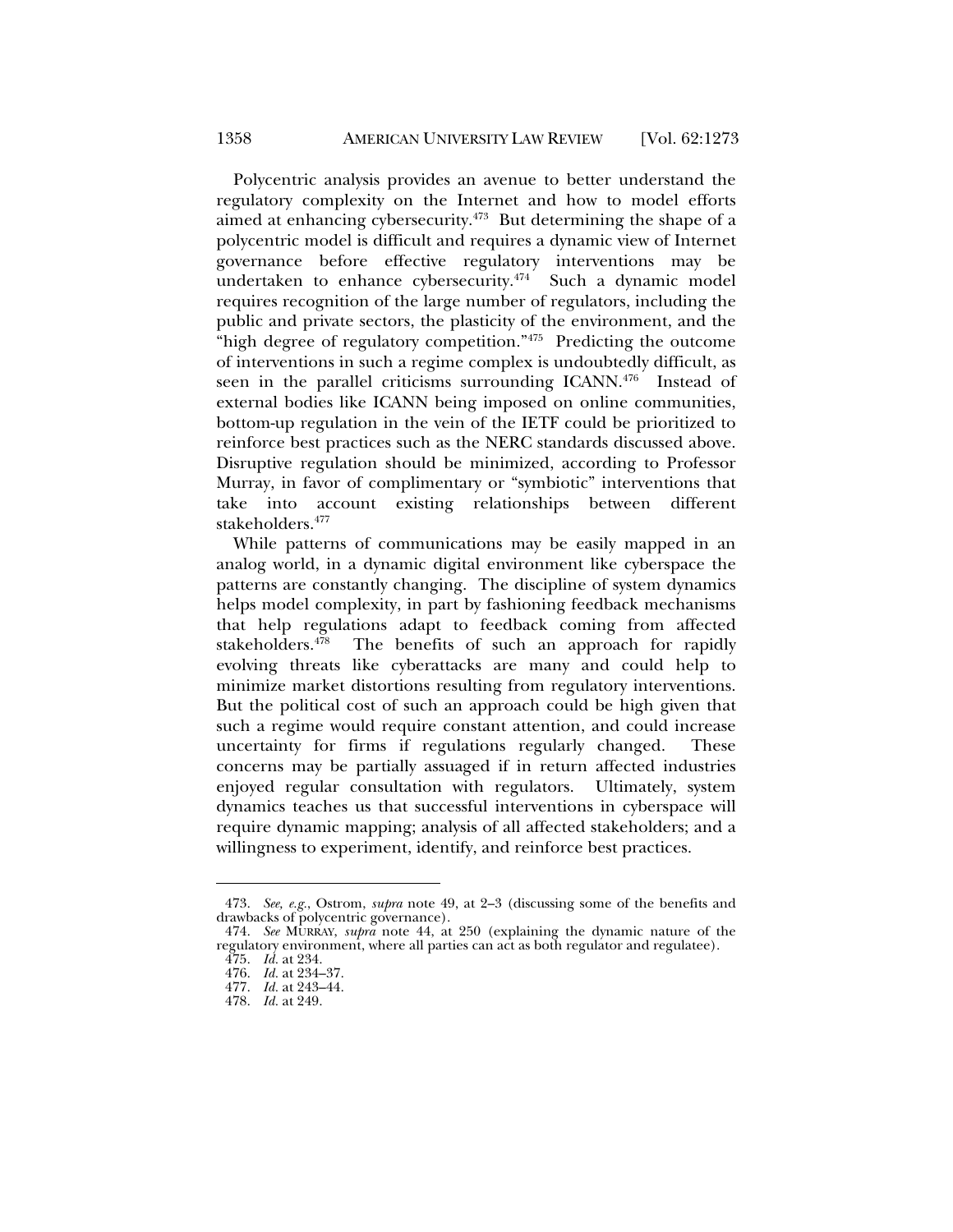Applying the conceptual framework of polycentric management to cybersecurity underscores the importance of strengthening mutual reinforcement "to form an interlocking suite of governance systems." $479$  For example, there is some utility in negotiators focusing on facets of common problems, such as cybercrime, through targeted forums with limited membership.<sup>480</sup> To oversimplify the points raised by Professors Ostrom and Victor, among others, policymakers should start small and local, but need to start somewhere. This framework is the opposite of the classic approach to commons governance, which focuses on consensual multilateral U.N. treaties, and could be a more apt reflection of the current multipolar state of international relations.481 The U.N. Convention on the Law of the Sea, for example, already calls for the establishment of sub-regional, regional, and global cooperation to support its provisions.<sup>482</sup> This example should be followed as policymakers seek to apply polycentric instruments as a means of strengthening existing, and creating new, regulatory regimes at multiple levels.<sup>483</sup> Such a proposal is in keeping with the findings of scholars like Professor Christopher Joyner who have argued for the importance of polycentric partnerships to help galvanize the political will of states to adhere to the principles laid out in legal regimes.484 There is some evidence that the Obama Administration has recognized the importance of coupling national and international action.<sup>485</sup> But, a successful polycentric framework

 <sup>479.</sup> ARCTIC GOVERNANCE PROJECT, ARCTIC GOVERNANCE IN AN ERA OF TRANSFORMATIVE CHANGE: CRITICAL QUESTIONS, GOVERNANCE PRINCIPLES, WAYS FORWARD 13 (2010), *available at* http://arcticgovernance.custompublish.com/getfile.php/121955 5.1529.wyaufxvxuc/AGP+Report+April+14+2010%5B1%5D.pdf (discussing the regime complex comprising Arctic governance).

 <sup>480.</sup> *See* Cole, *supra* note 58, at 395–96 (taking a similar approach in the climate change context in discussing the potential of polycentric governance to better address the global collective action problem given the slow pace of multilateral efforts).

 <sup>481.</sup> *But see* Oona A. Hathaway et al., *The Law of Cyber-Attack*, 100 CALIF. L. REV. 817, 877 (2012) (calling for an international treaty to better manage cyberattacks).

 <sup>482.</sup> UNCLOS, *supra* note 346, art. 197.

 <sup>483.</sup> *See also* Cole, *supra* note 58, at 396 (arguing that "*effective* global governance institutions inevitably are 'polycentric' in nature[,]" and that "polycentric governance requires a certain level of independence, as well as interdependence, between governance institutions and organizations at various levels"). "The key issue—applicable to climate policy as much as to other areas of global or international concern—is to determine the appropriate division of responsibility and authority between governance institutions and organizations at global, national, state, and local levels." *Id.*

 <sup>484.</sup> Christopher C. Joyner, *Rethinking International Environmental Regimes: What Role for Partnership Coalitions?*, 1 J. INT'L L. & INT'L REL. 89, 118 (2005).

 <sup>485.</sup> *See, e.g.*, Williams, *supra* note 447 (noting the Obama Administration's desire to create mutually beneficial partnerships with other countries).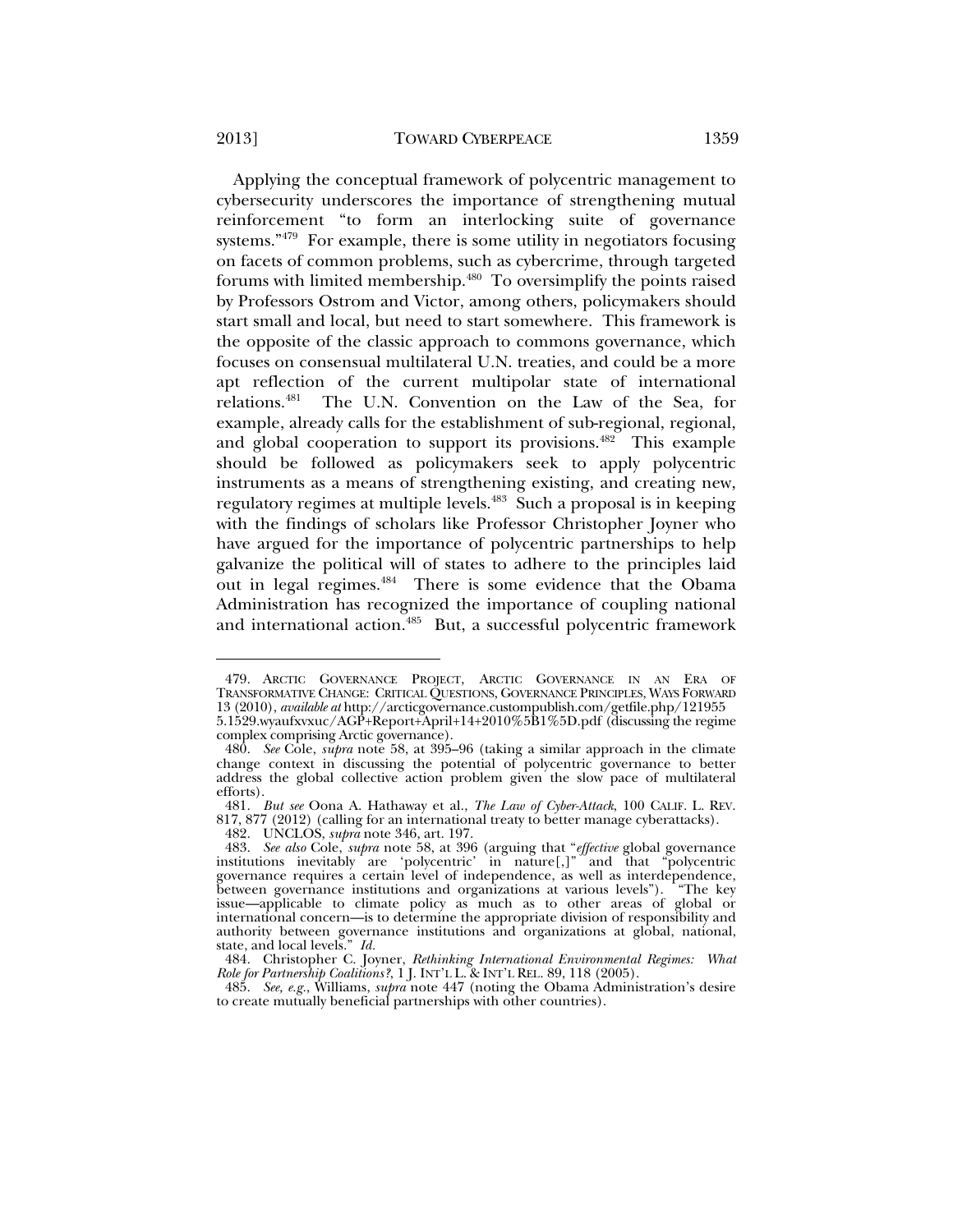ultimately must address Professor Ostrom's design principles, including effective monitoring, graduated sanctions, and efficient dispute resolution.486

At best, the analytical framework of polycentric management is a conceptual tool to help understand the dynamic nature of cyberspace and cybersecurity and how diverse organizations that are multilevel, multipurpose, multitype, and multisector in scope can work together to manage common problems.487 Scholars have identified many preconditions for success, including: (1) affected organizations recognizing their responsibility for the problem and agreeing on the need for change, (2) robust information existing regarding the issue of concern, (3) monitoring being available as a means of ensuring compliance, and (4) communication occurring among at least some participants.488 Yet even if all the necessary preconditions were met, polycentric regulation says relatively little about how to actually implement needed reforms. Informed experimentation should be encouraged that makes use of all the modalities of regulation, from code and market-based incentives, to laws and norms with best practices subsequently being reinforced at multiple scales<sup>489</sup>—such experimentation is at the heart of the Internet's history and is essential to enhancing cybersecurity.

## **CONCLUSION**

This Article has engaged the issue of cyberpeace and argued for the adoption of a culture of cybersecurity in which individuals, firms, and nations enjoy the benefits of an open and secure Internet. Needless to say, achieving this goal is easier said than done. Governance in cyberspace remains weak and fragmented with few agreed upon rules and fewer still processes to fill in governance gaps. The international community must come together to craft a common vision for cybersecurity. Given the difficulties of accomplishing this goal in the near term, bottom-up governance and dynamic, multilevel regulation should be undertaken consistent with polycentric analysis. To this end, the U.S. government must be both a regulator and a resource to at-risk companies. But neither governments nor the

 <sup>486.</sup> *See* BUCK, *supra* note 78, at 31. This wrinkle is explored further in Chapters 2 and 7 of *Managing Cyber Attacks in International Law, Business, and Relations: In Search of Cyber Peace*.

 <sup>487.</sup> *See* McGinnis, *supra* note 48, at 6–7.

 <sup>488.</sup> Ostrom, *supra* note 49, at 12–13.

 <sup>489.</sup> *See* MURRAY, *supra* note 44, at 249 (arguing that regulators need not rely on "'trial and error' regulatory models" if they make use of dynamic modeling tools).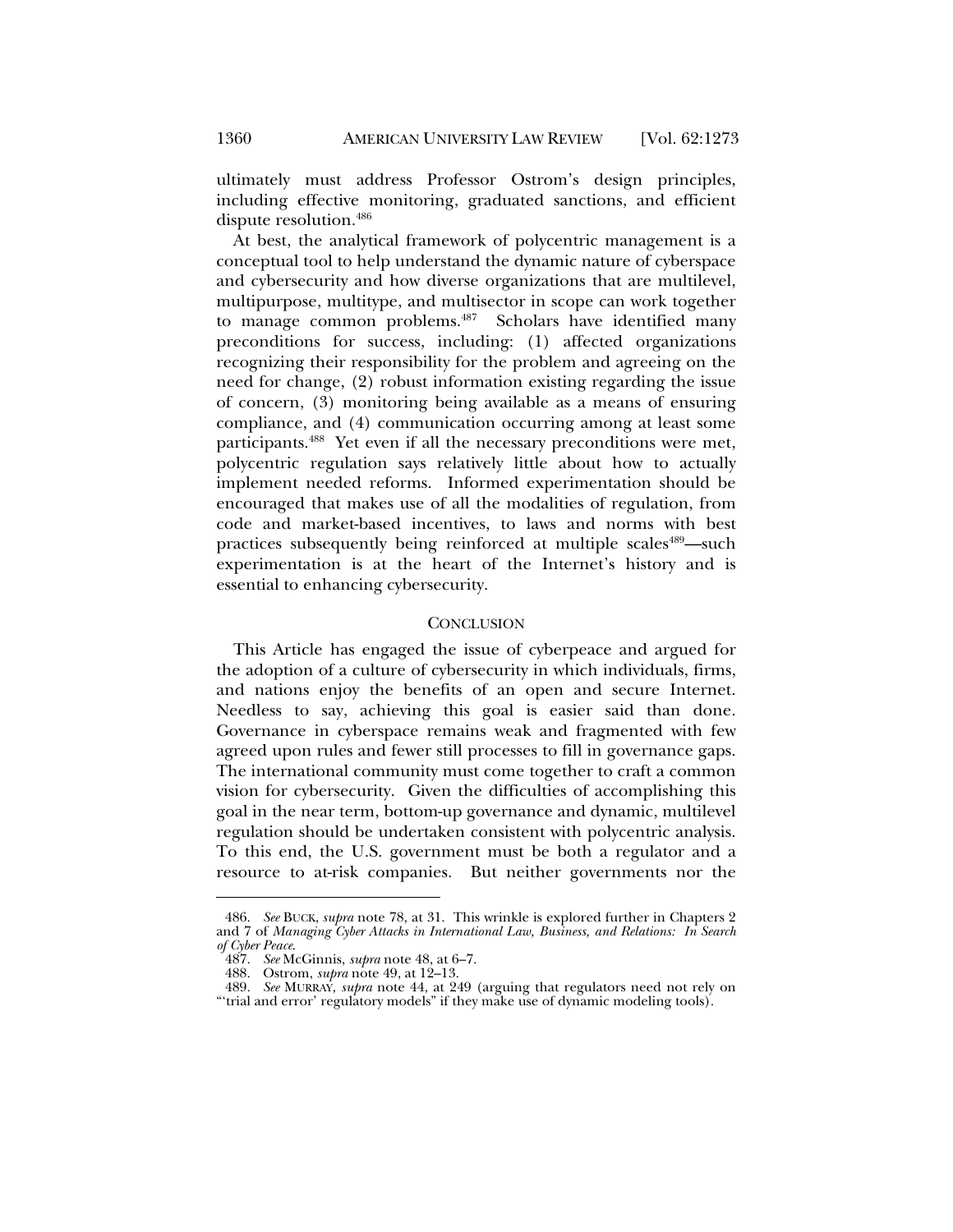private sector should be put in exclusive control of managing cyberspace since such an approach could sacrifice both liberty and innovation on the mantle of cybersecurity, potentially leading to neither.

The notion of minimal national government involvement in Internet governance is being challenged. Internet balkanization is even a remote possibility.490 Currently, a mixture of soft law, national regulations, regional accords, customary international law, and multilateral treaties govern cyberspace, but none alone has the power or mandate to manage the entirety of cyberspace, and taken together gaps still persist. From ICANN to the IETF, national governments to the ITU, differing governance strategies illustrate both the benefits and drawbacks of polycentric governance. The IETF, for one, may be considered a model of a successful polycentric system, publishing standards for Internet governance through a time of explosive growth, but even it has failed to help widely implement secure protocols. What hope is there then for cyberpeace, and what might it look like?

The World Federation of Scientists first put forward the concept of cyberpeace during a program at the Vatican's Pontifical Academy of Sciences in December 2008.<sup>491</sup> After this conference, the "Erice Declaration on Principles for Cyber Stability and Cyber Peace" (Erice Declaration) was published.<sup>492</sup> The Erice Declaration called for enhanced cooperation and stability in cyberspace through instilling six lofty principles ranging from guaranteeing the "free flow of information" to forbidding exploitation and avoiding cyberconflict.<sup>493</sup> Each principle is controversial to one group or another. What might a more nuanced view of cyberpeace resemble? First, stakeholders must recognize that cyberpeace requires not only addressing cyberwar, but also cybercrime, cyberterrorism, and cyberespionage. Taking each in turn, it is unlikely that a multilateral accord will be negotiated to deal explicitly with cyberwar doctrines or cyberweapons

 <sup>490.</sup> *See* Marietje Schaake, *Stop Balkanizing the Internet*, HUFFINGTON POST (July 17, 2012, 10:59 AM), http://www.huffingtonpost.com/marietje-schaake/stop-balkanizing-theinternet\_b\_1661164.html (decrying the growing number of authoritarian countries that have sought to monitor and restrict access to the internet).

 <sup>491.</sup> Jody R. Westby, *Conclusion*, *in* THE QUEST FOR CYBER PEACE, *supra* note 35, at 112, 112.

 <sup>492.</sup> *See* WORLD FED'N OF SCI., ERICE DECLARATION ON PRINCIPLES FOR CYBER STABILITY AND CYBER PEACE (2009), *available at* www.ewi.info/system/files/Erice.pdf [hereinafter ERICE DECLARATION].

 <sup>493.</sup> *Id.*; Henning Wegener, *A Concept of Cyber Peace*, *in* THE QUEST FOR CYBER PEACE, *supra* note 35, at 77, 79–80.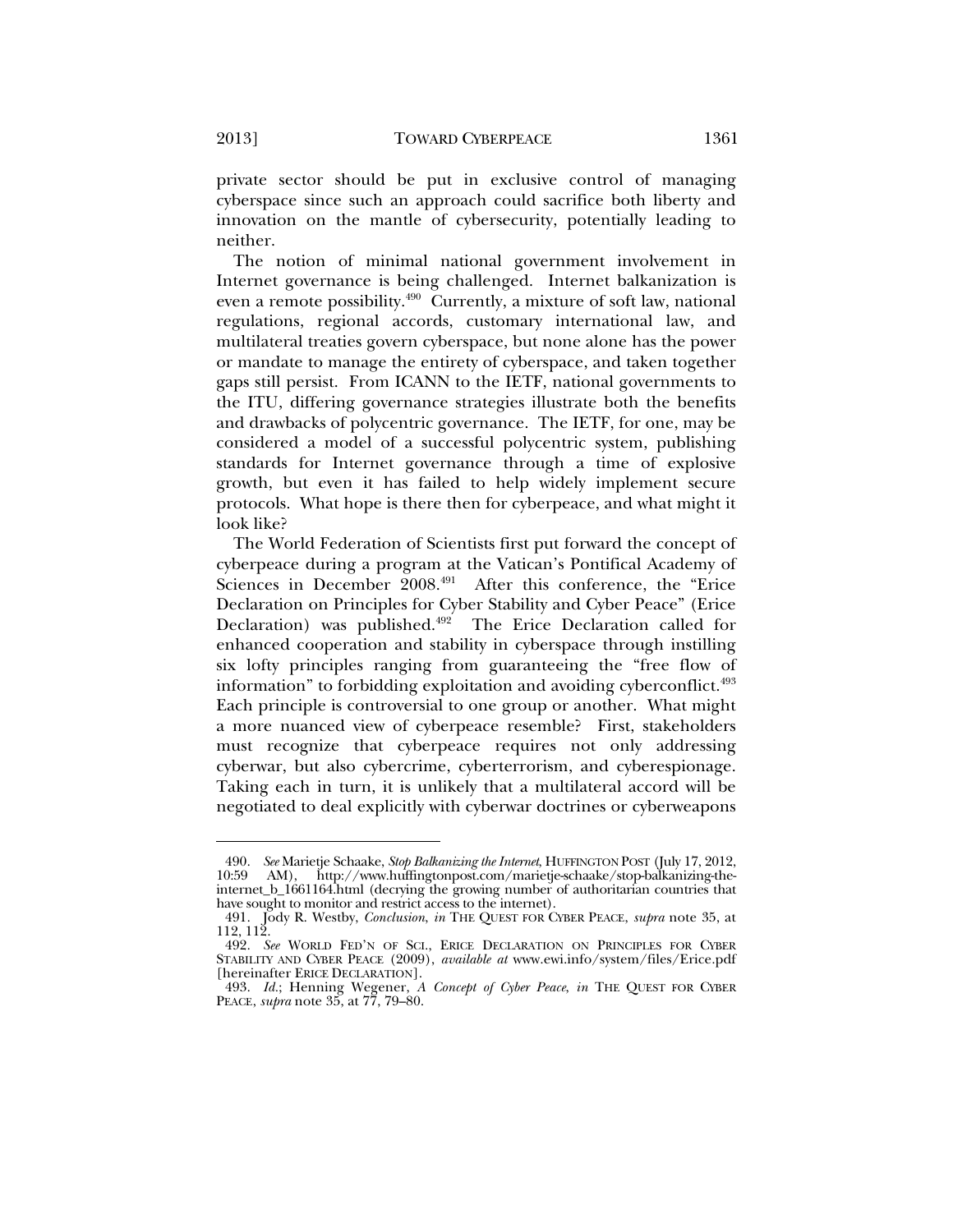for the foreseeable future.<sup>494</sup> States may, however, begin the process of limiting the escalation of cyberwar through norm building. Likeminded groups of nations and key industry players could come together to form a "Cybersecurity Forum" to negotiate targeted measures addressing common problems. Such limited groupings could help bypass some of the issues with consensus-based rulemaking, though political divides would remain prevalent.<sup>495</sup> Cyberterrorism remains a nascent threat, $496$  but ensuring that it stays that way requires many of the same responses discussed above, including close collaboration between law enforcement communities as well as infiltrating non-state networks. $497$  Tackling cyberespionage internationally is even more delicate, but the tipping point might be reached where nations begin to cooperate—in fact, there is some evidence that this may already be happening.<sup>498</sup>

Ultimately, as was discussed in Part I, parsing cyberattacks by category is an insufficient means of achieving cyberpeace due, in part, to problems of overlap. Instead, a polycentric approach is required that recognizes the dynamic and interconnected nature of cyberspace, the degree of national and private sector control of this plastic environment, and a recognition of the benefits of bottom-up action. Local self-organization, however, even by groups that enjoy legitimacy, can be insufficient to ensure the implementation of best practices. $499$  There is thus also an important role for regulators,  $500$ 

 <sup>494.</sup> *See* Nye, *supra* note 156, at 19 (arguing that differences in norms between countries and the difficulty of verification impede formal treaties).

 <sup>495.</sup> However, there are both moral and political problems with this approach, including an application of Garrett Hardin's "lifeboat ethics," and an unwillingness of some states to be politically pressured in the smaller forums. *See* Garrett Hardin, *Lifeboat Ethics: The Case Against Helping the Poor*, PSYCHOL. TODAY, Sept. 1974, at 38–40, 123–24, 126, *available at* http://rintintin.colorado.edu/~vancecd/phil1100/Hardin.pdf (examining, from an ethical viewpoint, when swimmers surrounding a lifeboat should be taken aboard).

 <sup>496.</sup> *See, e.g.*, *Assessing The Threat of Cyberterrorism*, NPR (Feb. 10, 2010, 11:00 AM), http://www.npr.org/templates/story/story.php?storyId=123531188 (discussing the increasingly sophisticated malicious cyberactivity occurring and the danger that threat poses).

 <sup>497.</sup> NATIONAL ACADEMIES, *supra* note 5, at 313–15.

 <sup>498.</sup> *See* Richard Esposito, *'Astonishing' Cyber Espionage Threat from Foreign Governments: British Spy Chief*, ABC NEWS (June 25, 2012, 9:17 PM), http://abcnews.go.com/Blotter/

astonishing-cyberespionage-threat-foreign-governments-british-spy-chief/story?id=16645

<sup>690#.</sup>T-vyFXBvDL2 (noting that the United States, the United Kingdom, and some other European allies have begun to coordinate in an effort to combat cyberespionage by China); *US Accuses China Government and Military of Cyber-Spying*, BBC (May 7, 2013), http://www.bbc.co.uk/news/world-asia-china-22430224.

 <sup>499.</sup> *See* NYE, *supra* note 79, at 15 (arguing that the conditions that Professor Ostrom associates with self-governance "are weak in the cyber domain because of the large size of the resource, the large number of users, and the poor predictability of system dynamics (among others)"). The growing enclosure of cyberspace that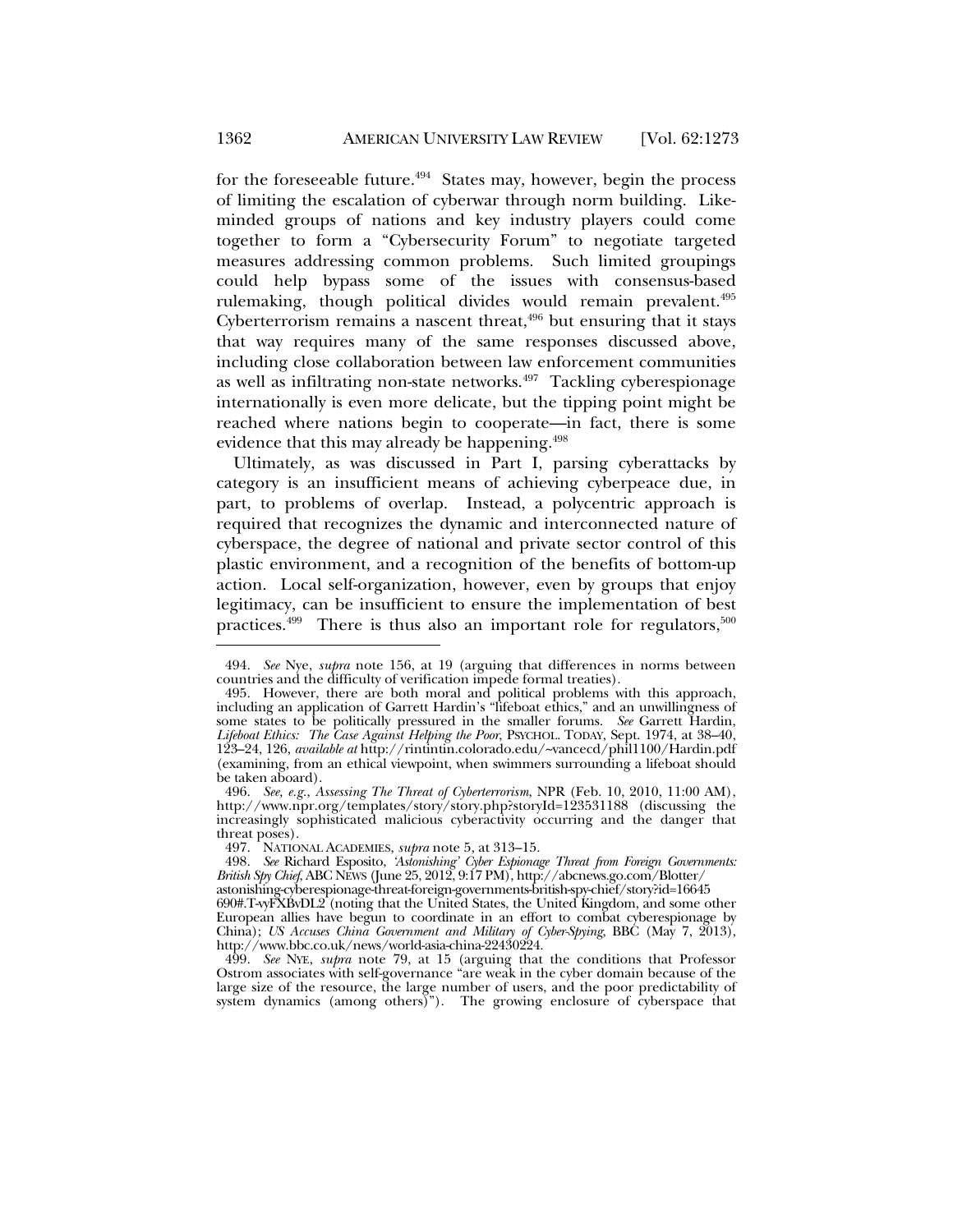who should use a mixture of laws, norms, markets, and code<sup>501</sup> bound together within a polycentric framework to enhance cybersecurity. Modeling such a dynamic requirement is beyond the scope of this study but requires an understanding of the stakeholders, the linkages between them, and ultimately embracing some amount of uncertainty.502 Dynamic regulation in which all stakeholders are also regulators both increases the type and number of possible interventions and complicates the task of enhancing cybersecurity. While harmony may be found even within chaotic systems $503$  —such as through developing new tools to model the multidimensional effects of regulations and fine-tuning them as necessary—where does that leave our discussion of cyberpeace? What is the best that we can reasonably hope for in terms of Internet "peace" even if such an effective polycentric system were enacted?

States will continue to engage in cyberespionage so long as it is such an effective tool for intelligence gathering. A tiered approach to cybercrime should be implemented. Step one would require enhanced public-private and private-private information sharing to find trends in the data. Step two would then seek to stabilize and then gradually reduce cybercrime levels through budgeting more resources to law enforcement, stepped up prosecutions, and incentivizing cyber-risk mitigation strategies to limit exposure and protect consumers. Targeted forums should be created to manage the risk of escalation of cyberconflicts, though states must recognize that cyberattacks will likely be a hallmark of future international armed conflicts. Military doctrines must be updated accordingly. Cyberpeace will not mean the absence of cyberattacks or a "wholesome state of tranquility"; $504$  rather, cyberpeace may be considered a system in which the risk of destabilizing cyberconflicts is minimized, cybercrime is reduced to levels comparable to other

Professor Nye highlights, along with the movement towards smaller virtual communities could make cyberspace more amenable to self-governance, especially if more communities adopted a Lockean hybrid model with a defined user pool and a greater stake in the outcome.

 <sup>500.</sup> It is important to note that polycentric governance is distinct from notions of network governance, which can "attribute too little importance to central coordination." McGinnis, *supra* note 48, at 8. The trick in the Internet governance context is balancing multilevel regulations with existing laws and treaties to create an adaptable and efficient system of governance. Further research is required to better understand the contours of such a system.

 <sup>501.</sup> *See* Lessig, *supra* note 40, at 507–08.

 <sup>502.</sup> *See* MURRAY, *supra* note 44, at 252.

 <sup>503.</sup> *Id.* at 250.

 <sup>504.</sup> Wegener, *supra* note 493, at 78.